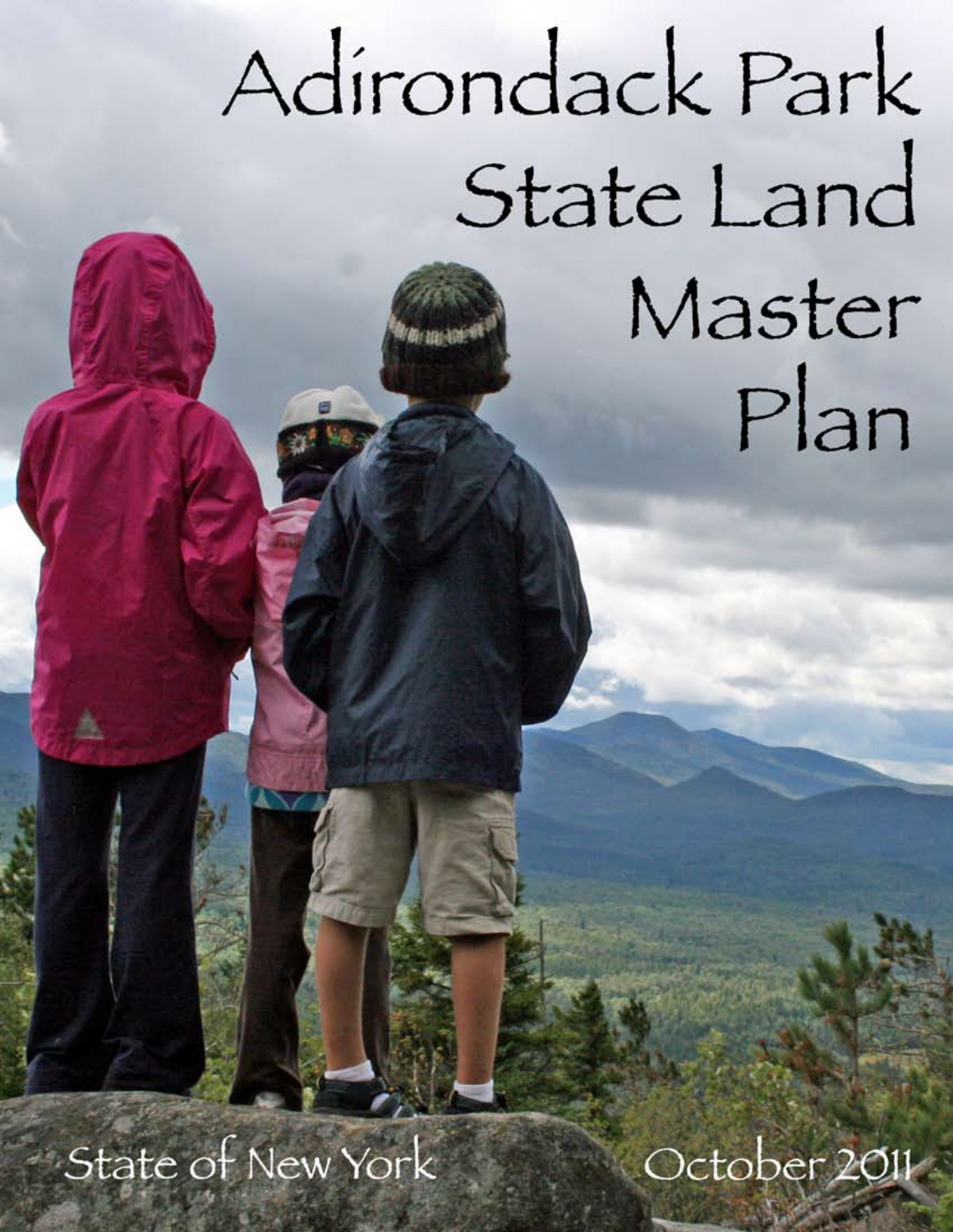# **STATE OF NEW YORK ADIRONDACK PARK STATE LAND MASTER PLAN**

#### **APPROVED NOVEMBER 1987**

**Updates to Area Descriptions and Delineations as authorized by the Agency Board, October 2011** 

> **STATE OF NEW YORK Andrew M. Cuomo, Governor**

**ADIRONDACK PARK AGENCY Leilani C. Ulrich, Chairwoman Terry Martino, Executive Director** 

**DEPARTMENT OF ENVIRONMENTAL CONSERVATION Joe Martens, Commissioner** 

**ADIRONDACK PARK AGENCY P.O. BOX 99, RAY BROOK, NEW YORK 12977 518-891-4050 www.apa.ny.gov**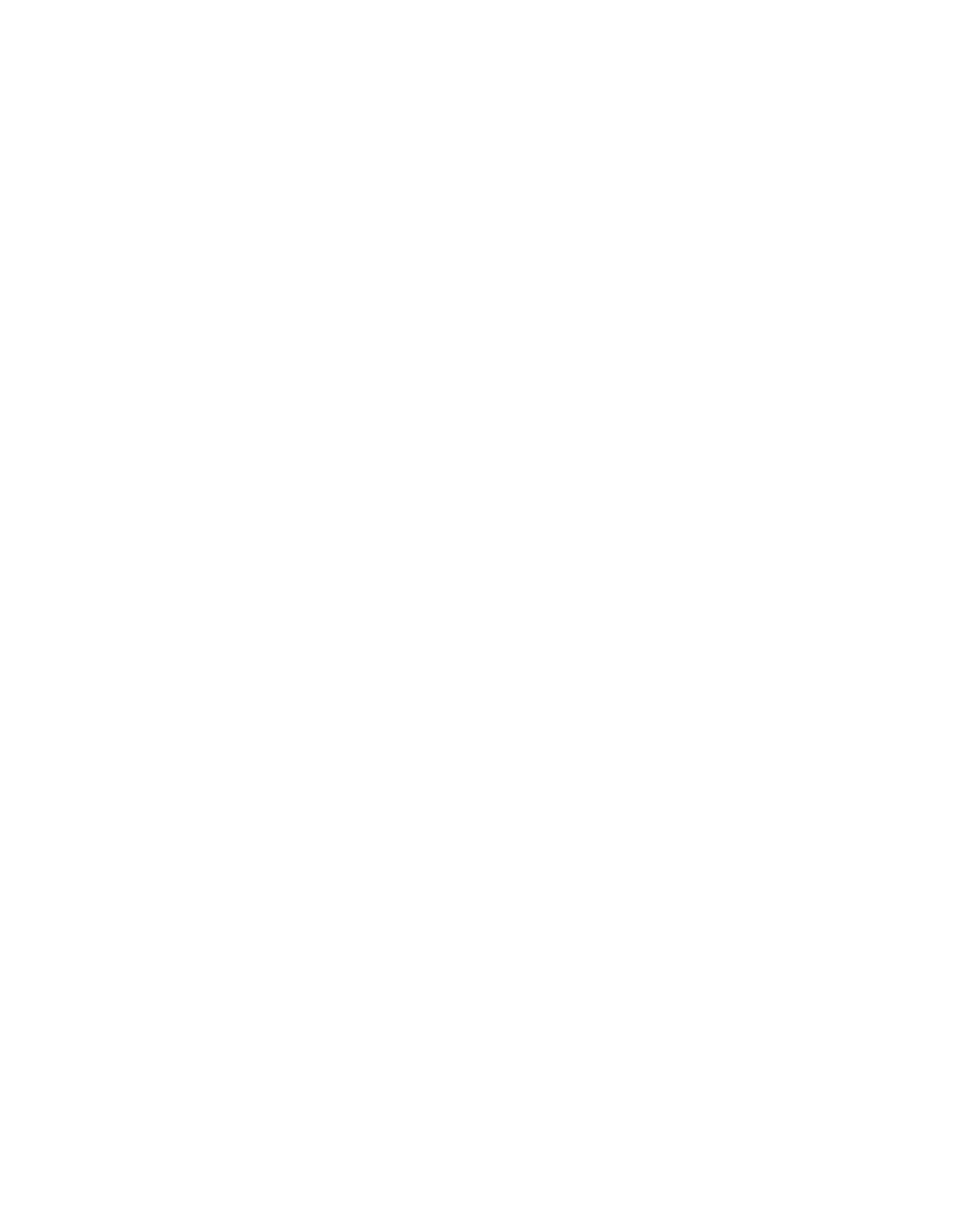#### *MEMBERS OF THE ADIRONDACK PARK AGENCY As of February 2012*

*CHAIRWOMAN Leilani C. Ulrich Herkimer County* 

*Frank Mezzano, Hamilton County Cecil Wray, New York City William H.Thomas, Warren County* 

*Richard S. Booth, Tompkins County Sherman Craig, St. Lawrence County Arthur Lussi, Essex County F. William Valentino, Albany County* 

# *EX-OFFICIO*

*Joseph Martens, Commissioner Department of Environmental Conservation Robert Stegemann, Designee* 

*Dierdre Scozzafava, Designee Jen McCormick, Designee* 

*Cesar Perales Kenneth Adams, Commissioner Secretary of State Department of Economic Development* 

> *Executive Director Terry Martino*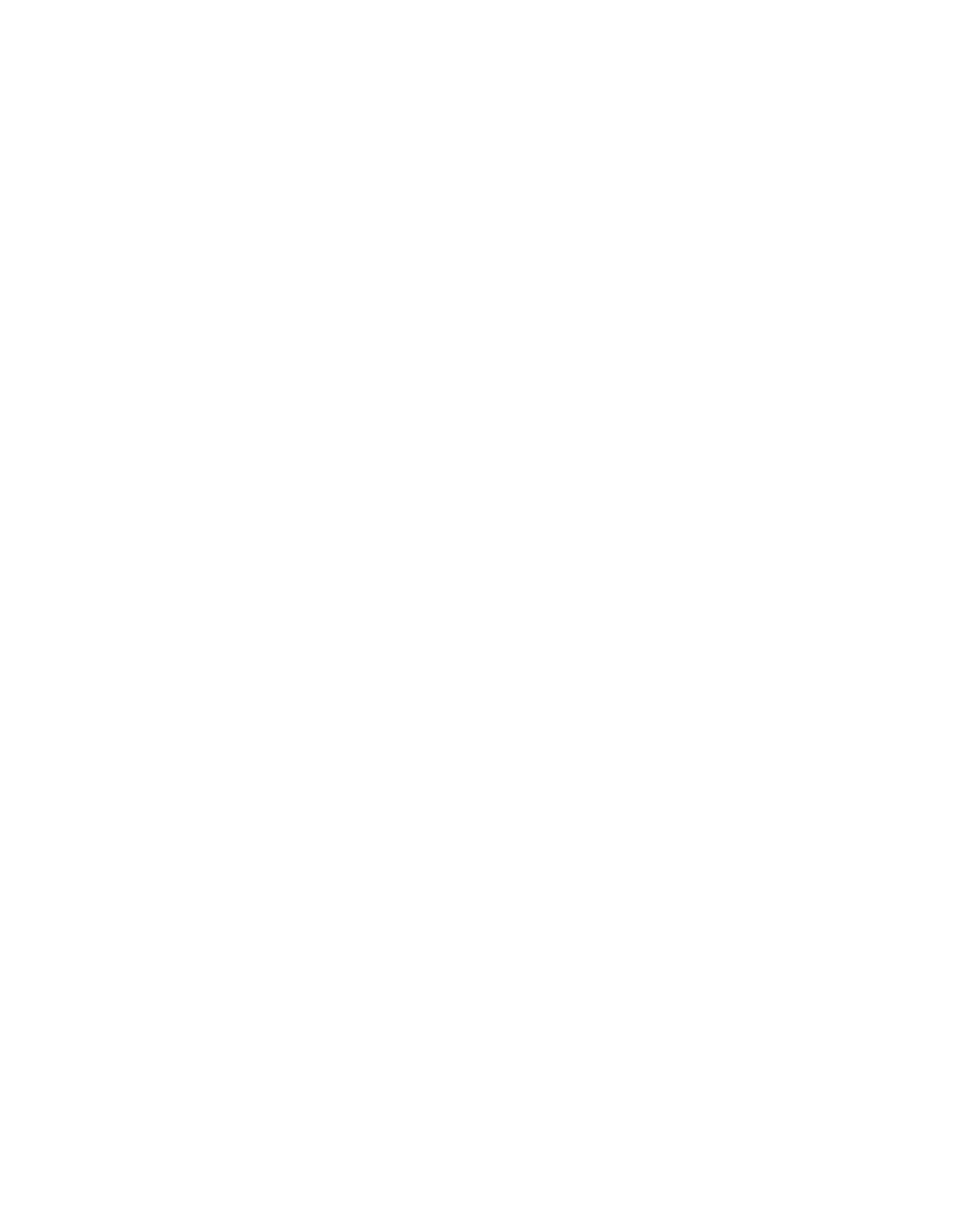# **CONTENTS**

| Ī.                                                                                      |                                                                                                                                                                                                                                                                                 |
|-----------------------------------------------------------------------------------------|---------------------------------------------------------------------------------------------------------------------------------------------------------------------------------------------------------------------------------------------------------------------------------|
| Ш.                                                                                      | Definitions<br>Wilderness<br>Primitive<br>Canoe<br><b>Historic</b><br>Wild, Scenic and Recreational Rivers  43<br><b>Travel Corridors</b>                                                                                                                                       |
| Ш.                                                                                      | Area Descriptions and Delineations  51<br><b>Primitive Areas</b><br><b>Historic Areas</b><br>Wild, Scenic and Recreational Rivers System  111<br><b>Travel Corridors</b><br><b>Scenic Vistas</b><br>Special Management Areas extendional contracts and special Management Areas |
|                                                                                         | <b>APPENDIX I:</b><br>Section 816 Master Plan for Management of State Lands  118                                                                                                                                                                                                |
| <b>APPENDIX II:</b><br>State-held Conservation Easements Within the Adirondack Park 120 |                                                                                                                                                                                                                                                                                 |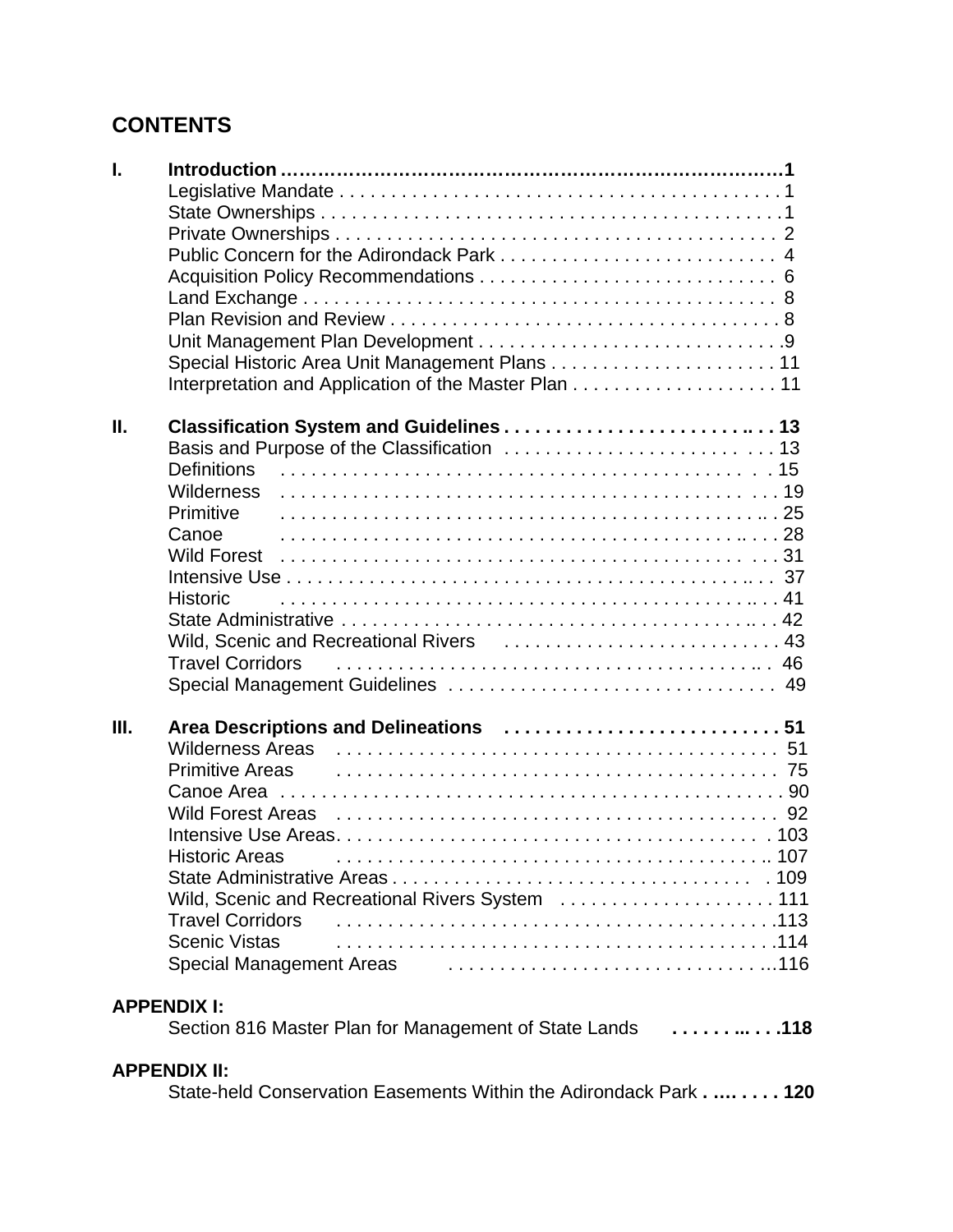*"As a man tramps the woods to the lake he knows he will find pines and lilies, blue herons and golden shiners, shadows on the rocks and the glint of light on the wavelets, just as they were in the summer of 1354, as they will be in 2054 and beyond. He can stand on a rock by the shore and be in a past he could not have known, in a future he will never see. He can be a part of time that was and time yet to come."* 

# *from Adirondack Country*

 *by William Chapman White*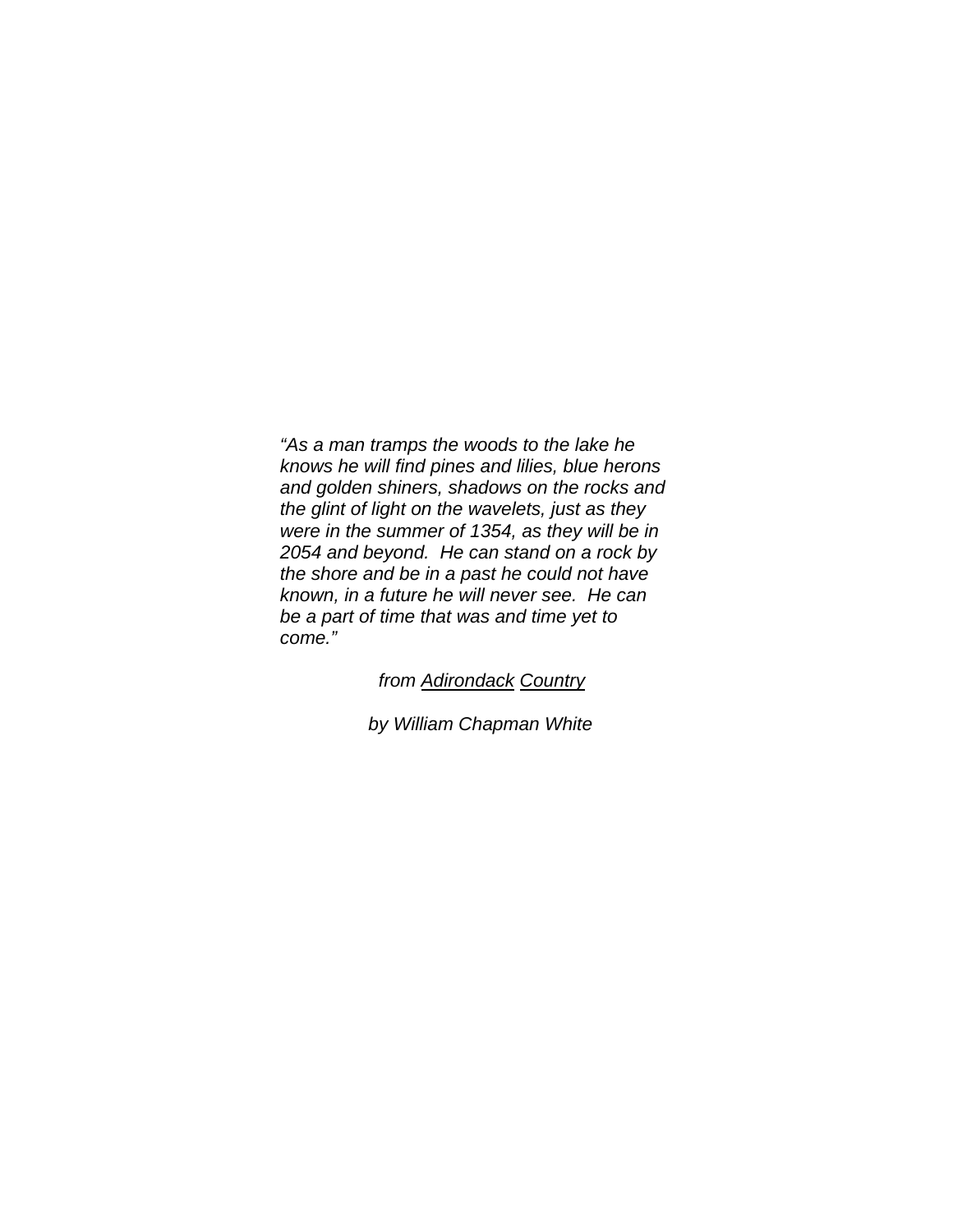# **I. INTRODUCTION**

THIS DOCUMENT SETS FORTH the master plan for all state lands within the Adirondack Park. The classification system and guidelines set forth in Chapter II and the attached map are designed to guide the preservation, management and use of these lands by all interested state agencies in the future. Insofar as forest preserve lands protected by the "forever wild" provisions of Article XIV, §l of the Constitution are concerned, the provisions of the master plan are intended to be constitutionally neutral. While obviously no structure, improvement or use held to be unconstitutional is permitted by this Master Plan, no inference as to the constitutional appropriateness or inappropriateness of any given structure, improvement or use should be drawn from whether it is allowed or prohibited in a particular land classification. This master plan is not intended to make constitutional determinations regarding unresolved issues under Article XIV, which are properly a matter for the Attorney General and ultimately the courts. The guidelines set forth in Chapter II allow certain structures, improvements and uses in some land classifications and prohibit certain of them in other classifications.

If there is a unifying theme to the master plan, it is that the protection and preservation of the natural resources of the state lands within the Park must be paramount. Human use and enjoyment of those lands should be permitted and encouraged, so long as the resources in their physical and biological context as well as their social or psychological aspects are not degraded. This theme is drawn not only from the Adirondack Park Agency Act (Article 27 of the Executive Law - "The Act") and its legislative history, but also

from a century of the public's demonstrated attitude toward the forest preserve and the Adirondack Park. Fortunately the amount and variety of land and water within the Adirondack Park provide today and will provide in the future, with careful planning and management, a wide spectrum of outdoor recreational and educational pursuits in a wild forest setting unparalleled in the eastern half of this country.

# **LEGISLATIVE MANDATE**

 The legislative mandate of the Agency regarding this master plan for state lands was originally contained in then Section 807 of the Act which is set forth in Appendix I.

 In June 1972, following the statutory procedures and after extensive public hearings around the state, the Agency approved and submitted to Governor Rockefeller the master plan for management of state lands which was duly approved by him in July of that year. In 1973 the legislature renumbered and then amended Section 807 to Section 816, the text of which is also set forth in Appendix I.

# **STATE OWNERSHIPS**

 While the Act does not define the term "state lands," the Agency has interpreted it to mean land held in the name of, owned by or under long-term lease to the State of New York or a state agency. In addition, due to the extensive State control in the form of a permanent easement over the North Elba Park District lands on Mt. Van Hoevenberg, these lands have also been considered State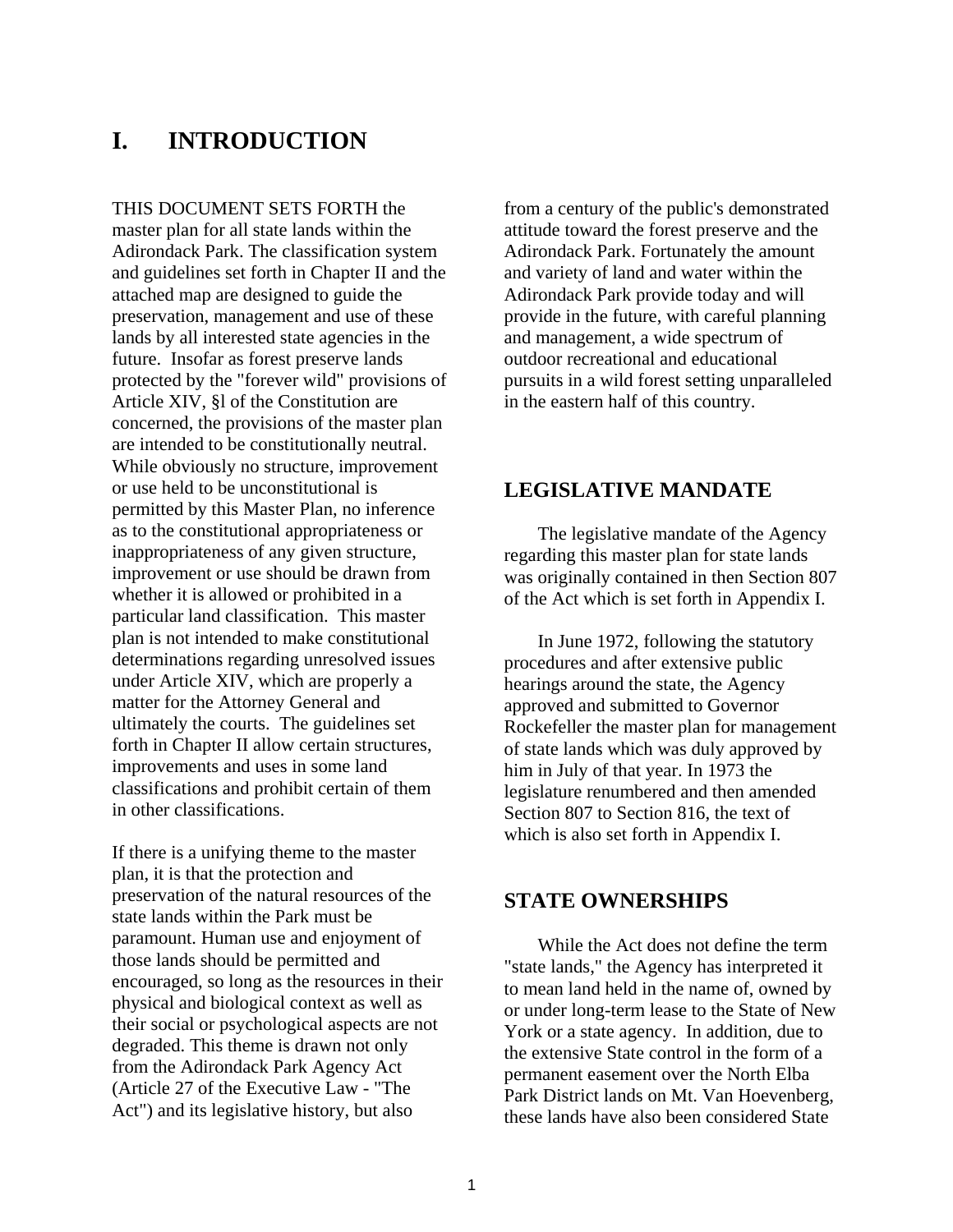lands for the purposes of the Plan. Applying this definition, the following inventory of state lands exists within the Adirondack Park:

#### **Lands under the jurisdiction of the Department of Environmental Conservation:**

 Substantially all of the approximately 2,400,000 acres of land administered by the Department of Environmental Conservation form part of the Adirondack forest preserve and are protected by the "forever wild" clause of Article XIV, §l of the State Constitution. A small amount of acreage also administered by the Department of Environmental Conservation is considered non-forest preserve. This consists of:

 -- lands in the Towns of Altona and Dannemora which are expressly excluded from Article XIV, §l by the terms of the Constitution;

 -- lands given or devised to the State for silvicultural or wildlife management purposes which by statute are not considered part of the forest preserve;

 -- the Department's administrative headquarters;

-- certain historic areas;

 -- certain lands acquired under the l960 and l962 Park and Recreation Land Acquisition Bond Act and other lands which have been administratively classified by the Department as non-forest preserve lands.

Nothing in this master plan should be interpreted as supporting the constitutionality of such legislative or administrative classifications of land as non-forest preserve.

# **Lands under the jurisdiction of the Department of Transportation:**

 These consist primarily of the rightsof-way for state and interstate highways within the Park, including administrative headquarters, storage areas and maintenance facilities. Some 1,100 miles of highway rights-of-way are involved. These lands also include approximately 120 miles of the Remsen to Lake Placid railroad right-of-way, which is not presently an operational railroad.

# **Lands under the jurisdiction of other state agencies:**

 These include a variety of developed uses such as State Police substations, the Adirondack Correctional Facility, the Dannemora Correctional Facility, Camp Gabriels and the Lyon Mountain Correctional Facility and the Sunmount Developmental Center. Substantially all are immediately adjacent to public highways, and most are in developed areas of the Park. The total acreage involved is approximately 12,000 acres of which the developed portion is approximately 1,000 acres.

 These miscellaneous types of uses raise constitutional questions which, though sometimes addressed by the Attorney General, have never been resolved in the courts.

# **PRIVATE OWNERSHIPS**

# **Land**

 The Act clearly recognizes the unique land ownership pattern within the Adirondack Park -- the intermingling of public and private lands in a checkerboard pattern --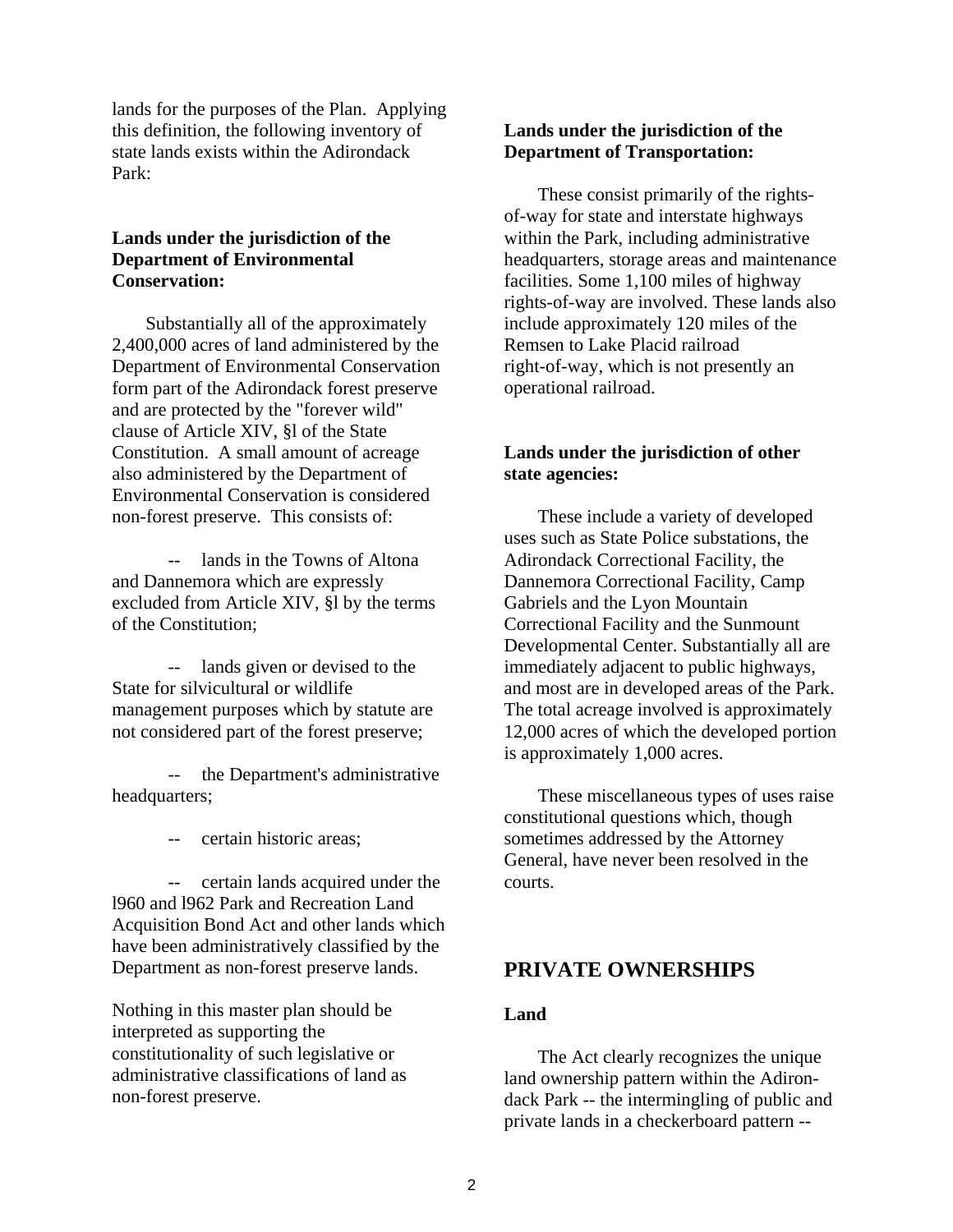and mandates the Agency to reflect in this master plan the actual and projected uses of private lands within the Park. In 1973 the Legislature enacted, in Section 805 of the Act, the Adirondack Park Land Use and Development Plan to guide development on private lands within the Park.

 This mixture of public and private lands is a distinguishing feature of the Adirondack Park. At the present time, state ownerships account for some forty percent of the 6,000,000 acres of land within the Park, the balance, or about 3,600,000 acres, being in private hands. This ownership poses many problems in that development in the private sector often has a dramatic impact on the use of nearby state lands. Conversely, major public facilities, such as a campground or ski center, directly affect land uses on related private lands.

 This land relationship also has many advantages. The more intensive recreational and service facilities on private lands permit both a broader spectrum of recreational opportunities and wider public enjoyment of the state lands. The economic viability of these private facilities should be a major concern in the development of pricing and operating policies for state intensive use areas. The siting of new state intensive use areas and the expansion of existing areas also must take into full account the existence of similar and possibly competing private recreational facilities and should not be competitive with such private facilities. In addition, the economy of the entire Adirondack region is vitally affected by the vast acreage of private lands that are devoted to multiple use forestry. To a much lesser extent, mining on private lands is also important to the area's economic well-being.

 Fish and wildlife resources on private lands complement those available on the state land, particularly in the many instances where groups of sportsmen lease hunting and fishing rights on large private tracts.

 The state has also acquired over the years a variety of conservation easements and less-than-fee interests in private lands that serve an important public purpose, in either providing public access to state lands or in preserving the natural, open-space character of the private land burdened by the easement for the benefit of other state lands in the Park. These less-than-fee interests are an important element in the relationship between state and private lands. The more important of these state-held interests are described in Appendix II to this master plan. In addition to state-held easements, private conservation organizations hold conservation easements over a significant acreage of private land, which also help preserve the natural, open-space character of the Park. This master plan for state lands has therefore attempted to take into account, both in the basic classification system and in the guidelines for future land acquisitions, this intermingling of private and public lands within the Park.

#### **Water**

 The water resources of the Adirondacks are critical to the integrity of the Park. The protection of the major watersheds of the state was a major reason for the creation of the forest preserve and continues to be of significant importance. Waters, particularly lakes and ponds, have their carrying capacity from a physical, biological and social

standpoint just as do tracts of public or private land. The use made of state waters also has a direct impact on adjacent land holdings.

 A genuine need exists to insure that the scale and intensity of water-oriented uses are consistent with uses of adjoining state and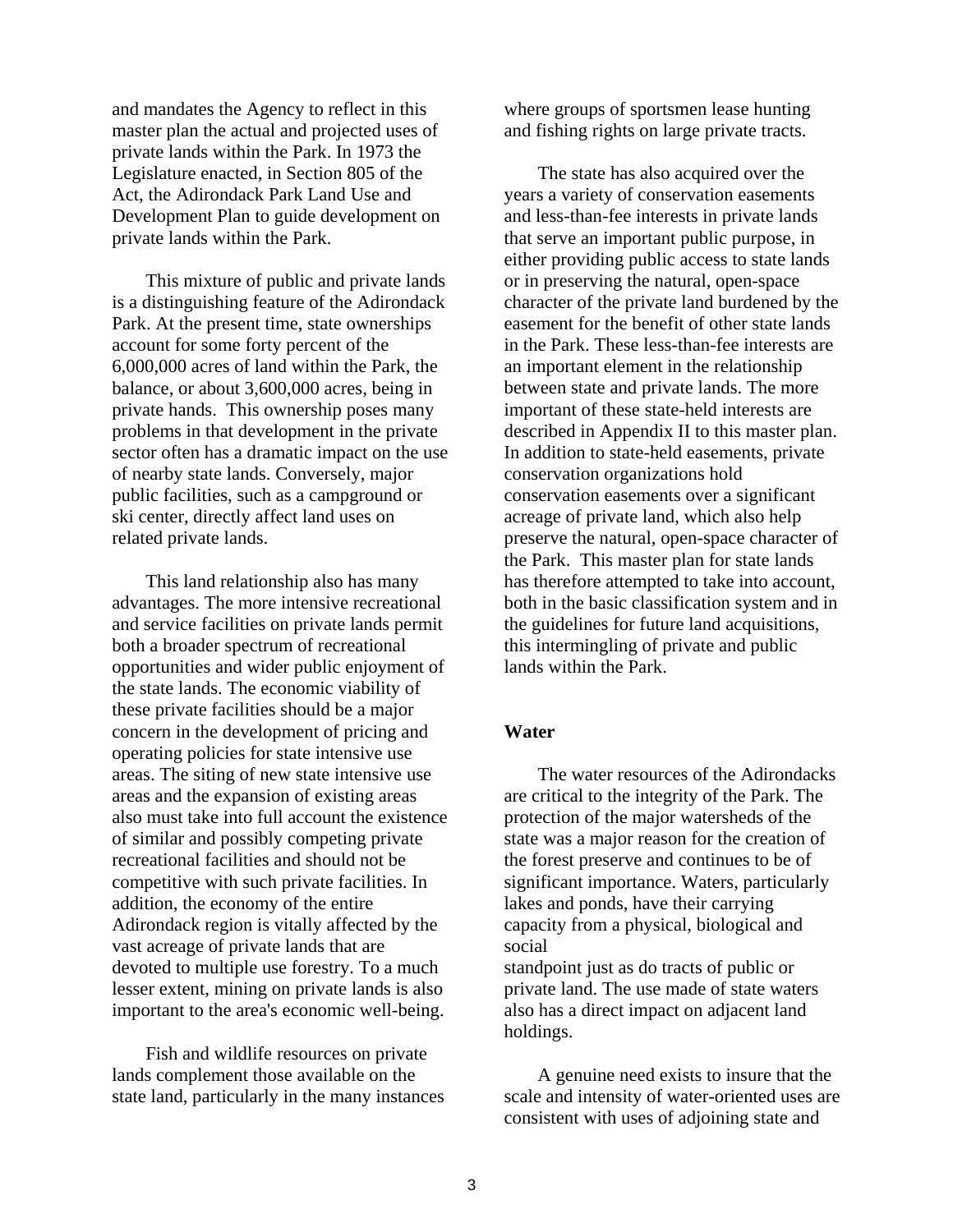private lands and the general character of the Park, particularly so far as the type, speed and number of boats are concerned.

A comprehensive study of Adirondack lakes and ponds should be conducted by the Department of Environmental Conservation to determine each water body's capacity to withstand various uses, particularly motorized uses and to maintain and enhance its biological, natural and aesthetic qualities. First emphasis should be given to major lakes and ponds totally surrounded by state land and to those on which state intensive use facilities exist or may be proposed. The importance of the quality of these resources cannot be overemphasized.

 The Department of Environmental Conservation has the authority independent of the master plan to regulate uses of waters and uses of wild, scenic and recreational rivers running through state land, but may not have such authority to regulate certain uses of waters where all or part of the shoreline is in private ownership. The Agency has the authority to regulate motorized use of wild, scenic and recreational rivers and their river corridors on private lands. Regulations exercising this authority have been promulgated by the Agency. Existing power and authority of the state or local governments over state waters should be reviewed with consideration given to legislative needs to more accurately define authority over these waters.

# **PUBLIC CONCERN FOR THE ADIRONDACK PARK**

 The people of the State of New York have shown a deep and abiding concern for the management and use of state lands in the Adirondacks for over three-quarters of a century. This concern was evidenced by the

passage of the "forever wild" amendment to the state constitution in 1894 to prevent the ravages of the Adirondack forests and the dissipation of the state's land-holdings, which typified the closing decades of the 19th century.

 Article XIV, §1 of the New York State Constitution reads in part as follows:

THE LANDS OF THE STATE, NOW OWNED OR HEREAFTER ACQUIRED, CONSTITUTING THE FOREST PRESERVE AS NOW FIXED BY LAW, SHALL BE FOREVER KEPT AS WILD FOREST LANDS. THEY SHALL NOT BE LEASED, SOLD OR EXCHANGED, OR BE TAKEN BY ANY CORPORATION, PUBLIC OR PRIVATE, NOR SHALL THE TIMBER THEREON BE SOLD, REMOVED OR DESTROYED.

It is significant that, although renumbered, this exact wording has been a part of the State Constitution since 1895.

 Article XIV protects both the Adirondack and Catskill forest preserves, and covers in all some 2,700,000 acres of state lands in the twelve Adirondack counties and four Catskill counties both within and without the Adirondack and Catskill Parks. However, of the Adirondack acreage, better than ninety percent is contained within the so-called "Blue Line" that delineates the boundaries of the public and private lands constituting the Adirondack Park today. The enormous tracts of forest preserve provide a public resource for recreation in a wild setting that is unique in the eastern half of the United States and complements the more developed facilities of the excellent state park system in the rest of the state.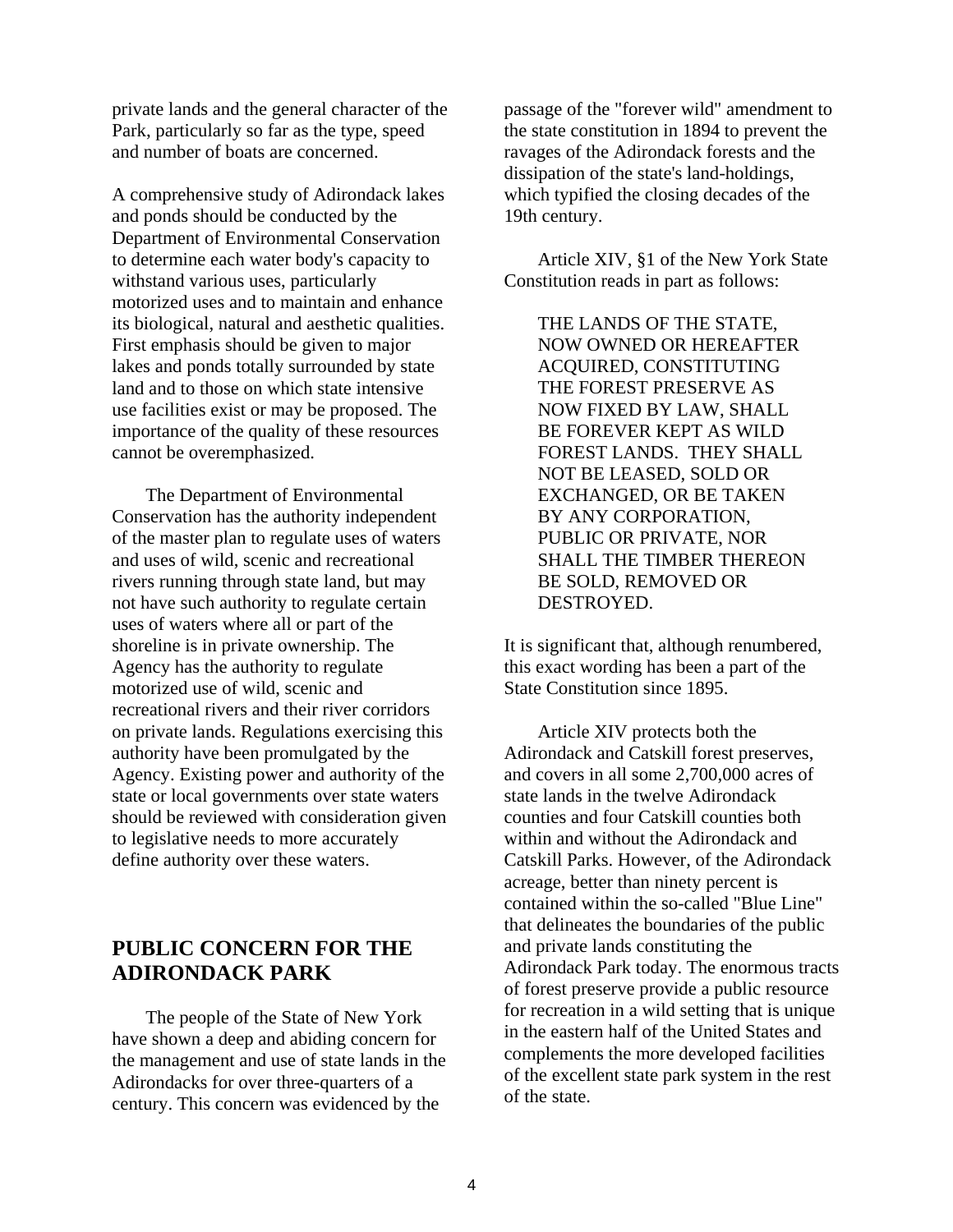Between 1895 and l985 there were over 130 proposed amendments introduced in the state legislature to change Article XIV, but only nineteen have been successful in passing both the legislature and public referendum. In eighteen of the successful measures, the forest preserve lands involved were restricted to small acreage and were quite precisely delineated. The nineteenth successful measure (the Perkins Clearing land exchange approved by the voters in l979) while authorizing the conveyance of approximately 8,500 acres in the towns of Lake Pleasant and Arietta, required legislative approval of actual tracts to be exchanged. This long history clearly indicates that the majority of voters in the state, for almost a century, have expressed their desire to protect the forest preserve against intrusions and retain these public lands as a wild forest preserve.

 The attitude of the voters of the state has similarly been reflected in the rulings of the Attorney General and the relatively few court decisions that define the limits and applicability of Article XIV. By and large these legal rulings have taken a conservative attitude towards the scale and character of developments permitted on the forest preserve.

 Finally, the administration of the forest preserve has been in the hands of the Department of Environmental Conservation and its predecessor agencies since the "forever wild" amendment was first enacted. Placed in the national perspective, the stewardship of the Department and its predecessors has few equals.

 In l96l the Legislature established the Lake George Park, consisting of some 200,000 acres in Warren, Washington and Essex Counties, which includes all of the watershed of Lake George. The purpose of the law is to provide special protection for the Lake George Park with particular

emphasis on preserving water quality and the unique natural and scenic values of the Park.

 In the last thirty years increasing attention has been focused on the Adirondack forest preserve. Pioneering studies were undertaken in the late 1950's and early l960's by the Joint Legislative Committee on Natural Resources under the successive chairmanships of Senators Wheeler Milmoe and R. Watson Pomeroy. More recently the public has recognized that if the character of the Adirondack forest preserve is to be retained in the face of a growing population, better transportation facilities and the soaring demand for outdoor recreation, not only will past management practices on the forest preserve require reassessment, but also the integrity of the Adirondack Park as a whole must be assured. Thus attention to other critical state ownerships, such as the major travel corridors, and appropriate controls over development on private lands are as important to the future of the forest preserve today as the passage of the forever wild amendment was nearly three generations ago.

 These new problems were highlighted by Governor Rockefeller in naming the Temporary Study Commission on the Future of the Adirondacks in 1968 to assess and make recommendations for the future use of both state and private lands within the Adirondack Park. The Commission's report, issued in December, 1970, is the most comprehensive study ever made of the Adirondack Park. Among its major recommendations are:

> the creation of the Adirondack Park Agency;

the preparation by the Agency of a master plan for state lands;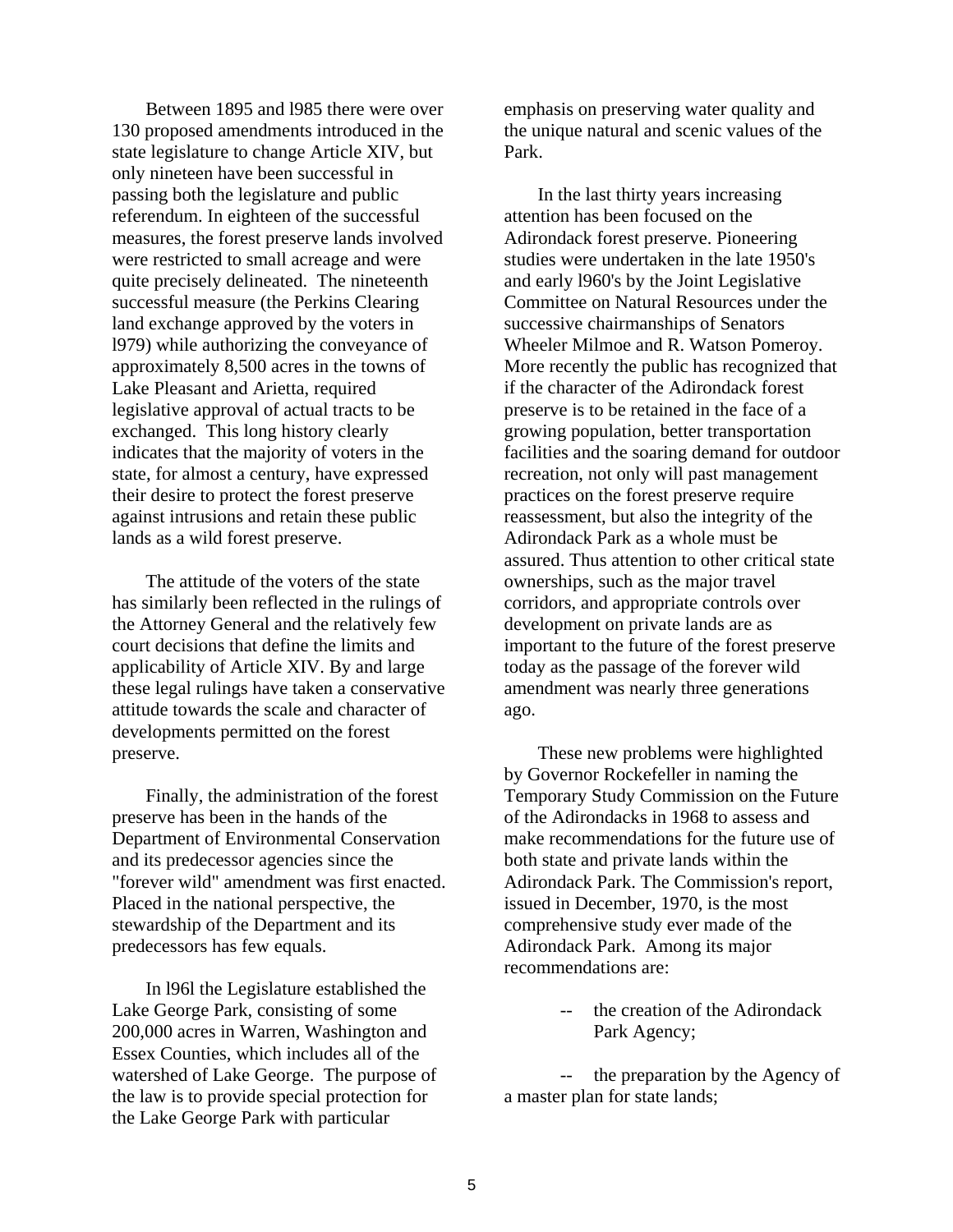-- the classification of these lands "according to their characteristics and capacity to withstand use";

 -- a set of extensive guidelines for the care, custody and control of state lands under the master plan, with particular emphasis on stricter controls over proposed wilderness and primitive areas; and,

 -- the preparation of a land use and development plan for all private lands within the Park.

# **ACQUISITION POLICY RECOMMENDATIONS**

 The Agency has an important interest in future state land acquisitions since they can vitally affect both private and public land within the Adirondack Park. As a result the Agency recommends that the following guidelines should govern future acquisitions of state lands within the Park:

 1. Future state acquisitions within the Adirondack Park should generally be restricted to the acquisition of forest preserve lands. Where special state purposes are such that non-forest preserve land might be acquired (if such acquisitions are constitutionally permissible) the amount acquired for other than forest preserve purposes should be kept to the minimum necessary. Thus, should the state acquire a 100-acre tract on which it wished to place a hospital, a prison, an office building or another facility only that part of the tract, say twenty-five acres, that is actually necessary for the facility should be classified as non-forest preserve.

 2. As a general guideline, the state should avoid acquiring lands for non-forest preserve purposes (if such acquisitions are

constitutionally permissible) within the Park where:

 -- the tract is not contiguous to a public highway; or,

 -- the tract is of a native forest character, i.e., stocked with any size, native tree species with twenty-five percent crown cover (plantations are not considered to be native forest land); or,

 -- the tract involved consists of more than 150 acres; or,

 -- the tract is contiguous to existing forest preserve land; or,

 -- the tract is within one-half mile of a block of forest preserve land of over 1,000 acres; or,

 -- the tract lies at an elevation greater than 2,500 feet; or,

 -- the proposed use of the tract will materially alter the surrounding environment; or,

the tract is of significant scenic, ecological or geologic value or interest.

 3. Save for (i) the two existing alpine skiing centers at Whiteface and Gore mountains and the Mt. Van Hoevenberg area; (ii) rustic state campsites, a long accepted intensive use of the forest preserve; (iii) visitor information centers, memorial highways, beaches and boat launching sites; and (iv) historic areas (guidelines for which are provided elsewhere in this master plan), the state should rely on private enterprise to develop intensive recreational facilities on private lands within the Park, to the extent that the character of these lands permits this type of development, and should not acquire lands for these purposes.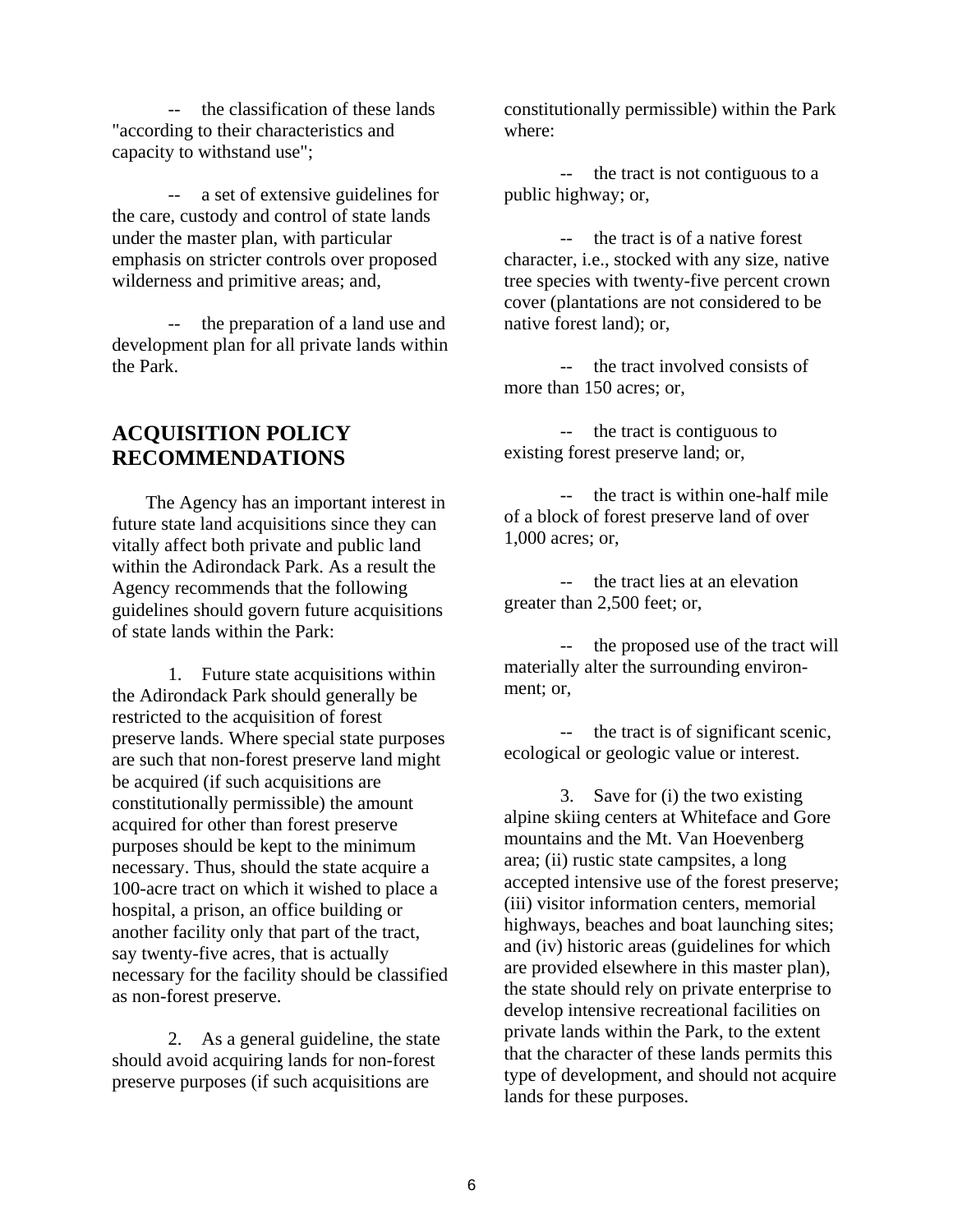4. Highest priority should be given to acquiring fee title to, fee title subject to a term of life tenancy, or conservation easements providing public use or value or rights of first refusal over, (i) key parcels of private land, the use or development of which could adversely affect the integrity of vital tracts of state land, particularly wilderness, primitive and canoe areas and (ii) key parcels which would permit the upgrading of primitive areas to wilderness areas.

 5. High priority should also be given to acquisitions of fee title which permit the consolidation of scattered tracts of state land.

 6. Fee title or appropriate conservation easements should also be acquired to protect critical wildlife areas such as deer wintering areas, wetlands, habitats of rare or endangered species or other areas of unique value, such as lands bordering or providing access to classified or proposed wild, scenic and recreational rivers.

 7. Efforts should be made, by conservation easement or fee acquisition, to protect the major scenic resources of the Park along travel corridors, with particular attention to the Adirondack Northway and those scenic vistas specifically identified on the Private Land Use and Development Plan Map and listed in Chapter III of this document.

 8. The acquisition of fee title to or rights-of-way across private lands that effectively prevent access to important blocks of state land should be pursued, except where such acquisition would exacerbate or cause problems of overuse or inappropriate use of state lands.

 9. Canoe route easements should be purchased to reopen Adirondack canoe

routes for non-motorized access in appropriate areas of the Park.

 10. The highly successful fishing rights easement purchase program of the Department of Environmental Conservation should be continued and expanded on appropriate streams.

 11. Due to the importance of the forest products industry to the economy of the Adirondack region, bulk acreage purchases in fee should not normally be made where highly productive forest land is involved, unless such land is threatened with development that would curtail its use for forestry purposes or its value for the preservation of open space or of wildlife habitat. However, conservation easements permitting the continuation of sound forest management and other land uses compatible with the open space character of the Park should be acquired wherever possible to protect and buffer state lands.

 While the Agency has not been given authority to review proposed acquisitions before title has vested in the state, once new lands have been acquired the Act requires the master plan to be revised by classifying the lands and setting guidelines for their management and use pursuant to the statutory procedures (consultation with the Department of Environmental Conservation and submission to the Governor for approval). The following procedures for revisions of the master plan will be followed in connection with new acquisitions:

 -- land acquisitions should be classified as promptly as possible following acquisition and in any case classification of new acquisitions will be done annually; and,

 -- prior to classification by the Agency, lands acquired by the Department of Environmental Conservation or any other state agency will be administered on an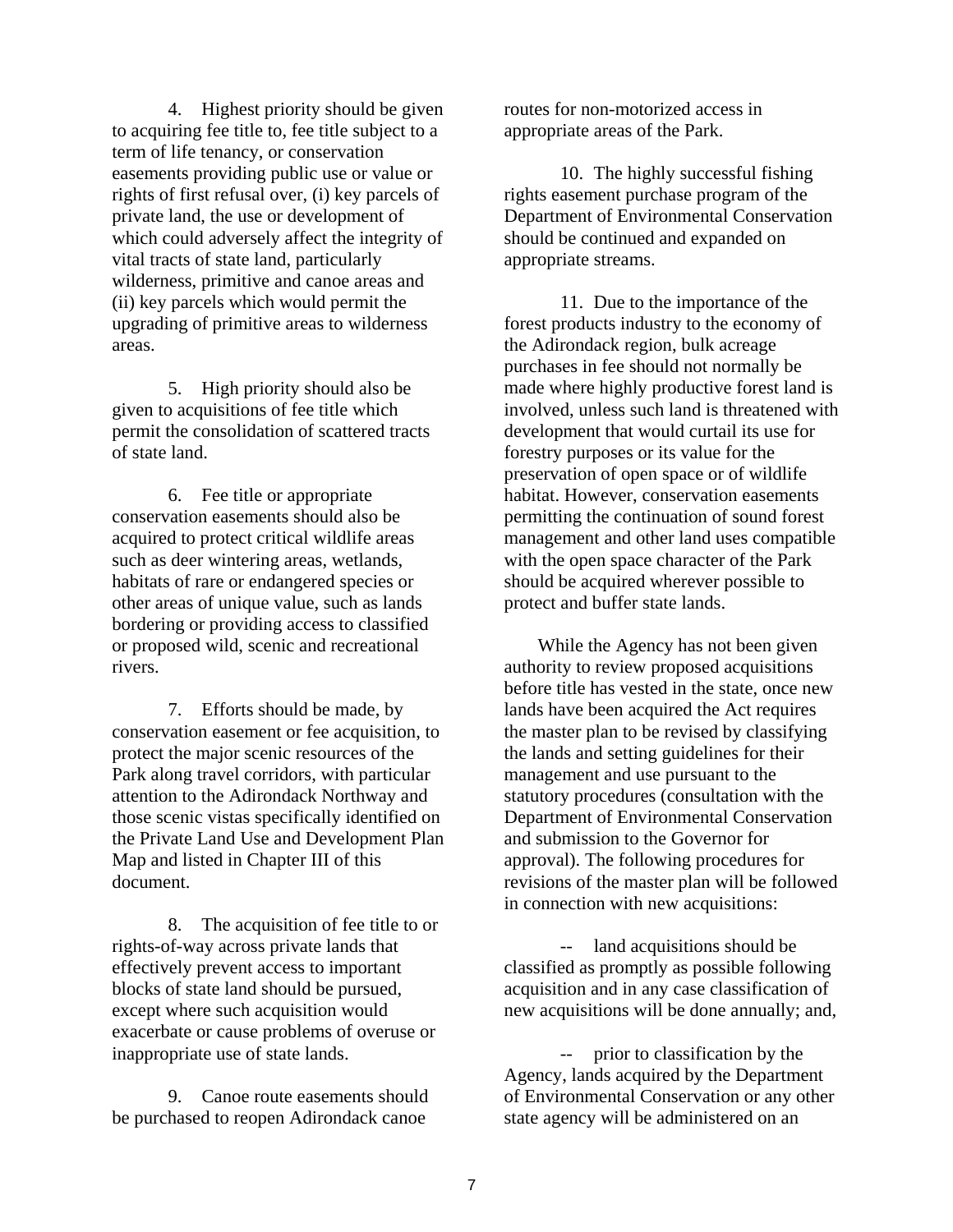interim basis in a manner consistent with the character of the land and its capacity to withstand use and which will not foreclose options for eventual classification.

# **LAND EXCHANGE**

 The exchange of state lands for private lands within the Park poses obvious constitutional problems, in that any given exchange must be approved by the people in a constitutional amendment. While this process is cumbersome on a case-by-case basis, serious difficulties are likely to be encountered in attempting to obtain approval of a constitutional amendment permitting wholesale land exchanges, the merits of which are questionable. Careful consideration should be given, however, to the desirability of a constitutional amendment providing a land bank of modest acreage that would allow the legislature to permit small scale land exchanges. This would avoid the difficult amendment process for minor exchanges such as the Saranac Lake town dump and the Piseco airport parcels, now part of Article XIV, §1 of the New York State Constitution.

# **PLAN REVISION AND REVIEW**

 The Act states that if amendments are made to the master plan, they shall be effectuated in the same manner as the plan was initially adopted. Changes in existing land use may require periodic amendments to the plan. Such changes essentially involve a shift in classification of lands from one major classification to another and would include, but are not limited to:

 -- the proposed construction of a new campground on land previously classified as wild forest; or,

 -- the upgrading of a primitive area to a wilderness area as a result of the removal of non-conforming uses and/or of the acquisition of an inholding of private land; or,

the designation of a new wild, scenic or recreational river.

 In addition, material changes in the guidelines applicable to each classification will also constitute a plan revision.

 Revisions will be undertaken as needs dictate and may be requested by the Agency, the Department of Environmental Conservation, the Department of Transportation or any other interested state agency. Requests from local governments or responsible private persons or organizations for plan revision will be given due and fair consideration. Such revisions will be made by the Agency, in consultation with the Department of Environmental Conservation, and will be the subject of public hearings within and without the Park. Any resulting changes in the master plan will be submitted to the Governor for his approval as provided by the Act.

 Even in the absence of acquisitions or changes in land classification or guidelines requiring modification of the master plan, the Act mandates periodic reviews of the master plan. Planning is an on-going process and, as public use of the state lands expands or changes in years ahead, land use controls may require re-analysis. The Agency will undertake annual reviews of the master plan to address such issues as the classification of recent acquisitions, reclassification resulting from the removal of non-conforming uses, modest boundary adjustments, minor technical changes, clarification or corrections and similar matters. To assist in this process, the Department will provide, annually, to the Agency the following information: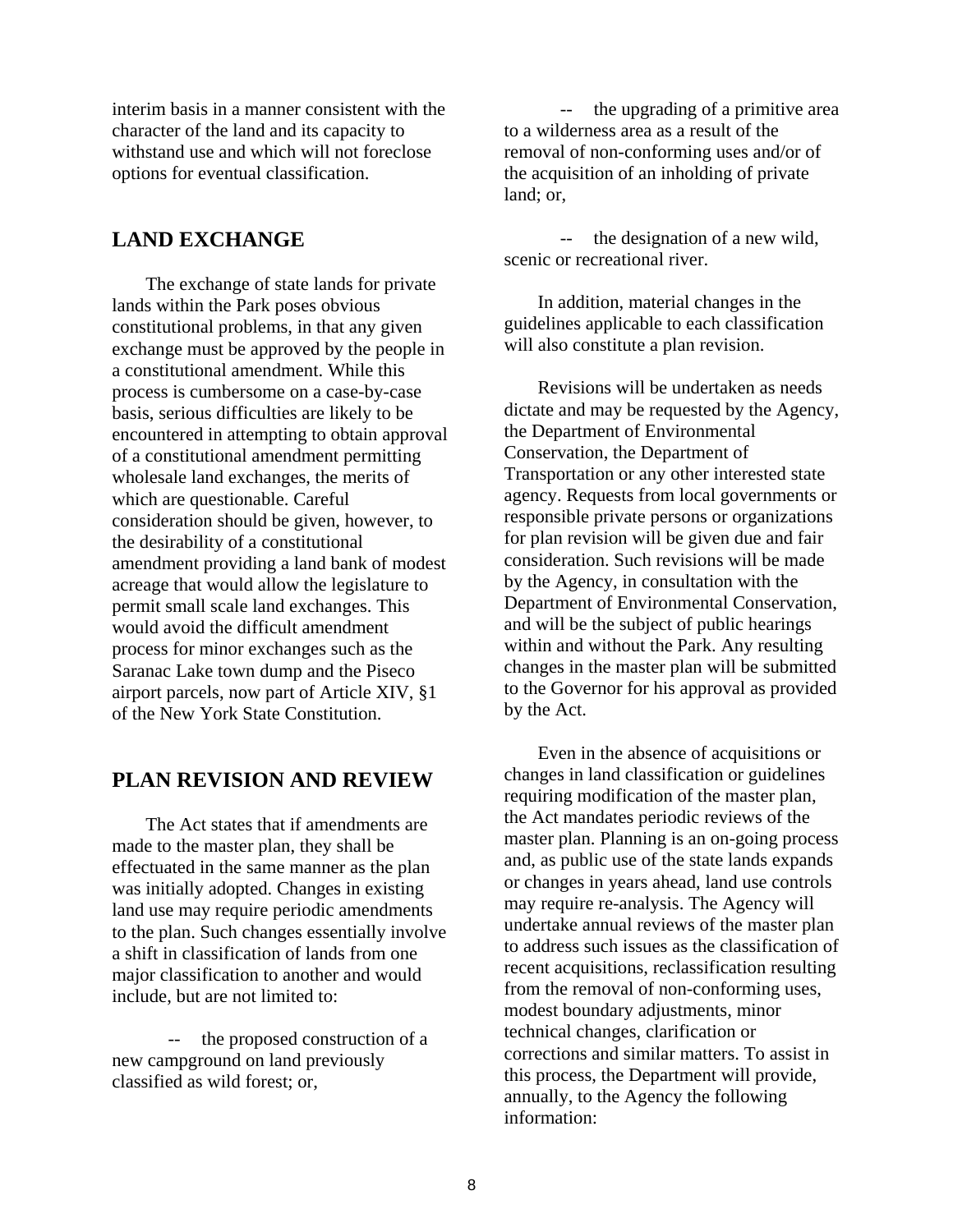-- a list of new state land acquisitions together with a summary statement of the applicable acquisition policy guidelines, the objectives served by each acquisition and background information necessary for the classifications of the acquisitions.

 -- a list of non-conforming uses removed during the previous year.

 Major reviews of the master plan will take place every five years by the Agency in consultation with the Department of Environmental Conservation, as required by statute, and with other interested state agencies. Any state agency may call for such a review at more frequent intervals. In keeping with this recommendation, starting in 1976, the Agency, in consultation with the Department of Environmental Conservation and other state agencies, conducted an in-depth review of the master plan leading to various modifications therein, which were the subject of seven public hearings both within and without the Park and extensive consultation with a wide variety of interest groups in late 1978 and early 1979 and which were submitted to Governor Carey on April 20, 1979, and approved by him on October 24, 1979. In l984/85 the Agency, in consultation with the Department of Environmental Conservation, undertook a similar review and consultation process. Proposed modifications to the master plan were the subject of similar consultation with a wide variety of interest groups as well as two public hearings within and without the Park and were submitted to Governor Cuomo on September 22, l986 and approved by him on November 4, l987.

 Strong public involvement in the whole process of revision and review should be encouraged. The Act mandates that public hearings be conducted prior to approval by the Agency and the Governor of revisions to the master plan. These public hearings are required to be held both within and without the Adirondack Park in recognition of the state-wide concern for both the forest preserve and the Park. Appropriate publicity and sufficient notice about proposed changes in the master plan are also necessary to permit maximum public participation. In addition, the Agency will make every effort to publish and disseminate copies of the master plan and to take other measures to foster greater public appreciation of the resources of the forest preserve and the Park as well as the nature of the planning process.

# **UNIT MANAGEMENT PLAN DEVELOPMENT**

 Section 816 of the Act directs the Department of Environmental Conservation to develop, in consultation with the Agency, individual unit management plans for each unit of land under its jurisdiction classified in the master plan. Due to the widely dispersed nature of certain wild forest areas, the Department may establish for unit management planning purposes, individual sub-units of wild forest units which because of location, physical features, ecological systems and use patterns can be managed as an individual unit. In accordance with statutory mandate, all plans will conform to the guidelines and criteria set forth in the master plan and cannot amend the master plan itself. Unit management plans will contain:

an inventory, at a level of detail appropriate to the area, of the natural, scenic, cultural, fish and wildlife (including game and non-game species) and other appropriate resources of the area and an analysis of the area's ecosystems;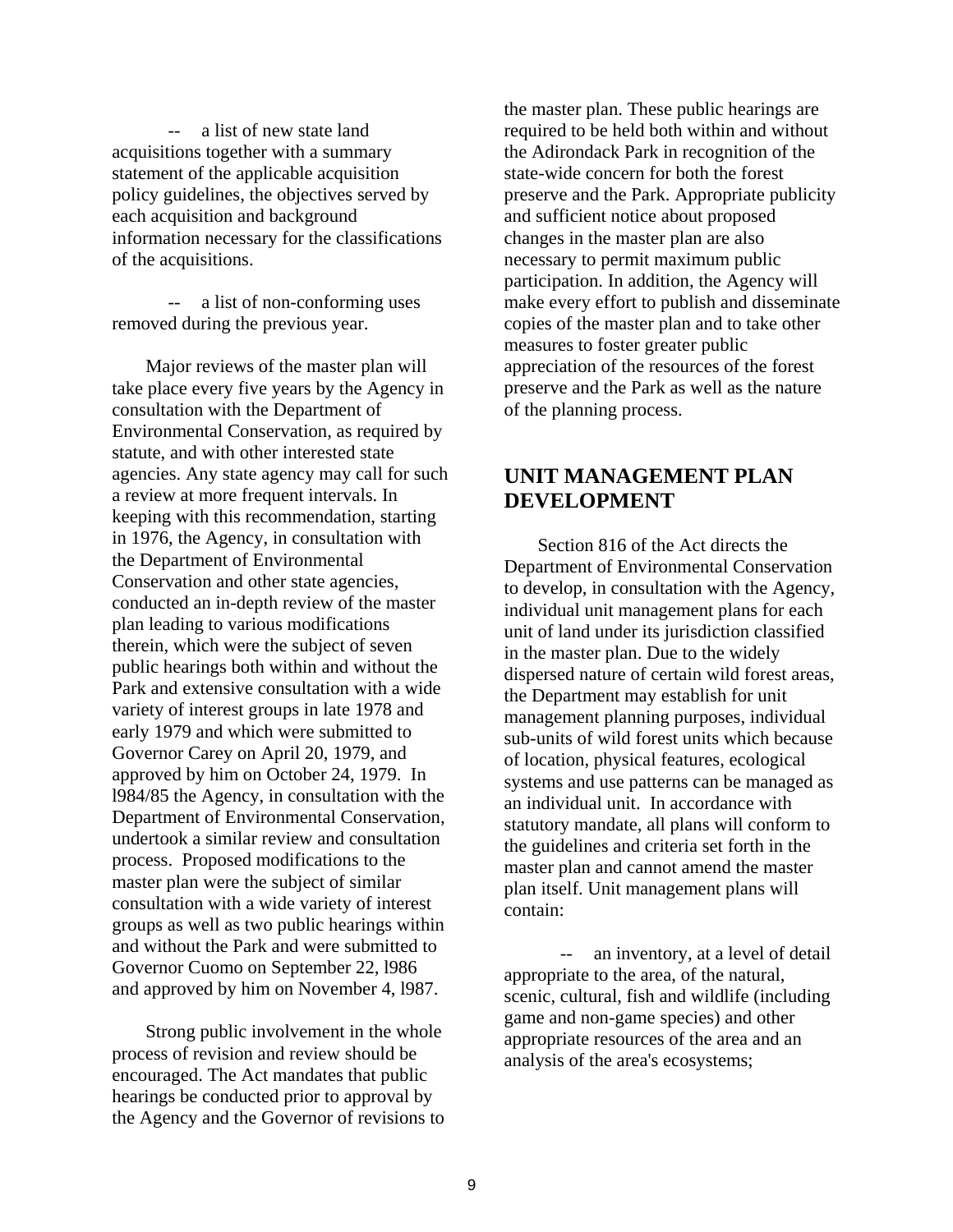-- an inventory of all existing facilities for public or administrative use;

 -- an inventory of the types and extent of actual and projected public use of the area;

 -- an assessment of the impact of actual and projected public use on the resources, ecosystems and public enjoyment of the area with particular attention to portions of the area threatened by overuse; and,

 -- an assessment of the physical, biological and social carrying capacity of the area with particular attention to portions of the area threatened by overuse in light of its resource limitations and its classification under the master plan.

 Each unit management plan will also set forth a statement of the management objectives for the protection and rehabilitation of the area's resources and ecosystems and for public use of the area consistent with its carrying capacity.

 These management objectives will address, on a site-specific basis as may be pertinent to the area, such issues as:

actions to minimize adverse impacts on the resources of the area;

 -- the rehabilitation of such portions of the area as may suffer from overuse or resource degradation;

 -- the regulation or limitation of public use such that the carrying capacity of the area is not exceeded and the types of measures necessary to achieve that objective;

the preservation of aquatic and terrestrial habitats of the area;

 -- the preservation and management of the fish and wildlife resources (including game and non-game species) of the area;

 -- the preservation and management of the lakes, ponds, rivers and streams of the area, with particular attention to all proposed or designated wild, scenic and recreational rivers;

 -- the preservation and management of special interest areas such as the habitats of rare, threatened or endangered species and areas with the potential for the reintroduction of extirpated species, unique geological areas and historic areas or structures;

 -- the identification of needed additions or improvements to, and plans for providing for further appropriate public use of, the area consistent with its carrying capacity;

the removal of such non-conforming uses as may remain; and,

 -- the identification, in intensive use, historic and appropriate portions of wild forest areas accessible by motor vehicles, of measures that can be taken to improve access to and enjoyment of these lands, and associated structures and improvements, by

the physically disabled.

 Unit management plans will also address the administrative actions and the minimum facilities necessary on a sitespecific basis, as may be pertinent to the area to attain the stated management objectives of such area.

 Schedules for achievement of such objectives will be included in each unit management plan. The land characteristics and the recommended objectives for each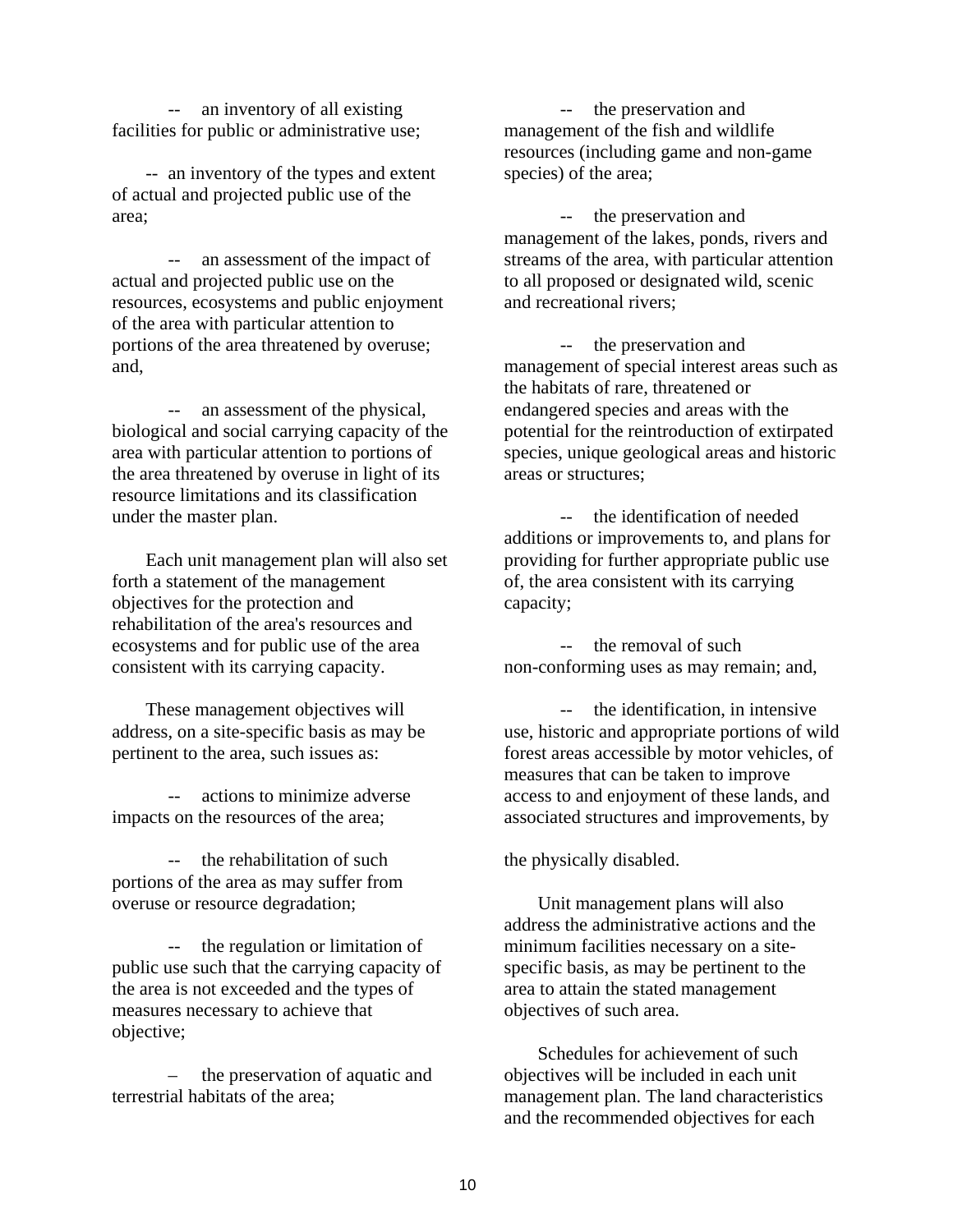area will be related to and integrated with the characteristics and management objectives for adjacent public and private land areas. General recommendations for future acquisition will be included as appropriate.

 An initial draft of the unit management plan for each state land area including alternative management objectives, where appropriate, will be submitted to the Agency for review and comment, prior to the preparation of the final draft plan for public review.

 Opportunity will be made for review and comment on the draft unit management plans by the public and other interested parties, and a public meeting or meetings will be convened as appropriate for that purpose.

 Final unit management plans will be prepared by the Department of Environmental Conservation after due consideration of all comments and recommendations made on the public review draft. The Commissioner of the Department of Environmental Conservation will adopt each final unit management plan which will then be filed with the Agency. The Department of Environmental Conservation will report annually to the Agency on progress made toward the implementation of each adopted unit management plan.

 Any material modification in adopted unit management plans will be made following the procedure for original unit plan preparation.

 The Department of Environmental Conservation in the past three years has made significant progress in getting the unit management planning process underway. This progress should be continued so that all unit management plans will be completed before the next five-year review of the

master plan in l989/90. The Department of Environmental Conservation should commit the necessary resources for that purpose.

# **SPECIAL HISTORIC AREA UNIT MANAGEMENT PLANS**

 This master plan also provides for special historic area unit management plans for the development and management of state historic sites. This special procedure is designed to address the unique problems associated with these types of facilities. Such special historic area unit management plans will be the subject of public hearings and will be submitted to the agency for its approval as being consistent with the master plan prior to their implementation.

# **INTERPRETATION AND APPLICATION OF THE MASTER PLAN**

 More than a dozen years of experience under the master plan has confirmed that questions of interpretation of the master plan as applied to a given activity or land use arise from time to time. This is particularly the case in the context of those guidelines that are quite general in character. During the public hearings and consultations preceding the l978/79 revision of the master plan, there was considerable public comment on the need to clarify the relationship of the Agency to the Department of Environmental Conservation and other state agencies on matters of interpretation and application of the guidelines of the master plan.

 In this regard, it is well to remember that the legislature has established a twotiered structure regarding state lands in the Adirondack Park. The Agency is responsible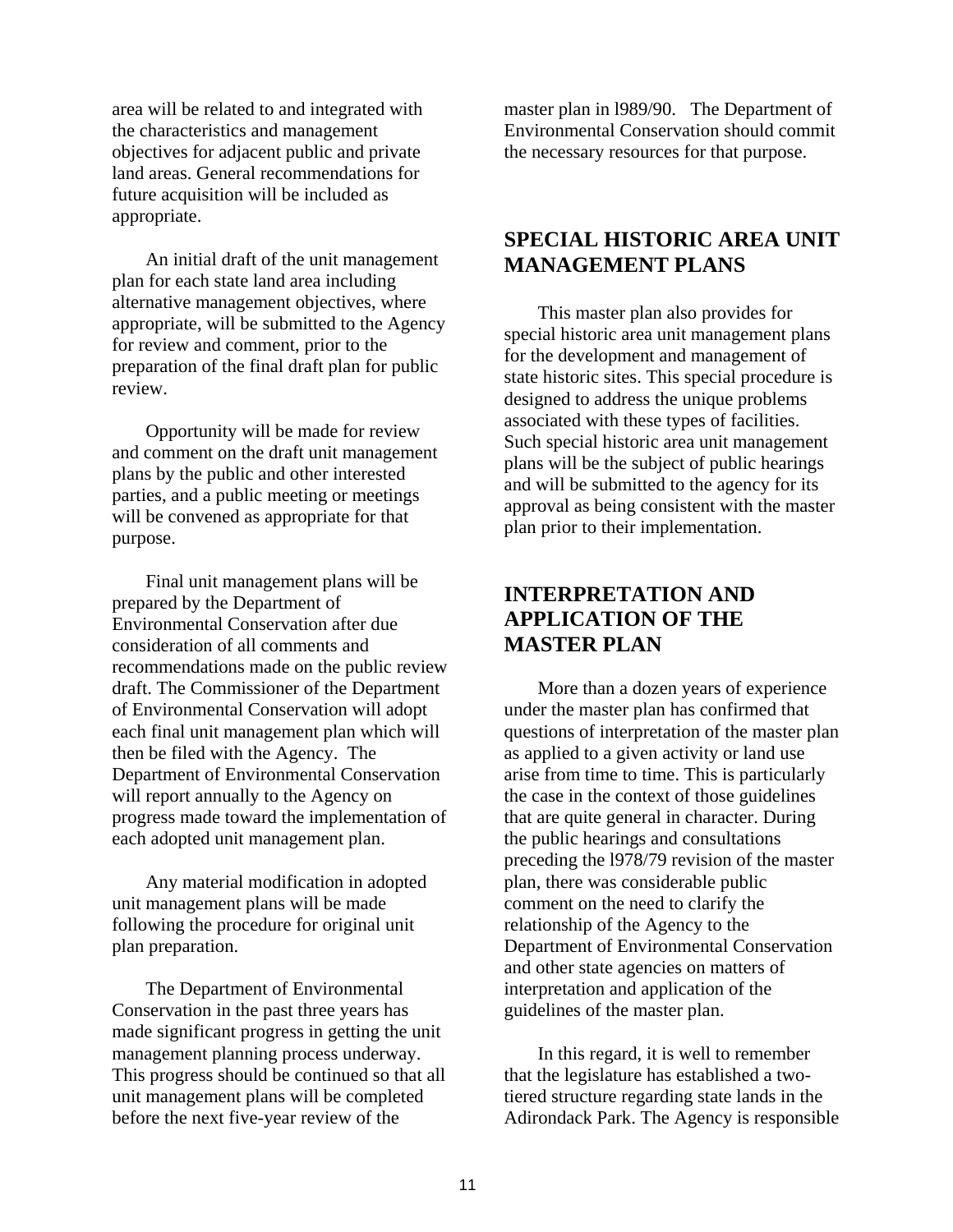for long-range planning and the establishment of basic policy for state lands in the Park, in consultation with the Department of Environmental Conservation. Via the master plan, the Agency has the authority to establish general guidelines and criteria for the management of state lands, subject, of course, to the approval of the Governor. On the other hand, the Department of Environmental Conservation and other state agencies with respect to the more modest acreage of land under their jurisdictions, have responsibility for the administration and management of these lands in compliance with the guidelines and criteria laid down by the master plan.

 In accordance with its administrative and management responsibilities, the Department of Environmental Conservation is charged with the duty to prepare, in consultation with the Agency, individual unit management plans for the units of land classified in the master plan. The unit management plans must apply the general guidelines and criteria in the master plan and cannot amend the master plan itself. Unit management plans shall be regarded as a mechanism to refine and apply the general guidelines and criteria in the master plan to specific conditions on the ground, at a level of detail appropriate to administration and management. When finally adopted by the Department, these unit management plans will assist significantly in resolving questions of interpretation and application of the master plan.

 The 1979 revision of the master plan expressly extended the unit management plan concept to the special case of historic areas. In addition, neither the Act nor the master plan excludes the possibility of preparation of individual unit management plans for other land classifications such as state administrative areas -- an approach which would be fully consistent with the basic structure of the Act.

 In light of the above principles, the following guidelines will apply to questions of interpretation and application of the master plan:

The Agency will be responsible, as a policy matter, for general interpretations of the master plan itself either on its own initiative, at the request of any interested state agency, or, for state agencies other than the Department of Environmental Conservation, in connection with its review of state projects under Section 814 of the Act.

The Agency will be responsible for determining whether a proposed individual unit management plan complies with the general guidelines and criteria set forth in the master plan.

 -- The Department of Environmental Conservation (or other appropriate state agencies) will be responsible for the application of the master plan and individual unit management plans with respect to administration and management of the state lands under its jurisdiction.

 -- The Agency and the Department of Environmental Conservation or other appropriate state agencies will enter into memoranda of understanding designed to implement these guidelines in actual practice. The Agency and the Department of Environmental Conservation have operated under such a memorandum of understanding since l982.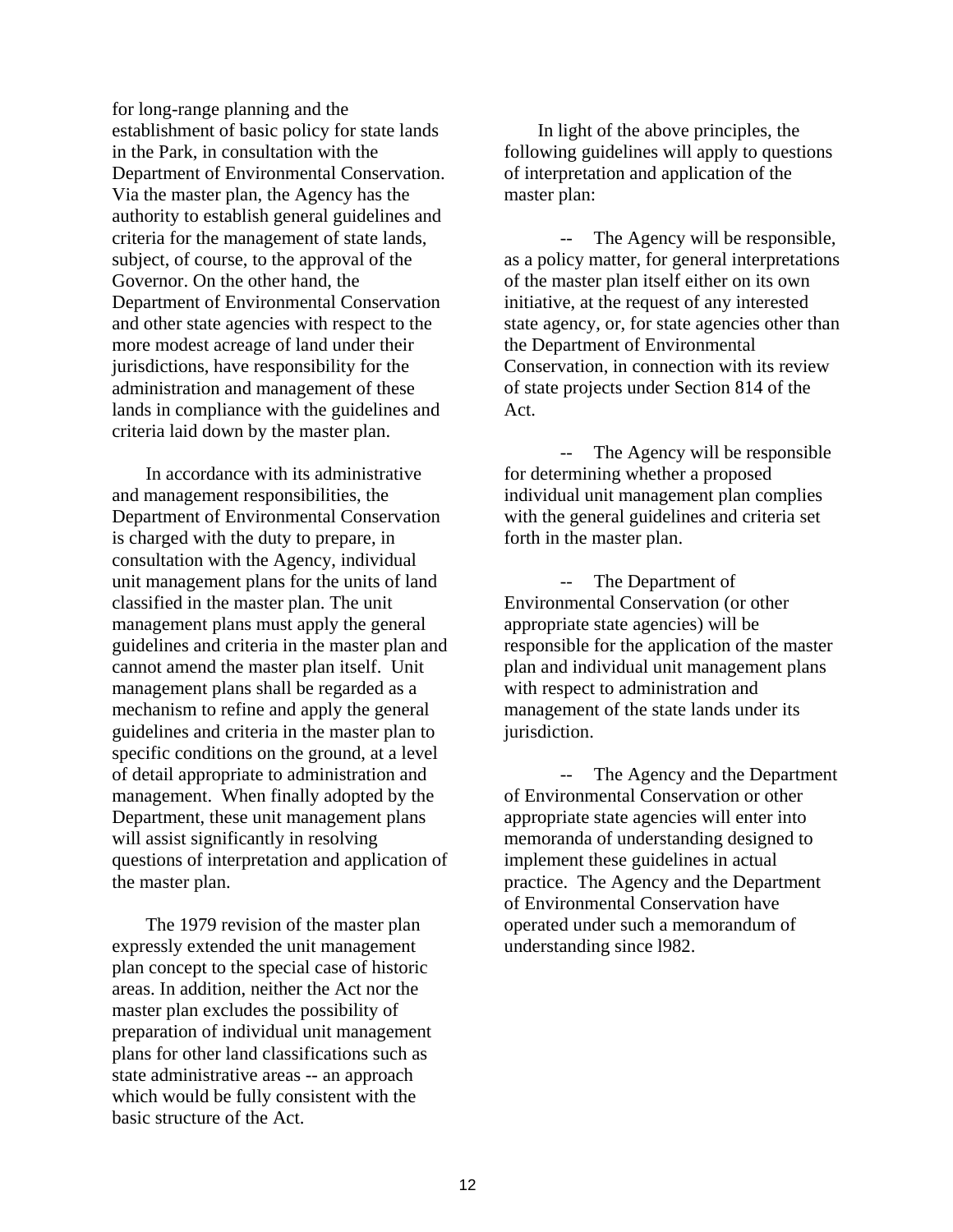# **II. CLASSIFICATION SYSTEM AND GUIDELINES**

# **BASIS AND PURPOSE OF CLASSIFICATION**

THE ACT REQUIRES the Agency to classify the state lands in the Park according to "their characteristics and capacity to withstand use." This section of the master plan will describe the factors which the Agency has taken into account in formulating the classification system set forth in the balance of this chapter and will explain the basic purpose of the system and the guidelines for management and use which follow. This classification system reflects the work of the Temporary Study Commission on the Future of the Adirondacks as refined by additional field work and analysis by the Agency at the time the master plan was first prepared in 1972. In addition, a special Department of Environmental Conservation task force set up in 1972 provided extremely valuable assistance in the formulation of this system. More than a dozen years of experience under the master plan and considerable additional field work have led to certain additional refinements but the basic classification system remains intact.

 A fundamental determinant of land classification is the physical characteristics of the land or water which have a direct bearing upon the capacity of the land to accept human use. Soil, slope, elevation and water are the primary elements of these physical characteristics and they are found in widely varied associations. For example, the fertility, erosiveness and depth of soil, the severity of slopes, the elevational characteristics reflected in microclimates,

the temperature, chemistry, volume and turnover rate of streams or lakes, all affect the carrying capacity of the land or water both from the standpoint of the construction of facilities and the amount of human use the land or water itself can absorb. By and large, these factors highlight the essential fragility of significant portions of the state lands within the Park. These fragile areas include most lands above 2,500 feet in altitude, particularly the boreal (spruce-fir), sub-alpine and alpine zones, as well as lowlying areas such as swamps, marshes and other wetlands. In addition, rivers, streams, lakes and ponds and their environs often present special physical problems.

 Biological considerations also play an important role in the structuring of the classification system. Many of these are associated with the physical limitations just described; for instance many plants of the boreal, subalpine and alpine zones are less able to withstand trampling than species associated with lower elevation life zones. Wetland ecosystems frequently are finely balanced and incapable of absorbing material changes resulting from construction or intensive human use. In addition, wildlife values and wildlife habitats are relevant to the characteristics of the land and sometimes determine whether a particular kind of human use should be encouraged or prohibited, for example the impact of snowmobiles on deer wintering yards, the effect of numbers or hikers or campers near the nesting habitat of rare, threatened or endangered species like the bald eagle or spruce grouse, or the problems associated with motorized access to bodies of water with wild strains of native trout.

 In addition, another significant determinant of land classification involves certain intangible considerations that have an inevitable impact on the character of land. Some of these are social or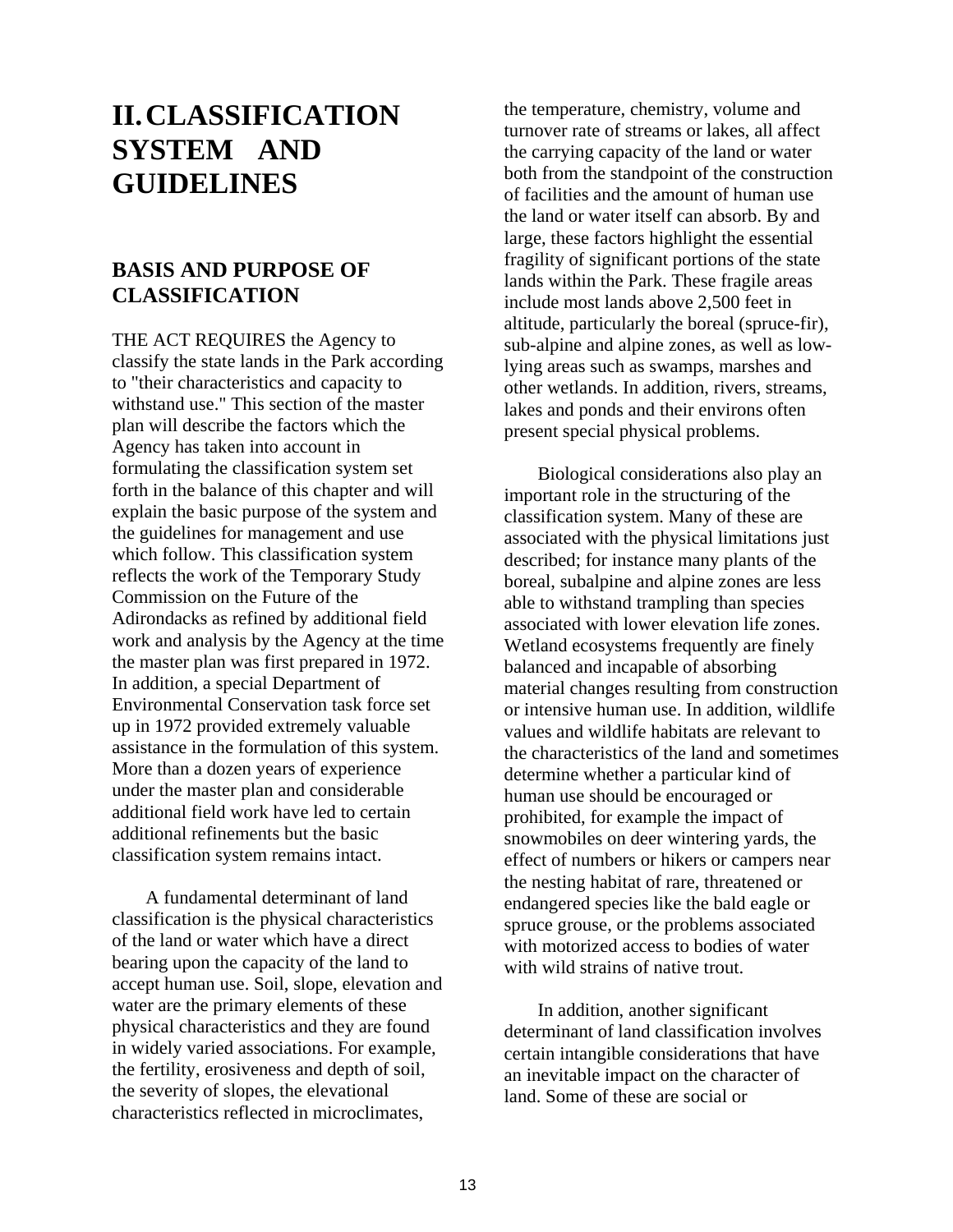psychological--such as the sense of remoteness and degree of wildness available to users of a particular area, which may result from the size of an area, the type and density of its forest cover, the ruggedness of the terrain or merely the views over other areas of the Park obtainable from some vantage point. Without these elements an area should not be classified as wilderness, even though the physical and biological factors would dictate that the limitations of wilderness management are essential.

 In such cases, as will be seen, a primitive designation would be required. Other classification determinants are more concrete, for example the suitability of a given system of lakes and ponds for canoeing or guideboating, the ability of larger bodies of water to provide for adequately distributed motorboat use, or the accessibility of a tract of land to a public highway, and its attractiveness, permitting the development of a campground or other intensive use facility.

 Finally, the classification system takes into account the established facilities on the land, the uses now being made by the public and the policies followed by the various administering agencies. Many of these factors are self- evident: the presence of a highway determines the classification of a travel corridor; the presence of an existing campground or ski area requires the classification of intensive use. The extent of existing facilities and uses which might make it impractical to attempt to recreate a wilderness or wild forest atmosphere is also a consideration. This is not to imply that when present uses or facilities are degrading the resource they should be continued, but their presence cannot be ignored. The unique mixture of public and private land within the Park also requires that account be taken of facilities and uses being made on contiguous or nearby private lands. Thus a large private

inholding subject to or threatened by some form of intensive use might prevent the designation of an otherwise suitable tract of state land as wilderness.

 The above described factors are obviously complex and their application is, in certain instances, subjective, since the value of resource quality or character cannot be precisely evaluated or measured. Nonetheless, the Agency believes that the classification system described below reflects the character and capacity to withstand use of all state lands within the Adirondack Park in conformity with the provisions of the Act.

 Nine basic categories result from this classification:

**Wilderness Primitive Canoe Wild Forest Intensive Use Historic State Administrative Wild, Scenic and Recreational Rivers Travel Corridors**

 The Wild, Scenic and Recreational Rivers and Travel Corridors classifications are essentially corridor overlays to the basic land classification(s) through which the corridor passes.

 Guidelines for the lands falling within each major classification and various special management guidelines for unique resources within these major classifications are set forth in the remaining portions of this chapter. Insofar as forest preserve lands are concerned, no structures, improvements or uses not now established on the forest reserve are permitted by these guidelines and in many cases more restrictive management is provided for. Obviously,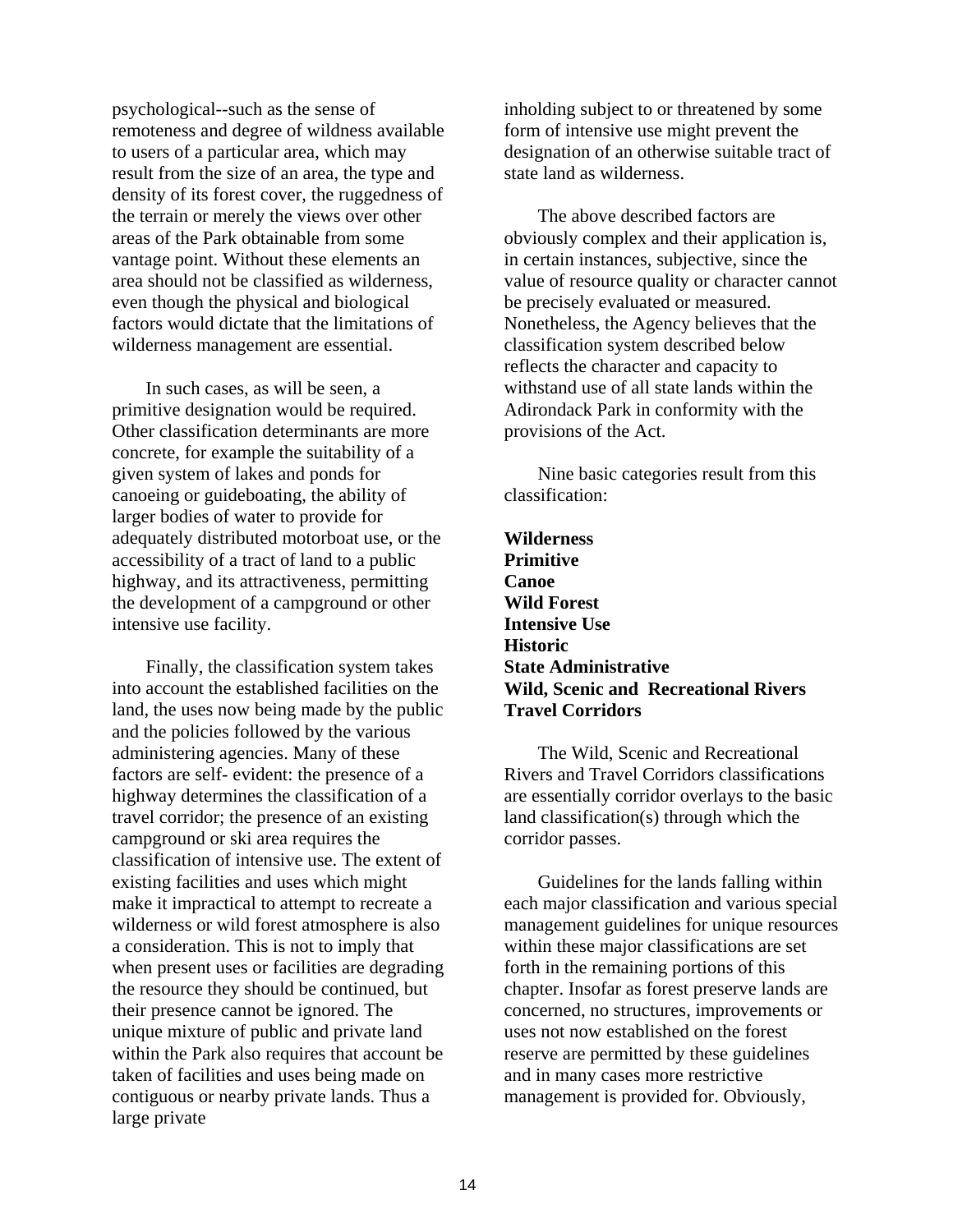these guidelines are subject to any future legal rulings further restricting uses of the forest preserve and, as already noted, they are not to be considered as attempts to make legal determinations on unresolved issues regarding the constitutional appropriateness of any such structures, improvements or uses.

 In addition, the designation of state administrative areas and historic areas in the master plan should not be taken as lending weight to the constitutional appropriateness of the general treatment of these lands by the state, either legislatively or administratively, as non-forest preserve. These new classifications seek only to reflect, in terms of land use, what has long existed in the Park irrespective of constitutional questions. A constitutional amendment should, however, be considered which would put the propriety of these non-forest preserve types of land uses beyond question and provide a modest land bank to permit future acquisitions of these types of lands by the state.

 Nothing in the guidelines for lands falling within each major classification shall be deemed to prevent the Department of Environmental Conservation, or any other state agency administering such lands, from providing for more restrictive management where necessary to comply with constitutional requirements or to protect the natural resources of such lands.

 While care has been employed in compiling and depicting the information shown on the map forming part of this master plan, it should be emphasized that, due to possible base map inaccuracies and the large scale of the map the location of the classification system boundaries are subject to precise definition on the site by the Adirondack Park Agency, in consultation with the Department of Environmental

Conservation, the Department of Transportation and such other state agencies as may be involved. Similarly, acreage and mileage statistics in this plan are not the product of actual surveys and may vary when compared to data from other sources.

# **DEFINITIONS**

 As used herein, the following terms shall have the following meanings:

 **1. Aircraft**--a device for transporting people or material that travels through the air and is propelled by a non-living power source contained on or within the device.

 **2. All Terrain Bicycle**--a non-motorized bicycle designed or used for cross country travel on unimproved roads or trails.

 **3. All Terrain Vehicle**--a motor vehicle designed or used for cross country travel on unimproved roads or trails. The term includes jeeps or other four wheel drive automobiles, dirt or trail bikes and all forms of "ATVs", "ATCs", and "ORVs", but excludes snowmobiles.

 **4. Boat Launching Site**--a site providing for the launching of trailered boats, with ramp and attendant parking facilities.

 **5. Campground**--a concentrated, developed camping area with controlled access, not meeting the standards for individual, primitive tent sites or lean-tos, which is designed to accommodate a significant number of overnight visitors and may incorporate associated day-use facilities. Campgrounds are commonly known as "campsites" by the Department of Environmental Conservation.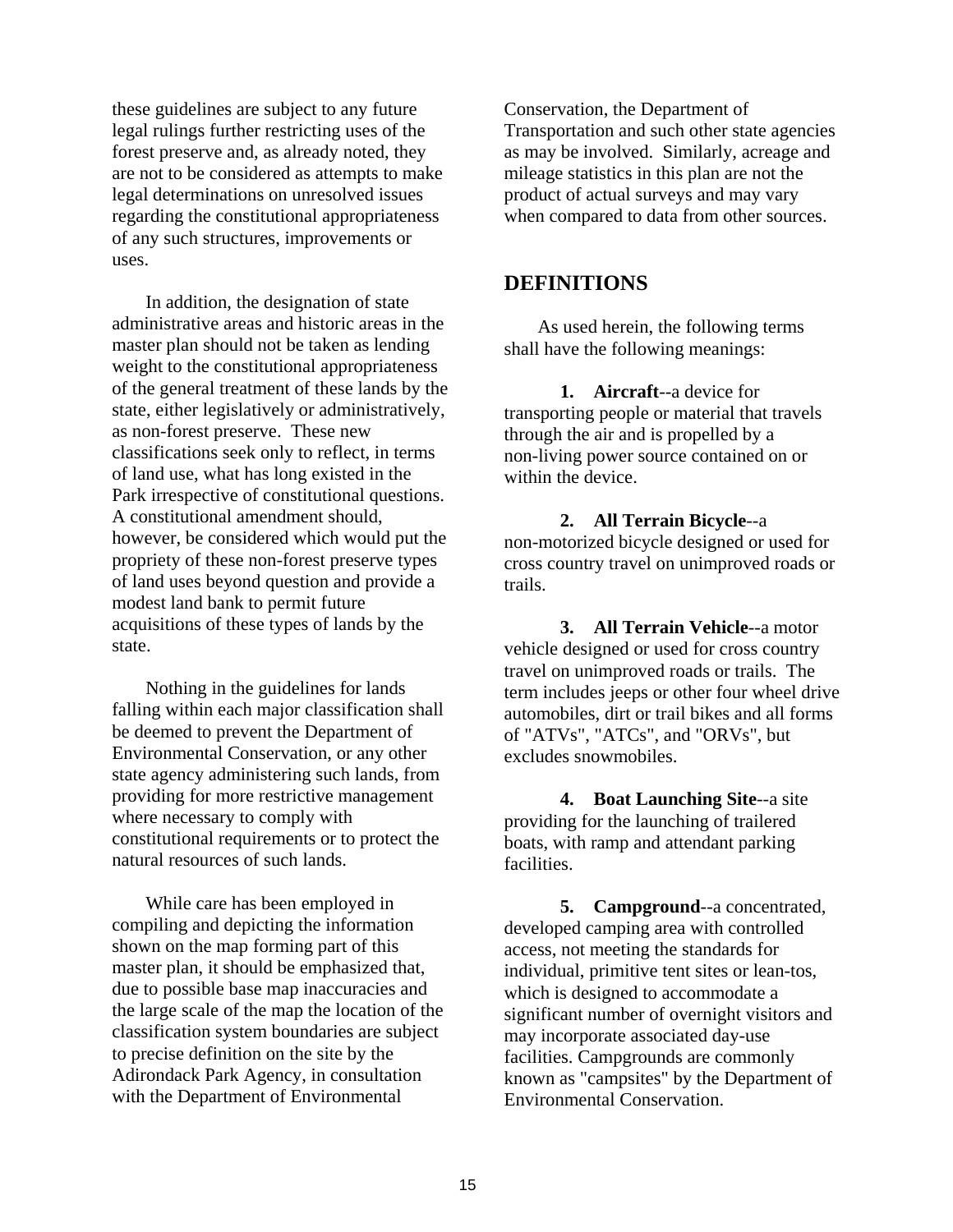# **6. Cross Country Ski Trail**--a

marked and maintained path or way for cross country ski or snowshoe travel, which has the same dimensions and character and may also serve as a foot trail, designed to provide reasonable access in a manner causing the least effect on the surrounding environment and not constructed, maintained or groomed with the use of motor vehicles.

 **7. Day-Use Area**--a developed facility designed to accommodate a significant number of visitors on a day-use basis only. The term includes such facilities as beaches, parkways, memorial highways, the Mt. Van Hoevenberg area, the alpine ski centers at Whiteface and Gore Mountains, boat launching sites and similar facilities.

 **8. Fireplace**--a permanent structure constructed of stone and cement designed to contain and control camp fires.

 **9. Fire Ring**--a temporary cluster of rocks designed to contain and control camp fires which may contain, in fire sensitive areas, a cement slab.

 **l0. Fish Barrier Dam**--a man-made device or structure used to prevent the upstream or downstream movement of fish for the purpose of protecting a high-value native fishery.

 **ll. Fishing and Waterway Access Sites**--a site for fishing or other water access with attendant parking facilities which does not contain a ramp for or otherwise permit the launching of trailered boats.

 **l2. Foot Trail**--a marked and maintained path or way for foot travel located and designed to provide for reasonable access in a manner causing the least effect on the surrounding environment.

 **l3. Horse Barn**--a rustic structure open on at least two sides designed to provide temporary shelter for a small number of horses.

 **l4. Horse Trail**--a path marked and maintained for travel by horses, located and designed to provide for reasonable access in a manner causing the least effect on the local environment.

 **l5. Improved Cross Country Ski Trail**--a marked and maintained path for cross country ski use designed for competitive or intensive use conditions which may be constructed, maintained or groomed with the use of motor vehicles.

 **l6. Improvement**--any change in or addition to land, which materially affects the existing use, condition or appearance of the land or any vegetation thereon, including but not limited to foot and horse trails, roads, jeep trails, state truck trails, snowmobile trails, cross country ski trails, improved cross country ski trails, trail heads, picnic areas and individual primitive tent sites.

 **l7. Lean-to**--an open front shelter made of natural materials suitable for transient residence, constructed according to a standard Department of Environmental Conservation plan and located so as to accommodate the need for shelter in a manner least intrusive on the surrounding environment.

 **l8. Lean-to Cluster**-- more than two lean-tos within sight or sound of each other and generally separated by a distance of less than one-quarter mile.

 **l9. Motor Vehicle**--a device for transporting people, supplies or material, incorporating a motor or an engine of any type for propulsion and with wheels, tracks, skids, skis, air cushion or other contrivance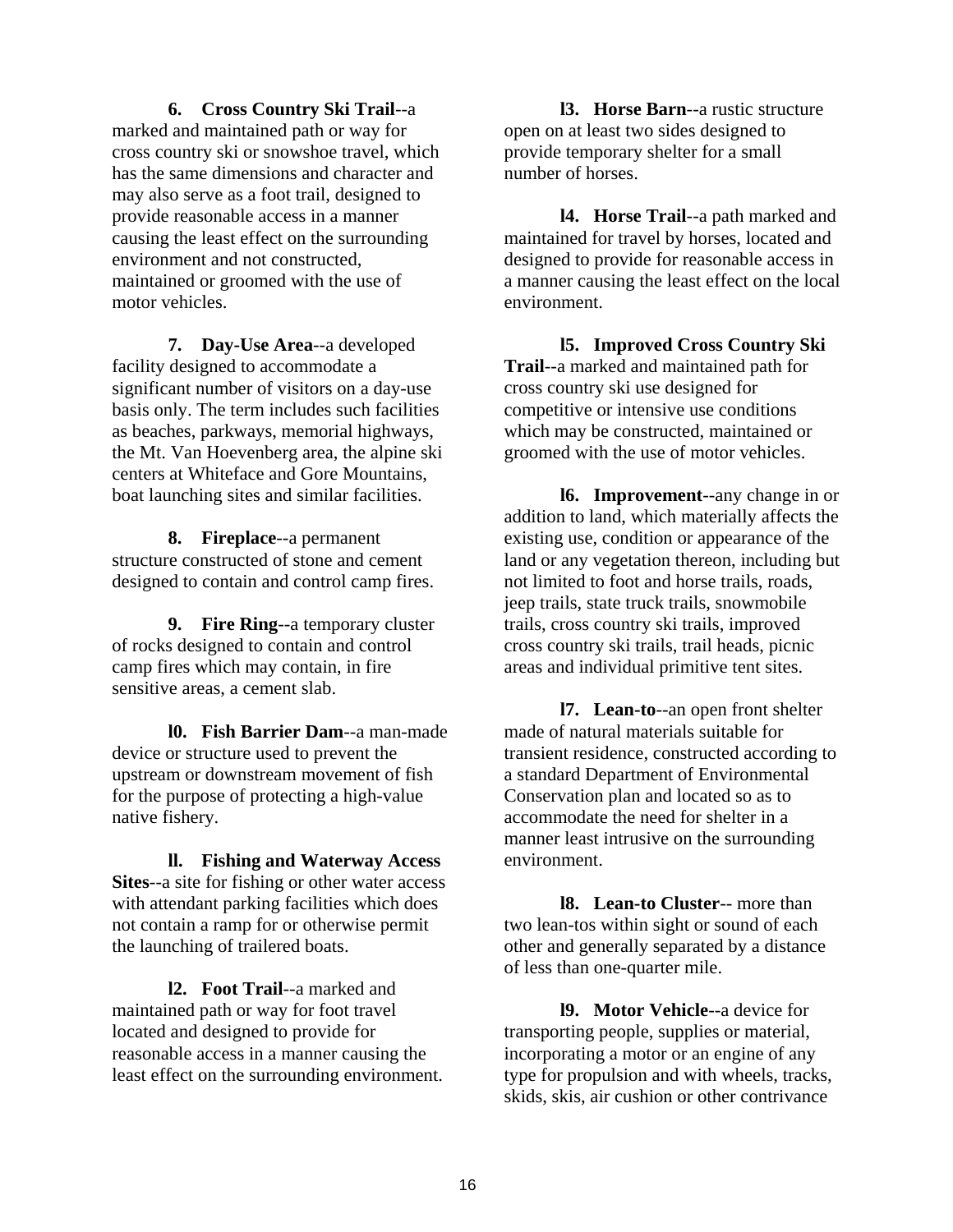for traveling on or adjacent to land and water or through water. The term includes such vehicles as automobiles, trucks, jeeps, motorbikes, dirt or trail bikes, any type of all-terrain vehicles, duffle carriers, snowmobiles, snowcats, bulldozers and other earth-moving equipment and motorboats.

 **20. Motorboat**--a device for transporting people or material that travels over, on, or under the water and is propelled by a non-living power source on or within the device.

#### **2l. Motorized Equipment**--

machines not designed for transporting people, supplies or material, or for earth moving but incorporating a motor, engine or other non-living power source to accomplish a task. The term includes such machines as chain saws, brush saws, rotary or other mowers, rock drills, cement mixers and generators.

#### **22. Natural Materials**--

construction components drawn from the immediate project site or materials brought into the construction site that conform in size, shape and physical characteristics to those naturally present in the vicinity of the project site. Such materials include stone, logs, and sawn and treated timber. Natural materials may be fastened or anchored by use of bolts, nails, spikes or similar means.

#### **23. Non-Conforming Use**--a

structure, improvement or human use or activity existing, constructed or conducted on or in relation to land within a given classification that does not comply with the guidelines for such classification specified in the master plan.

#### **24. Peripheral Visitor**

**Registration Structure**--a primitive structure of natural materials open on at least one side and not designed for human habitation, located at the periphery of units of state land, and intended to provide information and, where appropriate, control of access to such lands.

 **25. Primitive Tent Site**--a designated tent site of an undeveloped character providing space for not more than three tents, which may have an associated pit privy and fire ring, designed to accommodate a maximum of eight people on a temporary or transient basis, and located so as to accommodate the need for shelter in a manner least intrusive on the surrounding environment.

 **26. Ranger Stations or Ranger Cabins**--enclosed buildings constructed or maintained by the Department of Environmental Conservation, suitable for human habitation and manned seasonally or year-round by administrative personnel to facilitate administrative control of lands and public use thereof under the jurisdiction of the Department.

 **27. River**--a flowing body of water, or a stream or a section, portion or tributary thereof, including a river, stream, creek, run, kill, rill, branch or lake.

 **28. River Area**--a river and its immediate environs, including river banks and the land on both sides of the river up to a distance of at least one-quarter mile but not more than one-half mile.

 **29. Road**--an improved or partially improved way designed for travel by automobiles and which may also be used by other types of motor vehicles except snowmobiles, unless the way is a designated snowmobile trail; and is,

 (i) either maintained by a state agency or a local government and open to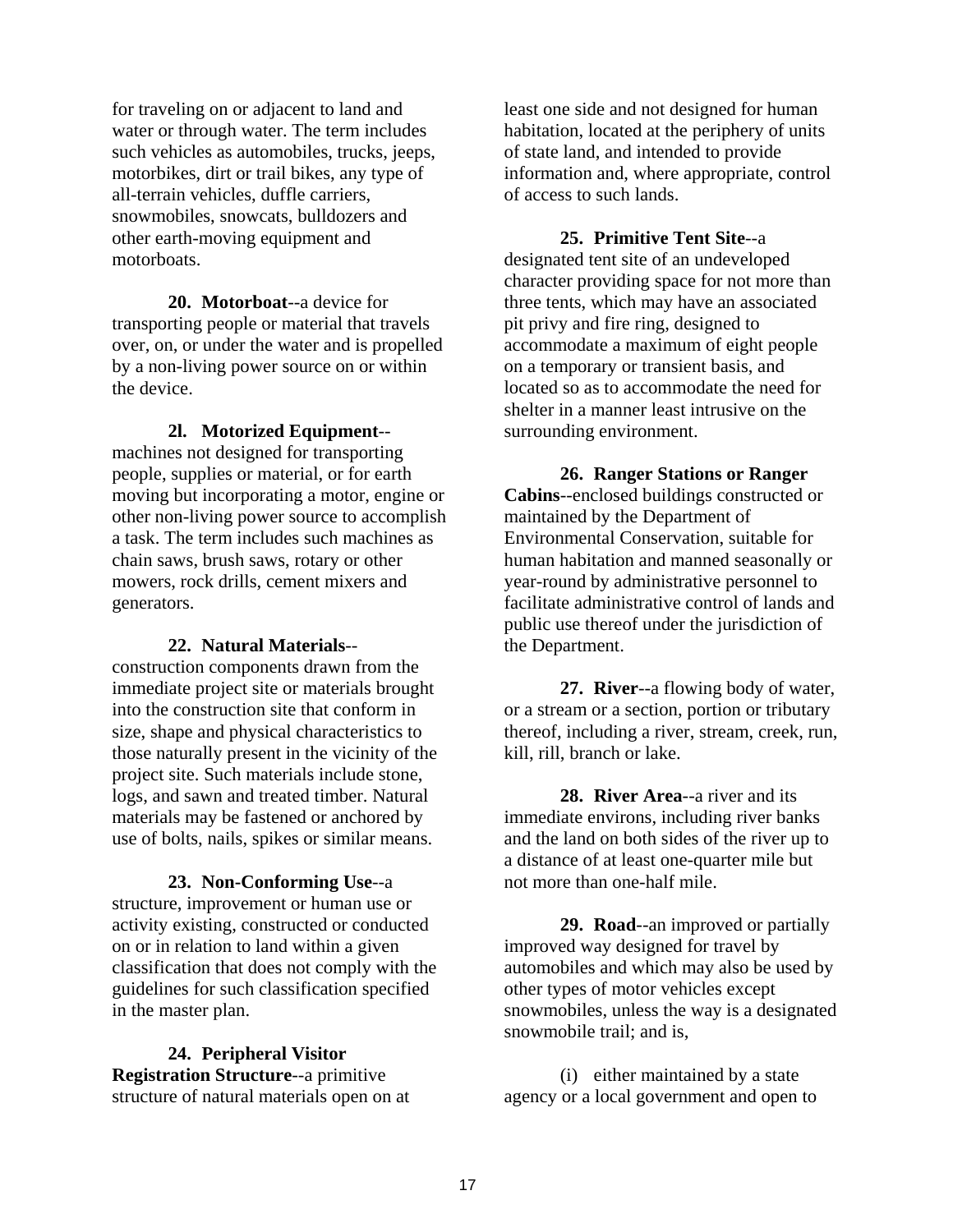the general public;

 (ii) maintained by private persons or corporations primarily for private use but which may also be open to the general public for all or a segment thereof; or,

 (iii) maintained by the Department of Environmental Conservation or other state agency and open to the public on a discretionary basis.

 **30. Snowmobiles**--a motor vehicle designed solely for travel on snow or ice by means of a combination of tracks and a ski or skis.

 **3l. Snowmobile Trail**--a marked trail of essentially the same character as a foot trail designated by the Department of Environmental Conservation on which, when covered by snow and ice, snowmobiles are allowed to travel and which may double as a foot trail at other times of year.

 **32. State Truck Trail**--an improved way maintained by the Department of Environmental Conservation for the principal purpose of facilitating administration of state lands or of allowing access for fire fighting equipment and not normally open for public use of motorized vehicles.

# **33. Stream Improvement Structure for Fisheries Management**

**Purposes**--a structure and/or improvement, including but not limited to, fish barrier dams, small rock or log dams, fish passage structures, minor diking, cribbing, bank stabilization and stream deflectors and other structures or improvements designed solely for fisheries management purposes which do not materially alter the natural character or resource quality of the water body, and which are made of natural materials wherever possible.

 **34. Structure**--any object constructed, installed or placed on land to facilitate land use, including but not limited to bridges, buildings, ranger stations or ranger cabins, sheds, lean-tos, pit privies, picnic tables, horse barns, horse hitching posts and rails, fire towers, observer cabins, telephone and electric light lines, mobile homes, campers, trailers, signs, docks and dams.

 **35. Tent Platform**--a platform, with or without walls and other attachments, erected as a base for tenting or similar camping activity.

 **36. Trail Head**--a point of entrance to state land which may contain some or all of the following: vehicle parking, trail signs and peripheral visitor registration structures.

 **37. Wetlands**--any land annually subject to periodic or continual inundation by water and commonly referred to as a bog, swamp or marsh, which is (i) one acre or more in size, or (ii) located adjacent to a body of water, including a permanent stream, with which there is free interchange of water at the surface, in which case there is no size imitation, and which (iii) meet the technical definition of 578.3(r) of the Adirondack Park Agency Rules and Regulations.

#### **38. Wildlife Management**

**Structure--a structure or device designed** solely for inventory or research purposes or for the protection or restoration of endangered species, including but not limited to animal enclosures or exclosures, traps, raptor hacking towers, nesting towers or boxes, that does not materially alter the natural character or resource quality of the land and that is made of natural materials whenever possible.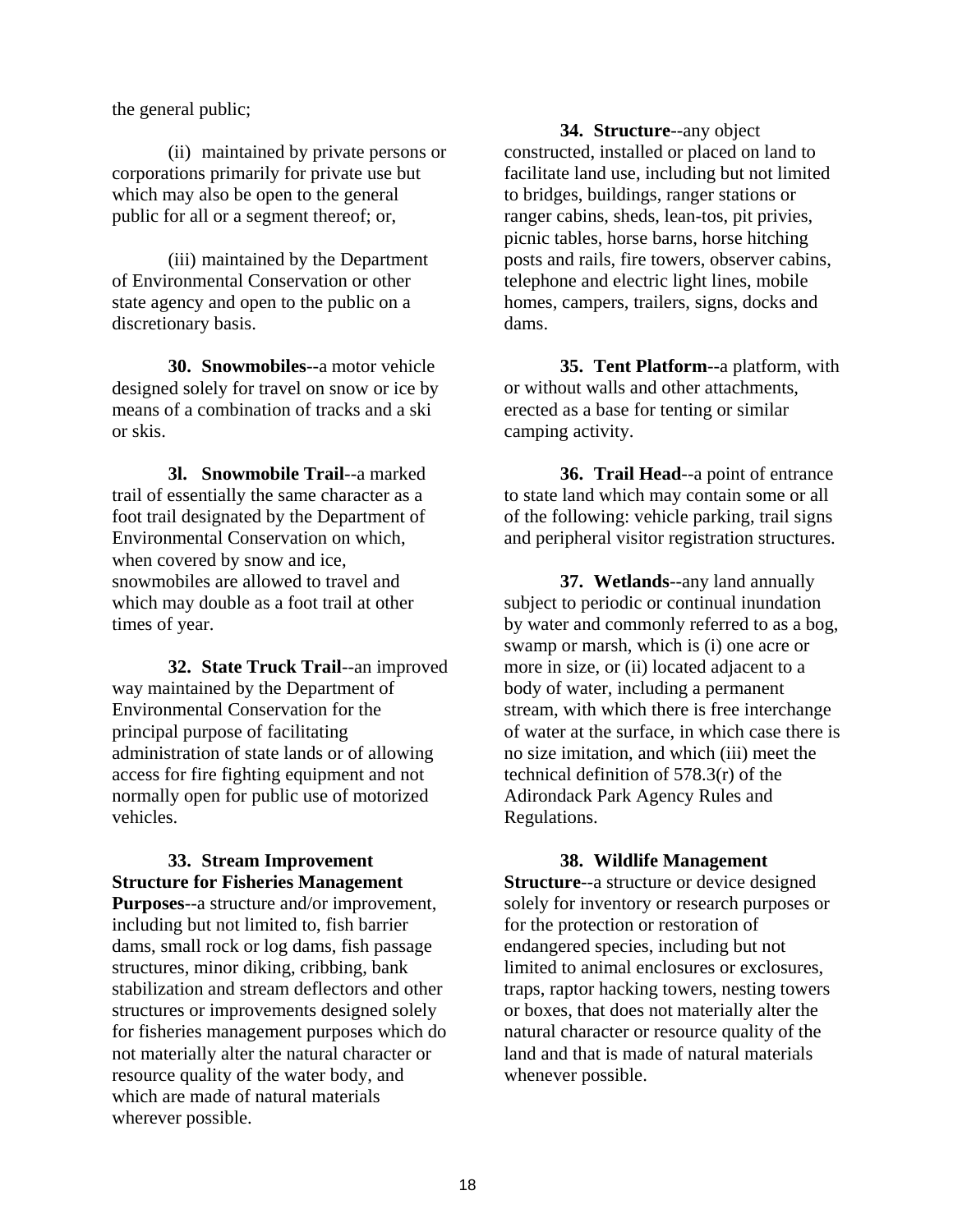#### **WILDERNESS**

#### **Definition**

 **A wilderness area, in contrast with those areas where man and his own works dominate the landscape, is an area where the earth and its community of life are untrammeled by man--where man himself is a visitor who does not remain. A wilderness area is further defined to mean an area of state land or water having a primeval character, without significant improvement or permanent human habitation, which is protected and managed so as to preserve, enhance and restore, where necessary, its natural conditions, and which (1) generally appears to have been affected primarily by the forces of nature, with the imprint of man's work substantially unnoticeable; (2) has outstanding opportunities for solitude or a primitive and unconfined type of recreation; (3) has at least ten thousand acres of contiguous land and water or is of sufficient size and character as to make practicable its preservation and use in an unimpaired condition; and (4) may also contain ecological, geological or other features of scientific, educational, scenic or historical value.**

 Significant portions of the state lands within the Park are in a wilderness or near-wilderness condition today. These areas constitute nearly 20% of all designated federal and state wilderness east of the Rocky Mountains and 85% of the designated wilderness in the eleven northeastern states. At the time of the original enactment of this master plan, a majority of these areas contained some structures and improvements or were subjected to uses by the public or by official personnel that were incompatible with wilderness. However, the extent of these non-conforming uses was very modest from the standpoint of the total

acreage involved. Since 1972 all but a few of those non-conforming uses have been removed by the Department of Environmental Conservation.

#### **GUIDELINES FOR MANAGEMENT AND USE**

#### **Basic guidelines**

 1. The primary wilderness management guideline will be to achieve and perpetuate a natural plant and animal community where man's influence is not apparent.

2. In wilderness areas:

 a) no additions or expansions of non-conforming uses will be permitted;

 b) any remaining non-conforming uses that were not removed by the December 31, 1975 deadline provided for in the original version of the master plan will be removed by March 3l, l987;

 c) non-conforming uses resulting from newly-classified wilderness areas will be removed as rapidly as possible and in any case by the end of the third year following classification; and,

 d) primitive tent sites that do not conform to the separation distance guidelines will be brought into compliance on a phased basis and in any case by the end of the third year following adoption of a unit management plan for the area.

 3. No new non-conforming uses will be permitted in any designated wilderness area.

 4. Construction of additional conforming structures and improvements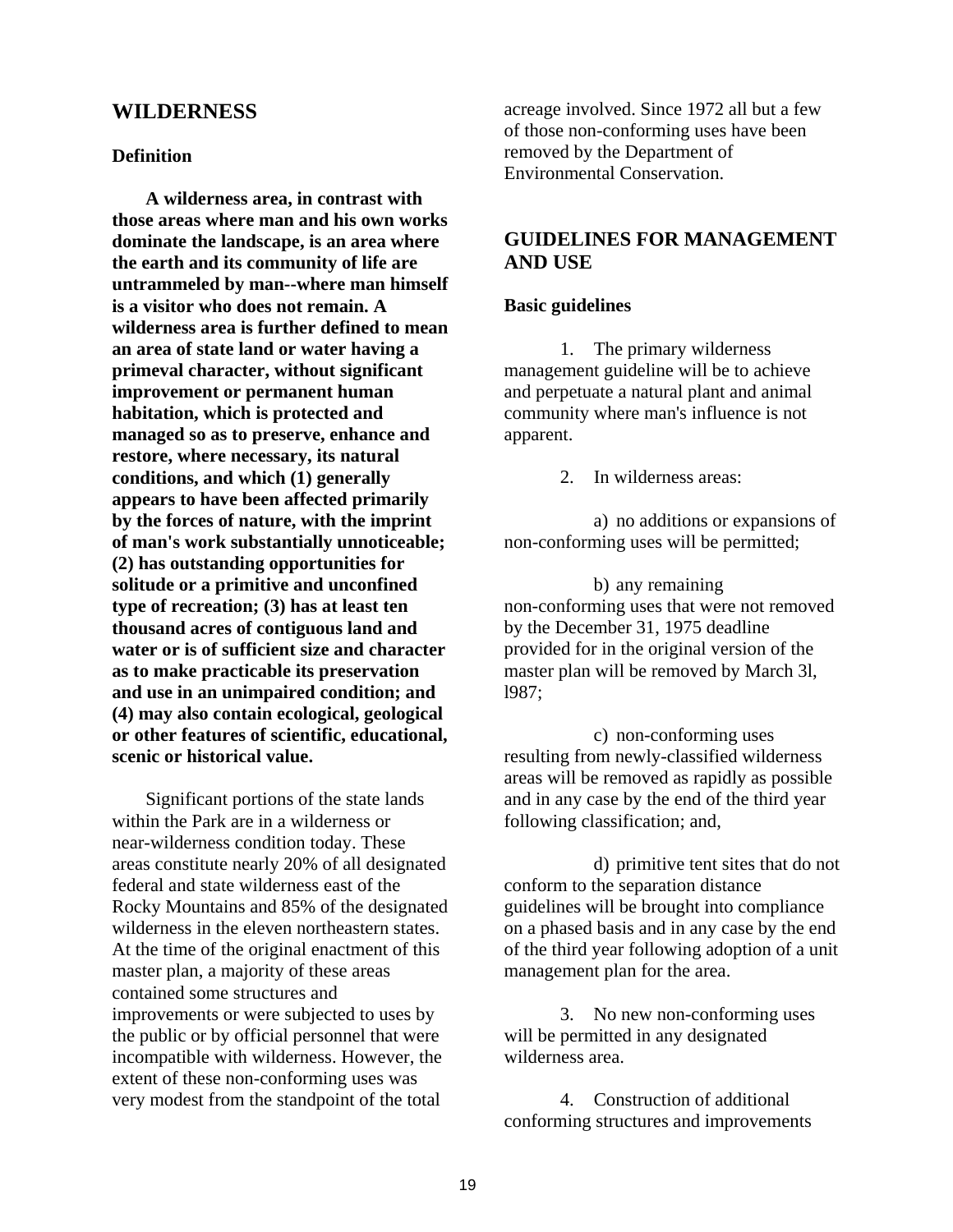will be restrained to comply with wilderness standards for primitive and unconfined types of recreation and to permit better maintenance and rehabilitation of existing structures and improvements.

 5. No new structures or improvements in any wilderness area will be constructed except in conformity with finally adopted unit management plans. This guideline will not prevent ordinary maintenance or rehabilitation of conforming structures or improvements, minor trail relocation, or the removal of non-conforming uses.

 6. All conforming structures and improvements will be designed and located so as to blend with the surrounding environment and to require only minimal maintenance.

 7. All management and administrative action and interior facilities in wilderness areas will be designed to emphasize the self-sufficiency of the user to assume a high degree of responsibility for environmentally-sound use of such areas and for his or her own health, safety and welfare.

 8. Any new, reconstructed or relocated lean-tos or primitive tent sites planned for shorelines of lakes, ponds, rivers or major streams will be located so as to be reasonably screened from view from the water body to avoid intruding on the natural character of the shoreline and public enjoyment and use thereof. Any such leantos will be set back a minimum of 100 feet from the mean high water mark of lakes, ponds, rivers or major streams.

 9. All pit privies will be located a minimum of 150 feet from the mean high water mark of any lake, pond, river, or stream or wetland.

#### **Structures and improvements**

 1. The structures and improvements listed below will be considered as conforming to wilderness standards and their maintenance, rehabilitation and construction permitted:

scattered Adirondack lean-tos, not including lean-to clusters, below 3,500 feet in elevation;

 -- primitive tent sites below 3,500 feet in elevation that are out of sight and sound and generally one-quarter mile from any other primitive tent site or lean-to:

 (i) where physical and biological conditions are favorable, individual unit management plans may permit the establishment, on a site-specific basis, of primitive tent sites between 3,500 and 4,000 feet in elevation, and,

 (ii) where severe terrain constraints prevent the attainment of the guideline for a separation distance of generally one-quarter mile between primitive tent sites, individual unit management plans may provide, on a site-specific basis, for lesser separation distances, provided such sites remain out of sight and sound from each other, be consistent with the carrying capacity of the affected area and are generally not less than 500 feet from any other primitive tent site;

- -- pit privies;
- -- foot trails;
- cross country ski trails;

 -- foot trail and cross country ski trail bridges constructed of natural materials and, where absolutely necessary, ladders constructed of natural materials;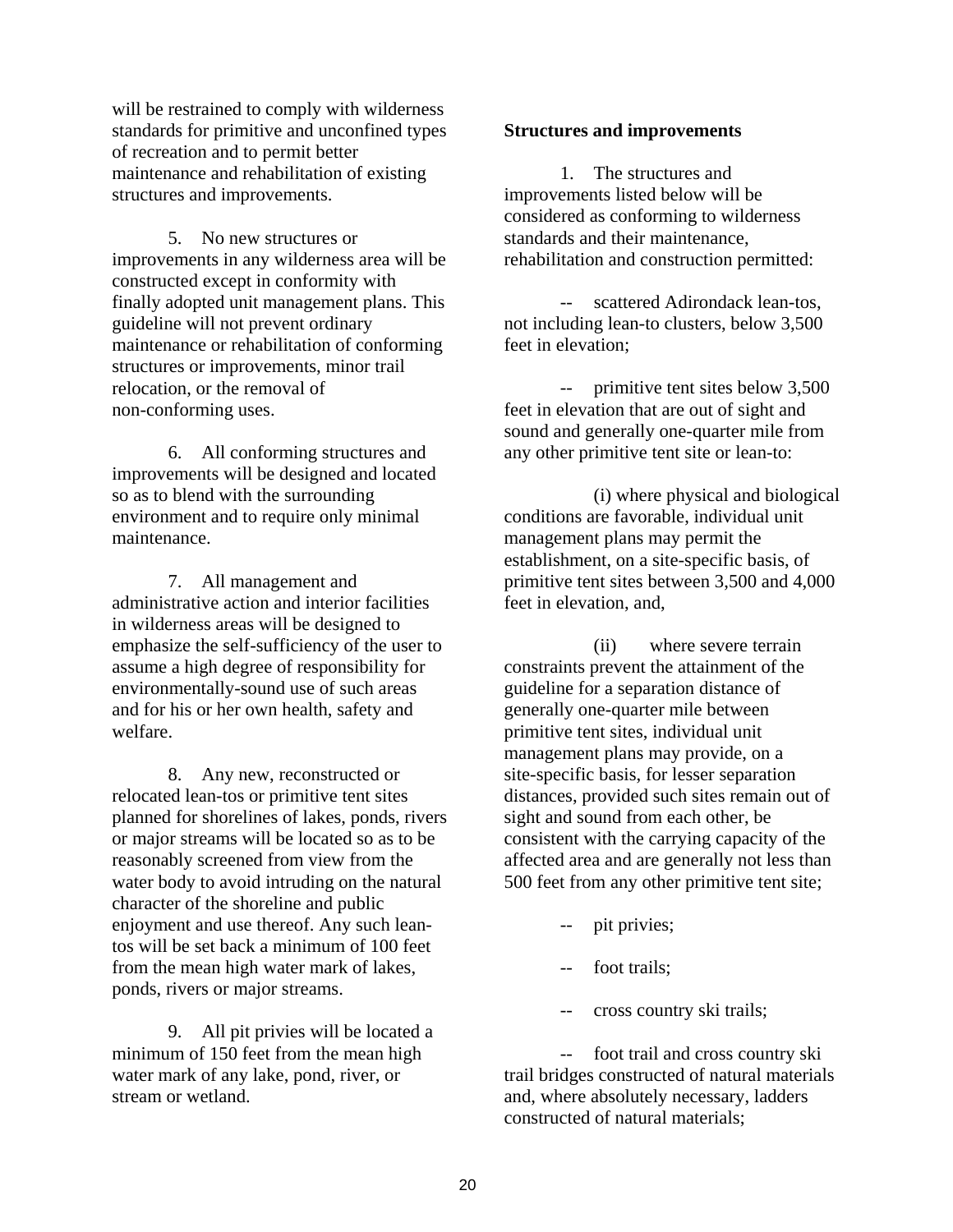-- horse trails, except that any new horse trails will be limited to those that can be developed by conversion of appropriate abandoned roads, snowmobile trails, or state truck trails;

 -- horse trail bridges constructed of natural materials;

-- horse hitching posts and rails;

 -- existing or new fish barrier dams, constructed of natural materials wherever possible;

 -- existing dams on established impoundments, except that, in the reconstruction or rehabilitation of such dams, natural materials will be used wherever possible and no new dams will be constructed;

 -- directional, informational and interpretive signs of rustic materials and in limited numbers;

 -- peripheral visitor registration structures; and,

 -- wildlife management structures on a temporary basis where essential to the preservation of wilderness wildlife values and resources.

 2. All other structures and improvements, except for interior ranger stations themselves (guidelines for which are specified below), will be considered non-conforming. Any remaining non-conforming structures that were to have been removed by the December 31, 1975 deadline but have not yet been removed, will be removed by March 3l, l987. These include but are not limited to:

- -- lean-to clusters;
- -- tent platforms;
- -- horse barns;
- -- boat docks;
- -- storage sheds and other buildings;
- -- fire towers and observer cabins;
- -- telephone and electrical lines;
- -- snowmobile trails;
- -- roads and state truck trails;
- -- helicopter platforms; and,
- -- buoys.

#### **Ranger stations**

 1. No new interior stations will be constructed and all remaining interior stations, other than Lake Colden, will be phased out on a scheduled basis determined by the Department of Environmental Conservation, in favor of stations or other facilities at the periphery of the wilderness areas at major points of access to provide needed supervision of public use. This phase-out should be accomplished as soon as feasible, as specified in the individual unit management plans.

 2. New methods of communication and supply, complying with wilderness guidelines, will be employed with respect to all ranger stations maintained by the Department of Environmental Conservation after December 31, 1975.

 3. Due to heavy existing and projected winter use in the Eastern High Peak area and the presence of the most rugged terrain in the Adirondacks, the Lake Colden station together with an associated on-ground line (i.e., a line laid on or just under the ground surface which rapidly becomes covered by leaves) for telephone communication may be retained indefinitely but their status will be periodically reviewed to determine if their eventual removal is feasible.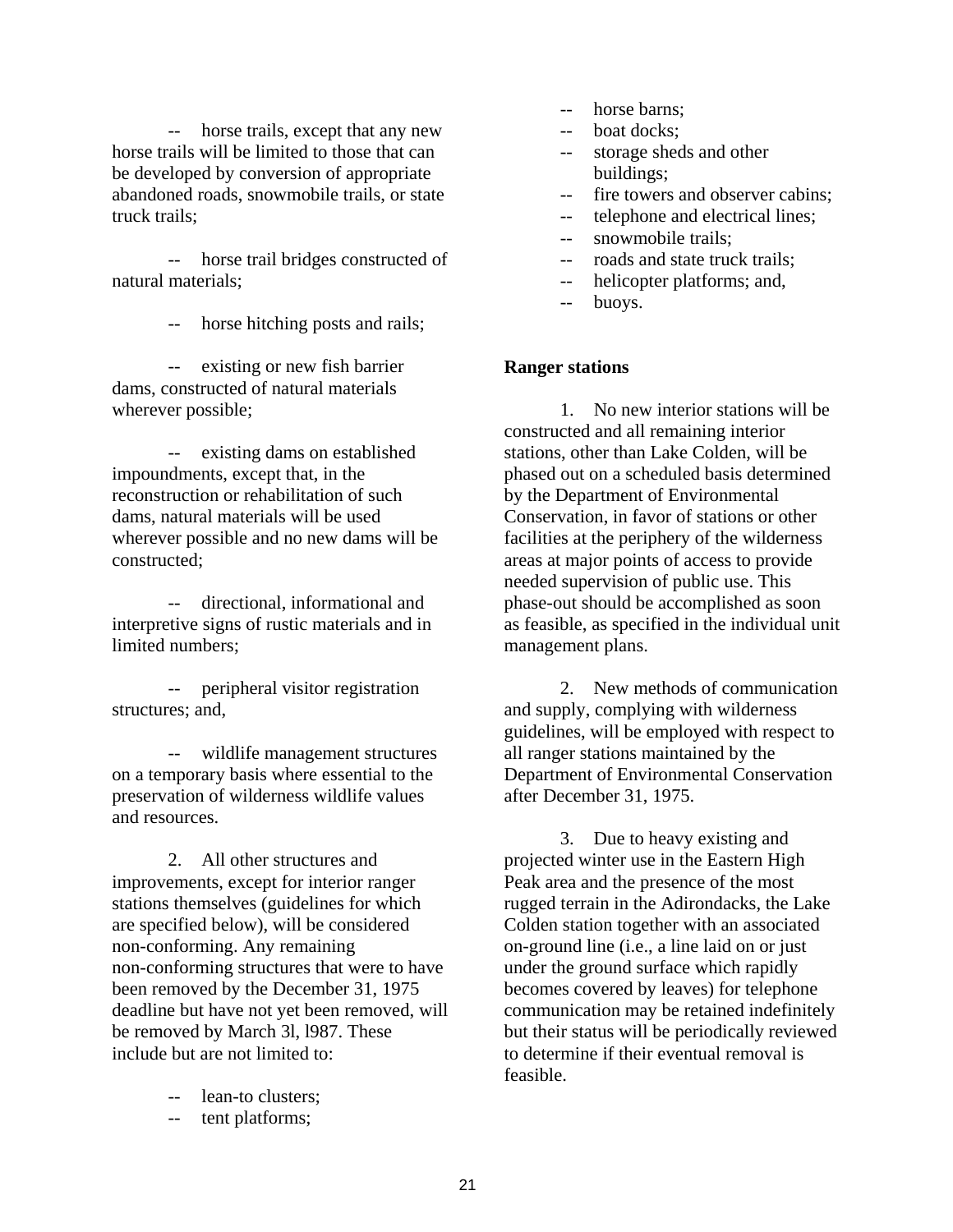#### **Motor vehicles, motorized equipment and aircraft**

 1. Public use of motor vehicles, motorized equipment and aircraft will be prohibited.

 2. Administrative personnel will not use motor vehicles, motorized equipment or aircraft for day-to-day administration, maintenance or research.

 3. Use of motorized equipment or aircraft, but not motor vehicles, by administrative personnel may be permitted for a specific major administrative, maintenance, rehabilitation, or construction project if that project involves conforming structures or improvements, or the removal of non-conforming structures or improvements, upon the written approval of the Commissioner of Environmental Conservation.

 4. Such use of motorized equipment or aircraft will be confined to off-peak seasons for the area in question and normally will be undertaken at periodic intervals of three to five years, unless extraordinary conditions, such as a fire, major blow-down or flood mandate more frequent work or work during peak periods.

 5. Irrespective of the above guidelines, use of motorized equipment or aircraft, but not motor vehicles, for a specific major research project conducted by or under the supervision of a state agency will be permitted if such project is for purposes essential to the preservation of wilderness values and resources, no feasible alternative exists for conducting such research on other state or private lands, such use is minimized, and the project has been specifically approved in writing by the Commissioner of Environmental Conservation after consultation with the Agency.

 6. Irrespective of the above or any other guidelines in this master plan, use of motor vehicles, motorized equipment and aircraft will be permitted, by or under the supervision of appropriate officials, in cases of sudden, actual and ongoing emergencies involving the protection or preservation of human life or intrinsic resource values -- for example, search and rescue operations, forest fires, or oil spills or similar, large-scale contamination of water bodies.

 7. In light of the special circumstances involving Whitney Lake in the West Canada Lake Wilderness Area, seasonal float plane use from spring ice-out to and including June l5 and from October l5 to fall or winter ice-in may be allowed on that lake, by, and subject to permit from the Department of Environmental Conservation for an interim period ending no later than December 3l, l993. Such permits shall require annual reporting of all flights and the number of passengers to and from Whitney Lake. During the winter of l988-89 the Department shall determine, from the use trends indicated, whether Whitney Lake should then be closed to float plane use for either or both seasonal periods or whether such use should be allowed to continue until the final deadline of December 3l, l993.

 8. Written logs will be kept by the Department of Environmental Conservation recording use of motorized vehicles, motorized equipment and aircraft. The Department will prepare an annual report providing details of such motorized uses and the reasons therefor and file it with the Agency.

#### **Roads, snowmobile trails and state truck trails**

 1. No new roads, snowmobile or state truck trails will be allowed.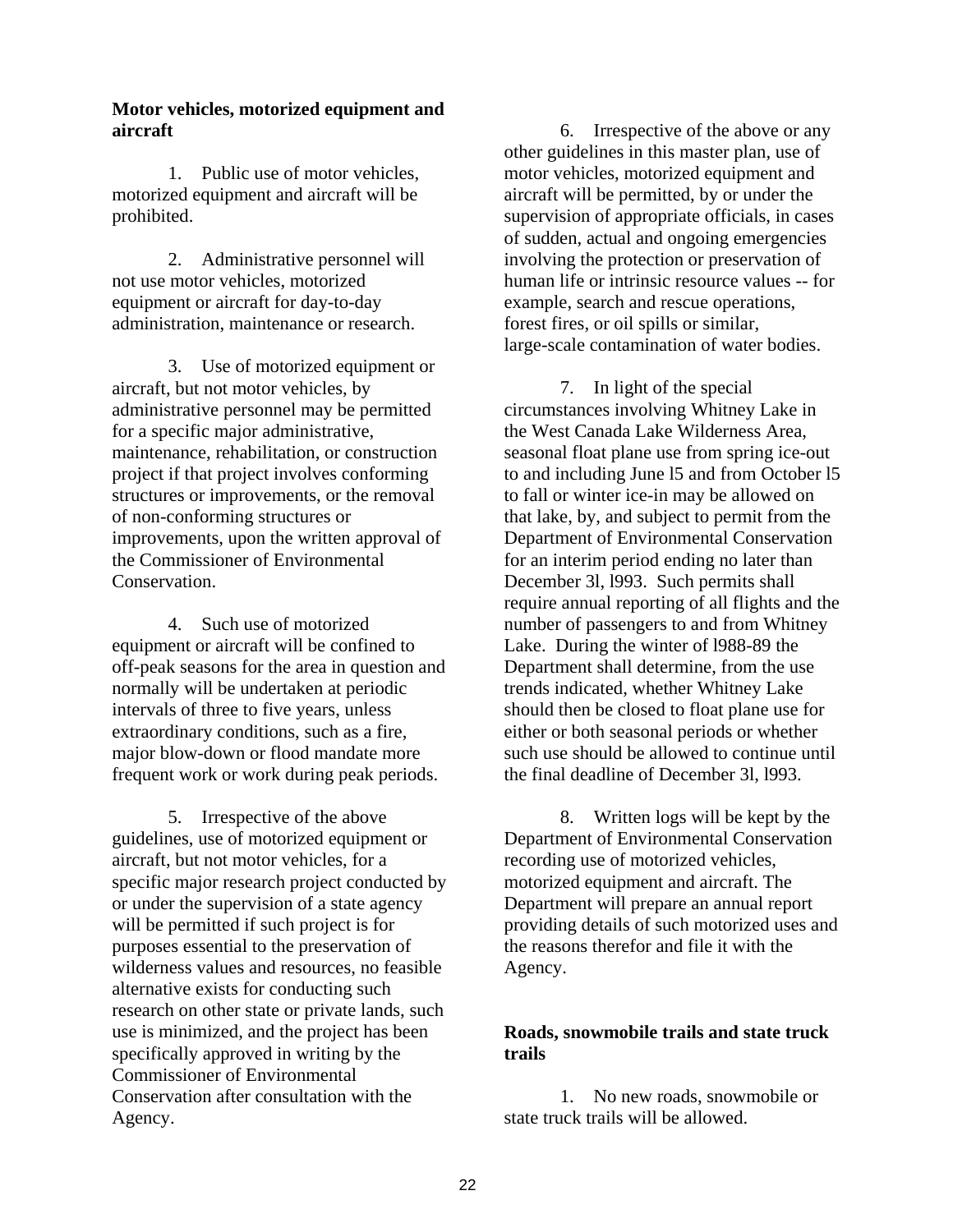2. Existing roads and state truck trails that were to have been closed by the December 31, 1975 deadline but have not yet been removed will be closed by no later than March 3l, l987. Any non-conforming roads, snowmobile trails or state truck trails resulting from newly classified wilderness areas will also be phased out as rapidly as possible and in any case will be closed by the end of the third calendar year following classification. In each case the Department of Environmental Conservation will:

close such roads and snowmobile trails to motor vehicles as may be open to the public;

 -- prohibit all administrative use of such roads and trails by motor vehicles; and,

 -- block such roads and trails by logs, boulders or similar means other than gates.

3. During the phase-out period:

 -- the use of motorized vehicles by administrative personnel for transportation of materials and personnel will be limited to the minimum required for proper interim administration and the removal of non-conforming uses; and,

 -- maintenance of such roads and trails will be curtailed and efforts made to encourage revegetation with lower forms of vegetation to permit their conversion to foot trails and, where appropriate, horse trails.

#### **All terrain bicycles**

 l. Public use of all terrain bicycles will be prohibited.

 2. Administrative personnel will not use all terrain bicycles for day-to-day

administration but use of such vehicles may be permitted for specific major administrative research, maintenance, rehabilitation or construction projects involving conforming structures or improvements, or the removal of non-conforming structures in the discretion of the Department of Environmental Conservation.

#### **Flora and fauna**

 There will be no intentional introduction in wilderness areas of species of flora or fauna that are not historically associated with the Adirondack environment, except: (i) species which have already been established in the Adirondack environment, or (ii) as necessary to protect the integrity of established native flora and fauna. Efforts will be made to restore extirpated native species where such restoration appears feasible.

#### **Recreational use and overuse**

 1. The following types of recreational use are compatible with wilderness and should be encouraged as long as the degree and intensity of such use does not endanger the wilderness resource itself:

 -- hiking, mountaineering, tenting, hunting, fishing, trapping, snowshoeing, ski touring, birding, nature study, and other forms of primitive and unconfined recreation.

 Access by horses, including horse and wagon, while permitted in wilderness, will be strictly controlled and limited to suitable locations and trail conditions to prevent adverse environmental damage.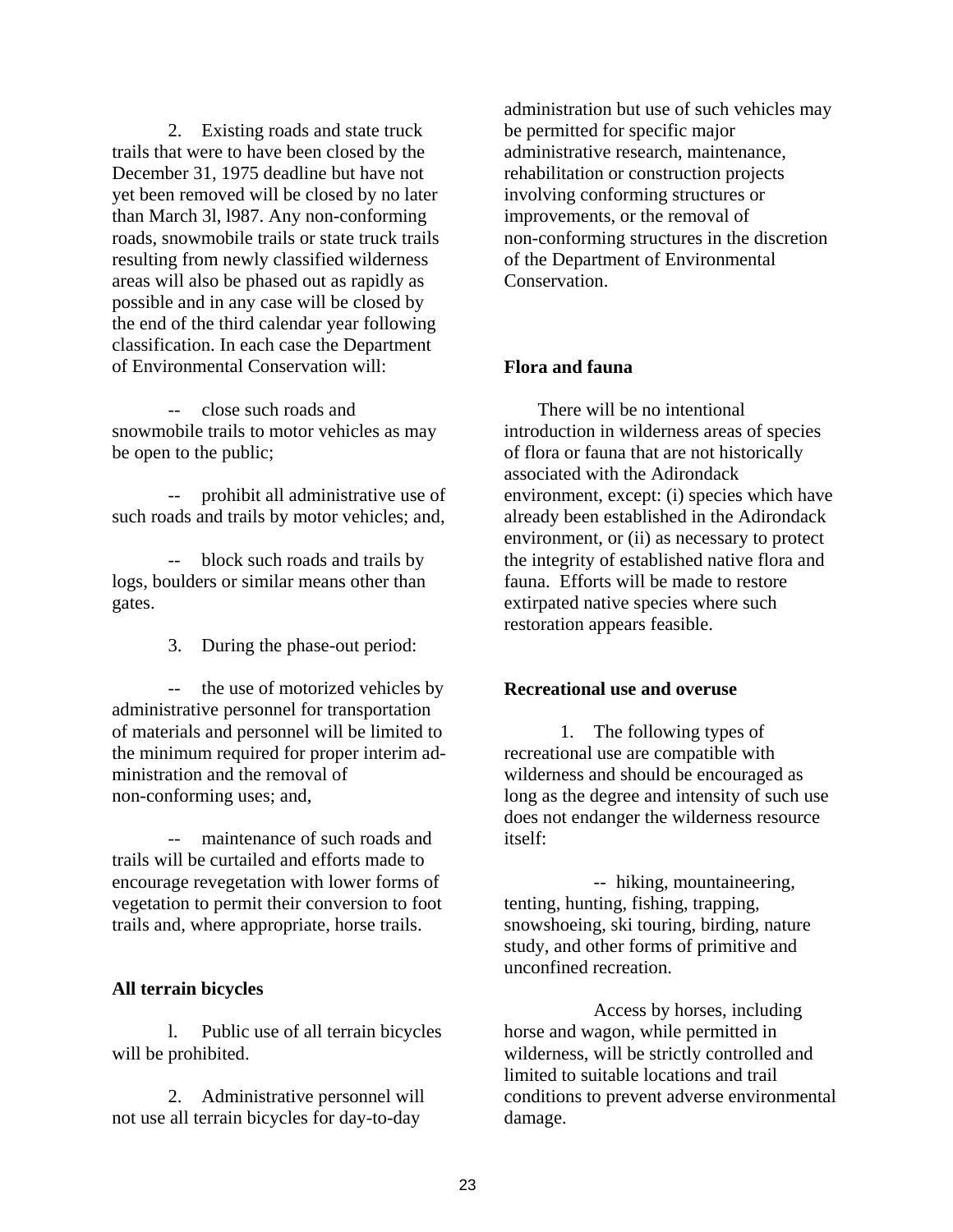#### 2. Each individual unit

management plan will seek to determine the physical, biological and social carrying capacity of the wilderness resource. Where the degree and intensity of permitted recreational uses threaten the wilderness resource, appropriate administrative and regulatory measures will be taken to limit such use to the capability of the resource. Such administrative and regulatory measures may include, but need not be limited to:

 -- the limitation by permit or other appropriate means of the total number of persons permitted to have access to or remain in a wilderness area or portion thereof during a specified period;

 -- the temporary closure of all or portions of wilderness areas to permit rehabilitative measures.

 3. An intensified educational program to improve public understanding of backcountry use, including an anti-litter and pack-in, pack-out campaign, should be undertaken.

#### **Boundary structures and improvements and boundary marking**

 1. Where a wilderness boundary abuts a public highway, the Department of Environmental Conservation will be permitted, in conformity with a duly adopted unit management plan, to locate within 500 feet from a public highway right-of-way, on a site-specific basis, trailheads, parking areas, fishing and waterway access sites, picnic areas, ranger stations or other facilities for peripheral control of public use, and, in limited instances, snowmobile trails.

 2. Where a wilderness boundary abuts a water body accessible to the public by motorboat, the Department of

Environmental Conservation will be permitted, in conformity with a duly adopted unit management plan, to provide, on a site-specific basis, for ranger stations or other facilities for peripheral control of public use or for the location of small, unobtrusive docks made of natural materials on such shorelines in limited instances where access to trailheads or the potential for resource degradation may make this desirable.

 3. Special wilderness area boundary markers will be designed and installed at major access points to enhance public recognition of wilderness boundaries and wilderness restrictions.

#### **Designation of Wilderness Areas**

 The application of the wilderness definition and criteria described above results in the current designation under this master plan of sixteen wilderness areas scattered throughout the Adirondacks. As of the effective date of this revision of the master plan, eleven of these areas meet wilderness standards, and five (Five Ponds, High Peaks, Pharaoh Lake, Siamese Ponds and West Canada Lake) have a few remaining non-conforming uses. These areas encompass approximately 1,016,000 acres or about forty-three percent of the forest preserve within the Adirondack Park. Virtually every Adirondack ecosystem is represented in these wilderness areas, from the alpine, sub-alpine and boreal (spruce-fir) communities of the higher mountains through various mixtures of hardwoods at the middle elevations to the lowland lakes and ponds and a variety of wetland environments -- truly an unparalleled spectrum of wilderness resources for this and future generations of New Yorkers.

 These areas are identified and their boundaries delineated on the map forming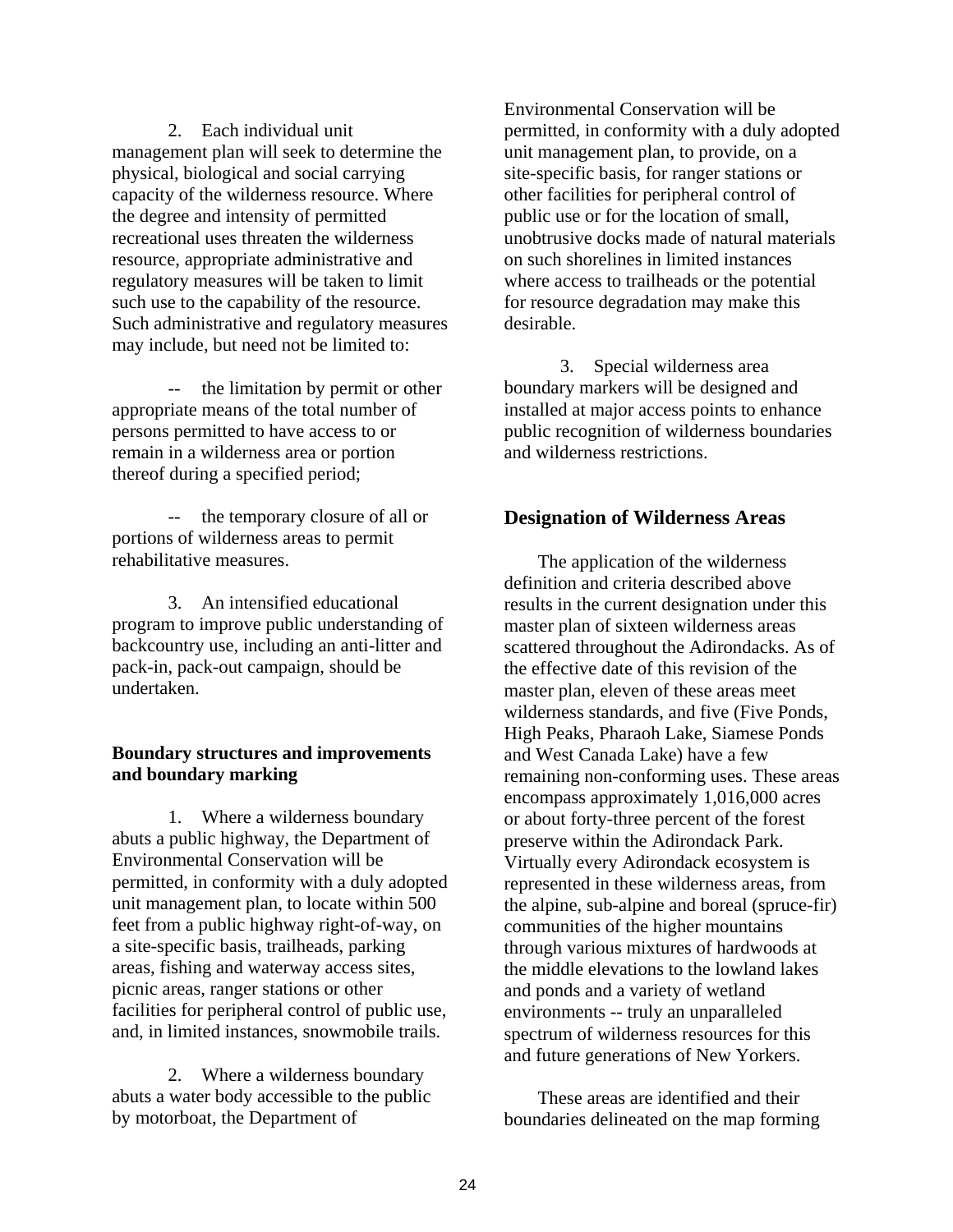part of this master plan. A general description of each designated wilderness, identifying the principal features and facilities of the area and specifying the nonconforming uses that were not removed by the original December 31, 1975 deadline or that exist as a result of recent acquisition and, in each case, remain in existence is contained in Chapter II. These descriptions also point out certain resource concerns that may be particularly relevant to the administration of the area and the preparation of the individual management plans by the Department of Environmental Conservation.

# **PRIMITIVE**

#### **Definition**

 **A primitive area is an area of land or water that is either:** 

 **1. Essentially wilderness in character but, (a) contains structures, improvements, or uses that are inconsistent with wilderness, as defined, and whose removal, though a long term objective, cannot be provided for by a fixed deadline, and/or, (b) contains, or is contiguous to, private lands that are of a size and influence to prevent wilderness designation; or,** 

#### **2. Of a size and character not meeting wilderness standards, but where the fragility of the resource or other factors require wilderness management.**

 The definition recognizes two basic types of primitive areas: (i) where the ultimate goal is clearly to upgrade the area to wilderness at some future time, however distant, when the non-conforming uses can be removed and/or acquisition of private tracts is accomplished, and, (ii) where

eventual wilderness classification is impossible or extremely unlikely.

 An example of the first type would be the existence of a fire tower and associated structures and improvements (observer cabins, telephone lines, etc.) whose precise date of removal cannot be ascertained until the new aerial surveillance program of the Department of Environmental Conservation is fully implemented and communication systems modernized. Another example would be a private or minor public road traversing a tract otherwise suitable for wilderness designation or separating such an area from a designated wilderness. Finally, an extensive private inholding or a series of smaller private inholdings whose eventual acquisition is desirable but cannot now be provided for, might so affect a potential wilderness area as to require primitive designation.

 The second type includes smaller tracts that are most unlikely to attain wilderness standards, such as a small island in close proximity to a highly developed shoreline, or larger tracts with non-conforming uses, such as a railroad or major public highway, that are essentially permanent, but where in each case the high quality or fragility of the resource requires wilderness management.

# **Guidelines for Management and Use**

#### **Basic guidelines**

 1. The primary primitive management guideline will be to achieve and maintain in each designated primitive area a condition as close to wilderness as possible, so as to perpetuate a natural plant and animal community where man's influence is relatively unapparent.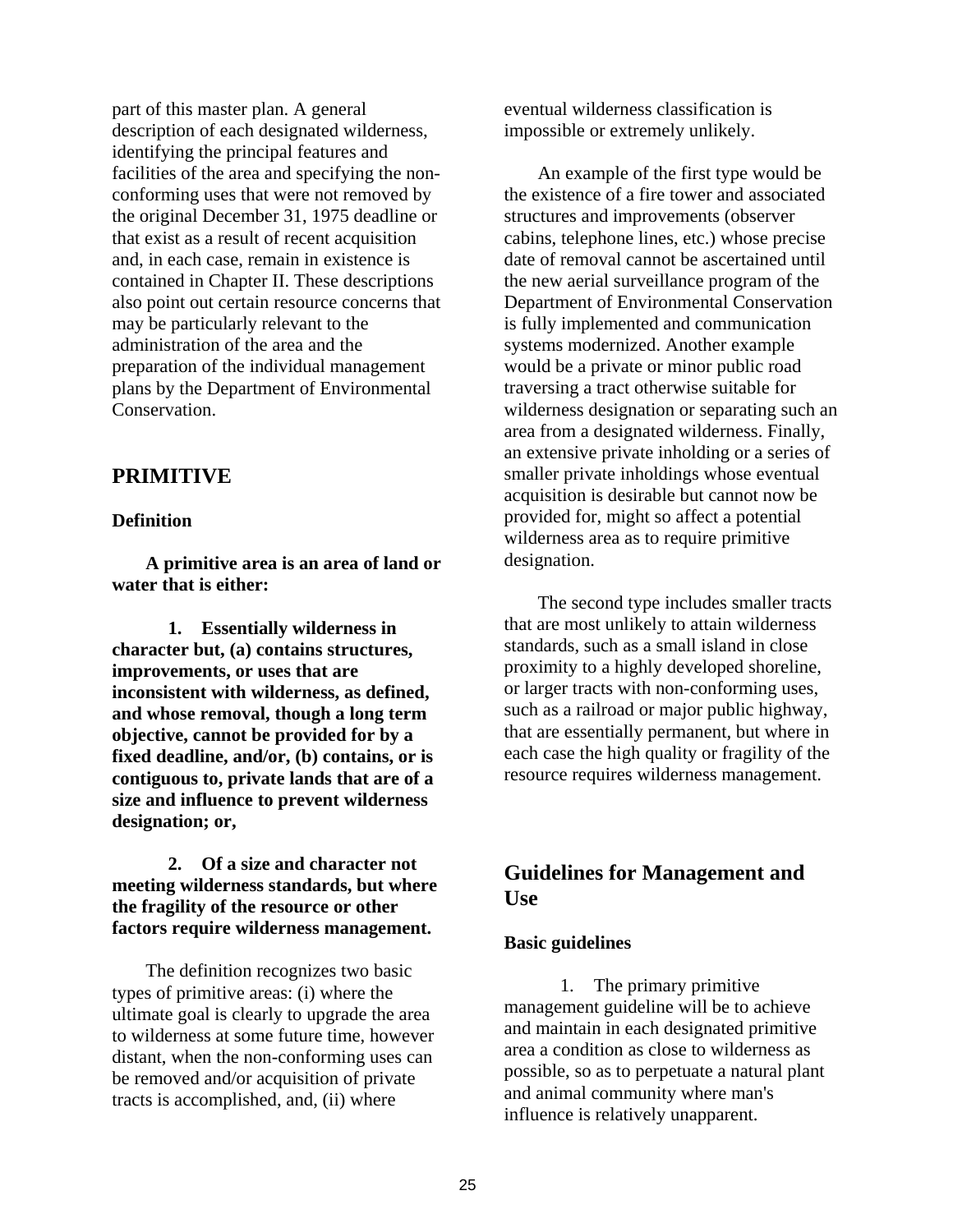#### 2. In primitive areas:

 (a) No additions or expansions of non-conforming uses will be permitted.

#### (b) Any remaining

non-conforming uses that were to have been removed by the original December 31, 1975 deadline but have not been removed will be removed by March 3l, l987.

 (c) Those non-conforming uses of essentially a permanent nature whose removal, though anticipated, cannot be provided for by a fixed deadline will be phased out on a reasonable timetable as soon as their removal becomes feasible.

 (d) Non-conforming uses resulting from newly classified primitive areas will be removed as rapidly as possible, except for those described in c above, and in any case by the end of the third year following classification.

 (e) Primitive tent sites that do not conform to the separation distance guidelines will be brought into compliance on a phased basis and in any case by the third year following adoption of the unit management plan for the area.

 3. Effective immediately, no new, non-conforming uses will be permitted in any primitive area.

 4. Upon the removal of all nonconforming uses, a designated primitive area that otherwise meets wilderness standards will be reclassified as wilderness.

 5. Construction of additional conforming structures and maintenance of existing facilities and improvements will follow the guidelines for wilderness areas.

 6. No new structures or improvements in primitive areas will be constructed except in conformity with finally adopted unit management plans. This guideline will not prevent ordinary maintenance rehabilitation or minor relocation of conforming structures or improvements or the removal of nonconforming uses.

 7. All conforming structures and improvements will be located so as to blend with the surrounding environment and to require only minimal maintenance.

 8. All management and administrative actions and interior facilities in primitive areas will be designed to emphasize the self-sufficiency of the user to assume a high degree of responsibility for environmentally sound use of such areas and for his or her own health, safety and welfare.

 9. Any new, reconstructed or relocated lean-tos or individual primitive tent sites located on shorelines of lakes, ponds, rivers or major streams will be located so as to be reasonably screened from the water body to avoid intruding on the natural character of the shoreline and public enjoyment and use thereof. Any such lean-tos ill be set back a minimum of 100 feet from the mean high water mark of lakes, ponds, rivers or major streams.

 10. All pit privies will be located a minimum of 150 feet from the mean high water mark of any lake, pond, river, stream or wetland.

#### **Structures and improvements**

 1. All structures and improvements that conform to wilderness guidelines will be acceptable in primitive areas.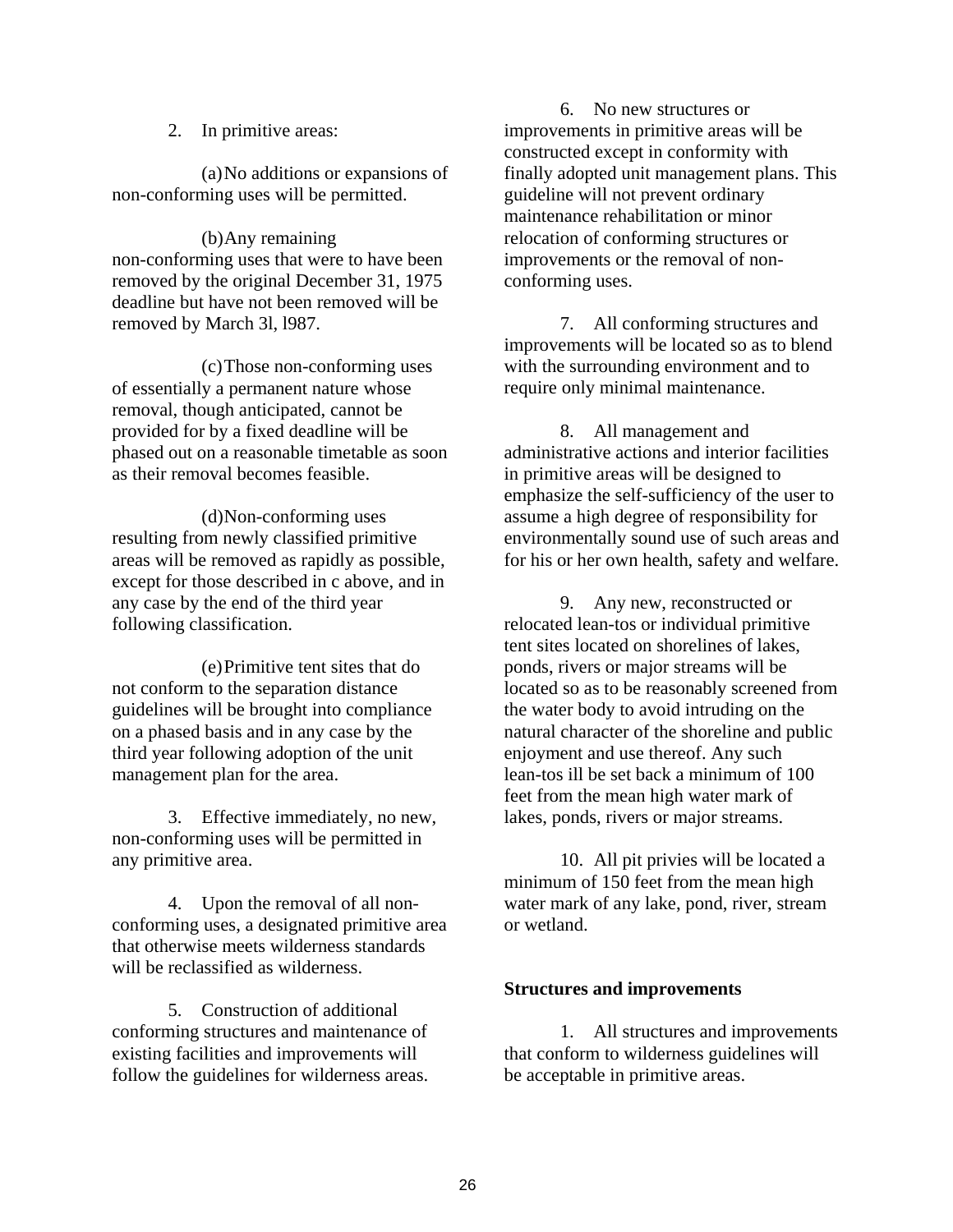2. In addition, existing structures and improvements

 (a) whose removal, though anticipated, cannot be provided for by a fixed deadline, or,

 (b) in the case of areas not destined to become wilderness, whose retention is compatible with the character of the area and whose removal is not essential to protect the resource, will also be permissible, in each case as specified in a duly adopted unit management plan.

 3. Non-conforming uses, other than those that meet the criteria in section 2 above, will be removed by no later than March 3l, l987.

#### **Ranger stations**

 Ranger stations will be subject to the same guidelines as in wilderness areas, except that in areas not destined to become wilderness or in other special situations the indefinite retention of such stations may be provided for as specified by the Department of Environmental Conservation in a duly adopted unit management plan.

#### **Motor vehicles, motorized equipment and aircraft**

 1. All uses of motor vehicles, motorized equipment and aircraft permitted under wilderness guidelines will also be permitted in primitive areas.

 2. Addition, the use of motor vehicles, motorized equipment and aircraft by administrative personnel will be permitted to reach and maintain existing structures, improvements or ranger stations:

 (a) whose eventual removal is anticipated but cannot be removed by a fixed deadline; or,

 (b) in primitive areas not destined to become wilderness whose presence is of an essentially permanent character; in each case as specified in a duly adopted unit management plan.

#### **Roads, snowmobile trails and state truck trails**

 1. The guidelines specified for wilderness areas will also apply to primitive areas, except that:

 -- continued use of existing roads, snowmobile trails and state truck trails by administrative personnel will be permitted, to the extent necessary to reach and maintain structures and improvements whose removal, though anticipated, cannot be effected by a fixed deadline or, in the case of primitive areas not destined to become wilderness, whose presence is of an essentially permanent character; and,

existing roads now legally open to the public may remain open for motor vehicles at the discretion of the Department of Environmental Conservation pending eventual wilderness classification, if their continued use will not adversely affect the character of the resources of the primitive area or impinge upon the proper management of an adjacent wilderness area;

 -- existing snowmobile trails now legally open to the public may remain open for snowmobiles at the discretion of the Department of Environmental Conservation pending eventual wilderness classification if their continued use will not adversely affect the character or resources of the primitive area or impinge upon the proper management of the adjacent wilderness; in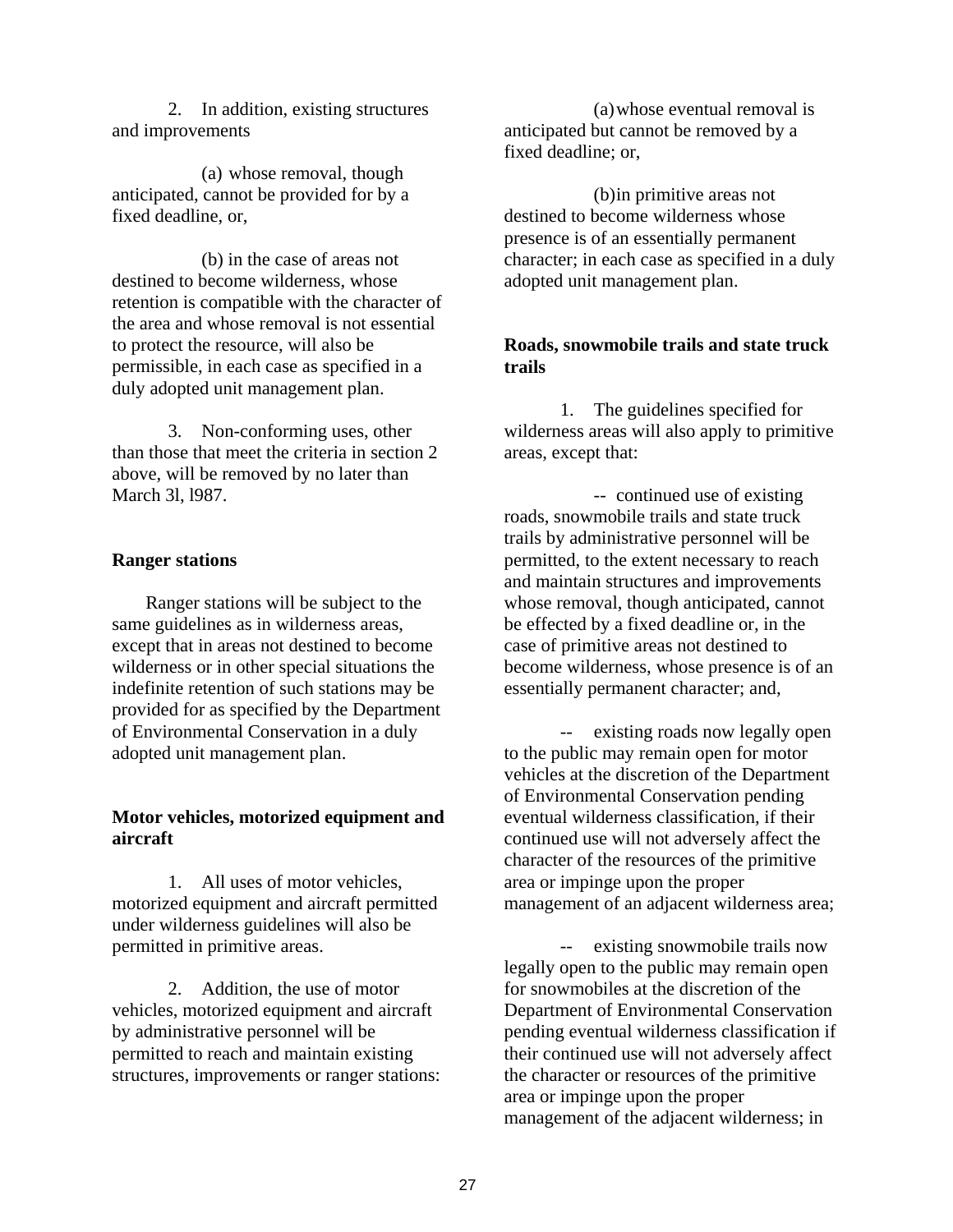each case as specified in a duly adopted unit management plan.

 2. Upon the closure of any road, snowmobile trail or state truck trail, such routes will be effectively blocked as provided in the wilderness guidelines.

#### **All Terrain Bicycles**

 The same guidelines will apply as in wilderness areas except that all terrain bicycles may be used on existing roads legally open to the public and on state truck trails specifically designated for such use by the Department of Environmental Conservation as specified in individual unit management plans.

#### **Flora and fauna**

 The same guidelines will apply as in wilderness areas.

#### **Recreational use and overuse**

 The same guidelines will apply as in wilderness areas.

#### **Boundary structures and improvements and boundary marking**

 The same guidelines will apply as in wilderness areas.

# **Designation of Primitive Areas**

 The application of the primitive definition and criteria described above results in the current designation under this master plan of 24 primitive areas scattered throughout the Adirondack Park. The objective for 22 of these areas is to

eventually upgrade them to wilderness. Two areas (Valcour Island and Schuyler Island) are extremely unlikely to attain wilderness standards. These areas comprise some 6l,400 acres or 3 percent of the forest preserve within the Park. Quite a wide variety of terrain and ecosystems is represented in the designated primitive areas, though not to the same degree as with wilderness.

 All primitive areas are identified and their boundaries delineated on the map forming part of this master plan.

 A general description of each designated primitive area is contained in Chapter III. Each description specifies the goal for ultimate classification and non-conforming uses for each area.

# **CANOE**

#### **Definition**

 **A canoe area is an area where the watercourses or the number and proximity of lakes and ponds make possible a remote and unconfined type of water-oriented recreation in an essentially wilderness setting.** 

 The terrain associated with parcels meeting the above definition is generally ideally suited to ski touring and snowshoeing in the winter months.

# **Guidelines for Management and Use**

#### **Basic guidelines**

 1. The primary canoe area management guideline will be to protect the quality of the water and fishery resources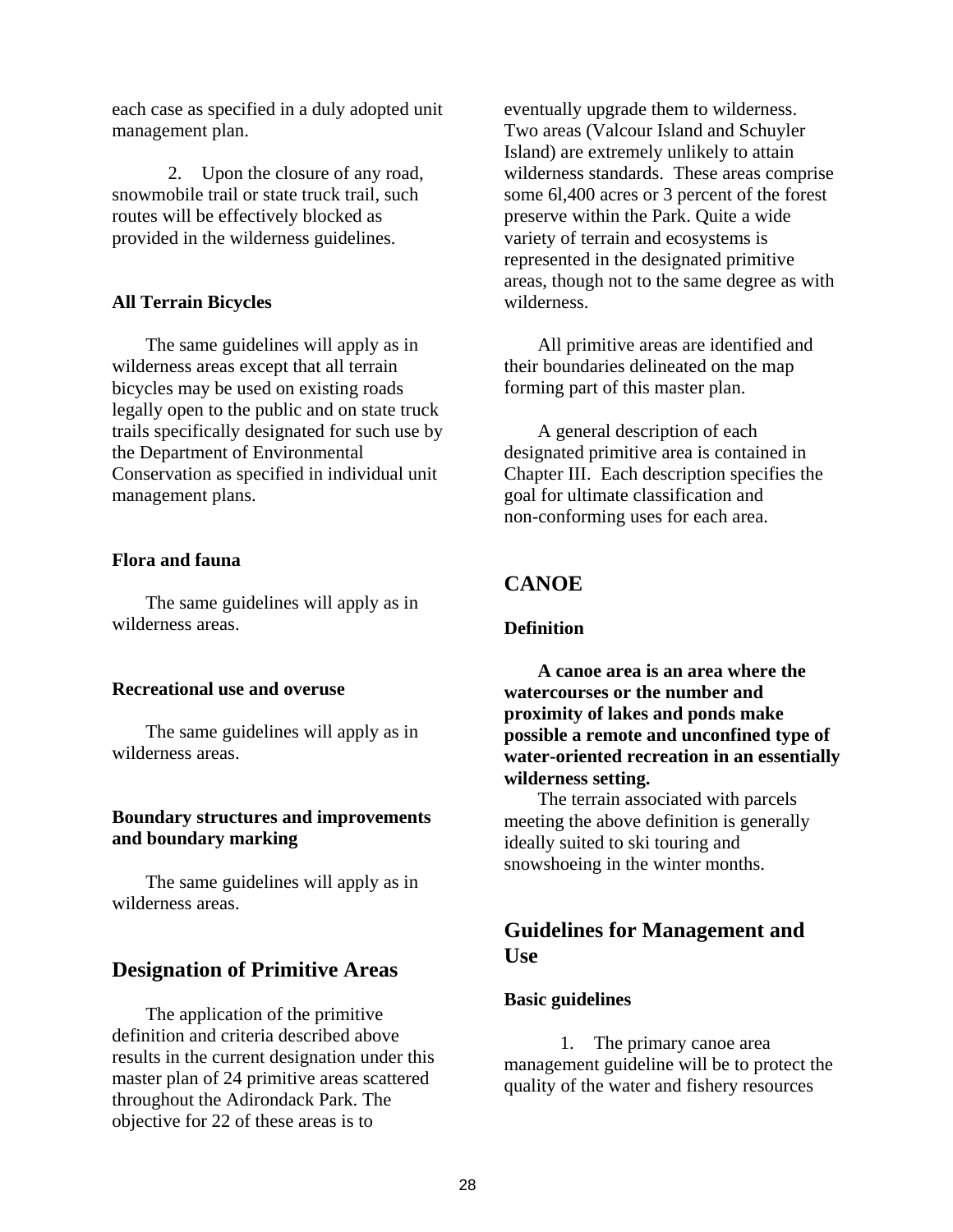while preserving a wilderness character on the adjacent lands.

 2. In designated canoe areas that contain non-conforming uses:

 (a) No additions or expansions of such non-conforming uses will be permitted.

 (b) Any remaining non-conforming uses that were to have been removed by the December 31, 1975 deadline but have not yet been removed will be removed by March 3l, l987.

 (c) Non-conforming uses resulting from newly classified canoe areas will be removed as rapidly as possible and in any case by the end of the third year following classification.

 (d) Primitive tent sites that do not conform to the separation distance guidelines will be brought into compliance on a phased basis and in any case by the third year following adoption of the unit management plan for the area.

 3. Effective immediately, no new non-conforming uses will be permitted.

 4. Construction of additional conforming structures and improvements and maintenance of existing facilities will be on the same basis as in wilderness areas but with particular emphasis on the water and fishery resources.

 5. No new structures or improvements in canoe areas will be constructed except in conformity with finally adopted unit management plans. This guideline will not prevent ordinary maintenance, rehabilitation or minor relocation of conforming structures and improvements, or the removal of non-conforming uses.

 6. All conforming structures and improvements will be designed and located so as to blend with the surrounding environment and to require only minimal maintenance.

 7. All management and administrative actions and interior facilities in canoe areas will be designed to emphasize the self-sufficiency of the user to assume a high degree of responsibility for environmentally sound use of such areas and for his or her own health, safety and welfare.

 8. Any new, reconstructed or relocated lean-tos or individual primitive tent sites located on shorelines of lakes, ponds, rivers or major streams will be located so as to be reasonably screened from the water body to avoid intruding on the natural character of the shoreline and public enjoyment and use thereof. Any such lean-tos will be set back a minimum of 100 feet from the mean high water mark of lakes, ponds, rivers, or major streams.

 9. All pit privies will be located a minimum of 150 feet from the mean high water mark of any lake, pond, river, stream or wetland.

#### **Structures and improvements**

 1. All structures and improvements that conform to wilderness guidelines will be permitted in canoe areas.

 2. In addition, existing state truck trails may be used and maintained by administrative personnel in conformity with the guideline specified below.

 3. The St. Regis Mountain fire tower and observer cabins may be retained so long as retention is considered essential by the Department of Environmental Conservation pending ultimate removal upon final implementation of the aerial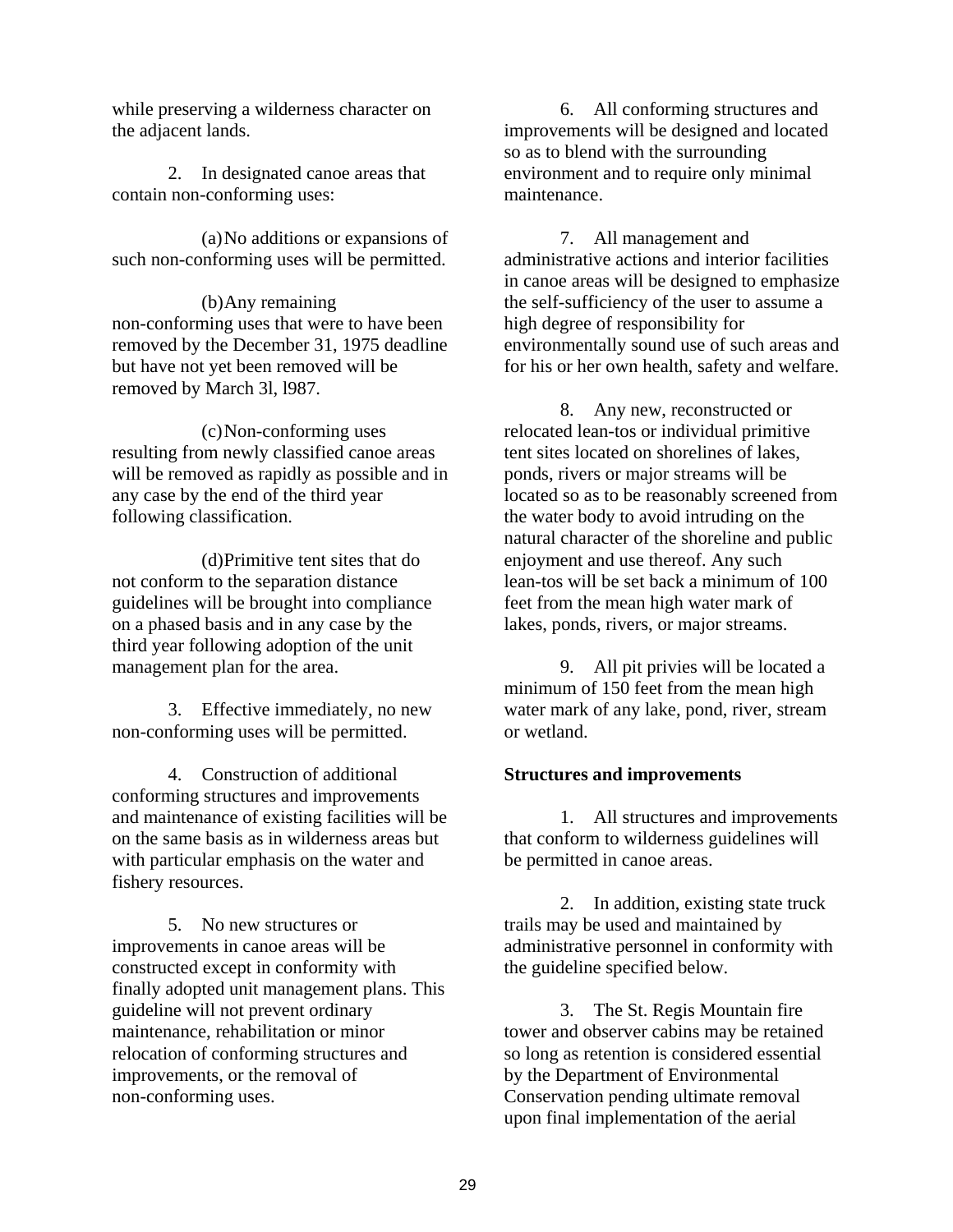surveillance program and modernization of the Department of Environmental Conservation's communication system. The overhead telephone lines serving the fire tower and observer cabin will be promptly replaced with an on-ground line which may be retained until alternative method(s) of maintaining communication become feasible.

 4. Any remaining non-conforming uses that were to have been removed by the December 31, 1975 deadline but have not yet been removed will be removed by March 3l, l987.

### **Ranger stations**

 The same guidelines will apply as in wilderness areas.

## **Motor vehicles, motorized equipment and aircraft**

 1. All uses of motor vehicles, motorized equipment and aircraft permitted under the wilderness guidelines will also be permitted in canoe areas.

 2. In addition, motor vehicles, motorized equipment and aircraft may be used by administrative personnel, but only for purposes designed to preserve or enhance the water or fishery resources of the area as specified in duly adopted unit management plans.

## **Roads, snowmobile trails and state truck trails**

 The guidelines specified for wilderness areas will also apply to canoe areas except that use of state truck trails by administrative personnel for purposes designed to preserve or enhance the water or fishery resources of the area will be

permitted as specified in duly adopted unit management plans. Such truck trails will be closed to public use by means of a gate or other similar methods.

## **All Terrain Bicycles**

 The same guidelines will apply as in wilderness areas except that all terrain bicycles may be used on existing roads legally open to the public and on state truck trails specifically designated for such use by the Department of Environmental Conservation, as specified in individual unit management plans.

## **Flora and fauna**

 The same guidelines will apply as in wilderness areas.

### **Recreational use and overuse**

 The same guidelines will apply as in wilderness areas with special emphasis on canoeing, fishing, ski touring and snowshoeing.

## **Boundary structures and improvements and boundary marking**

 The same guidelines will apply as in wilderness areas.

# **Designation of Canoe Areas**

 The application of the canoe area definition and criteria described above results in the current designation under this master plan of only the St. Regis Canoe Area. Certain private tracts in the Park may also qualify for canoe area designation should they ever be acquired.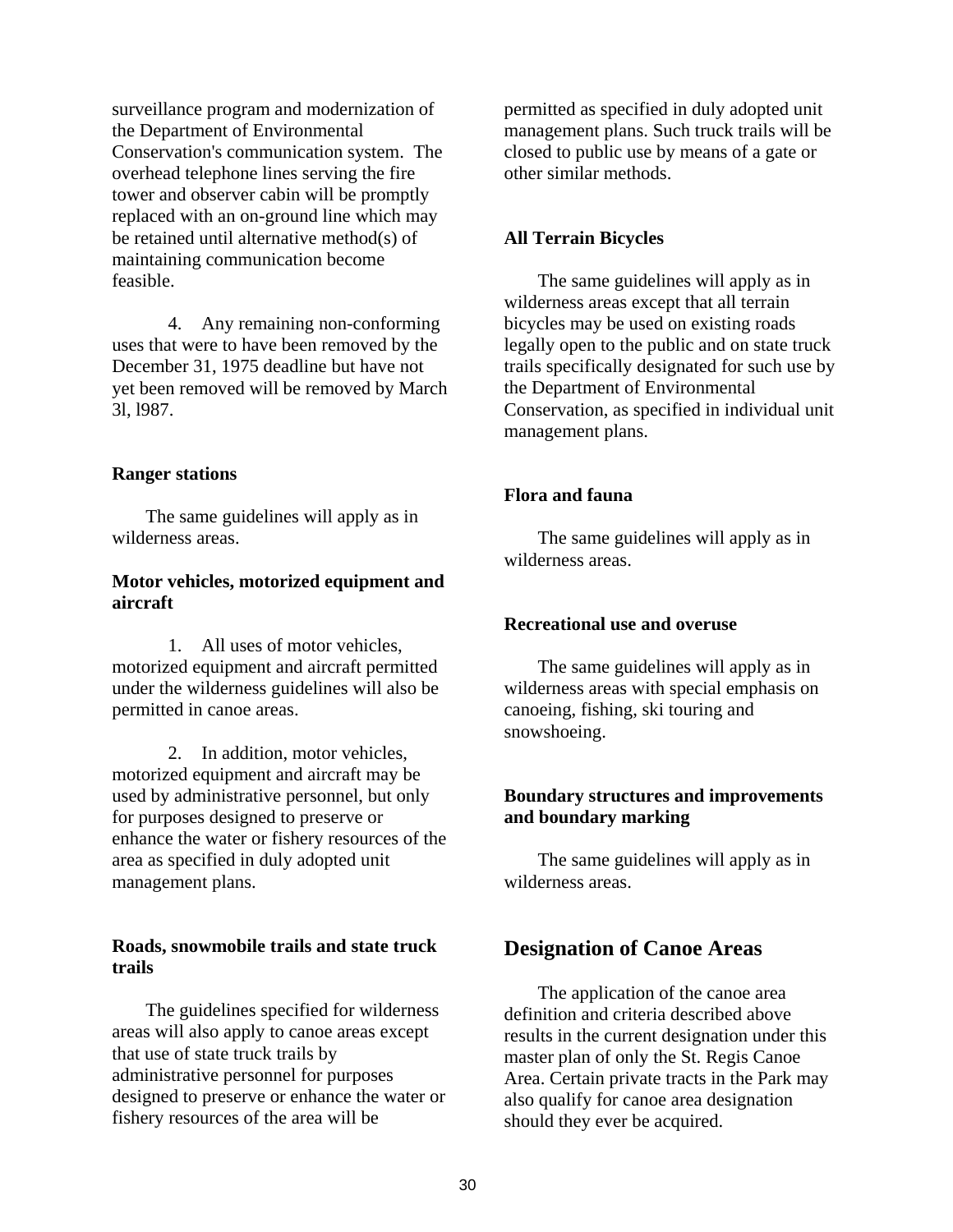The St. Regis area is depicted on the map forming part of this master plan. It is described in narrative form in Chapter III on the same basis as the wilderness and primitive descriptions with an inventory of both the conforming and non-conforming structures and improvements in the area.

## **WILD FOREST**

## **Definition**

 **A wild forest area is an area where the resources permit a somewhat higher degree of human use than in wilderness, primitive or canoe areas, while retaining an essentially wild character. A wild forest area is further defined as an area that frequently lacks the sense of remoteness of wilderness, primitive or canoe areas and that permits a wide variety of outdoor recreation.** 

 To the extent that state lands classified as wild forest were given or devised to the state for silvicultural or wildlife

management purposes pursuant to statutory provisions specifying that these lands will not form part of the forest preserve (if such provisions are constitutional), the following guidelines are not to be interpreted to prevent silvicultural or wildlife management practices on these lands, provided that other guidelines for wild forest land are respected.

# **Guidelines for Management and Use**

 Those areas classified as wild forest are generally less fragile, ecologically, than the wilderness and primitive areas. Because the resources of these areas can withstand more human impact, these areas should

accommodate much of the future use of the Adirondack forest preserve. The scenic attributes and the variety of uses to which these areas lend themselves provide a challenge to the recreation planner. Within constitutional constraints, those types of outdoor recreation that afford enjoyment without destroying the wild forest character or natural resource quality should be encouraged. Many of these areas are under-utilized. For example the crescent of wild forest areas from Lewis County south and east through Old Forge, southern Hamilton and northern Fulton Counties and north and east to the Lake George vicinity can and should afford extensive outdoor recreation readily accessible from the primary east-west transportation and population axis of New York State.

### **Basic guidelines**

 1. The primary wild forest management guideline will be to protect the natural wild forest setting and to provide those types of outdoor recreation that will afford public enjoyment without impairing the wild forest atmosphere.

2. In wild forest areas:

 (a) No additions or expansions of non-conforming uses will be permitted.

 (b) Any remaining non-conforming uses that were to have been removed by the December 31, 1975 deadline but have not yet been removed will be removed by March 3l, l987.

 (c) Non-conforming uses resulting from newly classified wild forest areas will be removed as rapidly as possible and in any case by the end of the third year following classification.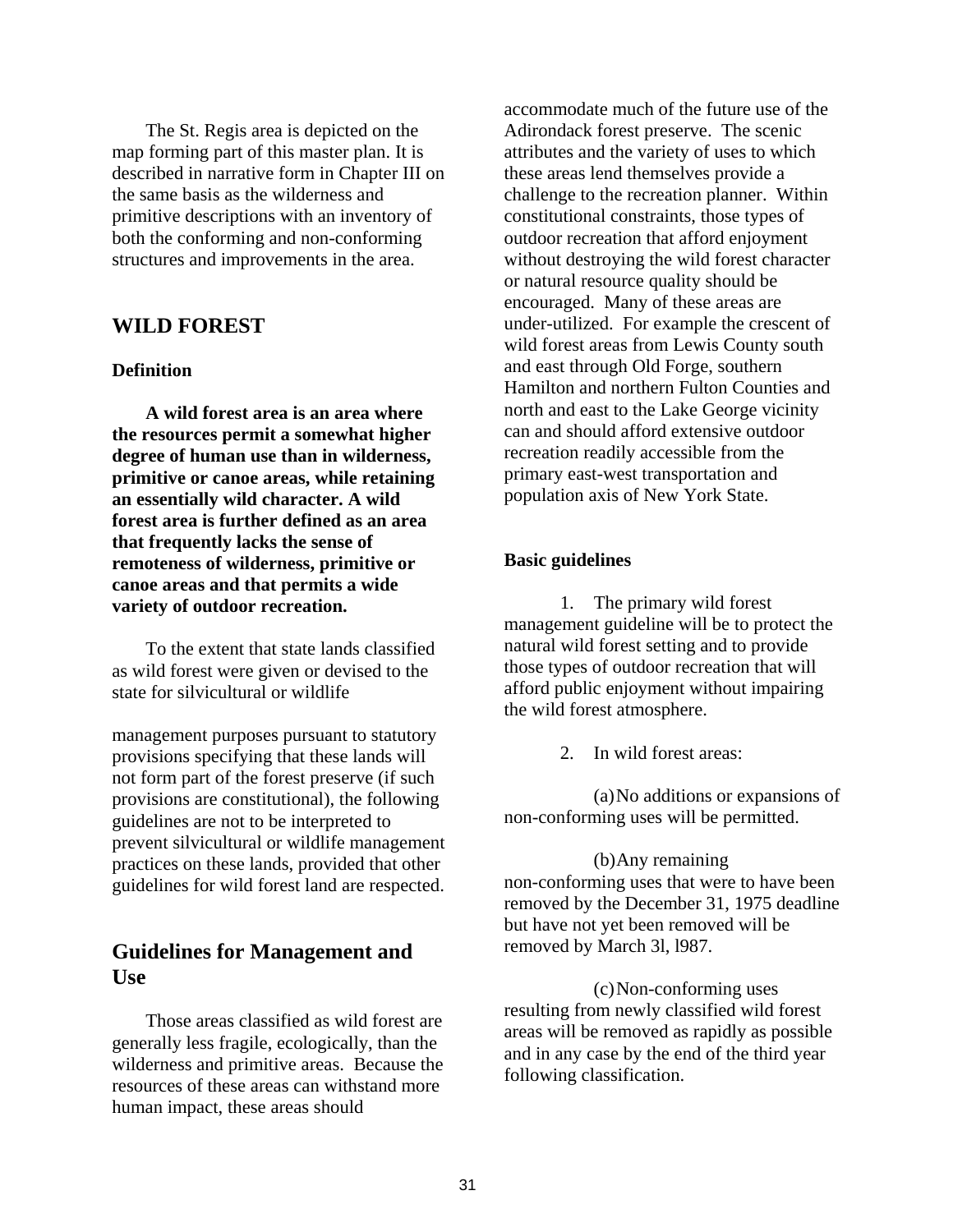(d) Primitive tent sites that do not conform to the separation distance guidelines will be brought into compliance on a phased basis and in any case by the third year following adoption of the unit management plan for the area.

 3. Effective immediately, no new non-conforming uses will be permitted in any designated wild forest area.

 4. Public use of motor vehicles will not be encouraged and there will not be any material increase in the mileage of roads and snowmobile trails open to motorized use by the public in wild forest areas that conformed to the master plan at the time of its original adoption in 1972.

 5. Care should be taken to designate separate areas for incompatible uses such as snowmobiling and ski touring or horseback riding and hiking.

 6. When public access to and enjoyment of the wild forest areas are inadequate, appropriate measures may be undertaken to provide improved access to encourage public use consistent with the

wild forest character.

 7. No new structures or improvements in wild forest areas will be constructed except in conformity with a finally adopted unit management plan. This guideline will not prevent ordinary maintenance, rehabilitation or minor maintenance of conforming structures or improvements, or the removal of non-conforming uses.

 8. All conforming structures and improvements will be designed and located so as to blend with the surrounding environment and to require only minimal maintenance.

 9. All management and administrative actions and interior facilities in wild forest areas will be designed to emphasize the self-sufficiency of the user to assume a high degree of responsibility for environmentally sound use of such areas and for his or her own health, safety and welfare.

 10. Any new, reconstructed or relocated lean-tos, primitive tent sites and other conforming buildings and structures located on shorelines of lakes, ponds, rivers or major streams, other than docks, fishing and waterway access sites and similar water-related facilities, will be located so as to be reasonably screened from the water body to avoid intruding on the natural character of the shoreline and the public enjoyment and use thereof. Any such leantos, ranger stations, storage sheds, horse barns and similar structures will be set back a minimum of 100 feet from the mean high water mark of lakes, ponds, rivers or major streams.

 11. All pit privies, seepage pits or leach fields will be located a minimum of 150 feet from any lake, pond, river or stream.

## **Structures and improvements**

 1. All structures and improvements permitted under the guidelines covering wilderness areas will be allowed in wild forest areas. In addition, the structures and improvements listed below will be allowed and their maintenance, rehabilitation and construction permitted:

small groupings of primitive tent sites below 3,500 feet in elevation, subject to the guidelines set forth below;

-- nature and interpretive trails;

 -- trailheads adjacent to public highways;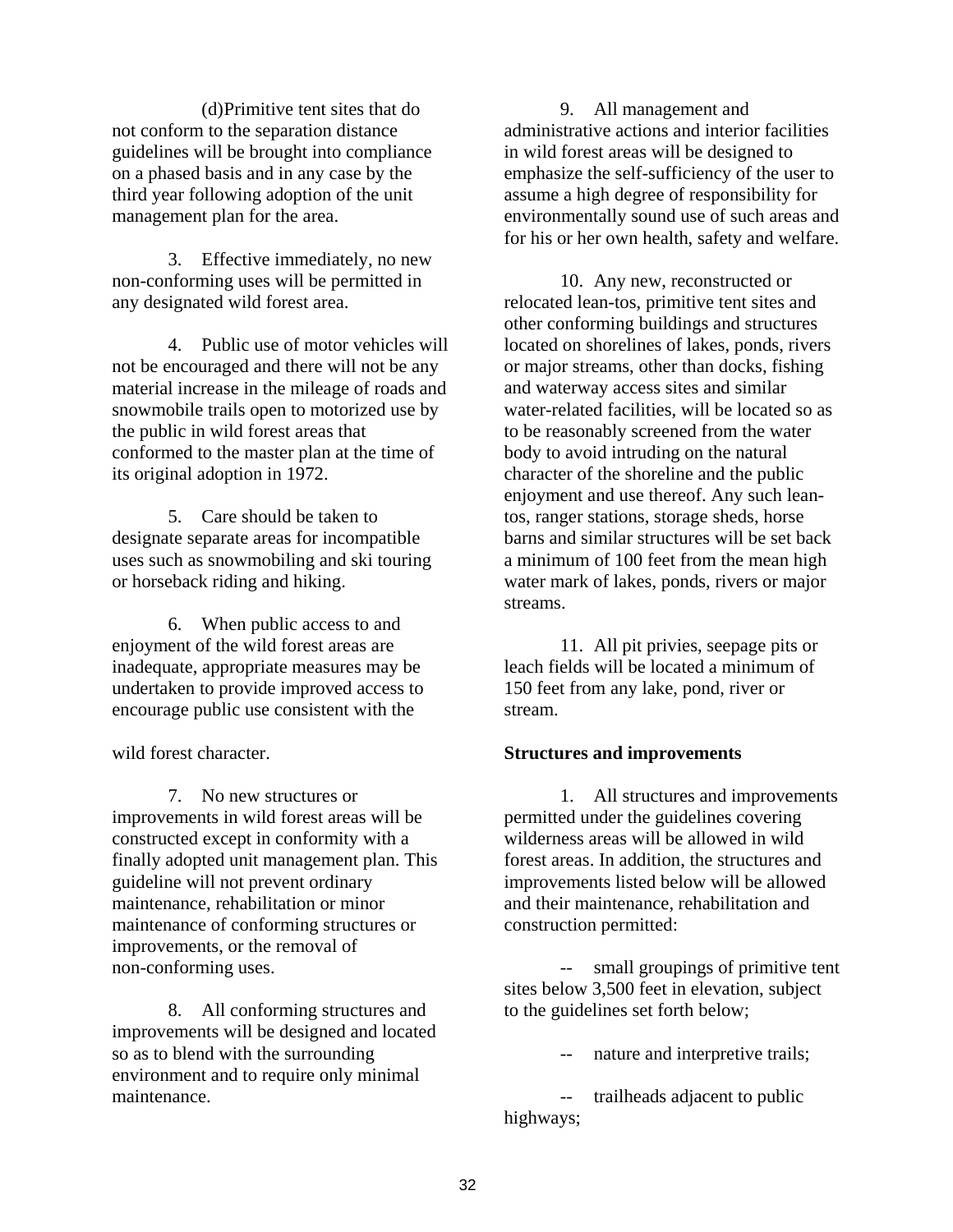-- stream improvement structures for fishery management purposes;

 -- fishing and waterway access sites adjacent to public highways and complying with the criteria set forth below;

- -- horse trails; and,
- picnic tables.

 The maintenance and rehabilitation of the following structures and improvements will be allowed to the extent essential to the administration and/or protection of state lands or to reasonable public use thereof but new construction will not be encouraged:

-- horse barns;

 -- small scale dams, constructed of natural materials wherever possible;

 -- boat docks, constructed of natural materials wherever possible;

small fireplaces in fire-sensitive areas;

 -- storage sheds and similar rustic buildings for use of administrative personnel;

 -- small-scale electronic communication and relay facilities for official communications;

 -- telephone and electrical lines to service permitted administrative structures;

buoys;

 -- small-scale water supply facilities under permit from the Department of Environmental Conservation;

ranger stations as set forth below;

 -- roads, and state truck trails as set forth below;

snowmobile trails as set forth below;

 -- fire towers and observer cabins as set forth below; and,

-- wildlife management structures.

## **Ranger stations**

 Existing ranger stations may be retained and new ranger stations constructed, but only where absolutely essential for administration of the area, no feasible alternative exists, and no deterioration of the wild forest character or natural resource quality of the area will result.

## **Motor vehicles, motorized equipment and aircraft**

 1. All uses of motor vehicles, motorized equipment and aircraft permitted under wilderness guidelines will also be permitted in wild forest areas.

 2. In addition, the use of motor vehicles, snowmobiles, motorized equipment and aircraft will be allowed as follows:

 (a) by administrative personnel where necessary to reach, maintain or construct permitted structures and improvements, for appropriate law enforcement and general supervision of public use, or for appropriate purposes, including research, to preserve and enhance the fish and wildlife or other natural resources of the area;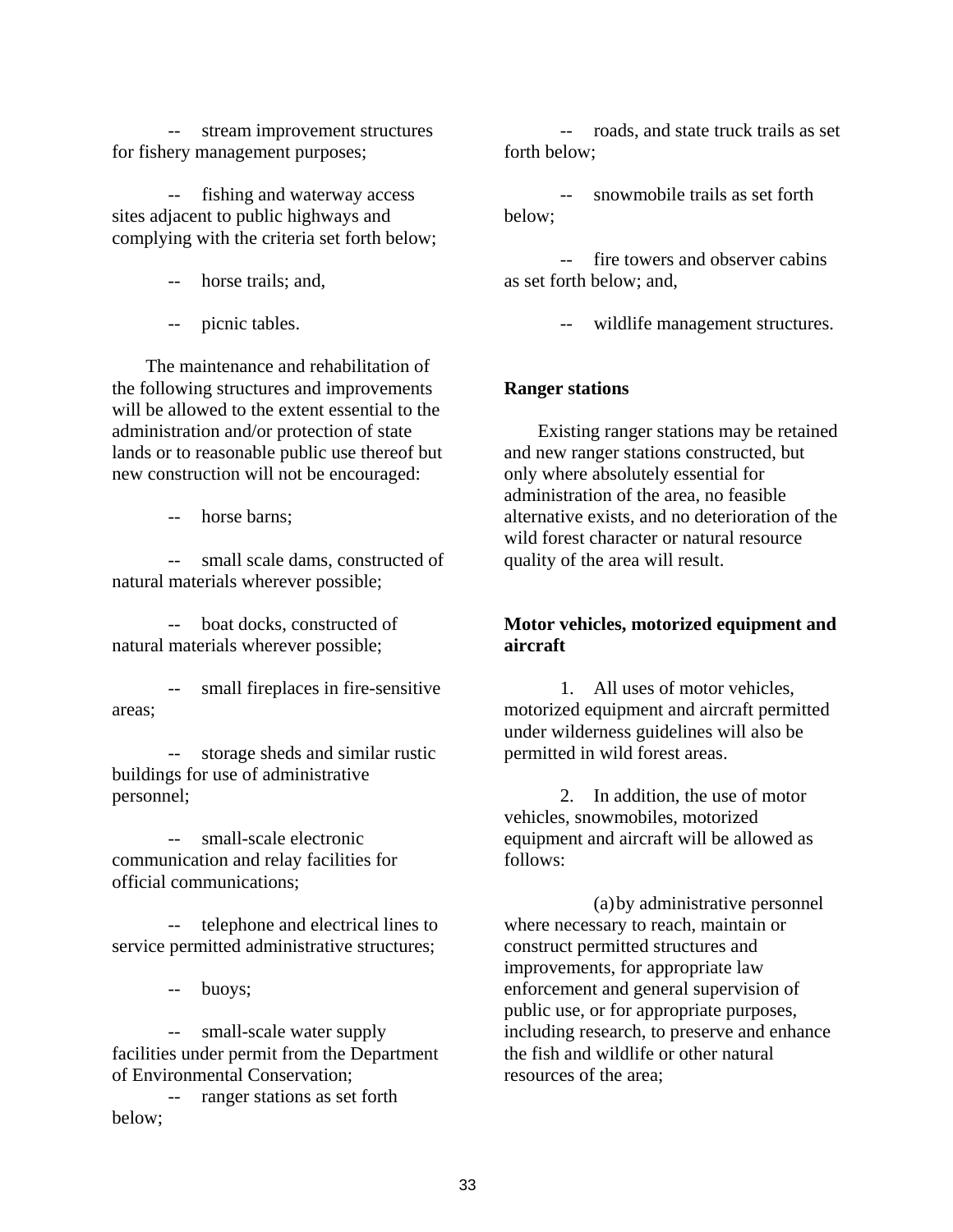(b) by the general public, subject to basic guideline 4 set forth above, but only on:

existing public roads;

 -- Department of Environmental Conservation roads now or hereafter designated as open for public use by motor vehicles by the Department of Environmental Conservation; and,

 -- on rivers, lakes and ponds now or hereafter designated by the Department of Environmental Conservation as suitable for such motorized uses; and,

 (c) by snowmobiles on snowmobile trails now or hereafter designated by the Department of Environmental Conservation in accordance with basic guideline 4 set forth above, and with the special guidelines for such trails specified below.

 (d) by all terrain vehicles but only on existing public roads or Department of Environmental Conservation roads open to such vehicles, as specified in (b) above.

 3. The Department of Environmental Conservation may restrict, under existing law and pursuant to authority provided in this master plan, the use of motor vehicles, motorized equipment and aircraft by the public or administrative personnel where in its judgment the character of the natural resources in a particular area or other factors make such restrictions desirable.

### **Roads, jeep trails and state truck trails**

 1. Continued use of existing roads, snowmobile trails and state truck trails by administrative personnel in wild forest areas will be permitted, to the extent necessary, to

reach, maintain and construct permitted structures and improvements.

 2. Existing roads or snowmobile trails, now open to and used by the public for motor vehicle use in wild forest areas, may continue to be so used at the discretion of the Department of Environmental Conservation, provided such use is compatible with the wild forest character of an area.

 3. Established roads or snowmobile trails in newly-acquired state lands classified as wild forest may be kept open to the public, subject to basic guideline 4 set forth above and in the case of snowmobile trails to the special guidelines for such trails set forth below, at the discretion of the Department of Environmental Conservation, provided such use is compatible with the wild forest character of the area.

 4. No new roads will be constructed in wild forest areas nor will new state truck trails be constructed unless such construction is absolutely essential to the protection or administration of an area, no feasible alternative exists and no deterioration of the wild forest character or natural resource quality of the area will result.

### **Snowmobile trails**

 Snowmobile trails should be designed and located in a manner that will not adversely affect adjoining private landowners or the wild forest environment and in particular:

 -- the mileage of snowmobile trails lost in the designation of wilderness, primitive and canoe areas may be replaced in wild forest areas with existing roads or abandoned wood roads as the basis of such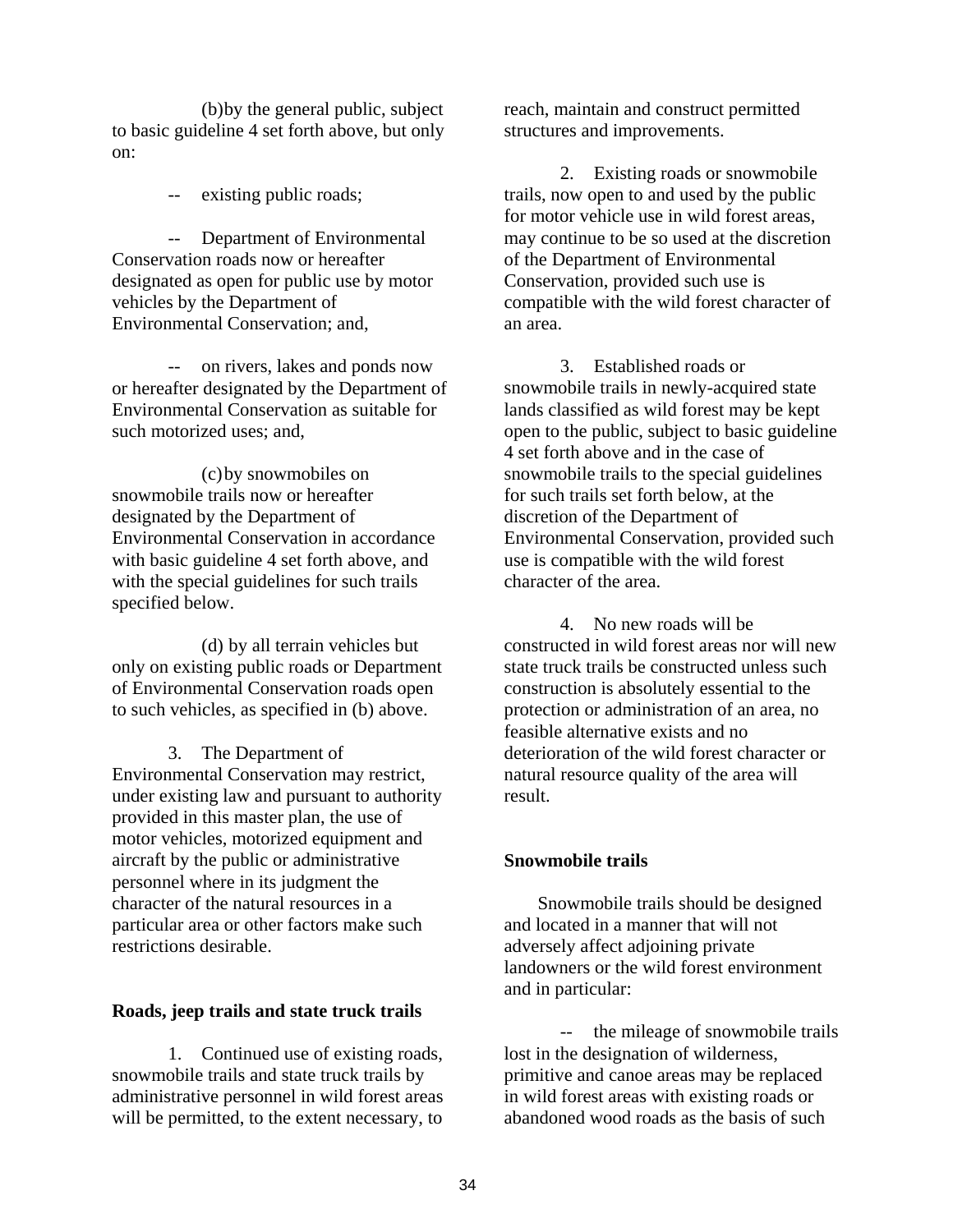new snowmobile trail construction, except in rare circumstances requiring the cutting of new trails;

wherever feasible such replacement mileage should be located in the general area as where mileage is lost due to wilderness, primitive or canoe classification;

 -- appropriate opportunities to improve the snowmobile trail system may be pursued subject to basic guideline 4 set forth above, where the impact on the wild forest environment will be minimized, such as (i) provision for snowmobile trails adjacent to but screened from certain public highways within the Park to facilitate snowmobile access between communities where alternate routes on either state or private land are not available and topography permits and, (ii) designation of new snowmobile trails on established roads in newly acquired state

lands classified as wild forest; and,

 -- deer wintering yards and other important wildlife and resource areas should be avoided by such trails.

## **All terrain bicycles**

 All terrain bicycles may be permitted, in the discretion of the Department of Environmental Conservation, on roads legally open to the public and on state truck trails, foot trails, snowmobile trails and horse trails deemed suitable for such use as specified in individual unit management plans.

## **Fire towers**

 The educational and informational aspects of certain fire towers should be encouraged and wherever feasible these fire towers should be retained where consistent with their need from a fire control and communications standpoint.

## **Tent platforms**

 The Department of Environmental Conservation having removed all tent platforms previously existing under Department permit, erection of new tent platforms will be prohibited.

 Small groupings of primitive tent sites designed to accommodate a maximum of 20 people per grouping under group camping conditions may be provided at carefully selected locations in wild forest areas, even though each individual site may be within sight or sound and less than approximately one-quarter mile from any other site within such grouping, subject to the following criteria:

such groupings will only be established or maintained on a site specific basis in conformity with a duly adopted unit management plan for the wild forest area in question;

such groupings will be widely dispersed (generally a mile apart) and located in a manner that will blend with the surrounding environment and have a minimum impact on the wild forest character and natural resource quality of the area;

 -- all new, reconstructed or relocated tent sites in such groupings will be set back a minimum of 100 feet from the mean high water mark of lakes, ponds, rivers and major streams and will be located so as to be reasonably screened from the water body to avoid intruding on the natural character of the shoreline and the public enjoyment and use thereof.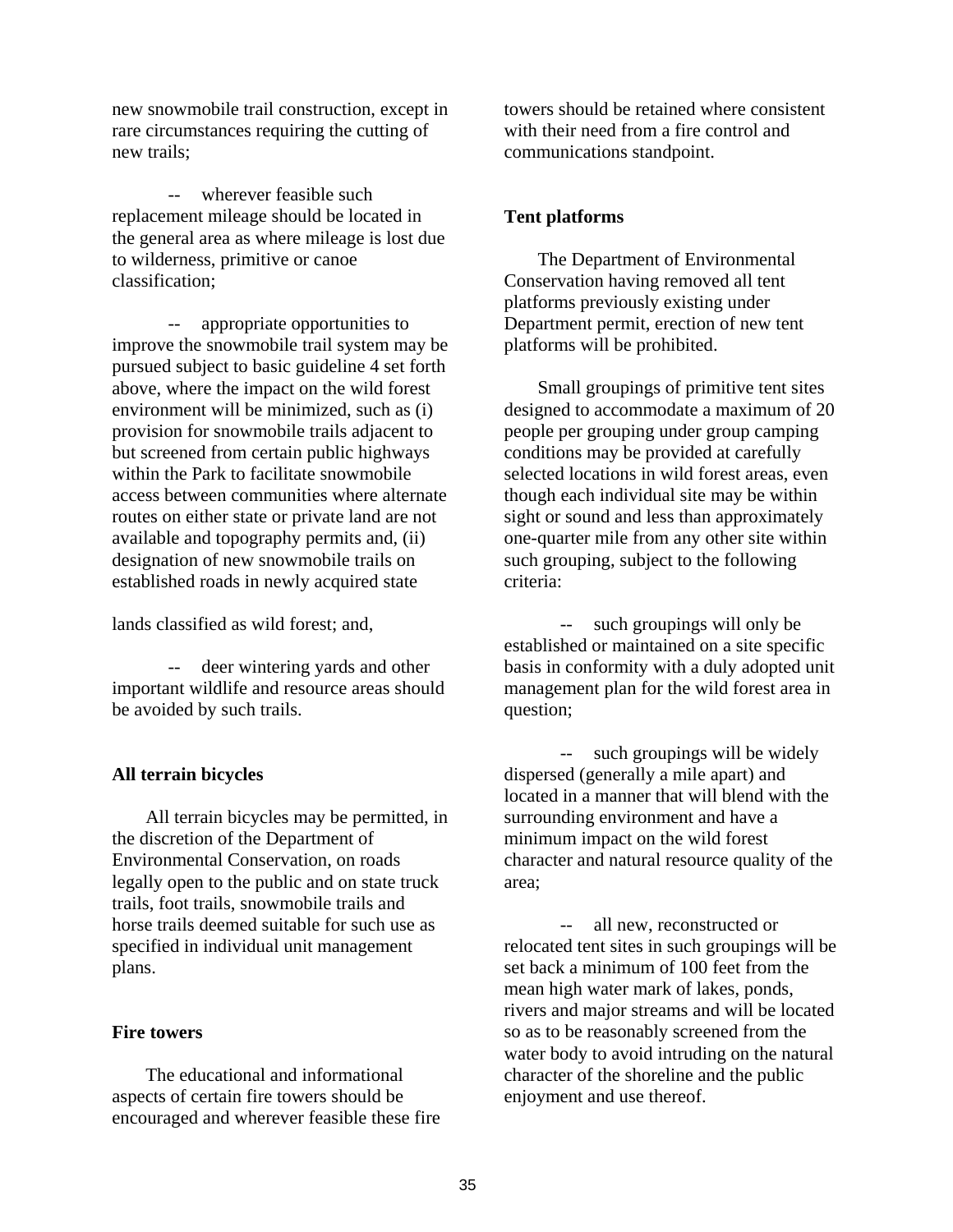## **Fishing and waterway access sites**

 Fishing and waterway access sites may be provided on any body of water irrespective of its size where the current or projected need for access clearly warrants such a site. Such sites will comply with the following management guidelines:

 -- Adequate public hand launching facilities or private facilities open to the public are not available to meet a demonstrated need.

 -- The physical, biological and social carrying capacity of the water body or other water bodies accessible from the site will not be exceeded.

 -- The site and attendant water uses will be compatible with the state and private land use classifications and attendant management guidelines and land use controls surrounding the water body.

 -- The site will be located in a manner to avoid adverse impact on adjacent or nearby state and private lands.

 -- Motor size limitations or the prohibition of motorized use as appropriate to the carrying capacity of the water body are provided for.

 -- There will be no adverse impacts on the physical, biological or scenic resources of the water body and surrounding land.

 Any proposal to create a new fishing or waterway access site will be accompanied by an adequate demonstration that the above guidelines can be complied with.

## **Flora and fauna**

 The same guidelines will apply as in wilderness areas, although exceptions may be made by the Department of Environmental Conservation in accordance with sound biological management practices, particularly where such practices will improve the wildlife resources.

### **Recreational use and overuse**

 1. All types of recreational uses considered appropriate for wilderness areas are compatible with wild forest and, in addition, snowmobiling, motorboating and travel by jeep or other motor vehicles on a limited and regulated basis that will not materially increase motorized uses that conformed to the Master Plan at the time of its adoption in 1972 and will not adversely affect the essentially wild character of the land are permitted.

 2. Certain wild forest areas offer better opportunities for a more extensive horse trail system than in wilderness, primitive or canoe areas and horse trails and associated facilities in these areas should be provided where appropriate.

 3. Although the nature of most wild forest areas indicates that potential recreational overuse will not be as serious as in wilderness, primitive and canoe areas, care must nonetheless be taken to avoid overuse, and the basic wilderness guidelines in this respect apply also to wild forest lands. The relatively greater intensity of use allowed by the wild forest guidelines should not be interpreted as permitting or encouraging unlimited or unrestrained use of wild forest areas.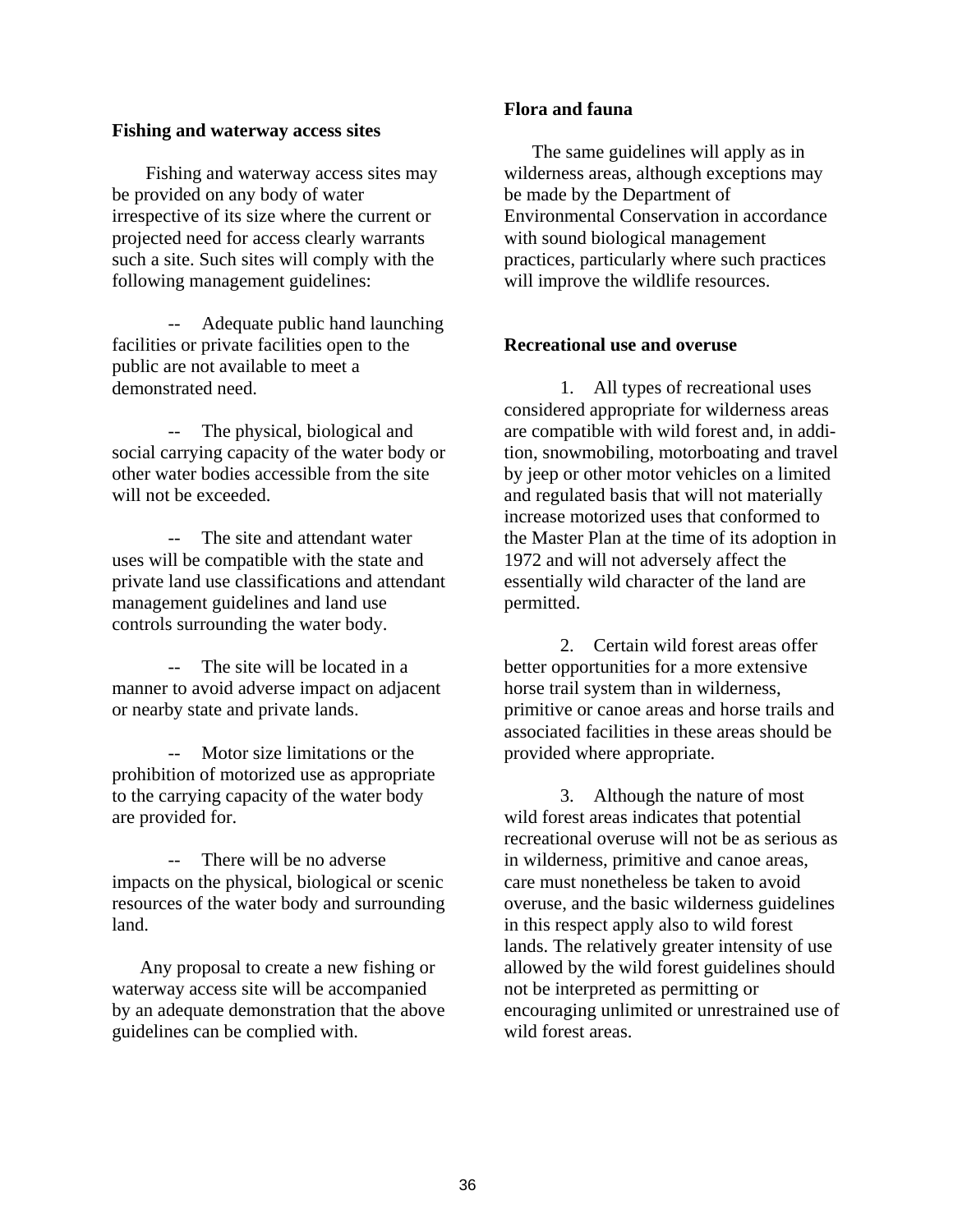## **Designation of Wild Forest Areas**

 The application of the wild forest definition and criteria described above results in the current designation under the master plan of about 1.2 million acres of wild forest land, comprising approximately 53 percent of the forest preserve within the Adirondack Park. A wide variety of terrain and ecosystems is represented in these areas.

 All wild forest areas are identified and their boundaries delineated on the map forming part of this master plan.

 Chapter III contains a general description of 17 wild forest areas in the Park.

## **INTENSIVE USE**

### **Definition**

 **An intensive use area is an area where the state provides facilities for intensive forms of outdoor recreation by the public. Two types of intensive use areas are defined by this plan: campground and day use areas.** 

 These areas provide overnight accommodations or day use facilities for a significant number of visitors to the Park and often function as a base for use of wild forest, wilderness, primitive and canoe areas.

# **Guidelines for Management and Use**

#### **Basic guidelines**

 1. The primary management guideline for intensive use areas will be to provide the public opportunities for family group camping, developed swimming and boating, downhill skiing, cross country skiing under competitive or developed conditions on improved cross country ski trails, visitor information and similar outdoor recreational pursuits in a setting and on a scale that are in harmony with the relatively wild and undeveloped character of the Adirondack Park.

 2. All intensive use facilities should be located, designed and managed so as to blend with the Adirondack environment and to have the minimum adverse impact possible on surrounding state lands and nearby private holdings. They will not be situated where they will aggravate problems on lands already subject to or threatened by overuse, such as the eastern portion of the High Peaks Wilderness, the Pharaoh Lake Wilderness or the St. Regis Canoe Area or where they will have a negative impact on competing private facilities. Such facilities will be adjacent to or serviceable from existing public road systems or water bodies open to motorboat use within the Park.

 3. Construction and development activities in intensive use areas will:

 -- avoid material alteration of wetlands;

 -- minimize extensive topographic alterations;

-- limit vegetative clearing; and,

 -- preserve the scenic, natural and open space resources of the intensive use area.

 4. Day use areas will not provide for overnight camping or other overnight accommodations for the public.

 5. Priority should be given to the rehabilitation and modernization of existing intensive use areas and the complete development of partially developed existing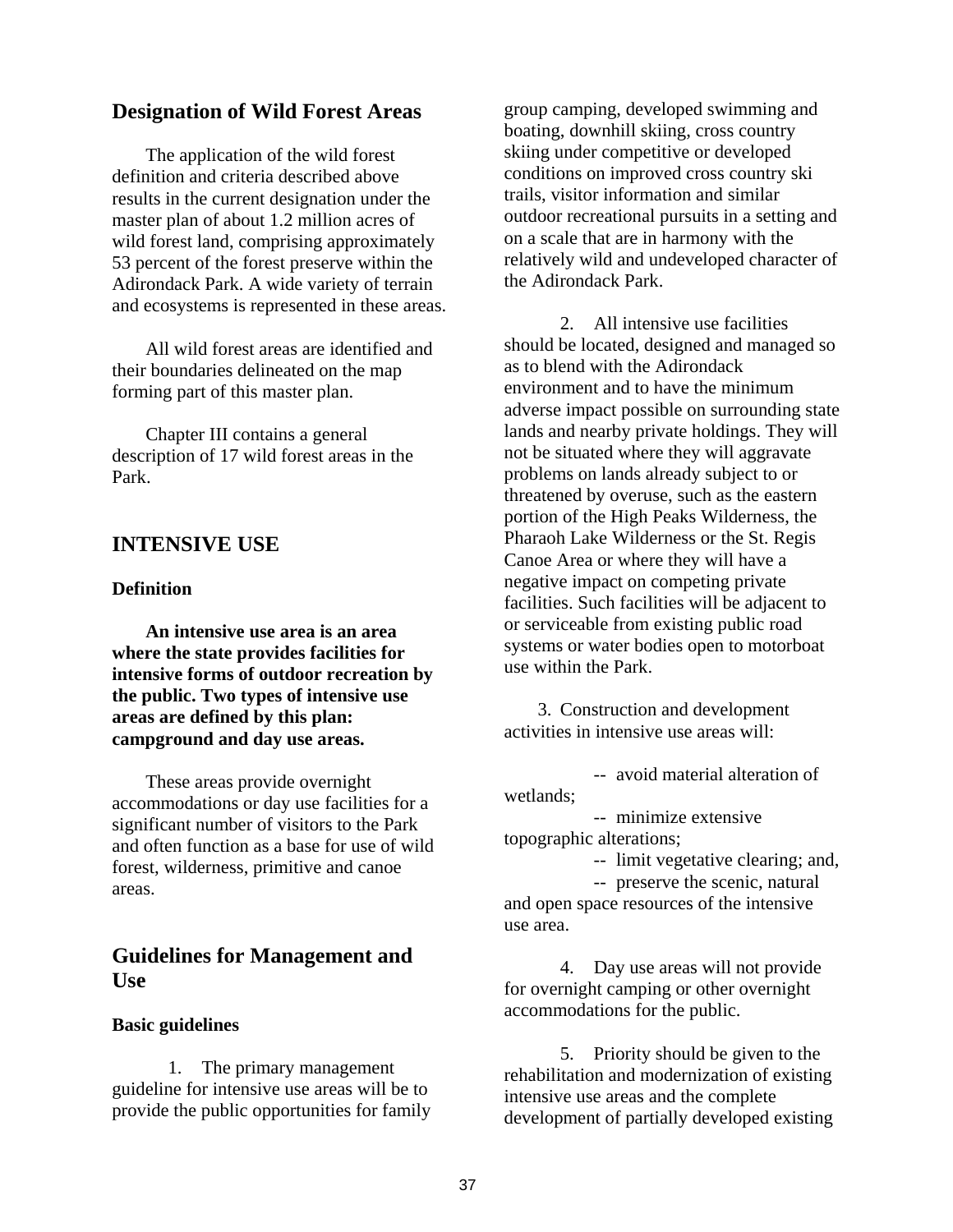intensive use areas before the construction of new facilities is considered.

 6. Additions to the intensive use category should come either from new acquisitions or from the reclassification of appropriate wild forest areas, and only in exceptional circumstances from wilderness, primitive or canoe areas.

 7. Any request for classification of a new acquisition or reclassification of existing lands from another land use category to an intensive use area will be accompanied by a draft unit management plan for the proposed intensive use area that will demonstrate how the applicable guidelines will be respected.

 8. No new structures or improvements at any intensive use area will be constructed except in conformity with a final adopted unit management plan for such area. This guideline will not prevent the ordinary maintenance, rehabilitation or minor relocation of conforming structures or improvements.

 9. Since the concentrations of visitors at certain intensive use facilities often pose a threat of water pollution, the state should set an example for the private sector by installing modern sewage treatment systems with the objective of maintaining high water quality. Standards for the state should in no case be less than those for the private sector and in all cases any pit privy, leach field or seepage pit will be at least 150 feet from the mean high water mark of any lake, pond, river or stream.

 10. Any new, reconstructed or relocated buildings or structures located on shorelines of lakes, ponds, rivers or major streams, other than docks, primitive tent sites not a part of a campground (which will be governed by the general guidelines for

such sites set forth elsewhere in this master plan) boat launching sites, fishing and waterway access sites, boathouses, and similar water related facilities, will be set back a minimum of 150 feet from the mean high water mark and will be located so as to be reasonably screened from the water body to avoid intruding on the natural character of the shoreline and the public enjoyment and use thereof.

## **Campgrounds**

 1. All campgrounds will be of a rustic nature without utility hookups and other elaborate facilities customarily provided by private campgrounds. Each individual site will retain the natural character of the surrounding forest and contain only a fireplace or fire ring, a space for a single vehicle with trailer if needed, picnic table, and appropriate sites. All facilities and appurtenances are to be constructed of natural materials to the fullest extent possible so as to blend with the natural environment. Where a campground involves the shoreline of a lake, pond, river or major stream any new, reconstructed or relocated camping sites will be set back a minimum of 100 feet from the mean high water mark and will be located so as to be reasonably screened from the shoreline and so as to avoid intruding on its natural character or public enjoyment and use thereof.

 2. The maximum size of future campgrounds in the Park will be in the range of 75 to 150 individual camping sites depending on site constraints, resource considerations and impacts on nearby lands.

 3. The older, existing campgrounds will be rehabilitated and reconstructed as soon as possible to reflect modern site planning principles that will better blend the facilities with the environment and will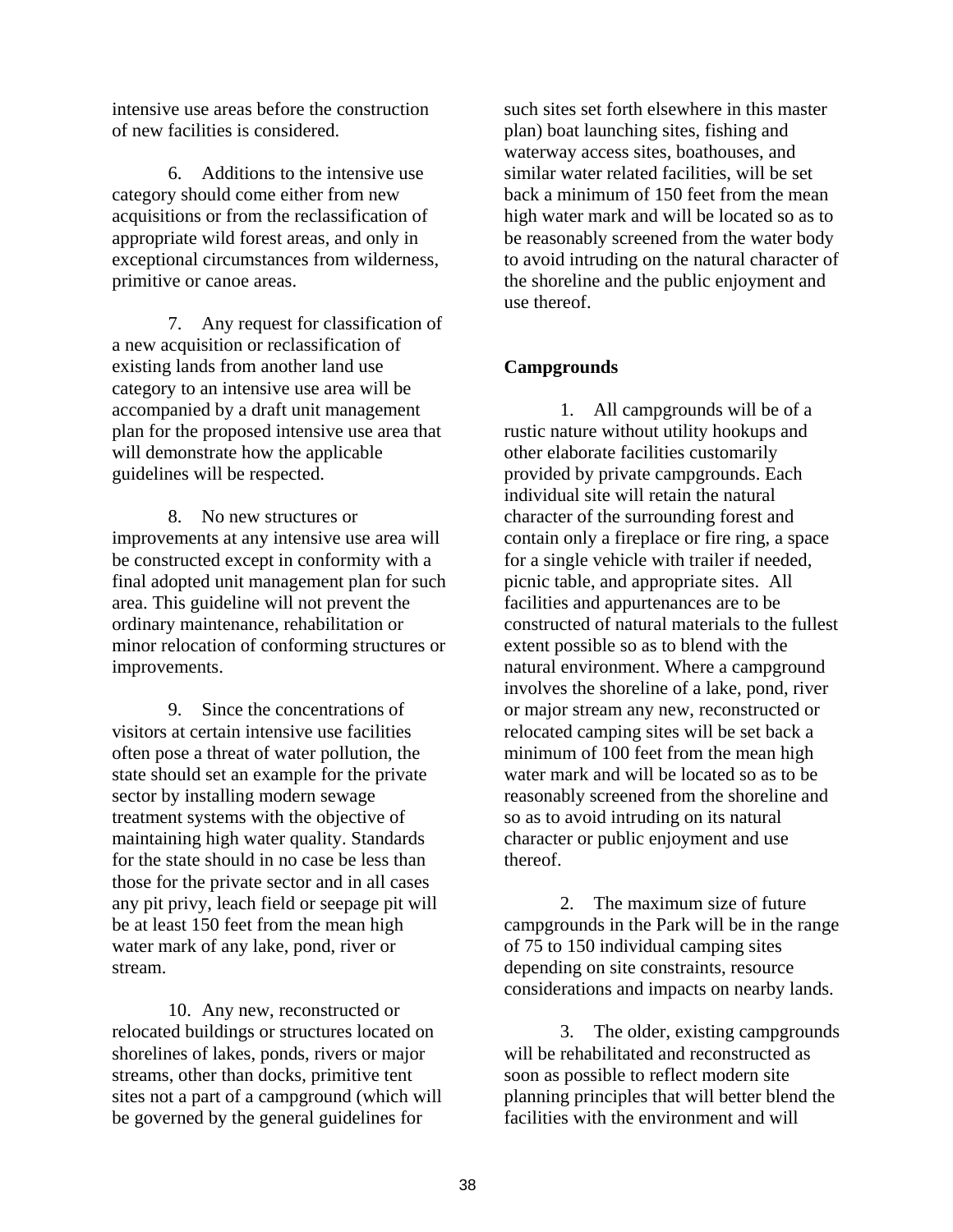comply with the provisions of this master plan. In particular, priority should be given to the rehabilitation and reconstruction of Fish Creek Campground.

 4. The informative campfire programs at campgrounds should be reinstituted and then expanded.

 5. Future campgrounds will be located so as to encourage public use on presently underutilized tracts of state land.

## **Boat launching sites**

 Launching sites for trailered boats will only be provided by the state on Adirondack lakes in conformity with the following management guidelines:

 1. Boat launching sites will only be provided on large lakes regularly used by motorboats. A large lake is defined as a lake approximately 1,000 acres or more in area. A list of lakes meeting these criteria (including smaller lakes in interconnected lake chains aggregating 1,000 acres or more which are regularly used by motorboats) is set forth in Chapter III. The fact that a lake is set forth on this list does not necessarily mean that additional boat launching sites on that lake are needed or desirable.

 2. Boat launching sites will only be provided on the above lakes where:

 -- adequate public or private boat launching facilities open to the public are not available to meet a demonstrated need;

 -- the physical, biological and social carrying capacity of the lake, or a portion of the lake, or other water bodies accessible from the site will not be exceeded;

 -- the boat launching site or attendant water uses will be compatible with the state or private land use classifications and attendant management guidelines as land use controls surrounding the water body;

 -- the boat launching site is located in a manner to avoid adverse impact on adjacent or nearby state and private lands;

 -- motor size limitations appropriate to the carrying capacity of the lake are provided; particularly for lakes with embayment or shoreline configurations providing the character of small lakes; and,

 -- there will be no material adverse impacts on physical, biological or scenic resources of the water body and surrounding land.

 3. Existing boat launching sites that do not meet the above guidelines may be retained but their status will be periodically reviewed to determine if their eventual conversion to fishing access sites is appropriate.

 4. Any proposals to create a new boat launching site will be accompanied by an adequate demonstration that the above guidelines can be complied with.

## **Moose River Plains Camping Area**

The history of use and character of this camping area is unique in the Adirondack Park, and it is to be managed according to special management guidelines within the Intensive Use Area classification. These guidelines and criteria allow for camping opportunities intermediate between primitive camping and camping in public campgrounds. The Camping Area does not provide the types of facilities normally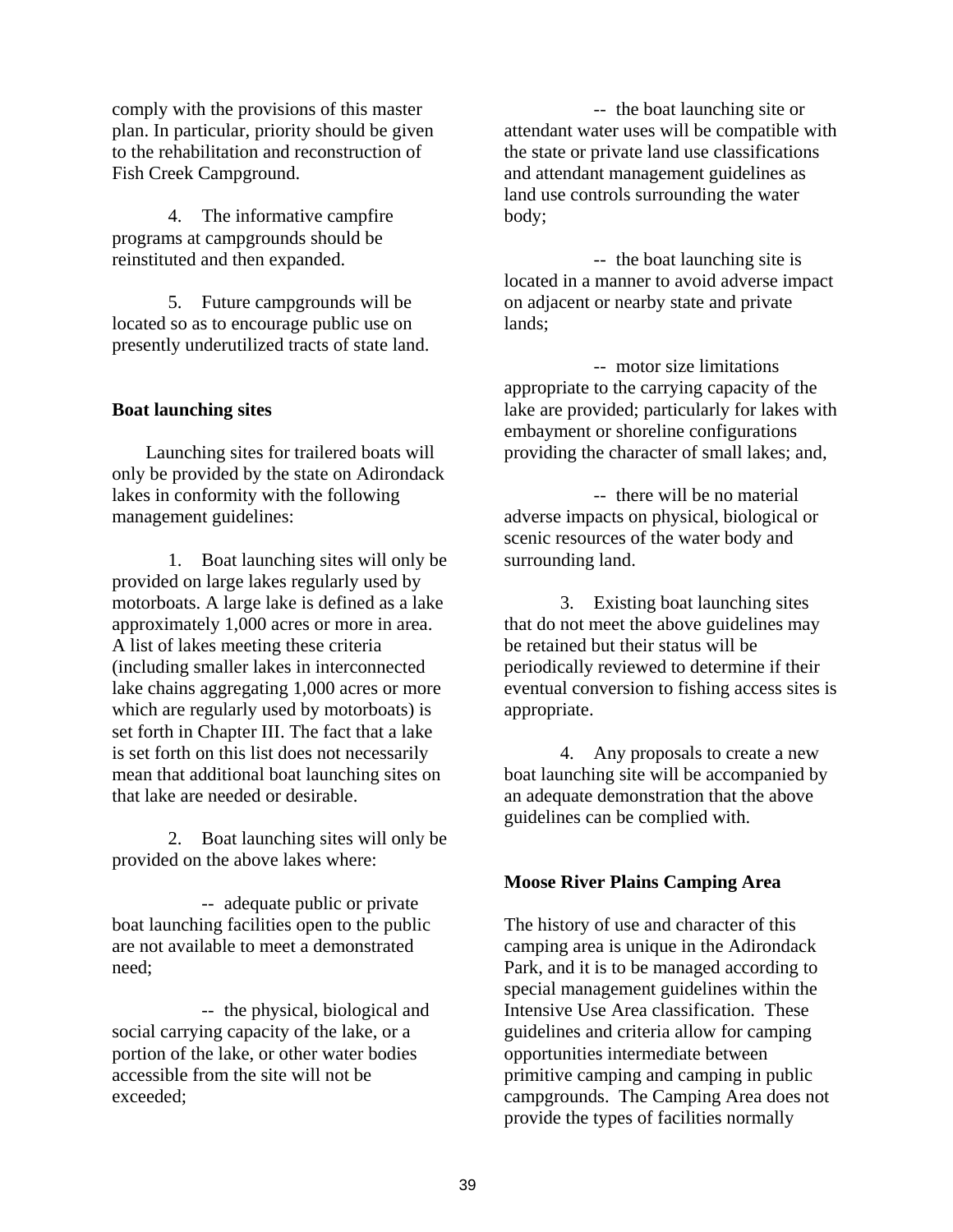associated with Intensive Use Area Campgrounds. While drive-in camping and site separation distances of less than onequarter mile are generally provided, the Camping Area is largely primitive in character and does not include facilities such as bathhouses, water supply, paved roads and similar amenities. Some facilities are designed to provide universal access for persons with disabilities. Individual camping sites will be located or restored to be adequately screened from roads, water bodies and other camping sites. Most camping sites may include space for a single vehicle with a trailer, a tent site if needed, a pit privy, picnic table and small fireplace or fire ring. Those sites within the corridors of rivers classified "Scenic" are required to be managed as primitive tent sites according to Wild, Scenic and Recreational River guidelines and criteria of this Master Plan.

The area is a continuous corridor two tenths of a mile wide, one-tenth mile either side of the centerline of 23.9 miles of roads formerly part of the Moose River Plains Wild Forest Area. Specifically, it includes 17.3 miles of the Limekiln Lake-Cedar River Road from Wakely Dam to the intersection with Rock Dam Road, 4.3 miles of Rock Dam Road, 1.2 miles of Loop Road and a total of 1.1 miles of four, shorter spur roads in the areas of Bradley Brook, Helldiver Pond, Lost Ponds and camping sites #53 to #55. The Camping Area initially provides 116 individual camping sites, with approximately 33 sites that will be relocated due to environmental concerns. Intensive Use camping areas may contain up to 150 individual camping sites, and more sites may be added in the future to this area through additional, careful design efforts.

Use of the entire Limekiln Lake-Cedar River Road for public motor vehicle access from Inlet and Indian Lake to the Moose River Plains Camping Area is essential and should be preserved, as should the road's gravel

surface and its wild, forested corridor free of extensive roadside clearings. Driving this and the other interconnected, winding roads of the Plains for tens of miles through Forest Preserve is, for some, a highly valued recreational experience in itself – one reminiscent of earlier times when such roads were common in the Adirondacks and the eastern U.S. Heavy recreational use of the road system is made in winter months by snowmobilers, some aspects of which may have negative effects on the wintering deer population (possibly including negative physiological effects and habituation to feeding) that deserve assessment.

#### **Ski areas, the Mt. Van Hoevenberg area**

 1. Existing downhill ski centers at Gore and Whiteface should be modernized to the extent physical and biological resources allow. Cross country skiing on improved cross country ski trails may be developed at these downhill ski centers.

 2. The Mt. Van Hoevenberg area should be maintained as a year-round sports facility meeting international standards for such sports as bobsled, luge, biathlon and cross country skiing on improved cross country ski trails under developed, competitive conditions.

## **Visitor information centers**

 1. Visitor centers should be provided on or near major travel corridors in the Park.

 2. These centers will be designed to provide visitors with interpretive information on the various natural resources and points of interest in the Park.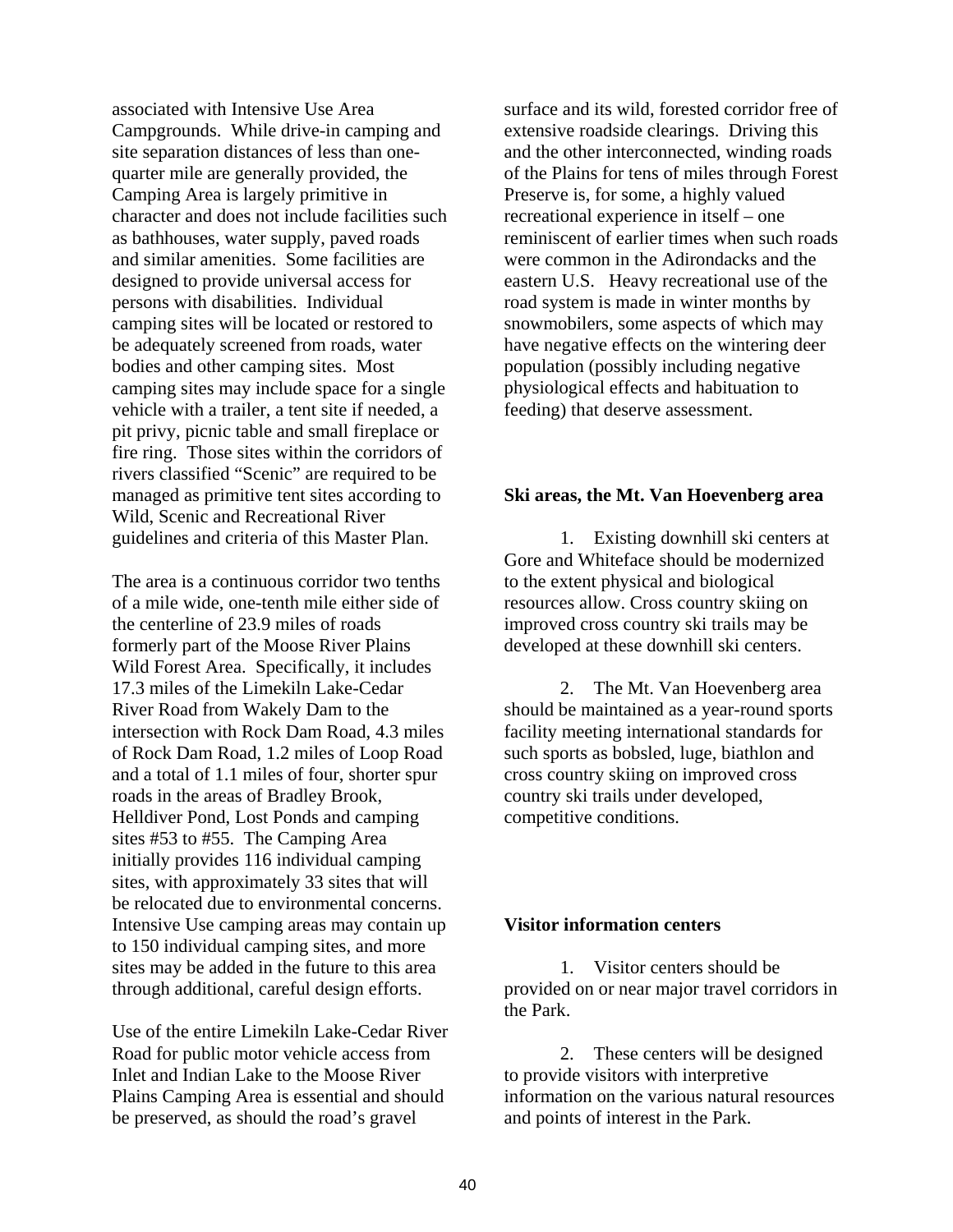#### **Recreation use and overuse**

 Where the degree and intensity of permitted recreational uses are endangering the physical or biological resources of an area, appropriate administrative and regulatory measures will be taken to limit such use to the capability of the resources. Such administrative and regulatory measures may include, but need not be limited to:

 -- the prohibition of overnight camping within a specified distance of a designated campground to avoid overflow camping on adjacent, undeveloped state lands; and,

 -- the temporary closure of all or portions of a designated intensive use area to permit rehabilitative measures.

# **Designation of Intensive Use Areas**

 The intensive use areas are delineated on the map forming part of this master plan and are described in Chapter III. They include (i) day use areas, which include: boat launching sites, the two downhill ski centers at Gore and Whiteface, one beach not associated with a campground, all of the facilities at the Mount Van Hoevenberg area, the Prospect Mountain Parkway and the Whiteface Memorial Highway, and, (ii) 44 campgrounds (certain of which have associated day-use facilities which are considered a part of the campground) occupying, in all, approximately 8,925 acres of which only approximately 1,600 acres are currently developed. The Moose River Plains Camping Area is unique in the Adirondack Park and will be managed to restore and maintain the wild forest setting of the drive-in camping opportunities provided there. The Lake George Islands Campground, Hearthstone Point Campground, Rogers Rock Campground, Lake George Battleground Campground,

Lake George Beach, Prospect Mountain Highway, and Mossy Point boat launch are all located within the Lake George Park.

# **HISTORIC**

## **Definition**

 **Historic areas are locations of buildings, structures or sites owned by the state (other than the Adirondack Forest Preserve itself) that are significant in the history, architecture, archeology or culture of the Adirondack Park, the state or the nation; that fall into one of the following categories;** 

 **-- state historic sites;** 

 **-- properties listed on the National Register of Historic Places;** 

 **-- properties recommended for nomination by the Committee on Registers of the New York State Board For Historic Preservation; and that are of a scale, character and location appropriate for designation as an historic area under this master plan and the state has committed resources to manage such areas primarily for historic objectives.** 

# **Guidelines for Management and Use**

## **Basic guidelines**

 1. The primary management guidelines for historic areas will be to preserve the quality and character of the historic resources, that is, to the greatest extent feasible, in a setting and on a scale in harmony with the relatively wild and undeveloped character of the Adirondack Park.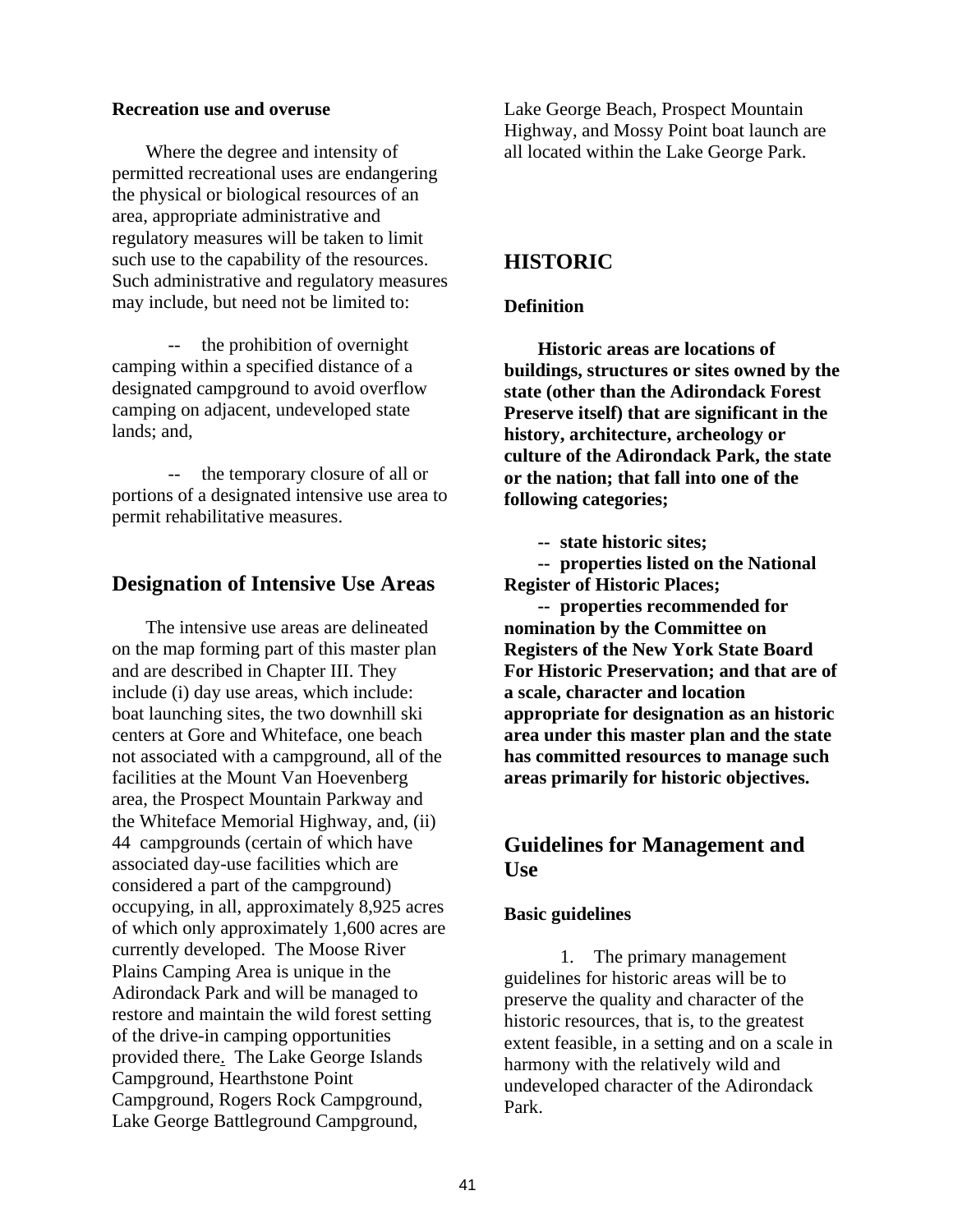2. All historic areas will be designed, managed and interpreted so as to blend with the Adirondack environment and have the minimum adverse impact possible on surrounding state lands and nearby private holdings.

 3. Construction and development activities in historic areas will:

 -- avoid material alteration of wetlands;

 -- minimize extensive topographical alterations;

-- limit vegetative clearing; and,

 -- preserve the scenic, natural and open space resources of the historic area.

 4. Each historic area will be designed, managed and interpreted in conformity with a special historic area unit management plan for the area, filed with and approved by the Agency after public hearing as being consistent with this master plan. Special unit management plans will be prepared in consultation with the Agency for the two existing historic areas as soon as possible. No new structures or improvements at existing or proposed historic areas will be constructed prior to the approval of such special unit management plans. Such structures and improvements will conform to this master plan and special historic area unit management plans.

## **Designation of Historic Areas**

 Two historic areas, Crown Point and John Brown's Farm, result from the application of the above criteria and are delineated on the map forming part of this master plan.

# **STATE ADMINISTRATIVE**

## **Definition**

 **State administrative areas are areas where the state provides facilities for a variety of specific state purposes that are not primarily designed to accommodate visitors to the Park.** 

 This category, like the travel corridor category with which it is closely associated, contains a wide variety of developed uses related directly to the activities of many state agencies. It includes the administrative offices of the Department of Environmental Conservation, Division of State Police and the Adirondack Park Agency itself as well as the Department of Environmental Conservation fish hatcheries, Department of Transportation offices and maintenance and storage sites, the Atmospheric Sciences Research Center at Whiteface Mountain, the Sunmount Developmental Center, the Adirondack Correctional Facility, the Dannemora Correctional Facility, Lyon Mountain Correctional Facility, Camp Gabriels and several sewage treatment plants operated by the Environmental Facilities Corporation. All of these facilities are in close proximity to public highways and are generally in developed areas of the Park.

# **Guidelines for Management and Use**

### **Basic guidelines**

 1. The primary management guideline for state administrative areas should be to provide facilities for the administration of state lands or programs in a setting and on a scale that is, to the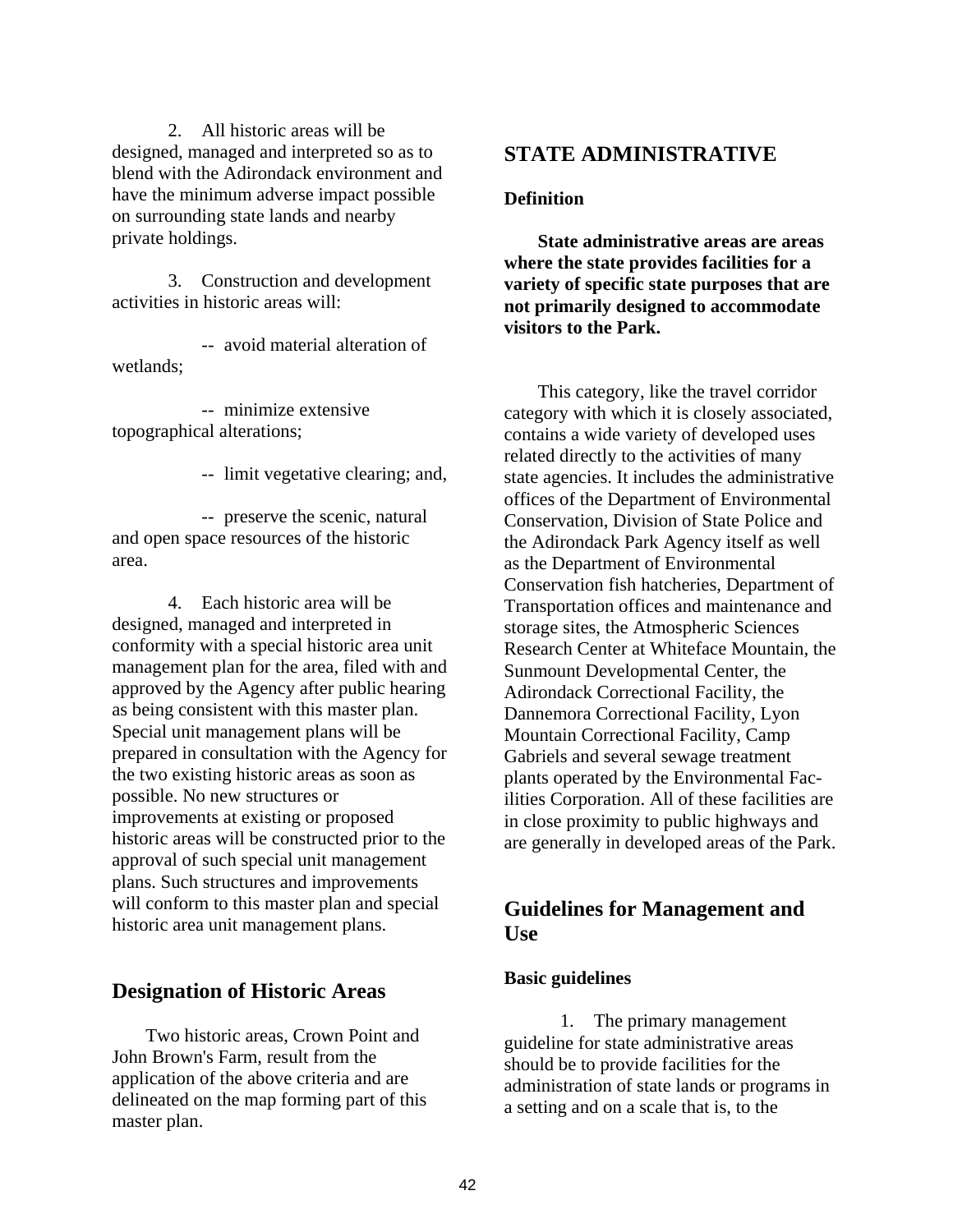greatest extent feasible, in harmony with the relatively wild and undeveloped character of the Adirondack Park.

 2. All state administrative facilities should be located, designed and managed so as to blend with the Adirondack environment and to have the minimum adverse impact possible on surrounding state lands and nearby private holdings. Whenever possible, such facilities should be adjacent to or serviceable from existing public road systems within the Park.

 3. Construction and development activities in state administrative areas will:

 -- avoid material alterations of wetlands;

 -- minimize extensive topographical alterations;

-- limit vegetative clearing; and,

 -- preserve the scenic, natural and open space resources of the state administrative area.

 4. Additions to the state administrative category should come either from new acquisitions or from the reclassification of appropriate wild forest or intensive use areas (assuming such acquisitions or reclassifications to be constitutional) and not from wilderness, primitive or canoe areas.

# **Designation of State Administrative Areas**

 State administrative areas are listed in Chapter III and those of an appropriate scale are designated on the map forming part of this master plan.

# **WILD, SCENIC AND RECREA-TIONAL RIVERS**

 The Adirondack Park contains many rivers which, with their immediate environs, constitute an important and unusual resource. Classification of those portions of rivers that flow through state land is vital to the protection of existing free flowing streams. The classification system and the recommended guidelines specified below are designed to be consistent with and complementary to both the basic intent and structure of the legislation passed by the legislature in 1972 creating a wild, scenic and recreational rivers system on both state and private lands.

## **Definitions**

 **A wild river is a river or section of river that is free of diversions and impoundments, inaccessible to the general public except by water, foot or horse trail, and with a river area primitive in nature and free of any man-made development except foot bridges.** 

 **A scenic river is a river or section of river that is free of diversions or impoundments except for log dams, with limited road access and with a river area largely primitive and undeveloped, or that is partially or predominantly used for agriculture, forest management and other dispersed human activities that do not substantially interfere with public use and enjoyment of the river and its shore.** 

 **A recreational river is a river or section of river that is readily accessible by road or railroad, that may have development in the river area and that may have undergone some diversion or impoundment in the past.**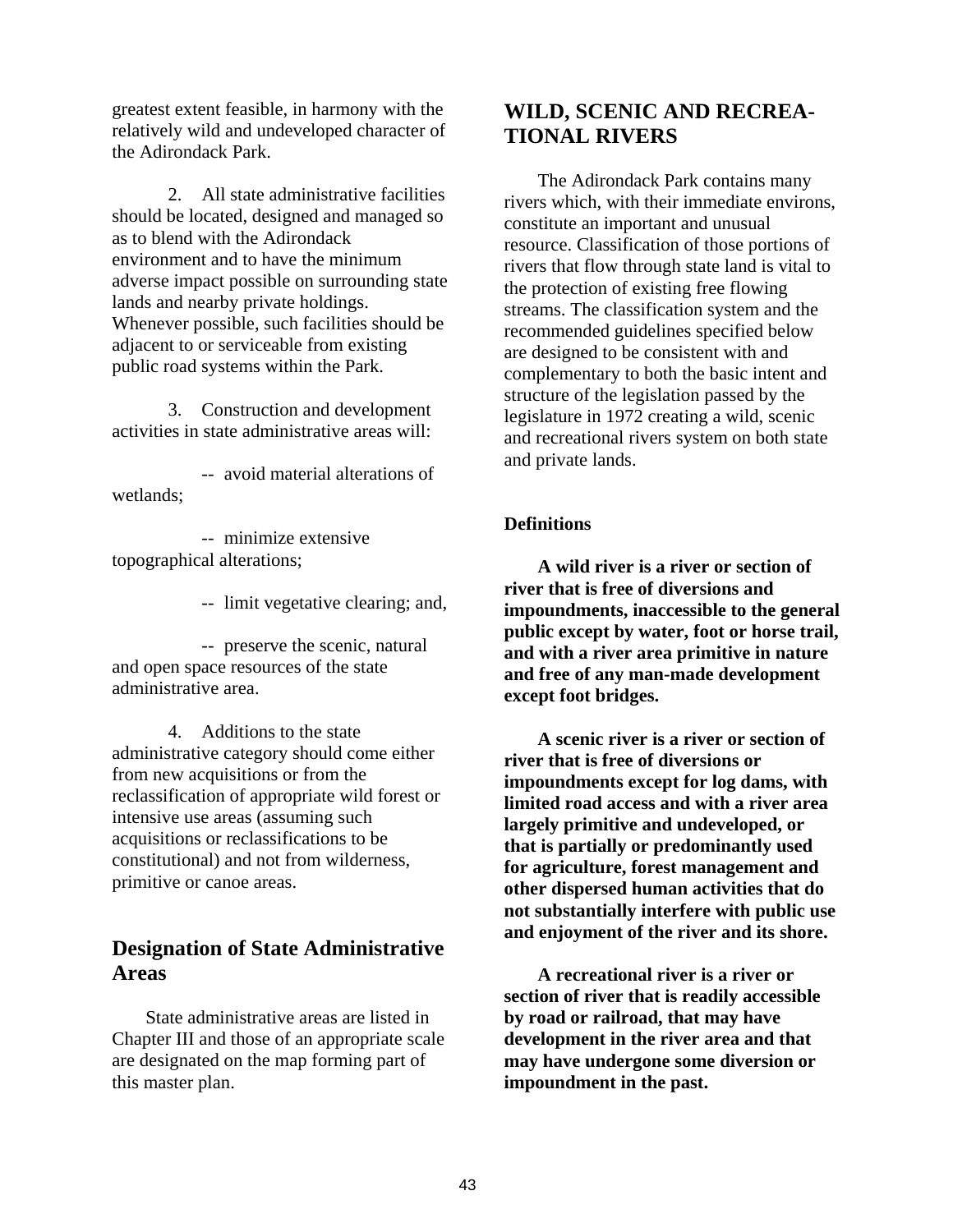# **Guidelines for Management and Use**

## **Basic guidelines**

 1. No river or river area will be managed or used in a way that would be less restrictive in nature than the statutory requirements of the Wild, Scenic and Recreational Rivers Act, Article l5, title 27 of the Environmental Conservation Law, or than the guidelines for the management and use of the land classification within which the river area lies, but the river or river area may be administered in a more restrictive manner.

 2. Rivers will be kept free of pollution and the water quality thereof kept sufficiently high to meet other management guidelines contained in this section.

 3. No dam or other structure impeding the natural flow of a river will be constructed on a wild, scenic or recreational river, except for stream improvement structures for fisheries management purposes which are permissible on recreational and scenic rivers only.

 4. The precise boundaries of the river area will be determined by the Department of Environmental Conservation, will be specified in the individual unit management plans for the river area or the unit of state land through which the river flows, and will normally be one-half mile from the mean high water mark of the river, but in any case will not be less than one-quarter mile.

## **Wild rivers**

 1. Wild rivers and their river areas will be managed in accordance with the guidelines for wilderness areas except that no new, reconstructed or relocated structures or improvements will be permitted other than: foot and horse trails, foot trail bridges constructed of natural materials, primitive tent sites with fire rings, and pit privies. Existing lean-tos in wild river areas may be maintained for the balance of their useful lives. Such lean-tos will not be reconstructed or replaced and will ultimately be phased out in favor of primitive tent sites as specified in individual unit management plans.

 2. Such structures and improvements, other than foot and horse trails and foot trail bridges, will be located so as to be completely screened by vegetation or topography from view from the river itself.

 3. The wild character of the river and its immediate shoreline will be preserved and enhanced.

 4. Motorboat usage of wild rivers will be prohibited.

## **Scenic rivers**

 1. Scenic rivers and their river areas will be managed in accordance with the guidelines for the management of wild forest areas (except where such rivers flow through wilderness, primitive or canoe areas, where the more restrictive guidelines of the particular area will apply) and with the following additional guidelines.

 2. Access points to the river shore or crossings of the river by roads, fire truck trails or other trails open to motor vehicle use by the public or administrative personnel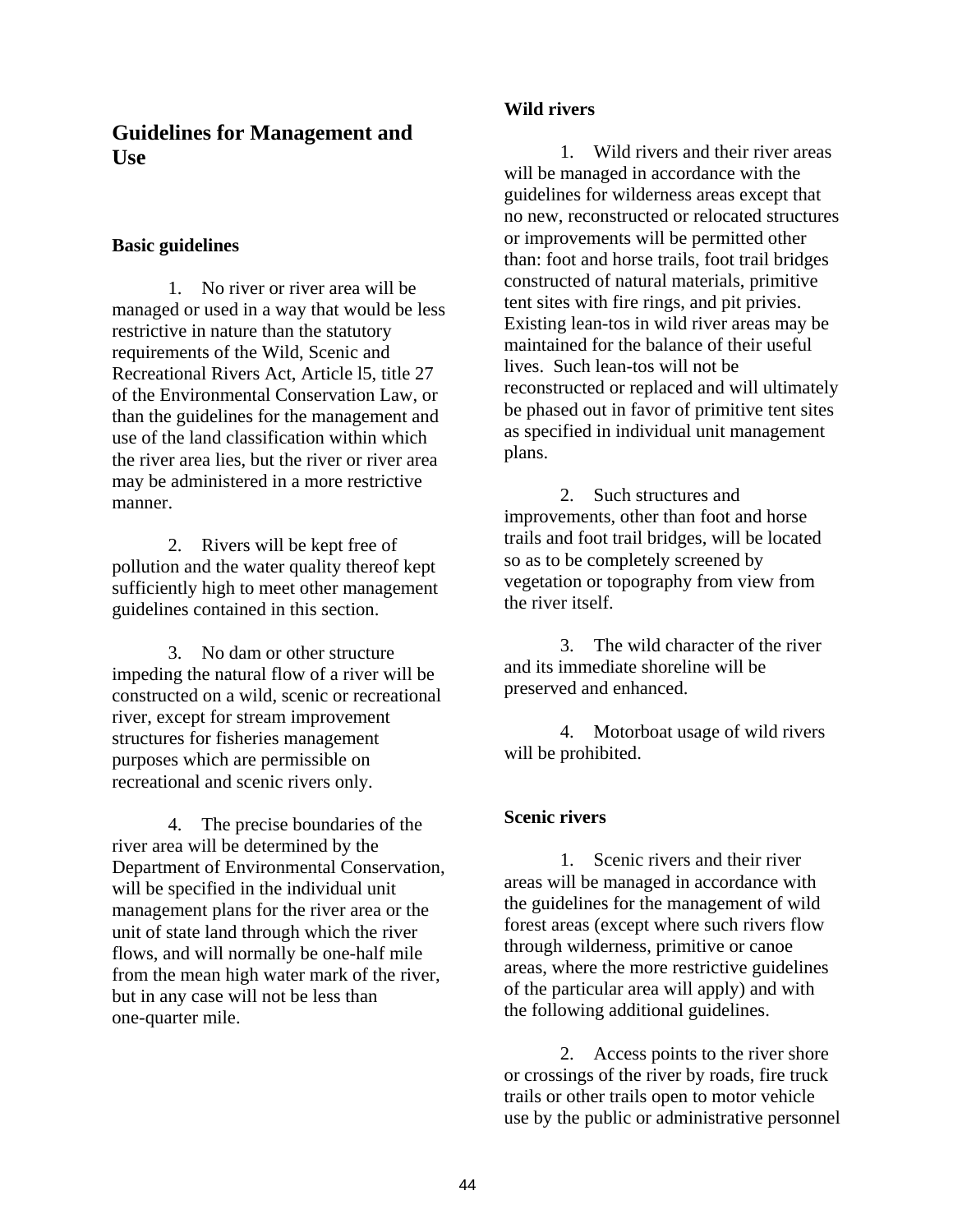will normally be located at least two miles apart.

 3. Other motor vehicle roads or trails in the river area will not be encouraged and, where permitted, will normally be kept at least 500 feet from the river shore and will be screened by vegetation or topography from view from the river itself.

 4. The natural character of the river and its immediate shoreline will be preserved.

 5. The following structures and improvements may be located so as to be visible from the river itself:

 -- fishing and waterway access sites;

 -- foot and horse trails and foot and horse trail bridges crossing the river; and,

 -- motor vehicle bridges crossing the river.

 6. All other new, reconstructed or relocated conforming structures and improvements (other than individual lean-tos, primitive tent sites and pit privies which are governed by the regular guidelines of the master plan) will be located a minimum of 250 feet from the mean high water mark of the river and will in all cases be reasonably screened by vegetation or topography from view from the river itself.

 7. Motorboat usage of scenic rivers will not normally be permitted but may be allowed by the Department of Environmental Conservation, where such use is already established, is consistent with the character of the river and river area, and

will not result in any undue adverse impacts upon the natural resource quality of the area.

## **Recreational rivers**

 1. Recreational rivers and their river areas will be administered in accordance with the guidelines for management of wild forest areas (except where such rivers flow through wilderness, primitive or canoe areas, where the more restrictive guidelines of the particular area will apply) and with the following additional guidelines:

 2. Where a recreational river flows through an intensive use area, structures, improvements and uses permitted in intensive use areas will be permitted, provided the scale and intensity of these intensive uses do not adversely affect the recreational character of the river and the river area.

 3. The natural character of the river and its immediate shoreline will be preserved and enhanced.

 4. The following structures and improvements may be located so as to be visible from the river itself:

 -- fishing and waterway access sites;

-- docks;

 -- foot and horse trails and foot and horse trail bridges crossing the river;

 -- snowmobile trails, roads, and truck trails; and,

 --motor vehicle bridges crossing the river.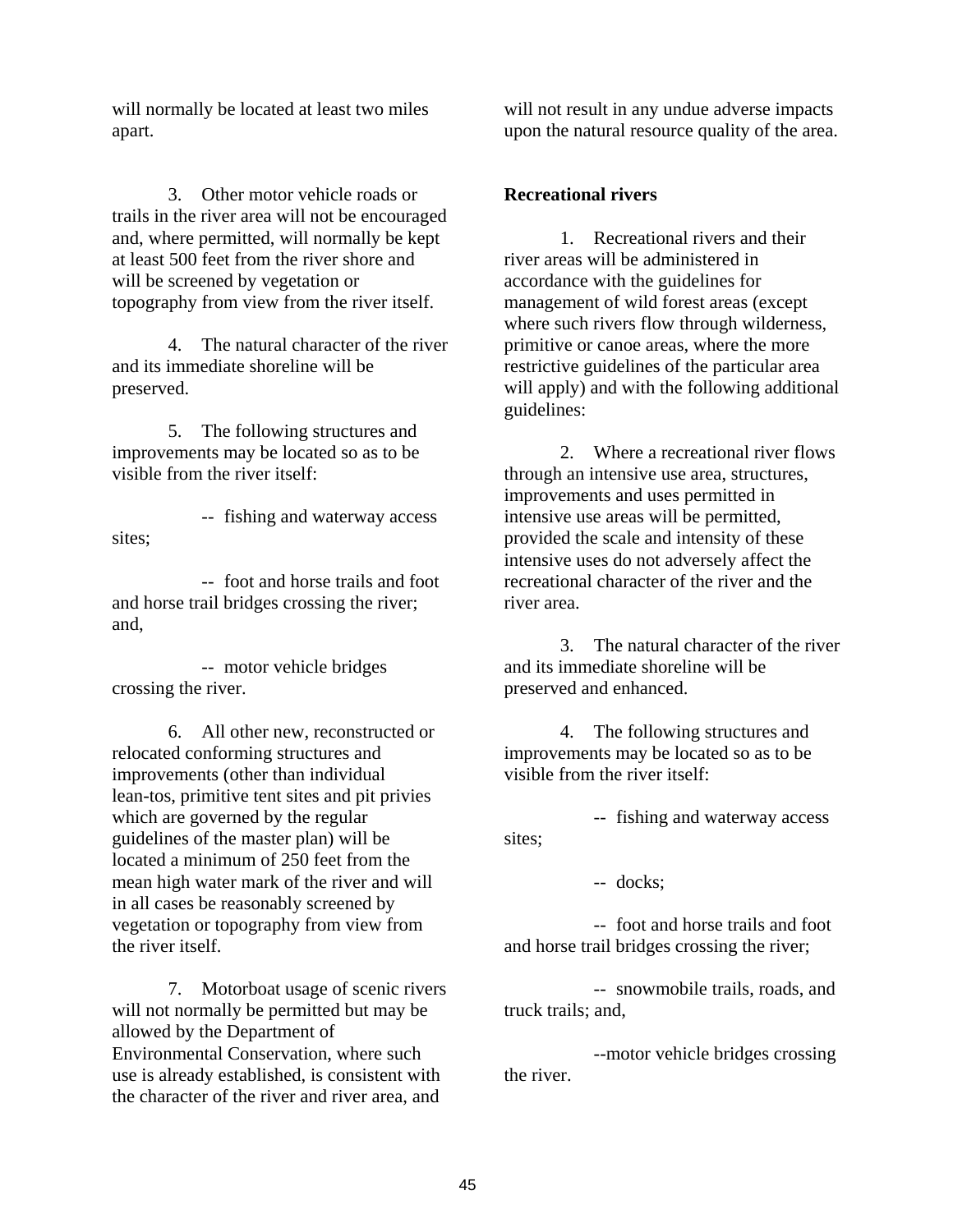5. All other new, reconstructed or relocated conforming structures and improvements (other than individual lean-tos and primitive tent sites which are governed by the regular guidelines of the master plan) will be located a minimum of 150 feet from the mean high water mark of the river and will in all cases be reasonably screened by vegetation or topography from view from the river itself.

 6. Motorboat use of recreational rivers may be permitted, as determined by the Department of Environmental Conservation.

# **Designation of Wild, Scenic and Recreational Rivers**

 The application of the above definitions and criteria to rivers on state lands in the Park results in the current designation under this master plan of 155.1 miles of wild rivers, 511.3 miles of scenic rivers, and 539.5 miles of recreational rivers. A significant amount of private lands not covered by this master plan are included in these mileage figures. A brief description of these rivers and their classification is set forth in Chapter III.

# **TRAVEL CORRIDORS**

## **Definition**

 **A travel corridor is that strip of land constituting the roadbed and right-of-way for state and interstate highways in the Adirondack Park, the Remsen to Lake Placid railroad right-of-way, and those state lands immediately adjacent to and visible from these facilities.**

 This category, together with the state administrative category with which it is

closely associated, is unique in the classification system in that several state agencies are involved in its administration. For instance, the Department of Transportation has obvious jurisdiction relating to highway construction, design, maintenance and accessory facilities, and is also responsible for the Remsen to Lake Placid railroad line. The Department of Environmental Conservation is involved in the construction and maintenance of many signs, campgrounds, picnic areas, trailheads and similar facilities. In addition, the Education Department is responsible for some interpretive signing; the State Police maintain various buildings in these corridors; and there are also institutional facilities maintained by the Department of Mental Hygiene and the Department of Corrections. Careful planning and coordination among all interested agencies is essential to provide distinction to the Adirondack Park highway system.

 The importance of the major travel corridors and the principal segments of the local highway network to the integrity of the Park cannot be over-emphasized. The lands adjacent to these highways are the most visible to the traveling public and frequently determine the image and entire atmosphere of the Park for many visitors. In addition, due to the heavily forested character of the Park, scenic vistas from these travel corridors are relatively rare and their protection and enhancement are important.

 Considerable portions of travel corridors run through private lands within the Park. While this plan is concerned with state lands, it is important for the state to set an example for the private sector in creating a park-like atmosphere through appropriate construction and signing standards.

 In many instances, the design and construction of major highways and the treatment of their immediate environs by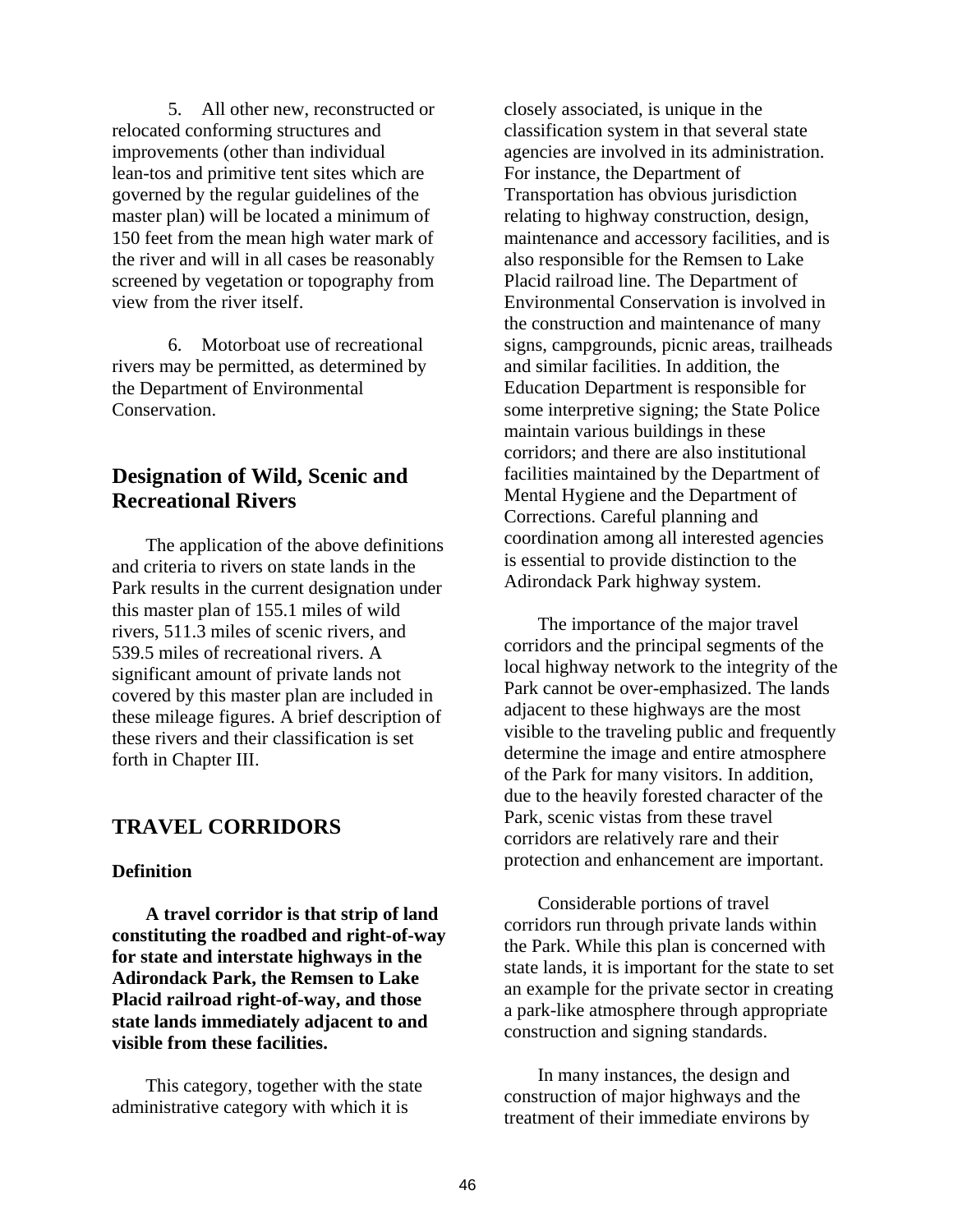state agencies has been enlightened. Obvious examples are the Adirondack Northway, which won two national awards as America's Most Scenic Highway, the reconstruction of Route 10 from Arietta to Route 8 in Hamilton County, the rebuilding of Routes 30 and 28 between Indian Lake and Blue Mountain Lake, the rebuilding of Route 30 between Blue Mountain Lake and South Pond and the rebuilding of Route 73 between Keene and the Adirondack Loj Road. However, there are many areas where more attention to the Park's unique atmosphere is essential. The following guidelines are intended to achieve this objective.

# **Guidelines for Management and Use**

## **Basic guidelines**

 1. The primary travel corridor guideline will be to achieve and maintain a park-like atmosphere on state lands within the travel corridor that complements the total Adirondack environment.

 2. State lands within travel corridors but outside of the right-of-way that are otherwise classified under this master plan will be managed in compliance with the guidelines for the appropriate classification. In addition, no new structures or improvements within the travel corridor but outside of the right-of-way will be constructed except in conformity with a finally adopted unit management plan whether for the travel corridor or the underlying land classification. This guideline will not prevent ordinary maintenance or rehabilitation of conforming structures or improvements or the removal of non-conforming uses.

 3. The Department of Transportation should employ its influence over highways under the jurisdiction of various local governments to try and achieve similar objectives for the other highway corridors within the Park.

### **Highway design and construction**

 1. Highway construction within the Park will concentrate on the improvement of the existing highway network to provide a modern system of two-lane highways with appropriate passing lanes, and significant acquisitions of new rights-of-way will be avoided wherever feasible.

 2. All road designs and standards will consider the need for compatibility with a park environment to be of equal importance with speed between communities.

 3. Additional four-lane, limited access highways will not be located within the park.

## **Signing policies**

 1. A comprehensive plan for all signing on state lands within travel corridors will be prepared by the Adirondack Park Agency jointly with the Department of Environmental Conservation, the Department of Transportation and other interested state agencies by no later than December 31, 1987, with the objective of achieving uniformity and a high quality of design for all signs within these corridors.

This plan will include:

 -- a comprehensive visitor information program designed to inform the traveling public of the availability of state and private services and facilities, which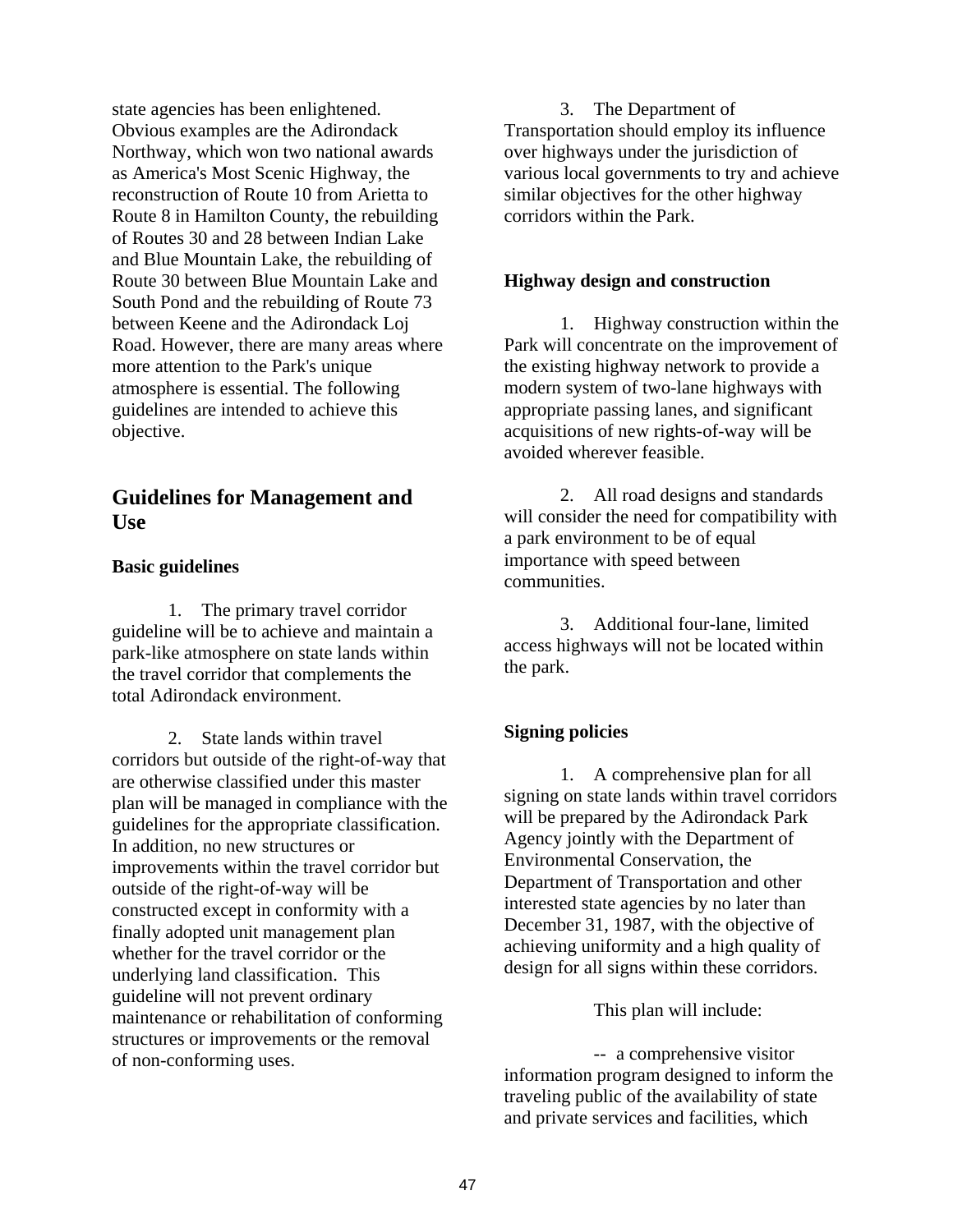minimizes the need for the erection of additional signs along travel corridors and ensures compliance with the Agency's

private sign standards;

 -- wooden park entrance signs of the rustic style now used by the Department of Environmental Conservation at all major entrances to the Park, with more modest signs of similar style at minor entrances;

 -- particular consideration to modest landmark and vista signing, pointing out to the traveling public the many and varied natural resources and historic sites of the Park;

 -- special design standards in the Park for all highway signs that do not relate directly to traffic safety; and,

 -- a plan for the removal of existing service station, food, lodging and campsite signs visible from the Northway that do not comply with the Agency's private sign standards, coupled with a plan to provide standardized means for directing the traveling public to these facilities that does not involve the erection of additional signs on the Northway itself and is consistent with the comprehensive visitor information program for the Park.

 2. The elements of the plan referred to above will be incorporated in travel corridor unit management plans, prepared by the Department of Environmental Conservation, prior to December 3l, l989.

 3. All state signs other than highway signs relating directly to traffic safety shall comply with the standards for private signs promulgated by the Agency pursuant to its statutory authority.

## **Scenic vistas**

 The Department of Transportation or the Department of Environmental Conservation should provide modest pull-offs with appropriate signing along the Park's travel corridors at important scenic vistas where traffic safety permits. The current inventory of forty such vistas, which may require further revision, is reflected on the map forming part of this master plan.

## **Trailheads**

 The Department of Environmental Conservation and the Department of Transportation should provide modest trailhead parking areas at or near the beginning of important public foot and horse trails. The size of the facility will be governed by the carrying capacity of the land use area involved and will be consistent with finally adopted unit management plans.

 Trailheads should be located so as to have the minimum adverse effect on the surrounding environment and, wherever feasible, the parking area will be screened from view from the highway.

 Trailhead construction or rehabilitation should be carefully considered in connection with highway rehabilitation and preservation projects.

## **Roadside aesthetics**

 1. All administrative and maintenance structures or storage areas of any state agency will be designed and constructed to harmonize with the character of the Park.

 2. These structures or facilities will be located in developed areas of the Park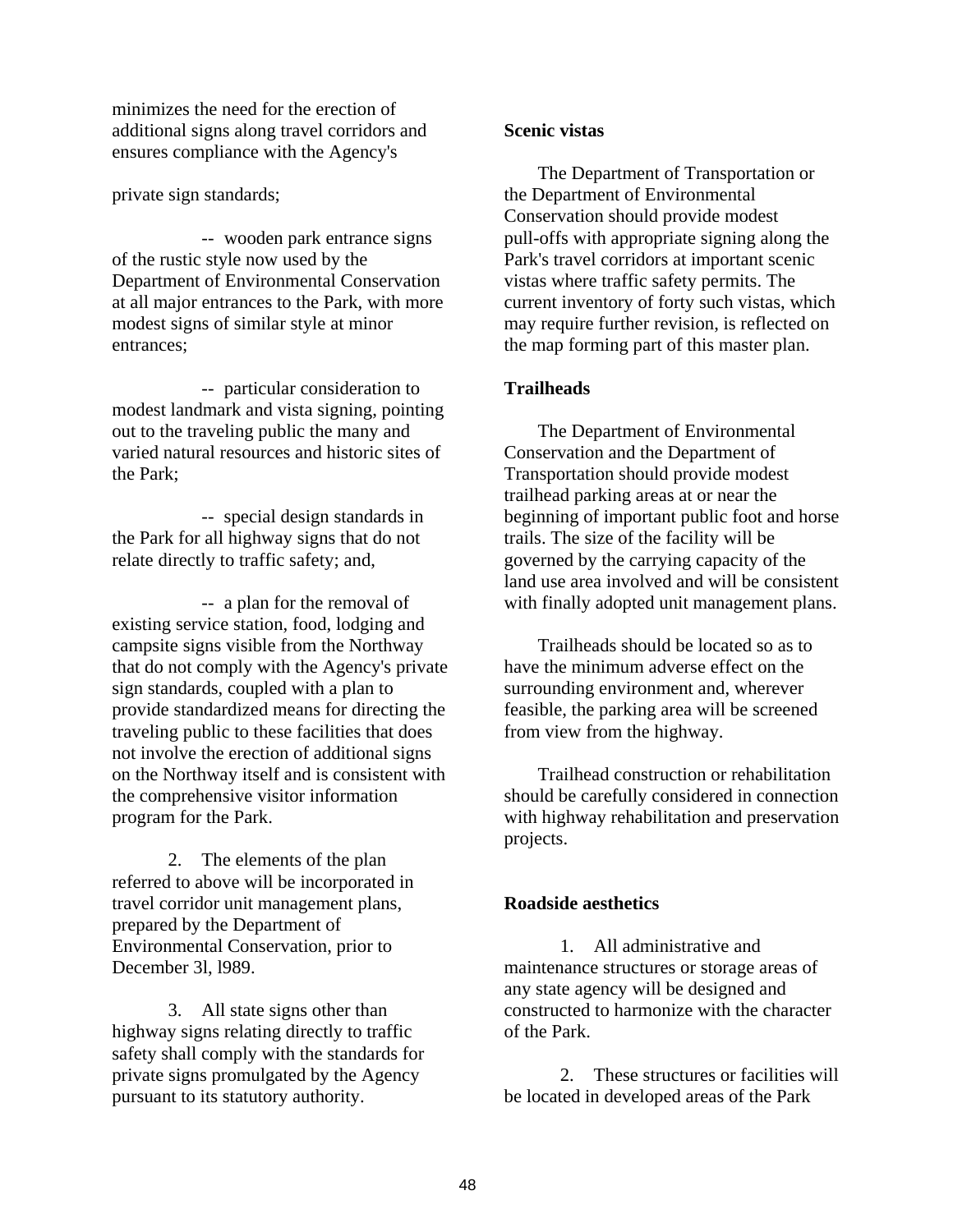wherever possible or they should be screened from the motoring public's view.

 3. Sand, gravel and other borrow pits and stockpiling areas will not be located in travel corridors unless they are screened from public view from the highway. As these excavations are abandoned they will, wherever possible, be back-sloped and re-vegetated.

 4. All future guide rail construction will utilize the new weak post cable system, dark brown treated wooden posts or selfoxidizing rails where appropriate.

 5. Utility companies will be permitted and encouraged to bury their telephone and electric transmission and distribution lines in the highway rightof-way.

 6. Vegetative cover will be maintained on all cut and fill slopes except in areas of rock outcroppings or where gabions or retaining walls are essential.

# **Designation of Travel Corridors**

 The application of the travel corridor definition results in the designation of approximately 1,220 miles of travel corridors, of which approximately 1,100 are highway, 120 miles make up the Remsen to Lake Placid railroad.

 In addition to the delineated corridors, the Department of Transportation has a considerable degree of influence over other highways under the jurisdiction of various local governments. This influence, coupled with the example of the state highway network, can have a very positive effect on the Park's appearance and atmosphere.

# **SPECIAL MANAGEMENT GUIDELINES**

 The nine previously described classifications reflect the minimum management constraints for the lands affected. Certain parcels of land often require special management to reflect unusual resource or public use factors. Examples of these include:

special interest areas deserving of public attention, such as:

scenic areas, places of geologic interest providing information on the formation of the Adirondacks or unusual mineral deposits or rock formations, historic buildings, structures or sites not part of a designated historic area, and particularly interesting natural areas;

 -- nature preserves, such as habitats of rare, threatened or endangered species of plants or wildlife where protection to prevent overuse or destruction of a unique resource may be required; and,

 -- lakes and ponds whose size, character, inaccessibility, or fishery resources require special protective measures.

# **Guidelines for Management and Use**

 1. In no instance will the management of any of these lands be less restrictive than that of the major land classification in which they lie, but more restrictive measures may be employed where desirable. Specific unit management plans should be developed for appropriate special management areas, either independently or as part of the unit management plan for the major land classification in which they lie.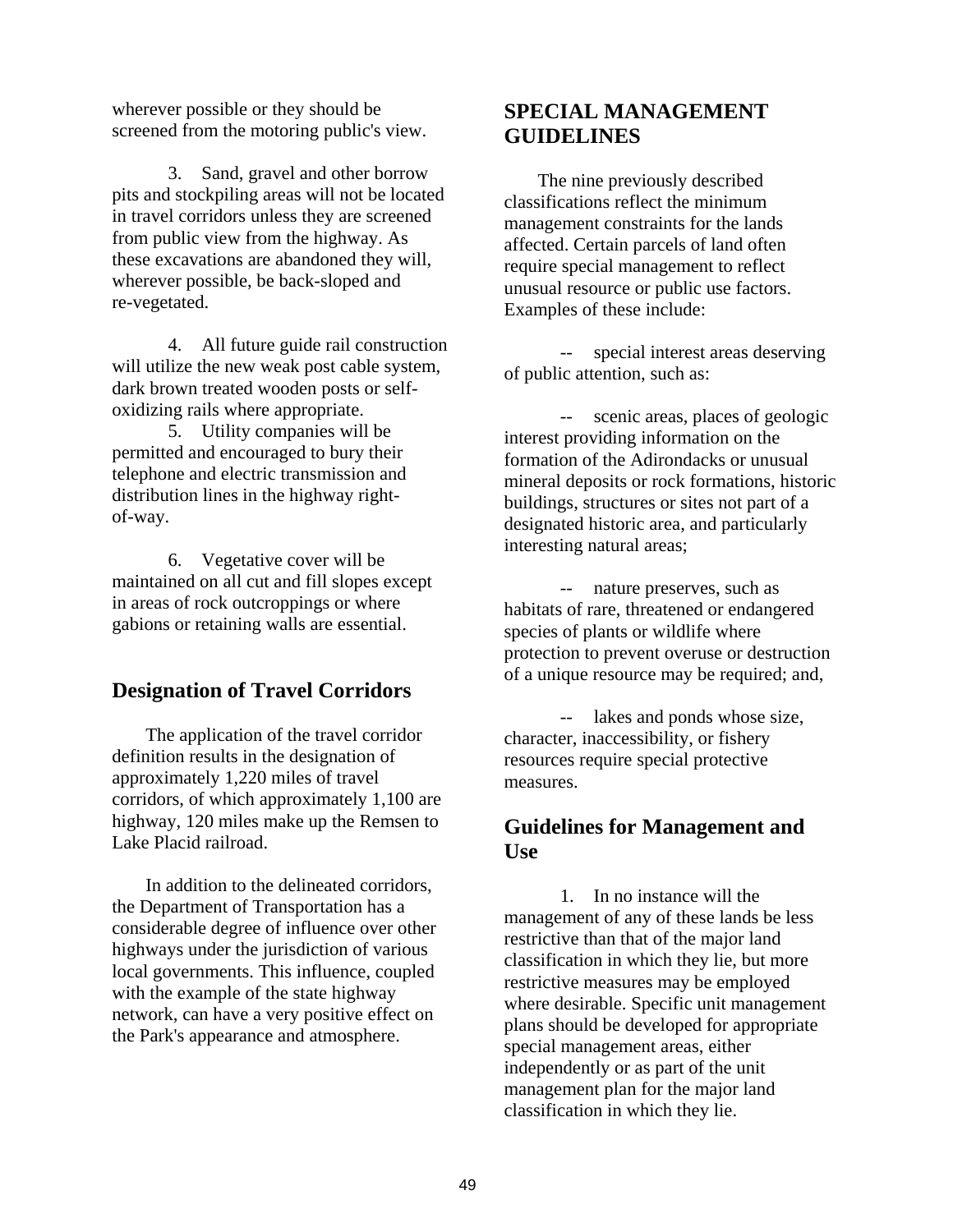2. Special interest areas will receive appropriate publicity and particular attention will be given to interpretive signing.

 3. Where overuse or destruction of unique and fragile resources is a threat, special measures will be taken to protect their integrity, such as prohibiting motorized access to the area, where such access would otherwise be allowed, re-routing foot and horse trails, or discouraging overnight camping to reduce public pressures. Illustrative examples of certain areas requiring special management are set forth in Chapter III.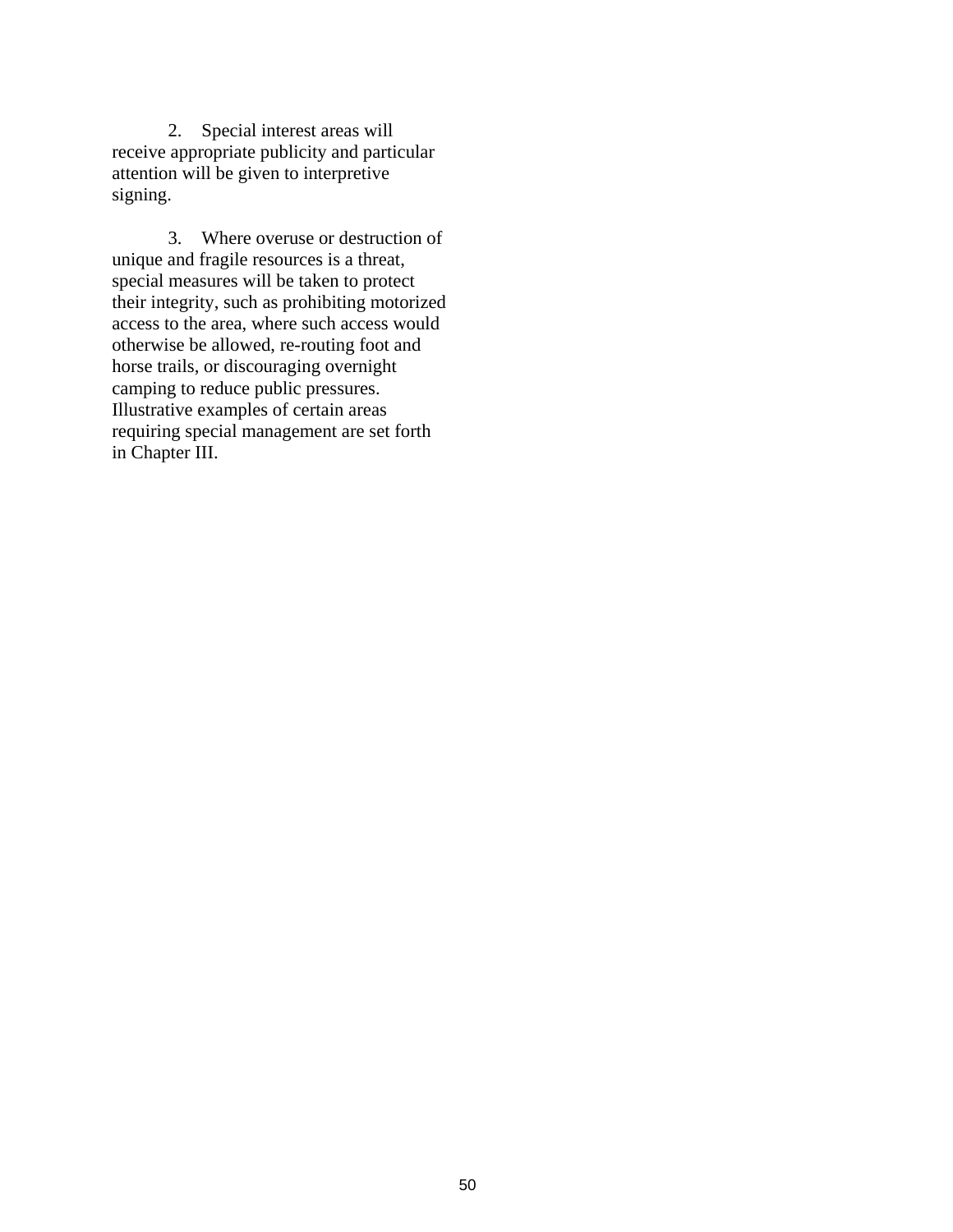# **III. AREA DESCRIPTIONS AND DELINEATIONS**

## **WILDERNESS AREAS**

### **BLUE RIDGE**

 This Wilderness is located in the Towns of Arietta, Lake Pleasant, Long Lake and Indian Lake in Hamilton County. The area is roughly bounded on the north by Route 28; on the east by Route 28/30 and private lands; on the south by private lands immediately north and west of Cedar River Flow, Wakely Mountain Primitive Area and Moose River Plains Wild Forest; and on the west by the Lake Kora and Sagamore Lake properties and the Moose River Plains Wild Forest.

 The area is dominated by Blue Ridge, a height of land ranging from 2,700 to 3,683 feet in elevation and running in a general east-west direction for a distance of more than six miles. On the lower north slopes of the ridge there are a number of attractive little trout ponds with foot trails leading to them from Route 28/30. The forest cover is a typical mix of hardwoods and softwoods, with the higher elevations predominantly covered with red spruce and balsam fir. Most of the old growth spruce and hemlock in the northwestern part of the area suffered heavy damage in the 1950 blow down, which affects the character of the area even to this day. Parts of the blowdown area were affected by subsequent, legislatively authorized, salvage logging. Also, a microburst in 1995 felled trees across the northern third of the area. Nevertheless, large portions of the Wilderness exhibit the characteristics of old growth forest, having been largely untouched by windstorms and logging.

 The Blue Ridge Wilderness is easily accessible along most of its perimeter. A portion of the Northville-Lake Placid foot trail runs north from Wakely Pond past Stephens Pond and Lake Durant. A major rerouting in 2009 moved six miles of trail from along Cedar River Road to a new trail along the southern boundary of the Wilderness. Campers from the Lake Durant public campground make use of the trails in the vicinity while the chief use of the foot trails in the Wilson Pond section appears to be by anglers, hunters and summer visitors to the community of Blue Mountain Lake. Most use near the south boundary of this area is concentrated along the Northville-Lake Placid trail and around Sprague Pond.

 Great Camp Sagamore, a National Historic Landmark, stands on the west shore of Sagamore Lake at the western boundary of the Blue Ridge Wilderness. An area of the Wilderness around Sagamore Lake is included in the Historic Great Camps Special Management Area. The area was designated to recognize the historic connection between the Great Camps and the Forest Preserve.

 Approximately 5.5 miles of jeep trails and 5.5 miles of snowmobile trails have been closed. A modest stream-gauging station which was installed in 1978 at the confluence of the East Inlet and Lost Brooks on the former Sagamore property has been removed.

 A Unit Management Plan was adopted for this area in 2006.

#### **Blue Ridge area statistics:**

| <b>State Lands</b>   | 47,125 Acres |
|----------------------|--------------|
| Bodies of Water (24) | 252 Acres    |
| Elevation            |              |
| (minimum)            | 1,676 Feet   |
| (maximum)            | 3,744 Feet   |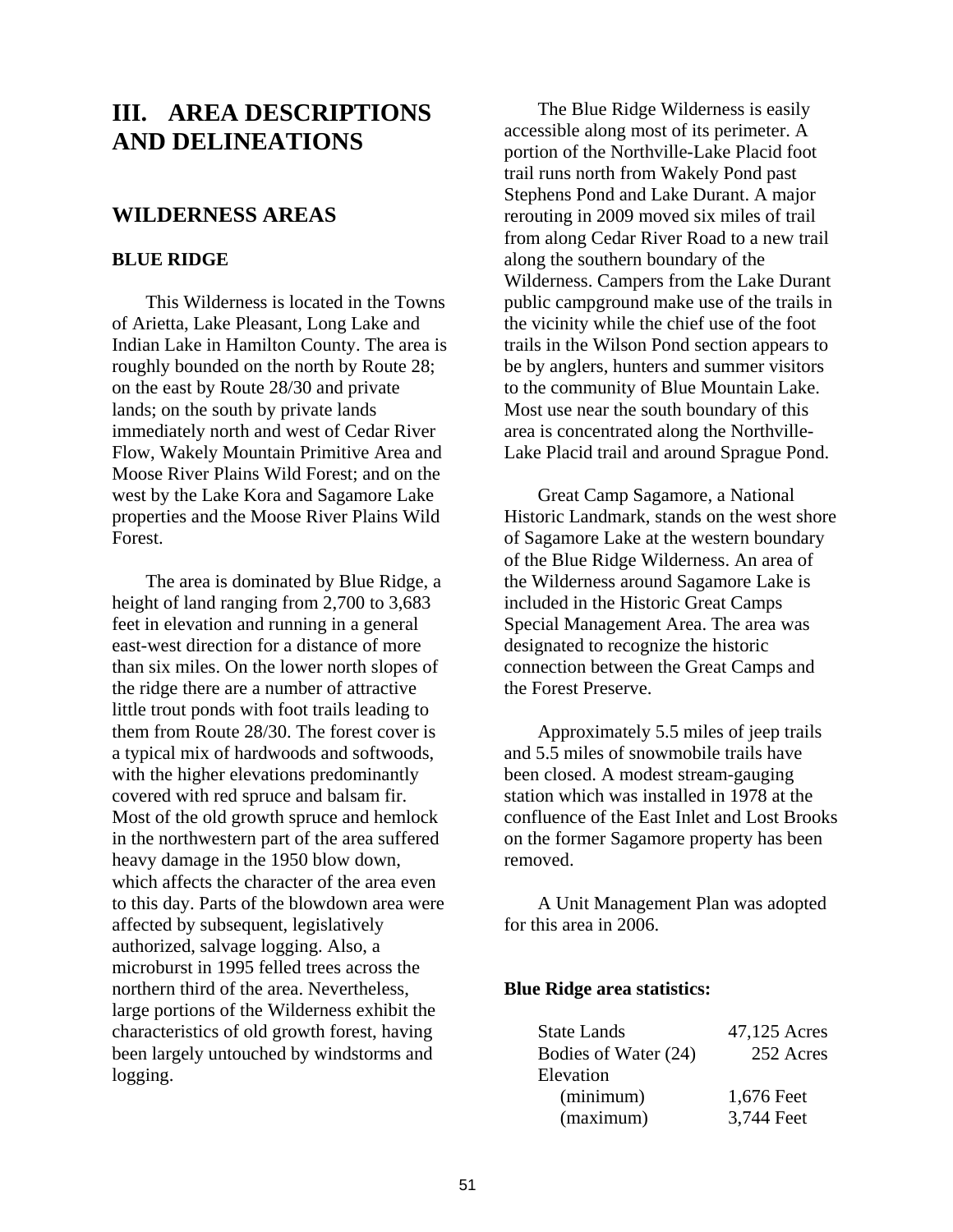| <b>Foot Trails</b>                        | 23 Miles |
|-------------------------------------------|----------|
| Lean-tos                                  | 3        |
| Non-conforming Uses:                      |          |
| Golden Beach Campground Septic            |          |
| <b>Blue Mountain Cemetery Access Road</b> |          |

### **DIX MOUNTAIN**

 This area is in the Towns of Elizabethtown, Keene and North Hudson, Essex County. It is roughly bounded on the north by Route 73; on the east by the Adirondack Northway; on the south by the Boreas Road (County Route 2B); and on the west by Elk Lake and Adirondack Mountain Reserve lands.

 The terrain is rough, rocky and mountainous, with several of the mountain tops exceeding 4,000 feet. Thirteen small ponds, with a total surface area of about 93 acres, lie in the Wilderness. Vertical cliffs of considerable height are common, particularly in the northern and eastern parts.

 Some of the most severe and extensive forest fires of the Adirondacks occurred in this area during a prolonged drought period in 1903. As a result, the tops and upper slopes of the mountains not only lost their forest cover but the humus was also consumed and the mineral soil was eroded down to bare rock.

 The present forest cover consists chiefly of yellow birch, aspen and stunted balsam at the higher elevations and mixed hardwoods and softwoods on the richer soils at lower elevations.

 Some of the mountains, such as Dix, South Dix and McComb, have had small landslides in recent years which occur mostly on the near vertical north slopes. This has left a series of prominent, bare rock scars on the upper slopes.

 Most of the mountains do not have marked foot trails leading to their summits even though excellent views can be experienced from these summits.

 There are four "trail-less" peaks in the area that are over 4,000 feet in elevation: South Dix, East Dix, Hough and McComb. Recreational use of these trail-less peaksI is high. The steep, rugged terrain of this area, is instrumental in retaining the region's Wilderness atmosphere.

 Hikers and campers probably outnumber all other recreational users in this area, but there is also substantial use by hunters and anglers. Hunting is less abundant on the southern portion of the unit due to seasonal access restrictions on the Elk Lake Conservation Easement.

 The State, in l978 and l980, purchased in fee 9,3ll acres from the Adirondack Mountain Reserve. Approximately 3,269 acres have become part of the Dix Mountain Wilderness including the following summits: Noonmark, Bear Den, Dial, Colvin, and Pinnacle. The State was given a conservation easement on the remaining Adirondack Mountain Reserve (AMR) lands generally below 2,500 feet in elevation, limiting future development of these lands while permitting public access through the AMR property to State lands

 The Adirondack Trail Improvement Society, with headquarters at St. Huberts, maintains a system of foot trails in the northern and northwestern part of the area, with approval of the New York State Department of Environmental Conservation. These trails extend to such mountain tops as Round Top, Noonmark, Bear Den, Dial, Nippletop, Colvin, Blake and Pinnacle.

 Generally, public access to the area is easily gained.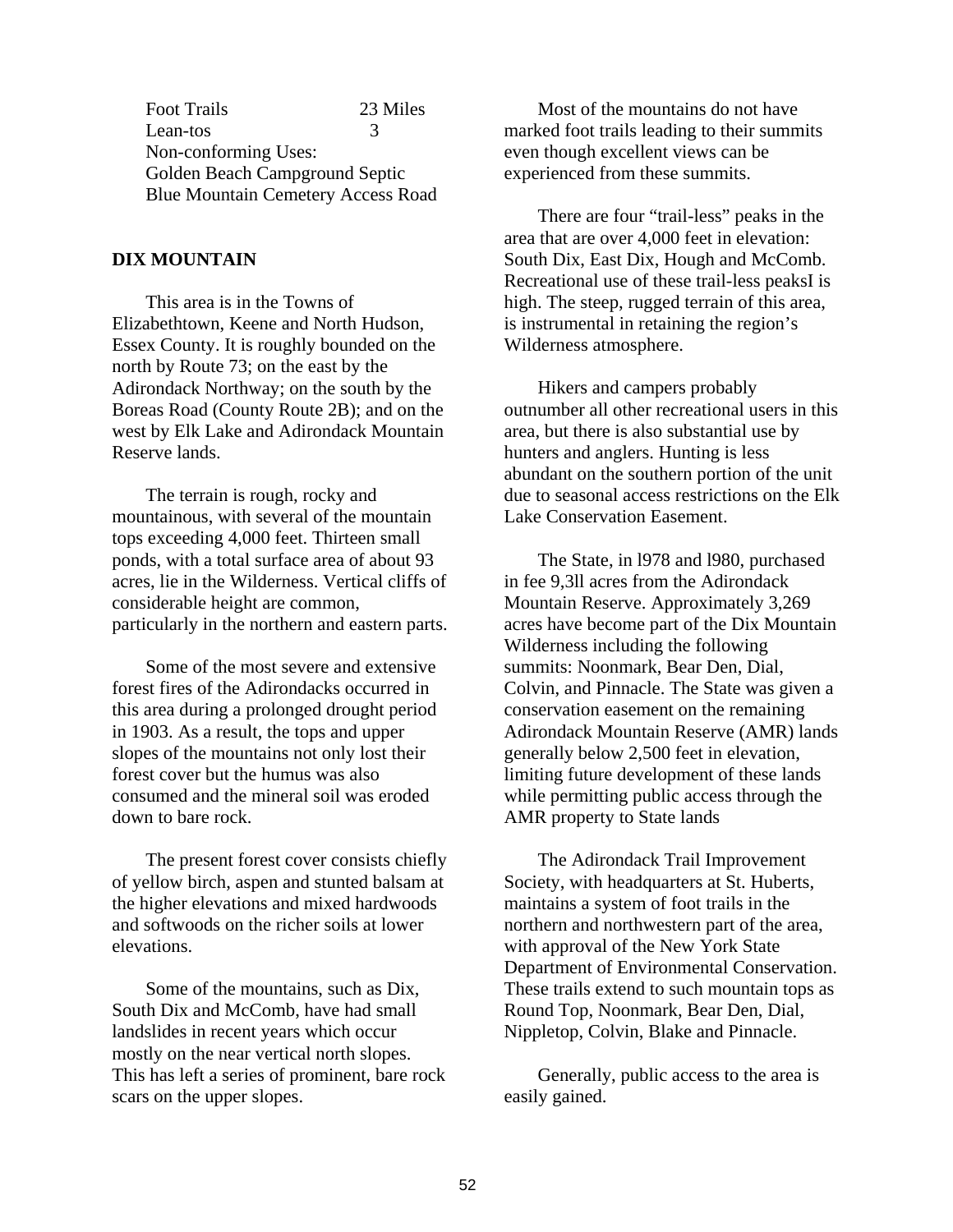A Unit Management Plan was adopted for this area in 2004.

#### **Dix Mountain area statistics:**

| <b>State Lands</b>   | 44,743 Acres                |
|----------------------|-----------------------------|
| Bodies of Water (13) | 93 Acres                    |
| Elevation            |                             |
| (minimum)            | 885 Feet                    |
| (maximum)            | 4,857 Feet                  |
| <b>Foot Trails</b>   | 48 Miles                    |
| Lean-tos             | $\mathcal{D}_{\mathcal{L}}$ |
| Non-conforming Uses: | None                        |

#### **FIVE PONDS**

 This Wilderness is located in the Towns of Fine, Clifton, Colton and Piercefield in St. Lawrence County, the Town of Webb in Herkimer County and the Town of Long Lake in Hamilton County. The lands of this unit are bounded on the north by Cranberry Lake, a portion of the Oswegatchie River, and the road from NYS Route 3 leading to Inlet and private lands; on the northeast by the Cranberry Lake Wild Forest and the southern edge of Otter Brook Road; on the southeast by the 2.4 mile road from the Otter Brook Road to the Lows Upper Dam and the 2.2 mile road from the road to the Lows Upper Dam (providing deeded access to a large inholding on the north shore of Lows Lake owned by the Boy Scouts and private lands) and south across Lows Lake to easement lands near Long Pond and down to and including Bog Lake and Clear Pond; on the south by private lands in the vicinity of Gull Lake, and the Stillwater Reservoir; on the southwest by the Pepperbox Wilderness; and on the west by Watson's East Triangle and Aldrich Pond Wild Forests. In the vicinity of Young's Road in Star Lake the Wild Forest and Wilderness boundary is the Tamarack Creek snowmobile trail and the South Access Trail from Youngs Road. Land south and east of this boundary will be

classified Wilderness upon acquisition of inholdings.

 In 1975, the Oswegatchie River was classified as a wild river by the Wild, Scenic and Recreational Rivers Act, and in 1977 was closed to motorboat use. The fire truck trail that once served High Falls from Wanakena was closed in 1976. Within the former Oswegatchie Primitive Area, approximately 7.2 miles of snowmobile trails were closed and two tent platforms were removed. These actions made the reclassification of the Oswegatchie Primitive Area possible, adding 16,920 acres to the Five Ponds Area.

 The Broadhead Gore was acquired by the State in 1976. Prior to that, this parcel was considered State land from about 1890 to 1947 when the State lost it in a lawsuit brought by the late Augustus Low. The Gore, which contained original growth timber, was logged soon after the lawsuit and was then sold to the Onondaga Council of the Boy Scouts of America. Although the Gore was only about 300 acres in size, it extended from Mud Pond westward a distance of about eight miles, coming to a point in the Wilderness. This acquisition offers significant additional protection to the Five Ponds Wilderness.

 In 1979 the State purchased 15,850 acres in the Towns of Webb and Long Lake, 8,635 acres of which became part of this Wilderness. The remainder of the tract lies on the opposite side of the railroad and the road leading to Partlow Lake which became the Lake Lila Primitive Area. In 2000, approximately 1,340 acres of the Lake Lila Primitive Area lying westerly of the railroad were added to the Five Ponds Wilderness Area. The State accepted the gift of a conservation easement over 6,646 acres of land surrounding Nehasane Lake, as well as fee interest subject to a 50-year estate over 3,664 acres in the vicinity of Gull Lake. This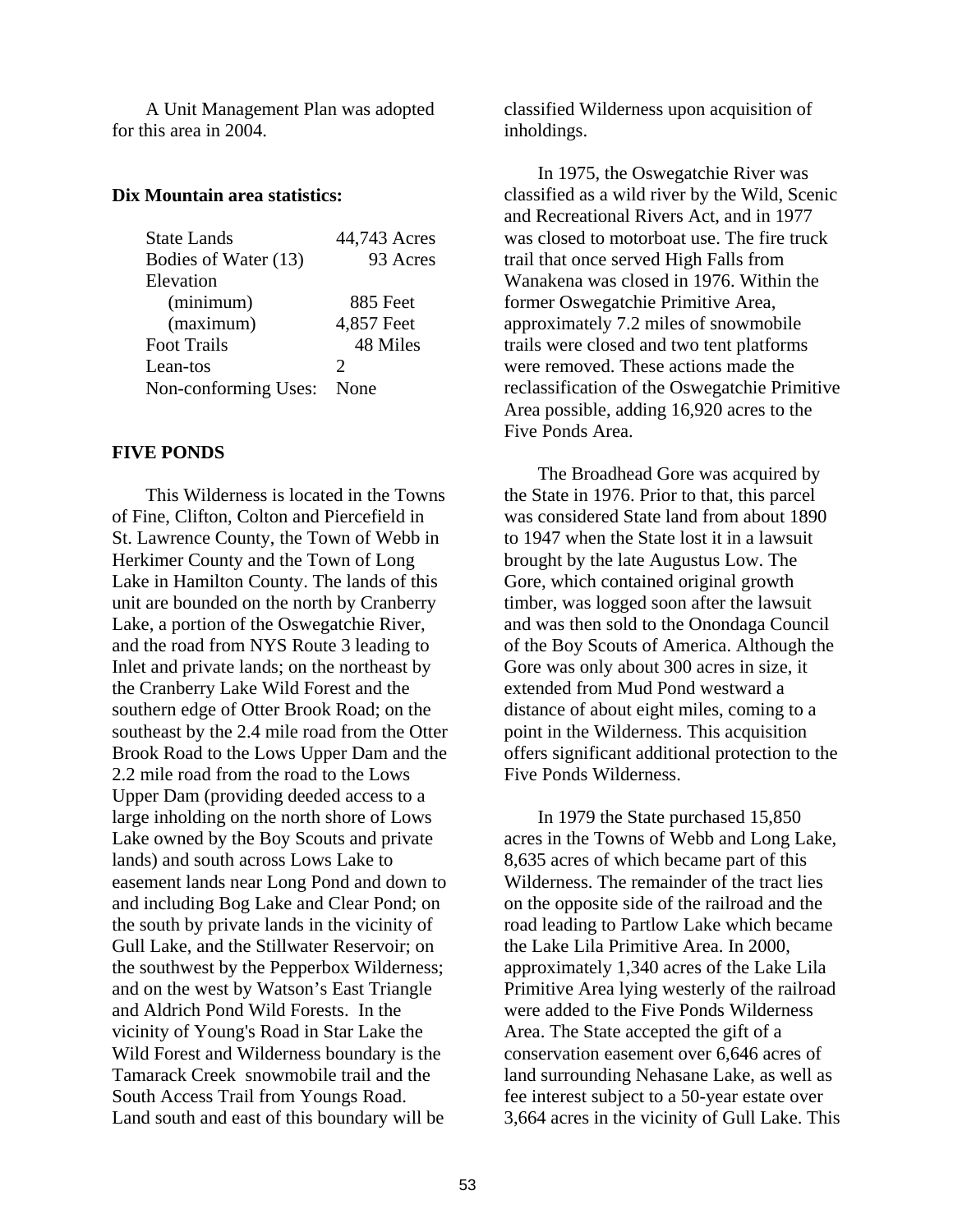latter parcel is due to become part of the Five Ponds Wilderness in 2029.

 In 1982 the State purchased 6,676 acres of land in the Town of Webb, seller's retained timber cutting rights were extinguished in 1990. This land was classified as Primitive and named Wilderness Lakes. Upon expiration of the timber rights, the Primitive Area was merged into the Five Ponds Wilderness. A private inholding remains and the ROW associated with the private road is a Primitive Area.

 In 2000, approximately 13,220 acres of land acquired in Watson's East Triangle and land classified Wild Forest as part of the Aldrich Pond Wild Forest were reclassified Wilderness and added to the Five Ponds Wilderness. This area contains the Middle Branch of the Oswegatchie River, Brindle Pond, Grassy Pond and Upper South Pond. The area also contains an inholding on the north shore of Bear Pond, which, if acquired, should be added to this unit.

In 2005, 1,100 acres of land acquired in the vicinity of Bog Lake and Clear Pond were classified Wilderness and added to the Five Ponds Wilderness providing a more direct Wilderness canoe route to Lows Lake from the Remsen to Lake Placid Travel Corridor and the waters of Lake Lila in the William C. Whitney Wilderness.

 The terrain is low, rolling and interspersed with many small ponds. Wetlands and small brooks are numerous. The forest cover varies from hardwoods in the sections that were heavily logged and burned more than forty years ago to virgin pine and spruce stands.

 This is one of the few locations in the northeastern United States where stands of virgin timber can be found. Early logging efforts avoided the area because it was

found to be impractical to haul huge logs by horse and oxen out to the landing on Wolf Creek. The old growth pine and red spruce stand on the esker between Big Five, Little Five and Big Shallow, Little Shallow and Washbowl ponds is an example of this virgin timber. The pure pine stand at Pine Ridge along the Oswegatchie is another well known spot where examples of original growth timber may be seen. However, portions of the Pine Ridge stand were completely blown down in the 1950 hurricane and, pursuant to legislation, the timber was salvaged by a logging contractor. Additional pines on Pine Ridge and the esker through the Five Ponds were blown down in the 1995 Derecho.

 In addition to these spots, other points of interest to the hiker, camper and angler are: High Falls on the Oswegatchie River; Alder Bed Flow on the Middle Branch of the Oswegatchie River; Cat Mountain; "The Plains," which are very similar in soil and cover type to that of the Moose River Plains; and numerous, clear, spring-fed ponds, most of which support brook trout. The Oswegatchie River was long considered the top brook trout stream in the State, with catches of three to four pound brook trout common during the summer months. This distinction was lost when perch were, apparently, introduced accidentally into Cranberry Lake in 1945. Despite the adverse impacts to the brook trout population, the area is popular with hunters and anglers who frequent the interior ponds.

 The Oswegatchie is a fine canoeing stream and is commonly used as such to reach interior wilderness points of interest. The river has received increasing use in recent years and care must be taken that such use does not result in resource degradation. The existing lean-tos on the river will be phased out and ultimately replaced by primitive tent sites.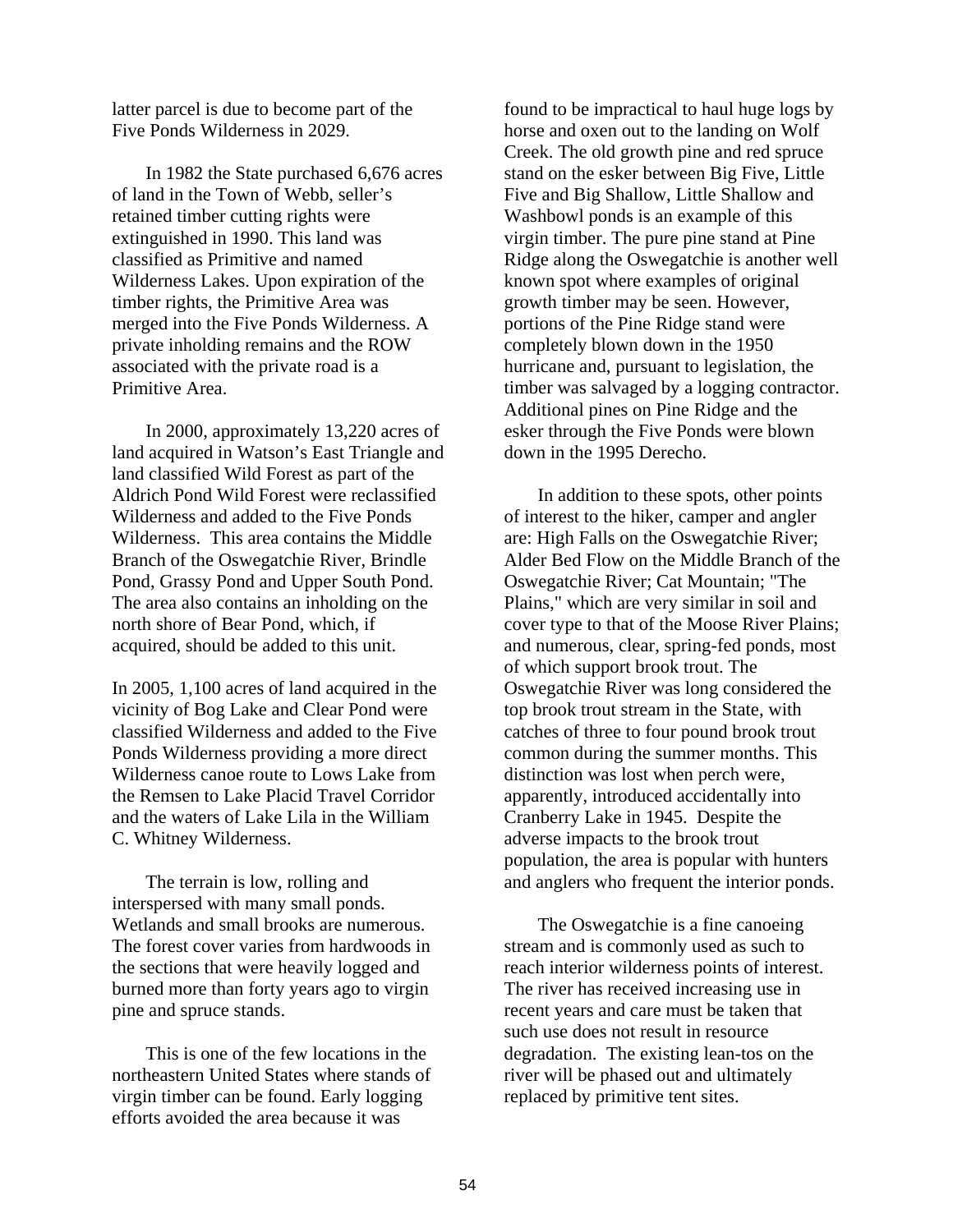The Five Ponds area is accessible to the public from the north and also from the south if one has a boat or canoe. The area can also be reached from the southwest via the Raven Lake Road and from the east, by boat via the Bog River/ Low's Lake tract. The western boundary in Herkimer County is accessible from the Bear Pond Road in the Watson's East Triangle Wild Forest.

 The Mt. Electra observation tower was removed in September 1989, bringing this area into compliance with Wilderness standards

 In 2009, portions of the lands belonging to the former Lows Lake Primitive Area were reclassified to Wilderness and added to the Five Ponds Wilderness. In light of the Wilderness and Primitive classifications of the land surrounding Lows Lake and Bog River, DEC will manage the waters as Wilderness, precluding both public and administrative use of motor vehicles, motorboats and aircraft to the extent prohibited by the Wilderness classification. Public float plane use will be eliminated December 31, 2011.

A Unit Management Plan was adopted for this area in1994.

## **Five Ponds area statistics**:

| <b>State Lands</b>     | 125,363 Acres |  |
|------------------------|---------------|--|
| Private Inholdings (7) | 13,092 Acres  |  |
| Bodies of Water (213)  | 2,699 Acres   |  |
| Elevation              |               |  |
| (minimum)              | 1,386 Feet    |  |
| (maximum)              | 2,489 Feet    |  |
| <b>Foot Trails</b>     | 68 Miles      |  |
| Lean-tos               | 14            |  |
| Non-conforming Uses:   |               |  |
| Roads                  | 1.5 Miles     |  |
| <b>Gravel Pit</b>      |               |  |

#### **GIANT MOUNTAIN**

 This area lies in Essex County, in the Towns of Elizabethtown and Keene, and is roughly bounded by Route 9N on the north; by Route 73 on the west and south; and Route 9 on the east.

 During 1903, one of the major forest fires of the Adirondacks swept over the greater part of this area, burning the topsoil down to bare rock and leaving the two dominant mountains of this area, Giant and Rocky Peak Ridge, practically bald. A few pockets on the lower slopes escaped the intense burn and are easily distinguishable as they now contain old growth white pine and hemlock stands with some mixed hardwoods.

 The topography of the area is steep and rocky with a considerable number of vertical or near vertical cliffs. A number of landslides have occurred on the west side of Giant Mountain, exposing bare rock. Numerous small brooks cascade down from the upper slopes.

 The tops of the higher mountains are still bare rock but aspen, white birch, balsam and spruce are slowly filling in the upper slopes.

 From the eastern boundary of Route 9, a few miles south of Elizabethtown, to the top of Giant Mountain, the elevation changes about 4,000 feet in a horizontal distance of approximately six (6) miles. This represents the greatest differential in elevation per horizontal mile of any Wilderness area in the Park.

 Because of the great difference in temperatures and soil conditions between these two elevations, the forest cover type ranges from stunted spruce, balsam and white birch near the mountain tops, to excellent quality oak, maple, basswood and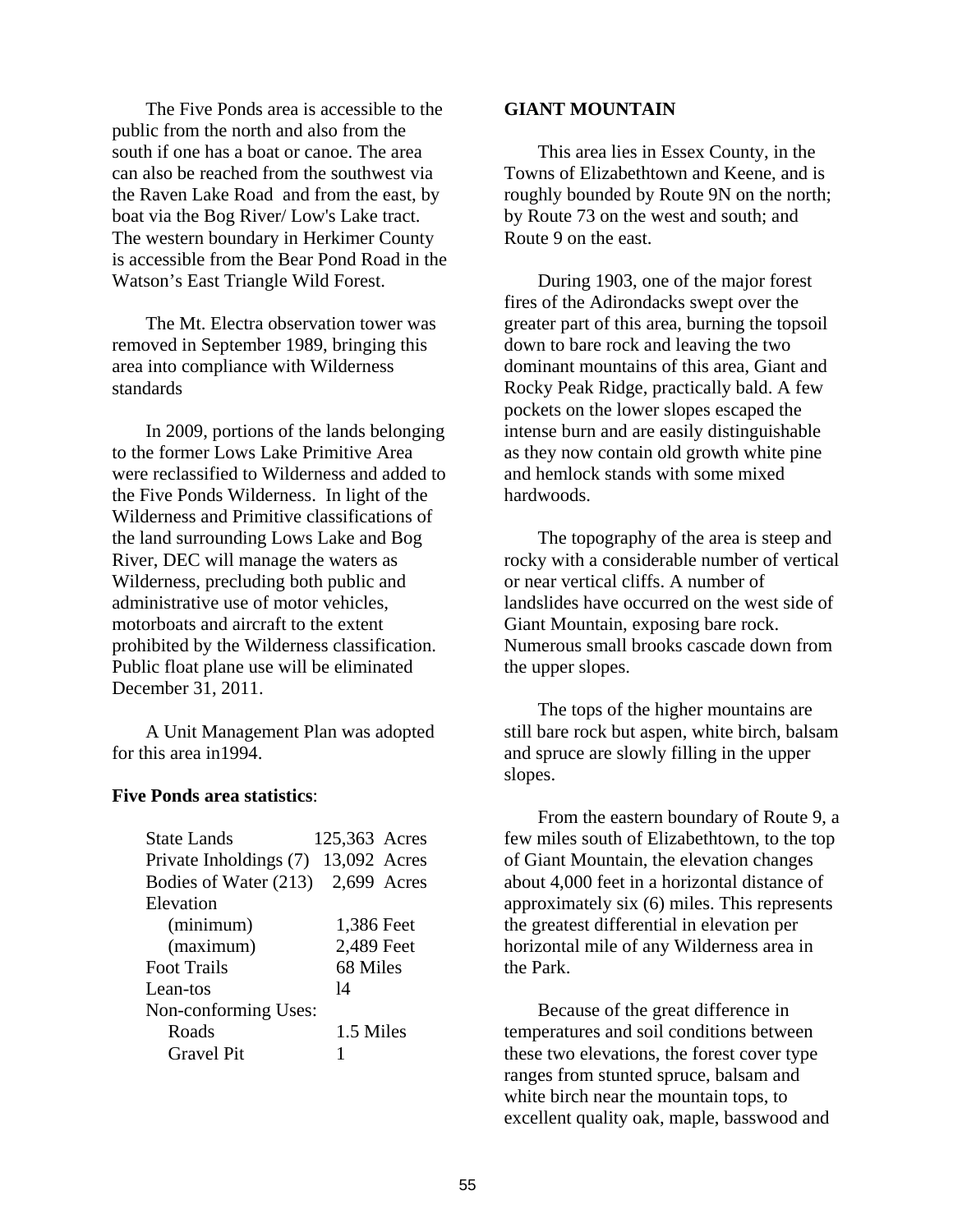white ash at the lower elevations. There are also some excellent stands of hemlock on the Keene Valley side near the AuSable River.

 Two of the three small ponds are rather unique because of their location and attractiveness. Giant's Washbowl lies in a small depression near the 2,300 foot level on the lower south slope of Giant Mountain and has a surface area of slightly over five acres. A lovely little tarn near the summit of Rocky Peak Ridge, known as Lake Marie Louise, is reminiscent of the subalpine lakes of the western United States. The sharp col between Giant Mountain and Rocky Peak Ridge, referred to as Gusty Gap, is another attractive feature of the area.

 Many small brooks cascade down from the upper slopes. One in particular, Roaring Brook, has a scenic waterfall and can be seen from Route 73, about one mile north of Chapel Pond. A number of similar brooks in the area provide scenic spots as well as trout fishing pools.

 The primary users of the area are hikers who frequent it during all seasons of the year to enjoy the excellent views from numerous vantage points on the tops and sides of the mountains. Hunters also make considerable use of the area.

 Access to the State lands around the perimeter is excellent, with trailheads available on each of the four sides.

 A 2002 addition to the area in the Town of Keene created a 1.25 acre inholding with an access road.

 A Unit Management Plan was adopted for this area in 2004.

## **Giant Mountain area statistics:**

| <b>State Lands</b>   | 23,528 Acres |
|----------------------|--------------|
| Bodies of Water (3)  | 7 Acres      |
| Inholdings $(1)$     | 1.25 Acres   |
| Elevation            |              |
| (minimum)            | 580 Feet     |
| (maximum)            | 4,627 Feet   |
| <b>Foot Trails</b>   | 33 Miles     |
| Lean-tos             |              |
| Non-conforming Uses: |              |
| Road (private)       | 0.23 Miles   |

#### **HA-DE-RON-DAH**

 This area is located in the Town of Webb, Herkimer County, and the Town of Greig, Lewis County.

 It is bounded on the north by private lands in the vicinity of North Pond, Hitchcock Pond, Moose Pond and the headwaters of the Independence River; on the east by private lands along the Remsen to Lake Placid Railroad right-of-way; on the south by private lands along Route 28 and by the wood road leading to the Copper Lake property; and on the west by Pine Creek and a Department of Environmental Conservation maintained foot trail from Pine Creek to Pine Lake, East Pine Pond and Big Otter Lake. The present Wilderness boundary was established recognizing the well established motorized access in the adjacent Independence River Wild Forest.

 The terrain consists of low rolling hills with many beaver meadows and wetlands.

 Although the area is forest covered, extensive forest fire damage in the southern half has resulted in much of it now being covered with brush, pin cherry, aspen and bracken fern.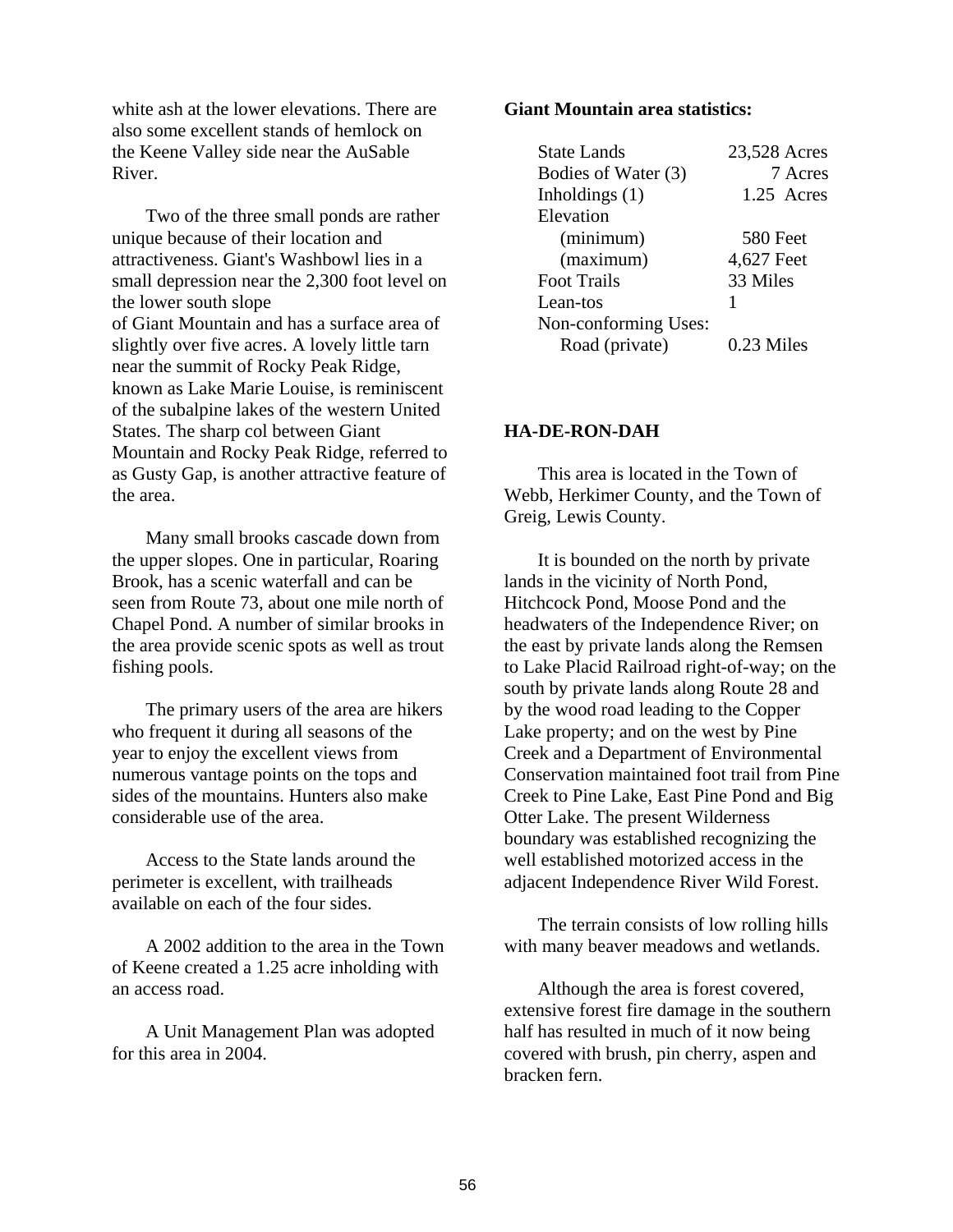In the northern half, a mix of relatively small diameter hardwood and softwood stands predominate. The exceptions are the scattered individual white pine trees just north of the former truck trail which remained following the last logging operations prior to the State acquiring this area in the early l900's. Some of these trees exceed 100 feet in height and are more than 40 inches in diameter. The probable reason they escaped logging operations was that the final cut was for hardwoods. The scattered pines represented insufficient revenue in relation to the logging costs to fell and haul them.

 Public access from the north and south is nearly all blocked by private lands. The same is true for most of the eastern and western boundaries except at the Big Otter Trail entrance near Thendara and the Big Otter Lake road in Independence River Wild Forest from the west.

 The following non-conforming uses have been removed from this area: 6.5 miles of a truck trail, 2.3 miles of snowmobile trails, one fire tower, one observer cabin and 1.8 miles of telephone line. This area now fully complies with Wilderness standards.

 A Unit Management Plan was adopted for this area in 1995.

#### **Ha-De-Ron-Dah area statistics:**

| <b>State Lands</b>   | 25,272 Acres  |
|----------------------|---------------|
| Bodies of Water (41) | 406 Acres     |
| Elevation            |               |
| (minimum)            | 1,437 Feet    |
| (maximum)            | 2,353 Feet    |
| <b>Foot Trails</b>   | 35 Miles      |
| Lean-tos             | $\mathcal{D}$ |
| Non-conforming Uses: | None          |

#### **HIGH PEAKS**

 This is the Park's largest Wilderness area and it is located in three counties and six Towns: the Town of Harrietstown in Franklin County, the Towns of North Elba, Keene, North Hudson and Newcomb in Essex County and the Town of Long Lake in Hamilton County. It is roughly bounded on the north by Route 3, the Pine Pond Road, which runs from Oseetah Lake to Averyville Road, the Adirondack Loj property at Heart Lake, the Mount Van Hoevenberg Intensive Use Area and Route 73 near the Cascade Lakes. Private lands to the west of Route 73 form the eastern boundary. The southern boundary is also formed by private lands, including the Adirondack Mountain Reserve, The Nature Conservancy, NL Industries and Huntington Wildlife Forest, managed by the State University College of Environmental Science and Forestry. Much of these private lands are encumbered by conservation easements held by the State or are held in trust for the People of the State of New York. This Wilderness is bounded on the west by Long Lake and the Raquette River.

 The topography ranges from small areas of low-lying wetland (e.g., along the West Branch of the Ausable, Raquette and Saranac Rivers) to the highest point in New York State at the top of Mount Marcy. Although there is a considerable variety of topography, it is predominantly high mountain country.

 Like the topography, the forest cover also varies. It ranges from young hardwoods, to mature, large diameter hardwood and softwood stands, to the spruce-fir of the subalpine region and the alpine meadows above timberline.

 Forest fires near the turn of the century were intense enough in some locations, such as the Cascade Range, to destroy both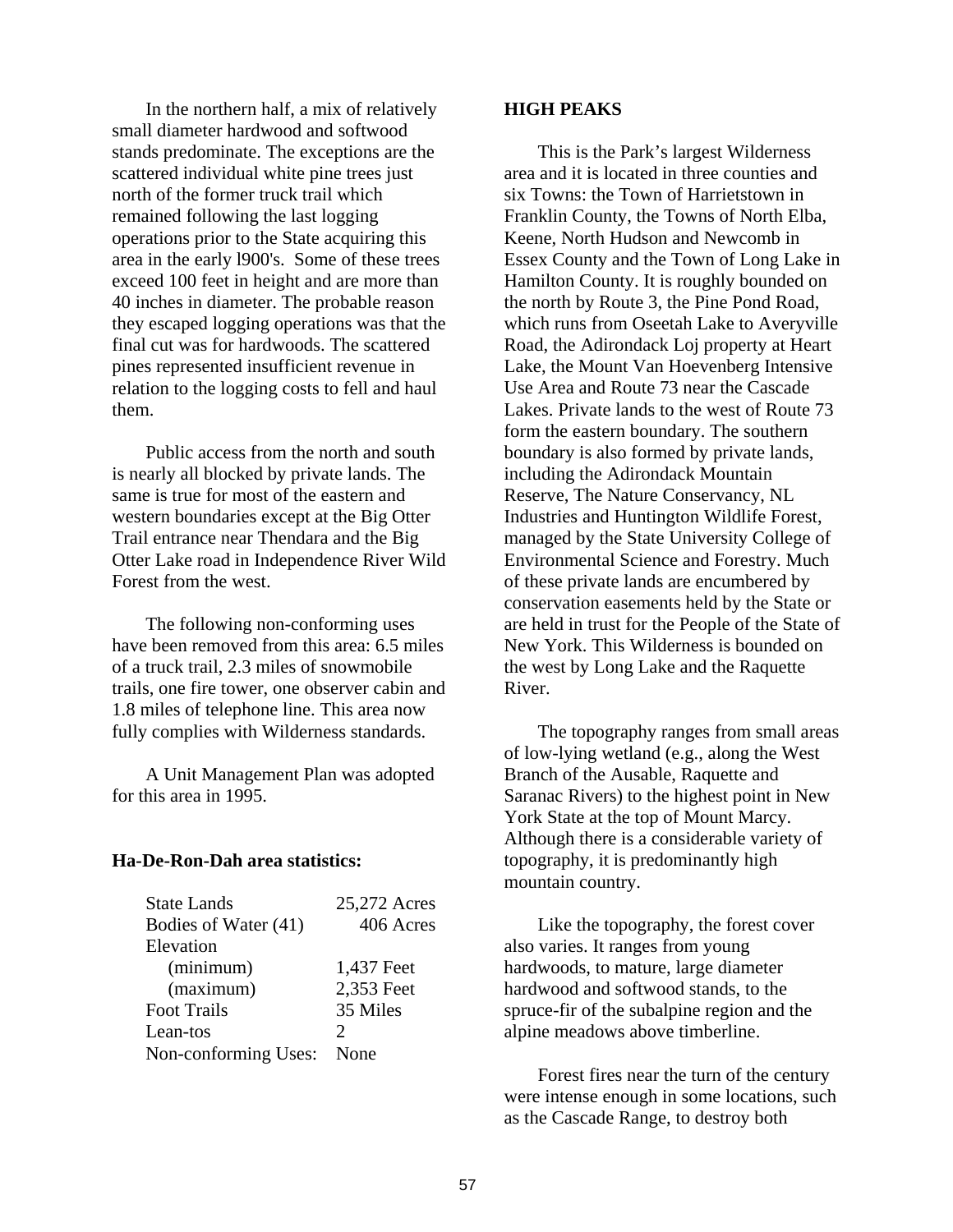vegetation and topsoil, leaving bare rock. It will take many years for enough soil to develop to support a forest. However, the greater part of this area is predominantly forested with mixed hardwoods and softwoods. The higher elevations at and near most mountain tops have thick stands of stunted balsam with some spruce, white birch and yellow birch.

 The tops of Mount Marcy and Algonquin Peak are above the timberline and a number of other mountain tops are at, or close to, timberline. The subalpine and alpine vegetation on the tops of these mountains has been of interest to many people, including students of botany, ecology and zoology, as well as recreationists willing to hike to the mountain tops for superb views of the High Peaks region and close observation of unique plant associations. Overuse threatens the continued existence of some of these associations. The Department has a longstanding partnership with The Nature Conservancy and the Adirondack Mountain Club which places stewards on a number of these alpine summits to educate hikers, interpret the alpine ecology, and monitor plant populations. This partnership has significantly improved conditions on a number of the high peaks.

 The Range Trail, which traverses a series of mountain summits from Keene Vally to Mount Marcy, has long been considered the most rugged and the most scenic trail in the State. This trail traverses eight of the mountain peaks in this area that exceed 4,000 feet in elevation. The Western Management Zone of the area receives substantially less public use than the Eastern Management Zone (Mount Marcy region) and affords one of the greatest senses of remoteness obtainable in the Adirondacks.

 Many crystal-clear streams cascade from the mountain slopes, providing

numerous scenic waterfalls, deep pools and brook trout fishing opportunities. Such streams as the Opalescent River, Johns Brook, Klondike Brook, Marcy Brook, Cold River, Moose Creek and Cold Brook are photographers' favorites. Lake Tear of the Clouds, the source of the Hudson River, lies at about 4,300 feet in altitude on a flank of Mount Marcy.

 Recreationalists find an abundance of scenic spots such as Wanika Falls, Indian Falls, Indian Pass, the Duck Hole, Avalanche Pass, and Panther Gorge, in addition to numerous mountain peaks.

 Hikers and mountaineers probably outnumber all other user groups. Skiing and snowshoeing throughout the area, particularly the Eastern Management Zone, had increased in popularity in the late 1960's through the 1980's. Winter mountaineering and winter camping continue to be highly popular.

 The most heavily used trails in the entire Adirondacks are those to Mount Marcy from Adirondack Loj via Marcy Dam or Lake Colden. The heavy public use near Marcy Dam, Lake Colden and in the John's Brook Valley threatens to destroy the wilderness character of these sections. Management recommendations adopted in the 1999 Unit Management Plan (UMP) have identified appropriate management actions to minimize or eliminate many of the threats to the resource. Subsequent to the adoption of the UMP for this unit in 1999, the Department developed a comprehensive campsite plan for the Eastern Management Zone. To date, this plan has been implemented, with the exception of the camping sites along Meadows Lane (formally known as South Meadows Road).

 The ranger station at Marcy Dam will be phased out in accordance with the policy of achieving peripheral control. Due to the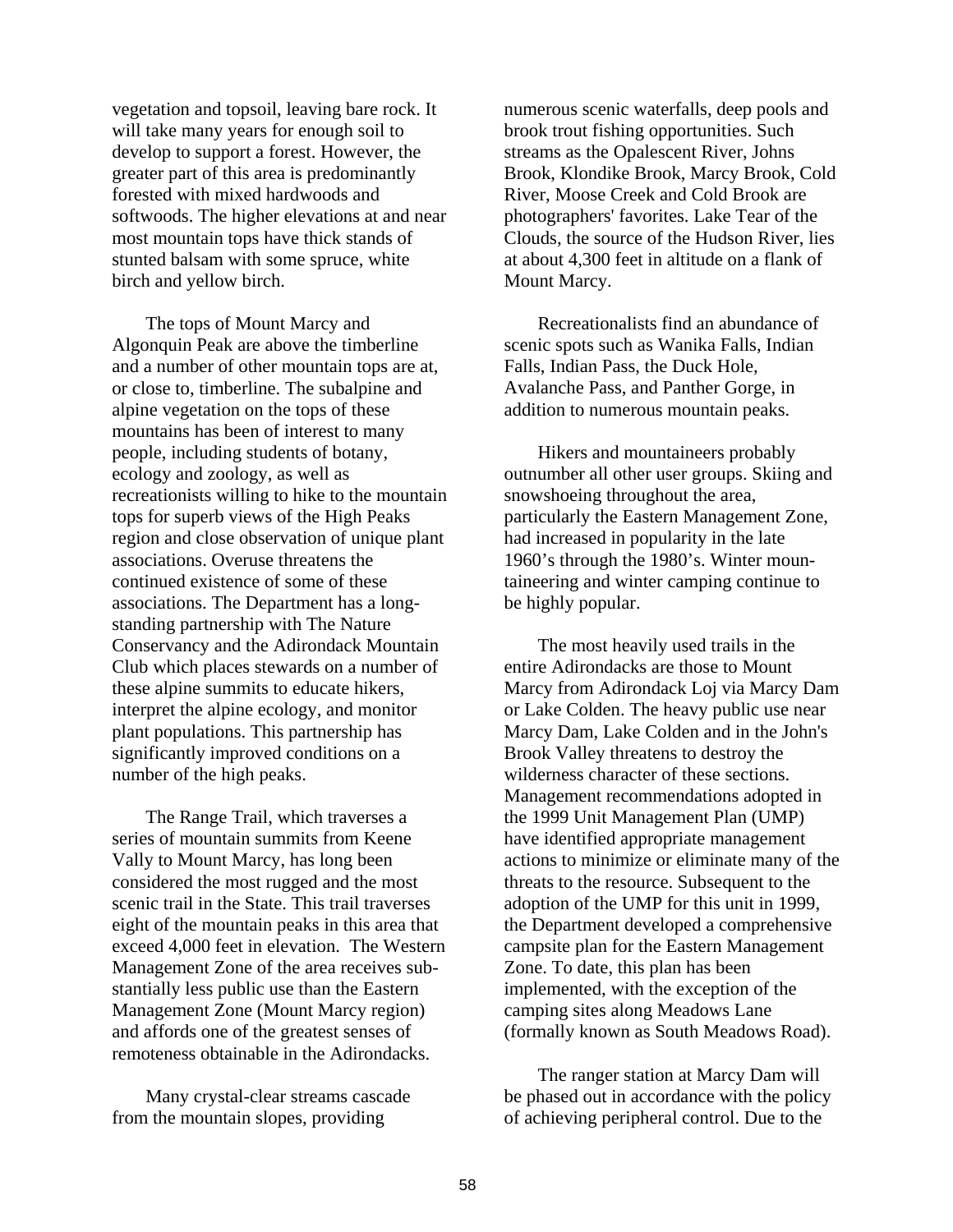expected degree of use of the Lake Colden area, particularly in the winter months, Wilderness guidelines permit the indefinite retention of the Lake Colden station. The ranger station at Raquette Falls on the extreme western boundary of this Wilderness is considered a peripheral control facility as the Raquette river is open to motorboats. While the necessity of the retention of the Lake Colden and Raquette Falls ranger stations has been identified in the existing UMP for the area, their continued usefulness will be subject to periodic review.

 An on-ground telephone line exists between The Garden Parking Lot and the Johns Brook Ranger Station to provide reliable communication. All other, on and above ground, telephone lines in the unit have been removed. Adequate communication is now possible between other stations using the the Departments' VHF radio network or the existing private land cellular network. At such time as cellular coverage is available at the Johns Brook Ranger Station, the remaining lines will be removed from this area.

 Meadows Lane is a town maintained public road which extends about a mile east into the Wilderness from Adirondak Loj road. This road should be closed to conform to Wilderness guidelines. The Department of Environmental Conservation has committed to work with the Town of North Elba towards this closure. Closure of Meadows Lane will enhance the wilderness character of the South Meadows area, which is frequently used as a jumping-off point for trips into the Eastern Management Zone.

 The level of public use in the High Peaks Eastern Management Zone has attained levels where trail erosion, soil compaction and generalized resource problems are readily apparent. Group camping in the Lake Colden/Flowed Lands area has already been restricted in peak periods by the Department of Environmental Conservation and this measure has been generally accepted by users. Measures to control or limit public use in particular areas were adopted in 1999 through the Unit Management Plan

 In l978 and l980, the State acquired 9,3ll acres of land in fee from the Adirondack Mountain Reserve (AMR). Approximately 6,039 acres have become part of the High Peaks Wilderness, including the following summits: Haystack, Little Haystack, Basin, Saddleback, Sawtooth, Gothics, Armstrong, Upper Wolfjaw and Lower Wolfjaw mountains. The State received, by gift, a conservation easement on the remaining AMR lands, limiting future development while permitting public access across AMR property to reach adjacent State land.

 A number of remaining interior private parcels (generally located in the John's Brook Valley) could pose a threat to the surrounding State lands, if the owners or future owners decide to establish any one of several non-compatible land uses that might serve their particular interests.

 Fee title or conservation easements should be acquired by the State on other key parcels of privately held land within or adjacent to this Wilderness as outlined in the New York State Open Space Conservation Plan.

 The following non-conforming uses have been removed from the area: 19.3 miles of State truck trails, 35.1 miles of jeep trails, two fire towers, two observer cabins, two ranger cabins telephone lines, four tent platforms, two lean-to clusters, and ten lean-tos above 3,500 feet in elevation.

 A minor change in the boundary of this area was made in 1979 recognizing a small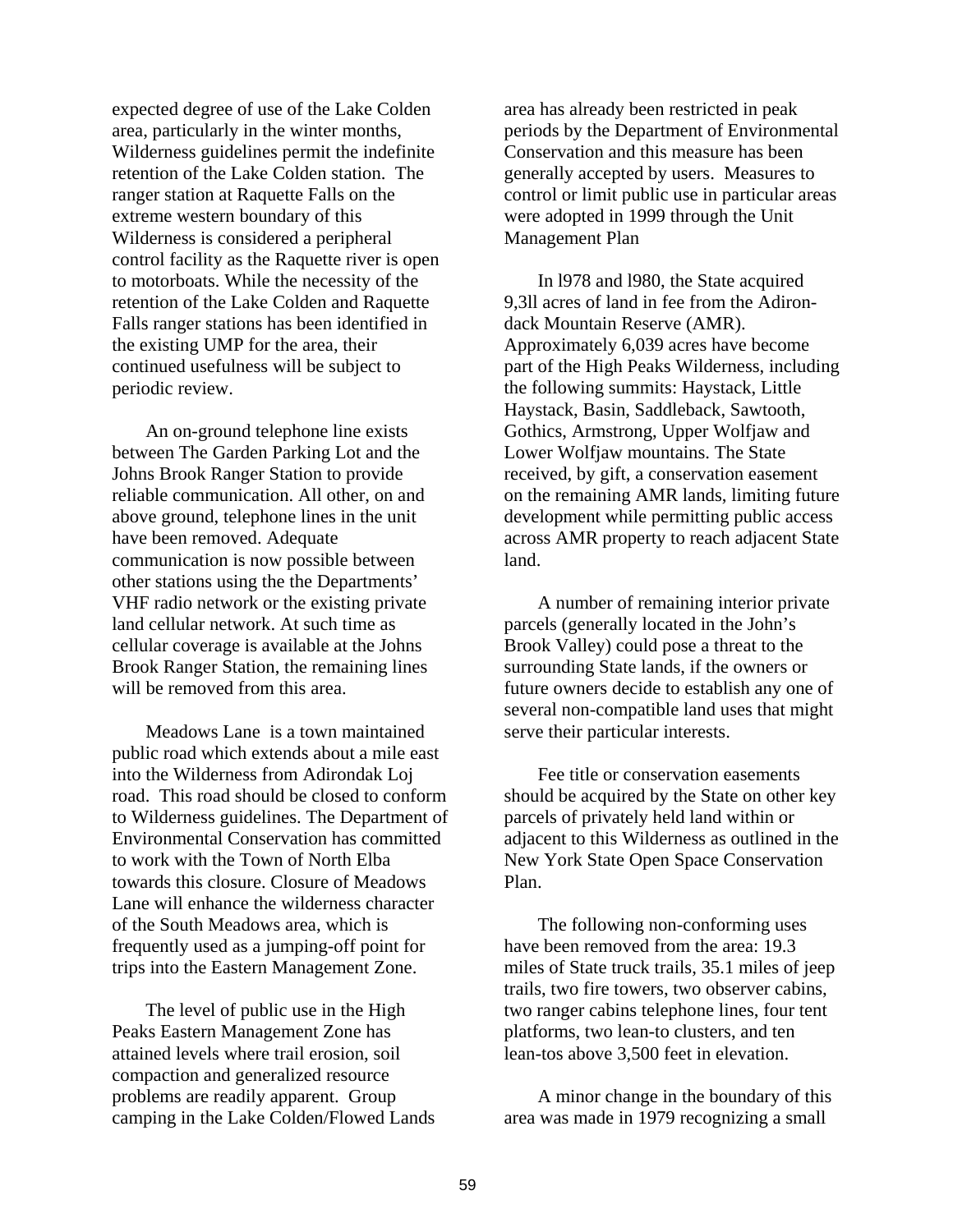segment of a public road near Walton Brook in the Town of Keene. Also in 1979, two sub-lots adjacent to the Mt. Van Hoevenberg Recreation Area consisting of approximately 260 acres were reclassified from Wilderness to Intensive Use in recognition of an improved cross country ski trail that has been mechanically maintained in this area since 1966.

In 2009 New York State acquired 6,806 acres from the Open Space Conservancy, Inc. (OSC). These lands were classified as Wilderness and included in the High Peaks unit. Within this addition are 3 inholdings: one parcel contains a fire tower on the summit of Mt. Adams, the second contains remnants of two fire tower observer cabins, and the third is a shoreline parcel along Upper Preston Pond with a small log cabin. Each of these inholdings will be subject to a conservation easement held by the State of New York. The State holds a purchase option for the Upper Preston Pond parcel. A fourth private parcel, which adjoins the Tahawas/Henderson Lake tract, includes the Masten House on Henderson Lake. This parcel has been retained by OSC.

In light of the Wilderness and Primitive Area classification of lands surrounding Henderson Lake, DEC will manage the waters as Wilderness.

The newly acquired parcel contains several trails already maintained by NYSDEC and includes structures such as a lean-to and pit privy on Henderson Lake, bridges (including cable suspension bridges), historical remnants of old roads, road culverts, water pipelines and other remains found from when mining occurred on the site.

 Public access to the perimeter of the area is generally good.

 A Unit Management Plan was adopted for this area in 1999.

#### **High Peaks area statistics**:

| 203,526 Acres                        |
|--------------------------------------|
| 3,743 Acres                          |
| Bodies of Water (128)<br>2,030 Acres |
|                                      |
| 1,040 Feet                           |
| 5,344 Feet                           |
| 249 Miles                            |
| 52 Miles                             |
| 85                                   |
| $\mathcal{D}_{\mathcal{L}}$          |
|                                      |
| 2                                    |
| (Marcy Dam and Lake Colden)          |
|                                      |
| 4.0 Miles<br>On-ground line*         |
| 1 Mile                               |
|                                      |

\*Non-conforming uses whose removal cannot be scheduled by a fixed deadline.

#### **HOFFMAN NOTCH**

 This area lies in the Towns of Schroon, North Hudson and Minerva in Essex County. It is bounded on the north by private lands lying south of the Boreas Road (County Route 2B) and the Sand Pond Mountain tract donated to the State by Finch, Pruyn and Company for fish and wildlife management, silvicultural research and experimentation purposes; on the east by the Adirondack Northway and private lands immediately west of the Northway; on the south by private lands lying north of the Loch Muller Road; and on the west by the jeep road and trail that extends from Irishtown along Minerva Stream northward to the Boreas Road near Cheney Pond.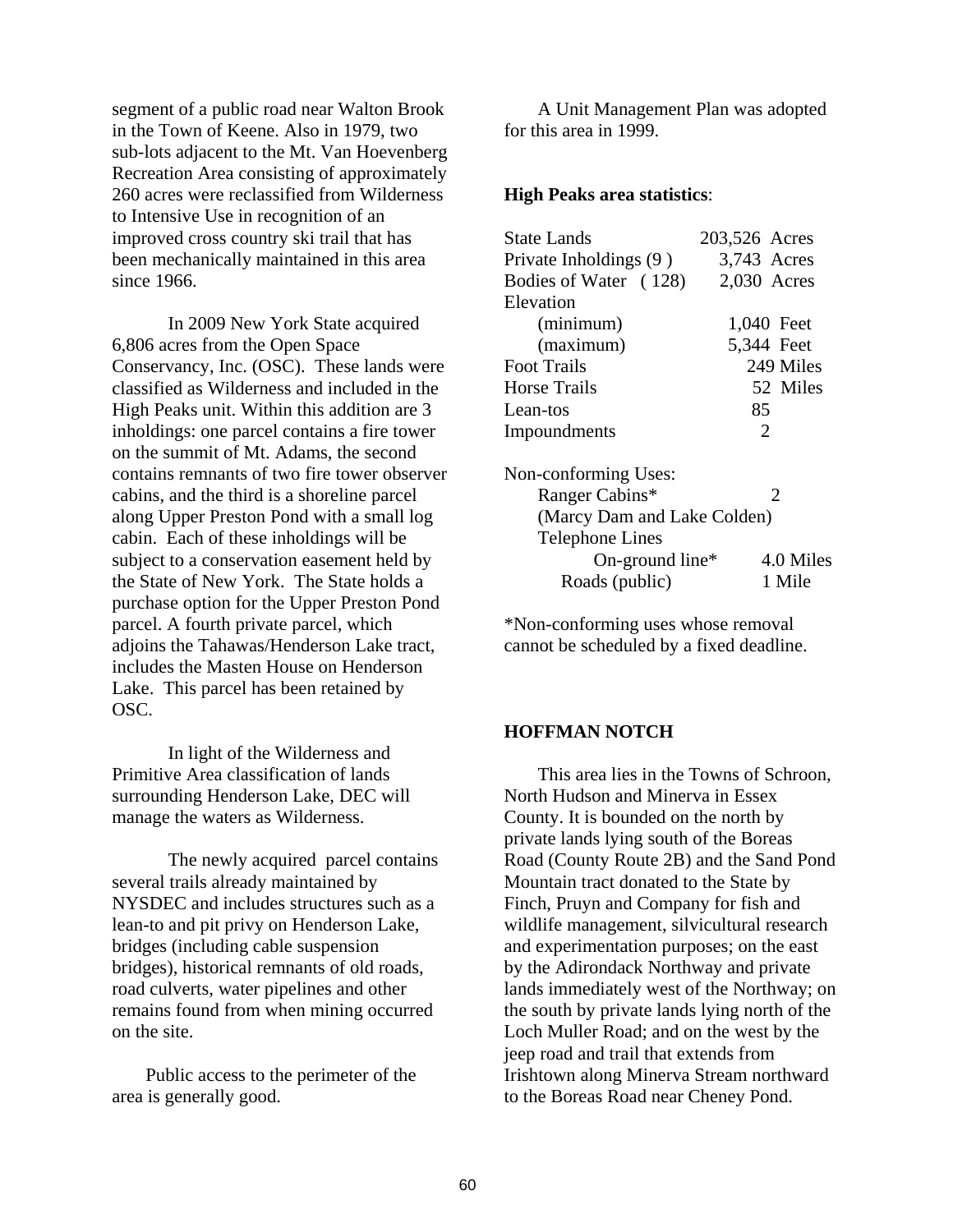The area is mountainous and rugged, dominated by three north-south ridges in excess of 3,000 feet: Blue Ridge, Texas Ridge and Washburn Ridge.

 Sixteen bodies of water are located within the area. Cheney Pond, a former flow created for the purpose of driving logs down the Boreas River, lies adjacent to the area.

 The forest cover ranges from second growth hardwoods saplings to nearly solid conifer stands of near mature size at the higher elevations. On some of the better soil, exceptionally large diameter hardwoods occur.

 Hoffman Mountain, which is the highest point in the area and a part of the Blue Ridge Range, was selected by Town of Schroon officials as a potential ski area, but their proposal was defeated in the 1967 referendum. Subsequent studies by independent experts have revealed that the mountain is not suited for a major ski center.

 Three fairly extensive Department of Environmental Conservation snowmobile trails, totaling 17.5 miles, were removed: one running north to south through Hoffman Notch; one running from Big Pond northward, then eastward; and another extending from Loch Muller northward by Baily Pond to Washburn Ridge. A 2.5-mile jeep trail was also removed, bringing this area fully into compliance with Wilderness standards.

 Public access to the area is easily gained, and its present use comes chiefly from hunters and anglers.

 This area does not yet have an adopted Unit Management Plan.

## **Hoffman Notch area statistics**:

| <b>State Lands</b>   | 38,360 Acres |
|----------------------|--------------|
| Bodies of Water (16) | 177 Acres    |
| Elevation            |              |
| (minimum)            | 900 Feet     |
| (maximum)            | 3,700 Feet   |
| Foot trails          | 15 Miles     |
|                      |              |

Non-conforming Uses: None

### **HURRICANE MOUNTAIN**

 This area is located in the Towns of Elizabethtown, Jay, Keene and Lewis, Essex County. It is predominantly steep, rocky ground with thin soils. Hurricane Mountain, 3,694 feet in elevation, dominates the area. On the north the area is separated from the Jay Wilderness Area by the Jay Mountain Road, a rough road not plowed in the winter. Should the road ever be closed or abandoned, all or a major portion of this area could be consolidated with the Jay Wilderness.

 Spectacular views of Giant Mountain and High Peaks regions to the south, as well as the Champlain Valley and the Green Mountains of Vermont to the east, are afforded the hiker who scales Hurricane. There are three trails to Hurricane Mountain, permitting access by all types of hikers. Hikers can also traverse the fairly open circuit trail from Big Crow Mountain across Weston Mountain, down to Lost Pond and back to the starting point while enjoying the panorama of the High Peaks to the southwest.

 In 2010, 13,948 acres of the area were reclassified as Wilderness from Primitive when 0.5 acres of land associated with the Hurricane Mountain Fire Tower was reclassified to Historic.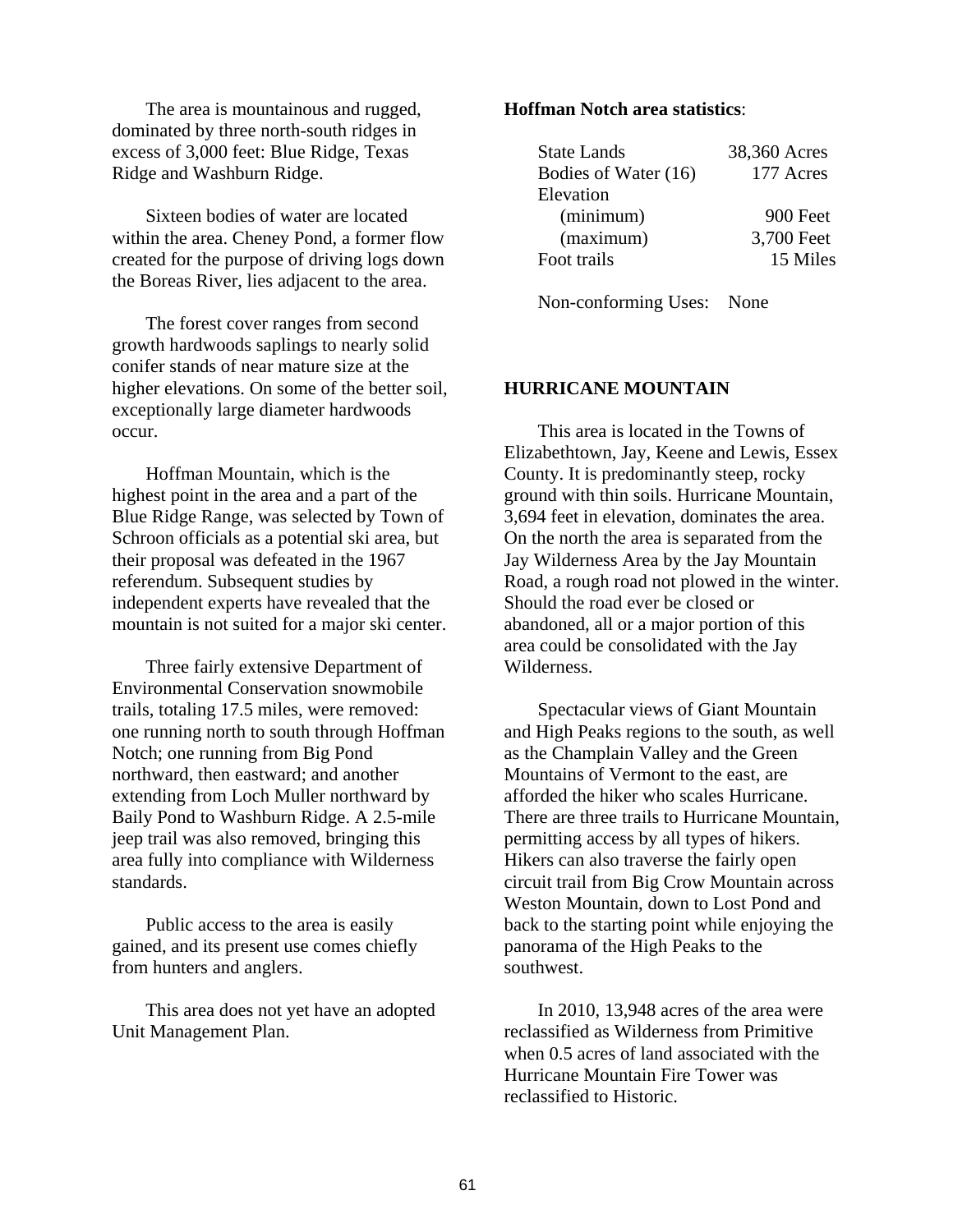A Unit Management Plan was adopted for this area in 2010.

## **Hurricane Mountain area statistics:**

| <b>State Lands</b>        |                             | 13,948 Acres |
|---------------------------|-----------------------------|--------------|
| Bodies of Water (1)       |                             | 7.4 Acres    |
| Inholdings $(2)$          |                             | 41 Acres     |
| Elevation                 |                             |              |
| (minimum)                 |                             | 810 Feet     |
| (maximum)                 | 3,694 Feet                  |              |
| <b>Foot Trails</b>        |                             | 13.7 Miles   |
| Lean-tos                  | $\mathcal{D}_{\mathcal{L}}$ |              |
| Non-conforming Uses: None |                             |              |

#### **JAY MOUNTAIN**

 This area lies within the Towns of Jay and Lewis in Essex County. It is bounded by the Jay Mountain Road on the south and private land boundaries elsewhere, except where the road west of Mt. Fay severs an appendage of State lands.

 The high and precipitous mountains in this area are generally similar in character to the Hurricane Range and require careful management in order to avoid natural resource degradation. The vistas from Jay, Saddleback and Slip Mountains make the climb to the vantage points well worthwhile. The AuSable Valley can be seen as well as the Champlain Valley and the High Peaks.

 The Jay Mountain Road, a seasonally maintained road, separates this area from the Hurricane Mountain Wilderness. A drive along this rough gravel road offers both attractive views of the upland region above Keene Valley and access to lovely stands of white birch on the lower slopes.

 Although this area is below 10,000 acres in size and was originally classified as a Primitive Area, it is large enough to

provide a sense of remoteness and to be maintained in an unimpaired condition and therefore was reclassified as Wilderness in l985. Should the Jay Mountain Road be closed, this area could be extended to encompass all, or a major portion, of the Hurricane Mountain Wilderness..

 A Unit Management Plan was adopted for this area in 2010.

#### **Jay Mountain area statistics:**

| State lands               | 7,896 Acres |
|---------------------------|-------------|
| Elevation                 |             |
| (minimum)                 | 1,420 Feet  |
| (maximum)                 | 3,600 Feet  |
| <b>Foot Trails</b>        | 3 Miles     |
| Non-conforming Uses: None |             |

#### **LITTLE MOOSE**

This area lies in Hamilton County, in the Towns of Arietta, Morehouse and Lake Pleasant. To the north it is bounded by the Moose River Plains Intensive Use Camping Area (along the Limekiln Lake – Cedar River Road) and the South Branch of the Moose River; to the west by the Moose River Plains Wild Forest near the Otter Brook Road; and on the south and east by the Moose River Plains Wild Forest corridor along the routes of the former Otter Brook Truck Trail and former Wilson Ridge Road. The area does not include Little Moose Lake, its boundary looping around the lake and crossing its outlet just west of where the outlet – the South Branch of the Moose River – begins at the lake.

Comprised almost entirely of the slopes of Little Moose and Manbury Mountains, this Wilderness exists between the upper reaches of the South Branch of the Moose River and that river's first major tributary, Otter Brook. Both these rivers are designated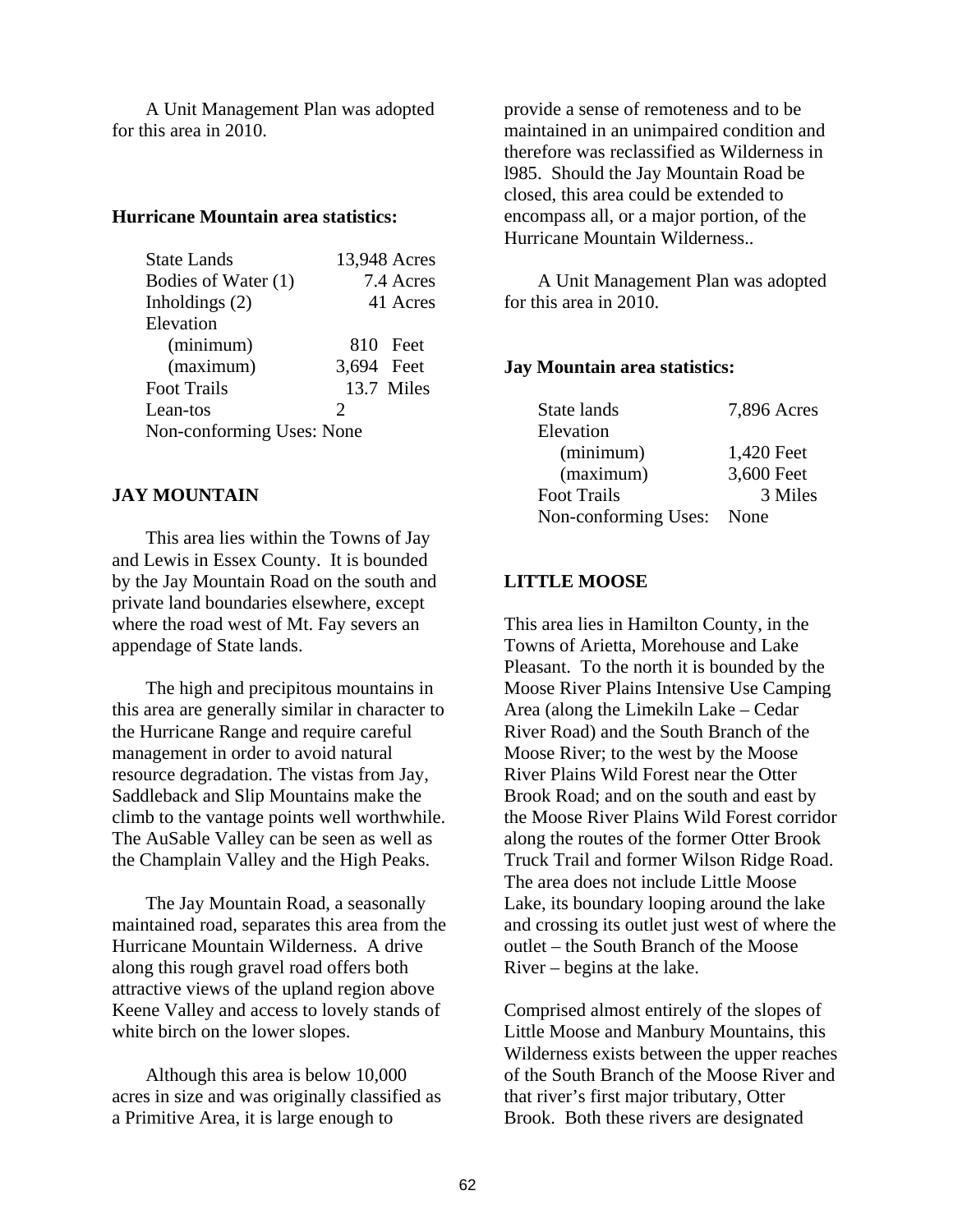"Scenic" rivers. The terrain is predominantly steep and rugged, the only notable areas of exception being some wetland flats in the upper river area of the South Branch of the Moose River. Sly Pond, at an elevation of 2,872 feet above sea level, is more than 1,000 feet higher than nearby Beaver Lake or Icehouse Pond down in the Moose River Plains and is one of the highest water bodies in the Adirondacks. Nearly 800 feet upslope from Sly Pond is the 3,634-feet summit of Little Moose Mountain, the highest point in the area. Some restricted but rewarding views are afforded from a small ledge near the sprucefir forested summit. The spruce-fir forest here, which also encompasses the higher elevations of nearby Manbury Mountain, is potential breeding habitat for the Bicknell's thrush.

While the entire perimeter of the area is accessible via either the Forest Preserve road network of the Moose River Plains or the mountain bike trail of the Moose River Plains Wild Forest corridor, the South Branch of the Moose River on the north and west lacks foot bridges and can be challenging to cross, and no foot trails lead into the area from the corridor. Public use of this area is low and the opportunities for solitude very high.

This area does not yet have an adopted Unit Management Plan.

#### **Little Moose area statistics:**

| <b>State Lands</b>   | 12,258 Acres |
|----------------------|--------------|
| Bodies of Water (2)  | 24 Acres     |
| Elevation            |              |
| (minimum)            | 1,840 Feet   |
| (maximum)            | 3,634 Feet   |
| <b>Foot Trails</b>   | 4.6 Miles    |
| <b>Horse Trails</b>  | 3.3 Miles    |
| Non-conforming Uses: | None         |

#### **MCKENZIE MOUNTAIN**

 This area is located in western Essex County in the Towns of St. Armand, North Elba and Wilmington. In general, the Saranac River and Franklin Falls Reservoir border on the north; the Wilmington-Franklin Falls Road, the Whiteface Mountain Memorial Highway and the west branch of the AuSable River form the eastern boundary; the Saranac Lake-Lake Placid Road, Route 86 between Lake Placid and Ray Brook, forms the southern boundary; and the Saranac River forms the western boundary.

 McKenzie Mountain, sometimes referred to as Saddleback, and Moose Mountain, sometimes called St. Armand Mountain, are the dominant topographical features of the area.

 McKenzie Pond, from which the Village of Saranac Lake obtains its water supply, forms part of the boundary on the west side as does Moose Pond However, few ponds are fully encompassed within the boundaries of this area. Bartlett Pond, lying at about 2,800 feet altitude on the southeast side of McKenzie Mountain, and Loch Bonnie which is at about 2,900 feet altitude on the southeast side of Moose Mountain, are completely within the Wilderness boundary.

 The area is densely forested with softwoods. Spruce and balsam dominate the forests above the 2,500 feet and mixed hardwoods and softwoods dominate the lower elevations.

 During the 1950 hurricane, heavy blow down occurred in a number of spots, chiefly in the saddle between Whiteface Mountain and Mount Alton to the west.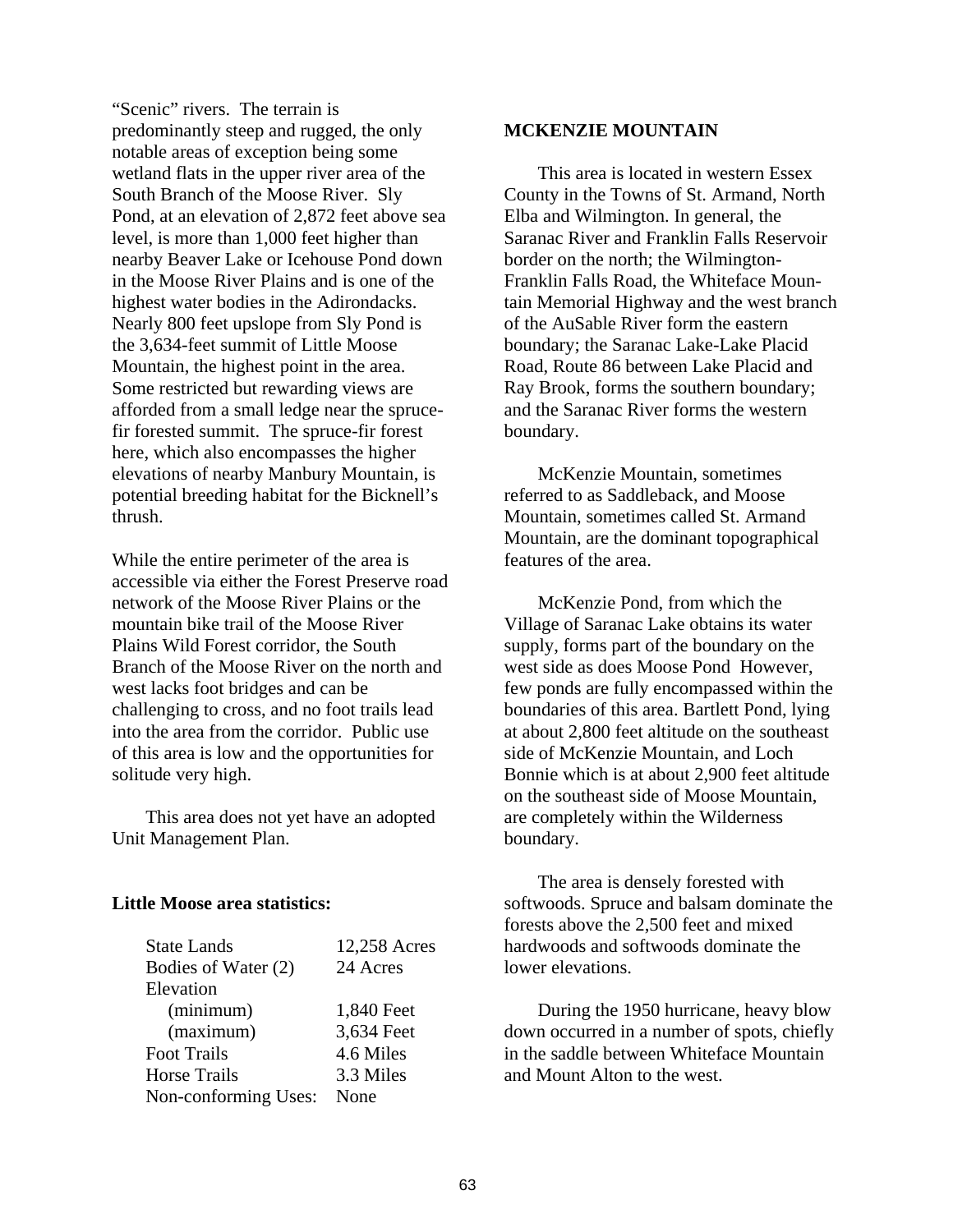In the legislatively authorized timber salvage operation conducted after 1950, log roads were bulldozed along Lincoln Brook from the north and at the head of Lake Placid from the south. Most of these log roads have now become overgrown with dense, second growth hardwoods.

 Although the area is in close proximity to the Villages of Saranac Lake on the southwest and Lake Placid on the southeast, the interior has retained its wilderness atmosphere. This is due to the steep and rugged terrain which effectively prevented motor vehicle penetration prior to its Wilderness designation in 1972.

 In the 1800's, when logging was at its peak in the Adirondacks, a road was constructed from the vicinity of the Whiteface Toll Gate southwestward following the 2,400 foot contour for several miles along the side of Esther Mountain and Whiteface Mountain. The road was well built, with culverts and ditches, for horsedrawn sleds to transport logs to the head of Red Brook, where a small pool of water, known as Lake Stevens, formed the start of a log flume that ran approximately three miles to the Ausable River. Once at the river, the logs were floated down to the pulp mill in Ausable Forks. Although the old road is gradually being reclaimed by second growth hardwoods, its location will likely remain in evidence for many years.

 The attractiveness of the area is enhanced by the excellent views that may be obtained from the top of McKenzie Mountain and Moose Mountain. Also, there are numerous spring-fed brooks in the area. Lincoln Brook and French Brook, with their tributaries originating high on the northwest slopes of Esther Mountain and Whiteface Mountain, are crystal clear trout streams with many scenic spots along their courses.

 The Adirondack Mountain Club originally maintained a foot trail from the vicinity of Wolf Pond near Route 86 to the top of McKenzie Mountain. To avoid private land conflicts, the trail was relocated in 1984 and now begins at the pull-off east of the Saranac Lake Golf Course on Route 86.

 Public access to the area is relatively good from all but the northern side. The area is used to a considerable extent by hikers to climb the mountains, by anglers to try their luck in the small brooks and by hunters chiefly during the big game season.

 Approximately six miles of snowmobile trails have been closed and four tent platforms removed from this area. The former drive-in theater site adjacent to Route 86 was added to this Wilderness in 1979. After temporary use as a vehicle parking area and storage area for the 1980 Winter Olympics, this area was allowed to revegetate.

 This area does not yet have an adopted Unit Management Plan.

#### **McKenzie Mountain area statistics**:

| <b>State Lands</b>     | 37,220 Acres |
|------------------------|--------------|
| Private Inholdings (1) | 184 Acres    |
| Bodies of Water (12)   | 74 Acres     |
| Elevation              |              |
| (minimum)              | 1,320 Feet   |
| (maximum)              | 4,869 Feet   |
| <b>Foot Trails</b>     | 18.4 Miles   |
| Lean-tos               |              |
| Non-conforming Uses:   | None         |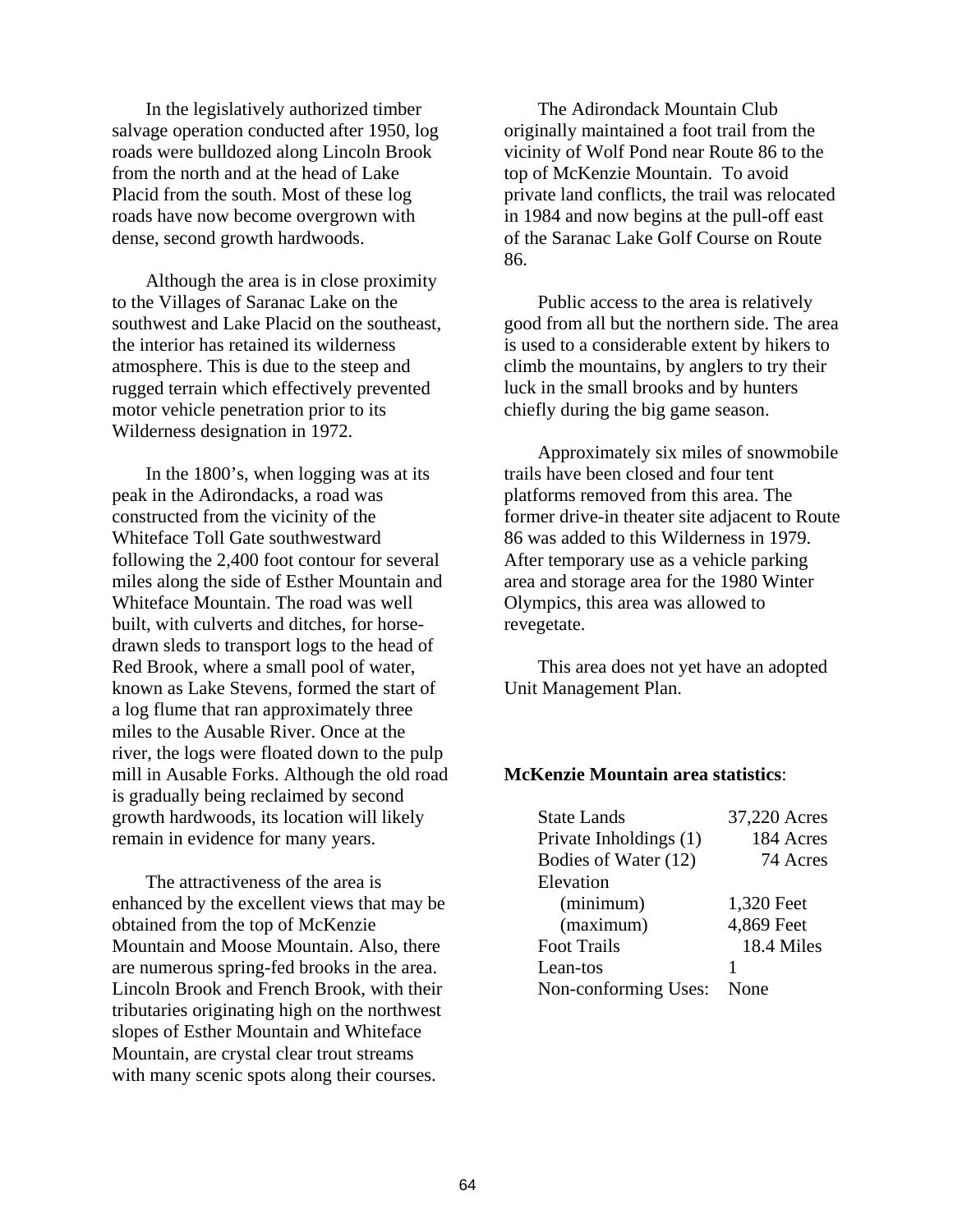#### **PEPPERBOX**

 The Pepperbox Wilderness lies within the Town of Webb in Herkimer County and the Town of Watson, Lewis County. Stillwater Reservoir and the Beaver River form the southern boundary, while the north bank of the West Branch of the Oswegatchie River generally forms the northern boundary. The western boundary is primarily the county line, and the eastern boundary is the Raven Lake Road Primitive Area and the Five Ponds Wilderness Area.

 In 2000, approximately 7,935 acres of lands classified Wild Forest were classified Wilderness and added to this unit. This area included the West Branch of the Oswegatchie River, Tied Lake, and Buck Pond. There are three inholdings within this area that, if ever acquired, should be included in this unit.

 In 2006, the State acquired the gravel extraction rights in the Beaver River Primitive Area, thus eliminating the nonconforming use of that area. The Beaver River Primitive Area has been reclassified as Wilderness and added to the Pepperbox area.

 The terrain is generally flat with a few small, rolling hills. Wetlands predominate along with spruce, fir and red maple. Alder thickets, marsh and beaver flows are also common. The drier sites are vegetated with northern hardwoods. The entire area appears to have been heavily burned over and logged in the past and is not particularly scenic by usual standards. It is, however, ideally suited for snowshoeing and crosscountry skiing.

 Several ponds are found in the area. They are generally of low productivity and some may even be sterile.

 The area is classified as Wilderness because of its remoteness and its extensive wetland ecosystems. The flora and fauna associated with wetland ecosystems, such as found in the Pepperbox, exhibit great species diversity. Bird life and small mammals are especially abundant and the protection afforded Wilderness will ensure this areas significant biological importance.

 The remnant of the deserted Beaver Lake Mountain fire tower has been removed and the rough road, 2.5 miles in length, has been closed. There is very little use of the area at present, except for some light hunting. Access is moderately difficult because of the distance from public roads and the lack of a trail system except for the trail to Jakes Pond in a portion of the area that was reclassified from Wild Forest to Wilderness in 2000. There is little or no demand for a trail system and this offers an opportunity to retain a portion of the Adirondack landscape in a state that even a purist might call Wilderness.

 A Unit Management Plan was adopted for this area in 1985.

#### **Pepperbox area statistics**:

| <b>State Lands</b><br>Bodies of Water (59)<br>Inholdings $(3)$ | 23,816 Acres<br>549 Acres<br>594 Acres |
|----------------------------------------------------------------|----------------------------------------|
| Elevation                                                      |                                        |
| (minimum)                                                      | 1,360 Feet                             |
| (maximum)                                                      | 2,168 Feet                             |
| <b>Foot Trails</b>                                             | 2.0 Miles                              |
| Non-conforming Uses:                                           | <b>Utility ROW</b>                     |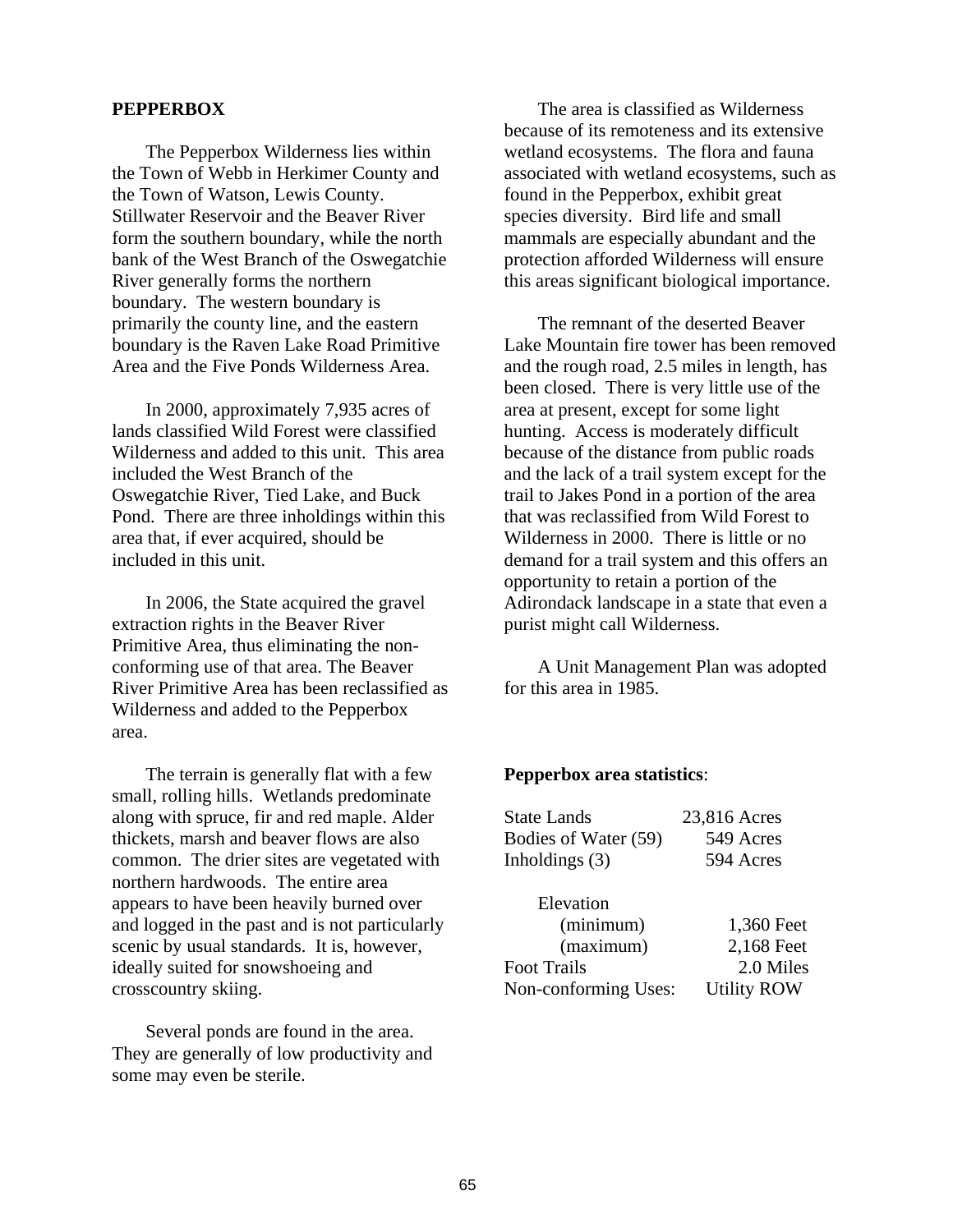## **PHARAOH LAKE**

 The Pharaoh Lake Wilderness Area is located in the Towns of Schroon and Ticonderoga in Essex County and in the Towns of Horicon and Hague in Warren County. The area is bounded on the west by East Shore Road and private land; north by Route 74, the great lot line between Eagle and Pyramid Lakes and private land; east by Bald Ledge Primitive Area, Putnam Pond Public Campground and private land; and south by Route 8 and private land. Part of the Pharaoh Lake Wilderness Area lies within the Lake George Park.

 Pharaoh Lake, an extremely attractive body of water, is one of the largest lakes in the Adirondack Park totally surrounded by forest preserve lands. Due to its configuration, it can provide a wilderness experience to relatively large numbers of people. In addition, the numerous crystal-clear ponds, vistas resulting from rock outcrops and severe fires, and intriguing geographic names such as Grizzle Ocean, Thunderbolt Mountain, Oxshoe Pond and Desolate Brook, make this one of the most appealing of all Adirondack areas.

 Fires have burned over most of the region in the past. Coupled with the relative dryness of the area, there is a proliferation of conifers mixed with some white birch. The white pine-white birch mixture along the shores of several of the lakes and ponds adds immeasurably to their attractiveness. Stands of some of the best quality Adirondack hardwoods exist in the cove-like pockets of the unburned area in the northeast.

 Pharaoh Mountain is the only mountain of significant size, although the smaller hills have very steep sides and cliffs, presenting more of an impression of relief than actually exists.

 This area was expanded in 1979 by the reclassification of the Crane Pond Primitive Area to Wilderness, with the exception of the right-of-way Crane Pond Road. The 3.5 miles snowmobile trail leading from Route 74 to the Crane Pond Road, was closed in 1975 by the Department of Environmental Conservation, making this reclassification possible. On December 4, 1989, Environmental Conservation Commissioner Jorling issued an order pursuant to Highway Law 212 closing Crane Pond Road. The closure order was subsequently upheld in State Supreme Court and the Appellate Division, Third Department. The Department and the Agency will work together with local government officials and others to resolve continuing public use issues in the Crane Pond Road corridor.

 In 2007, the State acquired a 101 acre parcel along the eastern boundary of the area. This acquisition extinguished a rightof-way, enabling an adjacent parcel of 210 acres to be reclassified from Primitive Area to Wilderness, thus extinguishing the Hague Brook Primitive Area.

 Because of the proximity to the Adirondack Northway and the population pressures of the Capital District, the thin soils left on the burned slopes, and the relatively small size of the Pharaoh Lake Wilderness, restrictive management is necessary to protect the resources in this area. In addition to peripheral control, called for in the guidelines, increasing levels of public use and associated resource impacts indicate that limitations on public access will be required to protect the fragile character of the area in the future.

 The following non-conforming uses have been removed from the area: 8.5 miles of jeep trails, 5.3 miles of snowmobile trails, a fire tower, an observer cabin and telephone lines.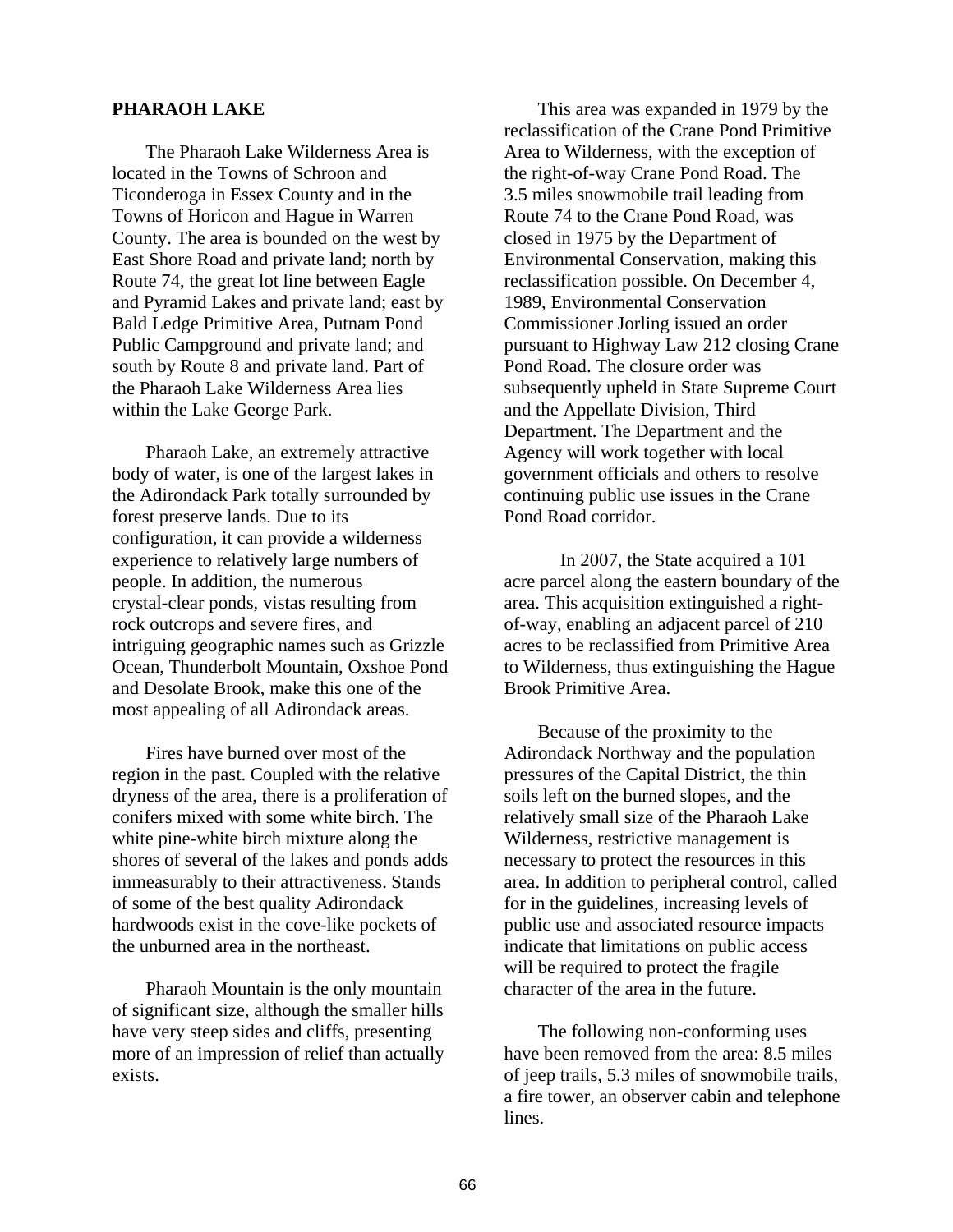A Unit Management Plan was adopted for this area in 1992.

## **Pharaoh Lake area statistics**:

| State Land                       | 44,588 Acres |  |
|----------------------------------|--------------|--|
| Bodies of Water (49) 1,587 Acres |              |  |
| Elevation                        |              |  |
| (minimum)                        | 820 Feet     |  |
| (maximum)                        | 2,556 Feet   |  |
| <b>Foot Trails</b>               | 63 Miles     |  |
| Horse Trails                     | 14 Miles     |  |
| Lean-tos                         | 13           |  |
| Impoundments                     | 1            |  |
| Non-conforming Uses:             |              |  |
| Road (public)                    | 1 Mile       |  |
|                                  |              |  |

## **PIGEON LAKE**

 This area lies in the Town of Webb, Herkimer County, and the Towns of Long Lake and Inlet in Hamilton County. It is bounded on the north by Stillwater Reservoir and large blocks of private land in the vicinity of Rose Pond, Shingle Shanty Pond and Upper Sister Lake; on the east by a private road from Brandreth Lake to North Point and Raquette Lake; on the south by private lands along the Uncas Road; and on the west by the Big Moose Road, private lands near Big Moose Lake, Thirsty Pond, Twitchell Lake, Razorback Pond, and the Remsen to Lake Placid Travel Corridor.

 The terrain consists of low, rolling hills, with the exception of West Mountain near the eastern boundary. There are many brook trout ponds and streams and a considerable expanse of wetlands along the courses of Sucker Brook and Beaver Brook.

 The forest cover is composed of mature or near-mature mixed softwoods and hardwoods, with some dense spruce-balsam near the summit of West Mountain and in the wetlands. Old growth white pine in the vicinity of Pigeon Lake and a few

other places adds to the wilderness character.

 The area is easily accessible to the public from the south, southeast and southwest, but to a lesser extent from the west and north because of posted private lands. The chief attractions for the public are the trout ponds, which entice anglers as well as campers who frequent scenic spots around Cascade Lake, Queer Lake, Constable Pond, Pigeon Lake and Gull Lake. It is also a popular area for hunters during the big game season.

 The Department of Environmental Conservation maintains Brown Tract Pond Campground on the southeast perimeter. Motorboats are now banned from operating on the Brown Tract Ponds to provide a more compatible situation for canoes and other non-motorized boats utilized by campers. This site makes a fine starting location for wilderness users.

 The 1.5 mile State truck trail and the 3.8 mile snowmobile trail have been closed. The fire tower, observer cabin and telephone lines have also been removed, bringing this area into compliance with Wilderness standards.

 A Unit Management Plan was adopted for this area in 1992.

### **Pigeon Lake area statistics**:

| <b>State Lands</b>   | 48,358 Acres |
|----------------------|--------------|
| Bodies of Water (78) | 1,468 Acres  |
| Elevation            |              |
| (minimum)            | 1,686 Feet   |
| (maximum)            | 2,928 Feet   |
| <b>Foot Trails</b>   | 42 Miles     |
| Lean-tos             | 5            |
| Horse trails         | 1.6 Miles    |
| Non-conforming Uses: | None         |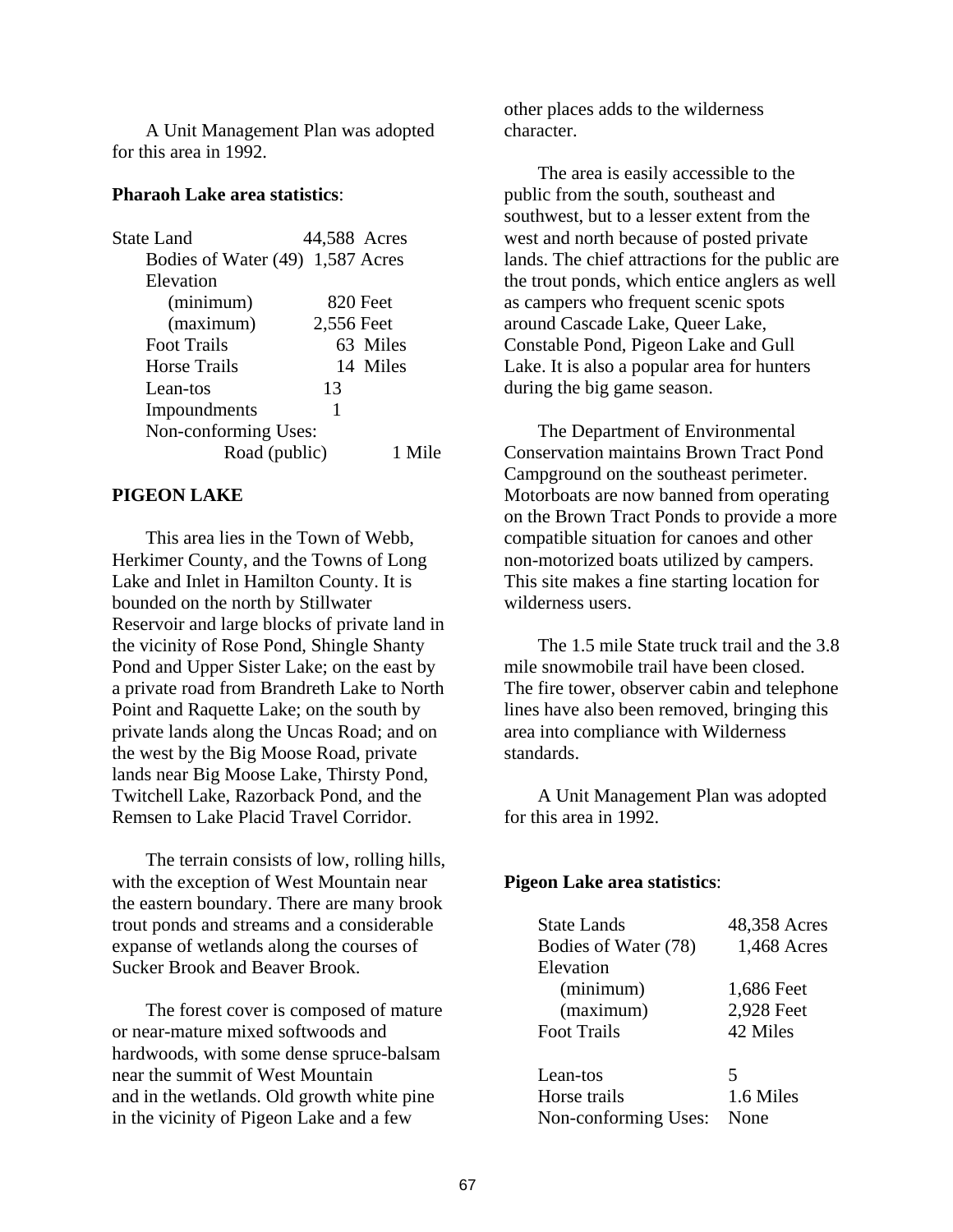#### **ROUND LAKE**

The area is located in the Town of Long Lake, Hamilton County and in the Towns of Piercefield and Colton, St. Lawrence County. It is bounded on the north by the Bog River; on the east by private lands; on the south by the Sabattis Road; and on the west by the privatelyowned Loon Pond tract and the Remsen to Lake Placid Travel Corridor. Created in 2006, as the result of re-classifying a portion of the Horseshoe Lake Wild Forest and classifying the more recently acquired Round Lake tract, this area provides an important linkage between the William C. Whitney Wilderness and the Eastern Five Ponds Access Primitive Area to the north. This linkage serves to protect important ecological connections as well as primitive recreational opportunities for the public.

Portions of the Bog River and Round Lake Outlet classified as Scenic according to the Wild, Scenic and Recreational Rivers Act of 1975 flow through the area. Round Lake and a number of ponds with large, associated wetland complexes are important water features, including Trout, Little Trout and High Ponds.

The terrain consists of low and rolling hills interlaced with streams and wetlands. Forest cover ranges from predominately moist beech-maple cover in the uplands to complexes of spruce-fir flats, evergreen wetlands and shrub swamps in the lower lying areas.

Round Lake is impounded by a manmade dam. The area around the lake has been logged since the 1800's first as part of Whitney Park and later by International Paper Corporation. This lake formed part of the historic route for floating logs that traveled from Little Tupper Lake into Round Lake, then down the Round Lake Outlet and Bog River into Tupper Lake. A network of

logging roads and landings are evidence of the logging activities that occurred on the property prior to State acquisition. The roads also provided access to hunting clubs that leased the property. The cabins built by the clubs have been removed from the property, along with storage facilities and the Sabattis Forest Ranger Station.

This same route now offers a challenging trip for advanced canoeists and kayakers. It features a run through the gorge cut by the Round Lake Outlet down to the Bog River, as well as a series of rapids and carries around rapids and falls on the Bog River below the Lower Dam. In addition to opportunities for boating, the waters of the area provide good fishing and primitive camping opportunities. Foot trails from the Lower Dam and Sabattis Road provide hiking access to Trout Pond. These trails were closed to snowmobile use after the area was reclassified from Wild Forest to Wilderness.

This area does not yet have an adopted Unit Management Plan.

## **Round Lake area statistics:**

| <b>State Lands</b>   | 10,356 Acres |
|----------------------|--------------|
| Bodies of Water (15) | 1,020 Acres  |
| Elevation            |              |
| (minimum)            | 1,575 Feet   |
| (maximum)            | 2,277 Feet   |
| Trails               | 2 Miles      |
| Impoundments         |              |
| Non-conforming uses: | None         |

## **SENTINEL RANGE**

 This area is located in the Towns of Wilmington, Jay, North Elba and Keene, Essex County. It is bounded by Route 86 on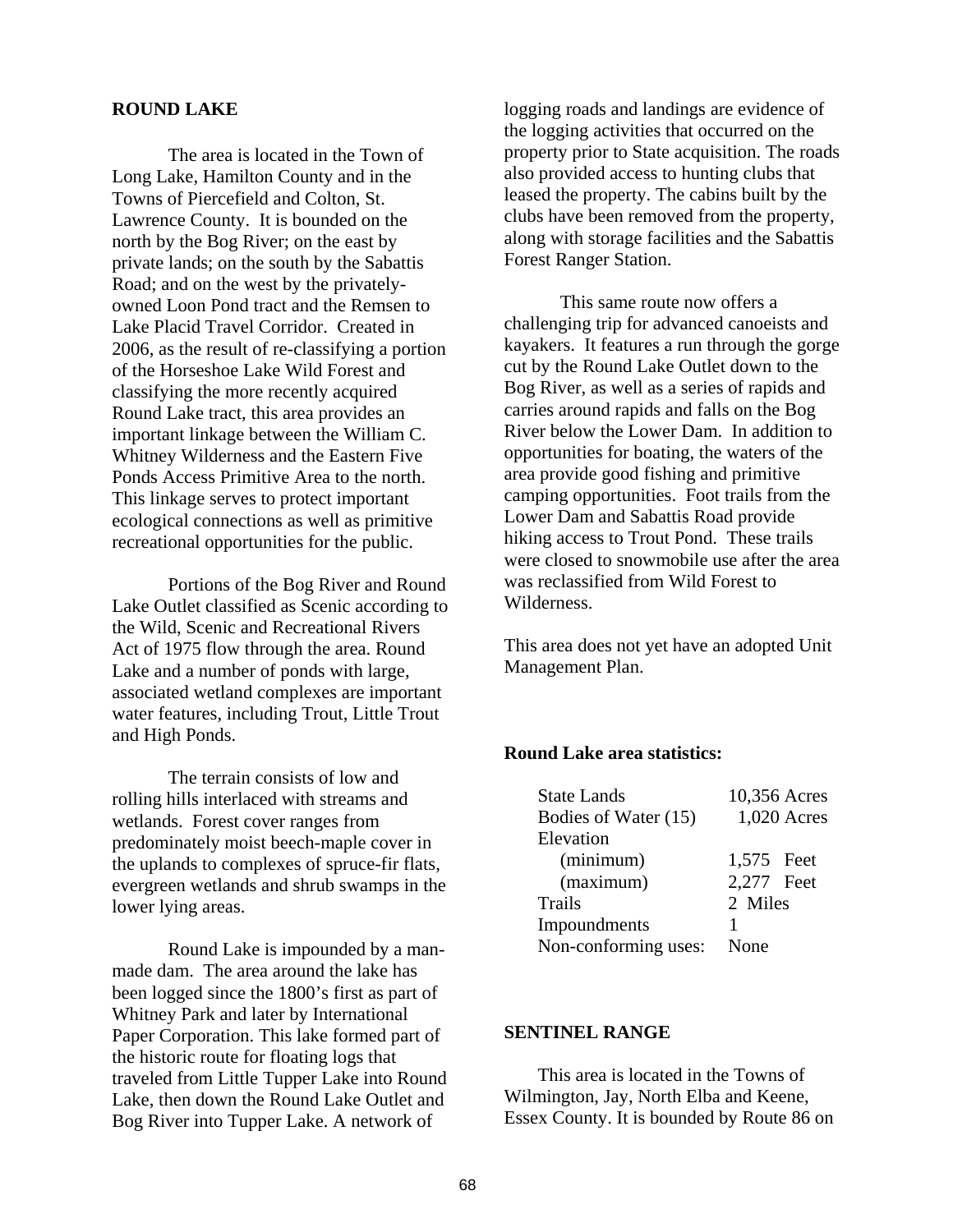the north; Route 73 on the south; and private lands on the east and west.

 The Sentinel Range and its slopes dominate the area and five small ponds are situated near the northern and northwestern boundaries.

 Pitchoff Mountain and the lower mountains and ridges in the northern and eastern portions of the unit are characterized by bare rock outcropping that resulted from forest fires in the early 1900's. The terrain is steep and rugged, with some vertical cliffs facing north and northeast.

 The eastern slopes of the area have a hardwood forest that regenerated after the forest fires. There are mixed hardwood and softwood stands, primarily along brooks on the eastern slopes. The remainder of the area has a mixed hardwood-softwood cover with some small pockets of white pine between ledges near the northern boundary.

 Forest cover restricts the views from the highest summits in the unit. However, good views may be obtained from Pitchoff Mountain and some of the lower mountains on the periphery of the unit. Excellent views of Whiteface Mountain and the Wilmington Notch can be obtained from Copperas Pond.

 Circa 1930, a ski trail was constructed from the west boundary to South Notch, and a lean-to was constructed at the terminus in the Notch. The ski trail formed a loop with the adjacent North Notch Ski Trail and was used for the 50 kilometer ski race in the 1932 Winter Olympics. The lean-to in the South Notch was built in 1931 for the Olympics. Both the South Notch and North Notch Trails were very popular ski trails up until World War II. These trails were retained primarily as a hiking trails until the early 1990's when abandoned by the Department due to lack of use. The lean-to

in the South Notch was removed around this time as well.

 The northern portion of this area around the ponds is used to a considerable extent by campers and anglers.

 The major portion of the perimeter is readily accessible to the public from highways but has not been as susceptible to penetration as some of the less rugged State land because of its terrain.

 In 1979, a very minor change in the eastern boundary of this area was made to more accurately reflect the location of a public road. In 1985, 1,120 acres were added to the area extending the eastern boundary, in part, to the East Branch of the AuSable River.

 The jeep trail, 0.7 miles in length, has been closed and two tent platforms have been removed from this area. The Old Military Road, a Town road 3.5 miles in length, has been closed and the area now fully conforms to wilderness standards.

This area does not yet have an adopted Unit Management Plan.

#### **Sentinel Range area statistics**:

| <b>State Lands</b>        | 24,017 Acres |
|---------------------------|--------------|
| Bodies of Water (9)       | 88 Acres     |
| Elevation                 |              |
| (minimum)                 | 660 Feet     |
| (maximum)                 | 3,880 Feet   |
| <b>Foot Trails</b>        | 7.1 Miles    |
| Lean-tos                  |              |
| Non-Conforming Uses: None |              |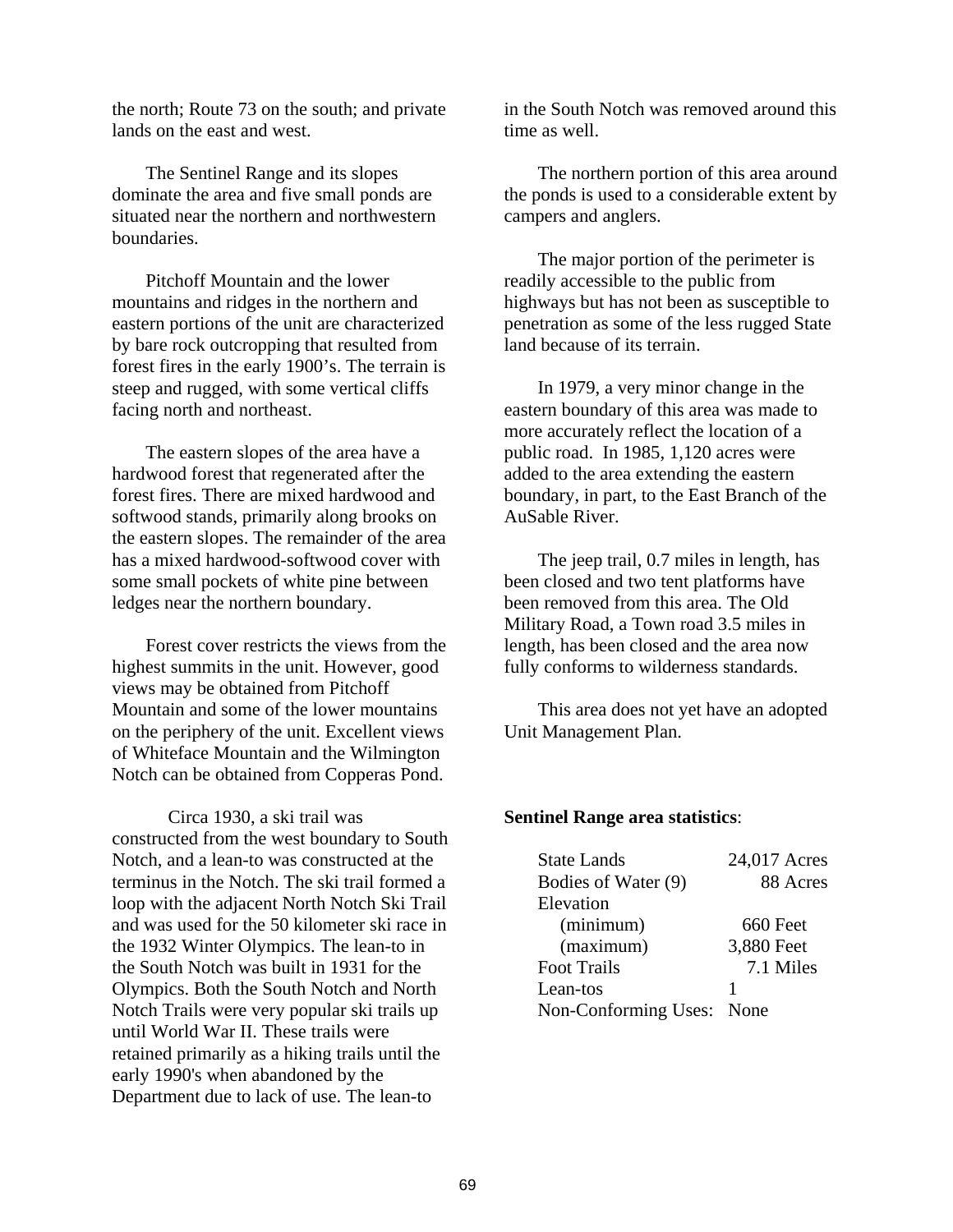#### **SIAMESE PONDS**

 The Siamese Ponds area is located in the Towns of Lake Pleasant, Wells and Indian Lake in Hamilton County and the Towns of Johnsburg and Thurman in Warren County. It is one of the largest Wilderness areas, extending about 23 miles from north to south and about 17 miles from east to west at its widest part.

 It is roughly bounded by Route 28 on the north; by private land tracts near Thirteenth Lake, Gore Mountain and Bakers Mills and Route 8 on the east; by Route 8 on the south; and by Route 8, Speculator Tree Farm conservation easement lands and Indian Lake on the west.

 The topography consists of relatively low rolling hills with a few mountain summits above the 3,000 foot level, including Bullhead, Eleventh, Puffer and South Pond. In addition, the area contains a large number of beaver meadows and wetlands.

 Most of the area was heavily logged nearly a century ago and some sections, particularly in the southeastern part, were burned over in forest fires. Much of the forest cover has been re-established and in some locations there are excellent quality stands of both hardwoods and softwoods. On most of the higher elevations, except those in severely burned spots, spruce and fir predominate, while mixed hardwoods and softwoods cover the remainder of the area.

 This large block of State land is unbroken by public roads and has been generally protected from wheeled motor vehicle use. Old roads from logging days, most of which have been brushed in, are still evident.

 This area has an approximately 33 square mile trail-less area in its southern

region which provides users a unique opportunity to experience a remote experience.

 The area is known for its lovely natural features. Some of the more popular attractions are: Thirteenth Lake, Chimney Mountain, Puffer Pond, Siamese Ponds, Auger Falls on the West Branch of the Sacandaga River, the East Branch of the Sagandaga River, and John Pond. Chimney Mountain has ice caves that usually retain snow and ice through the summer months and provide an interesting spot for visitors.

 Some of the unique streams and water bodies in this area are tannic and tea-like in color as a result of surrounding vegetative material, while others are crystal clear. Water bodies range from stagnant ponds and seasonal vernal ponds to swift-flowing waters such as County Line and Peaked Mountain Brooks.

 Thirteenth Lake has a small sand beach at the northern end that makes a very desirable spot for picnics, bathing, boating and camping. Additional desirable camping spots can be found around this lake,

 A portion of the eastern shoreline of Indian Lake, formerly classified as Intensive Use, has been reclassified and added to this Wilderness. A very minor change in the western boundary of this area was made in 1979, resulting in the creation of the Dug Mountain Primitive Area, a legal, private right-of-way separating it from the remainder of the Siamese Ponds Wilderness.

A Unit Management Plan was adopted for this area in 2005.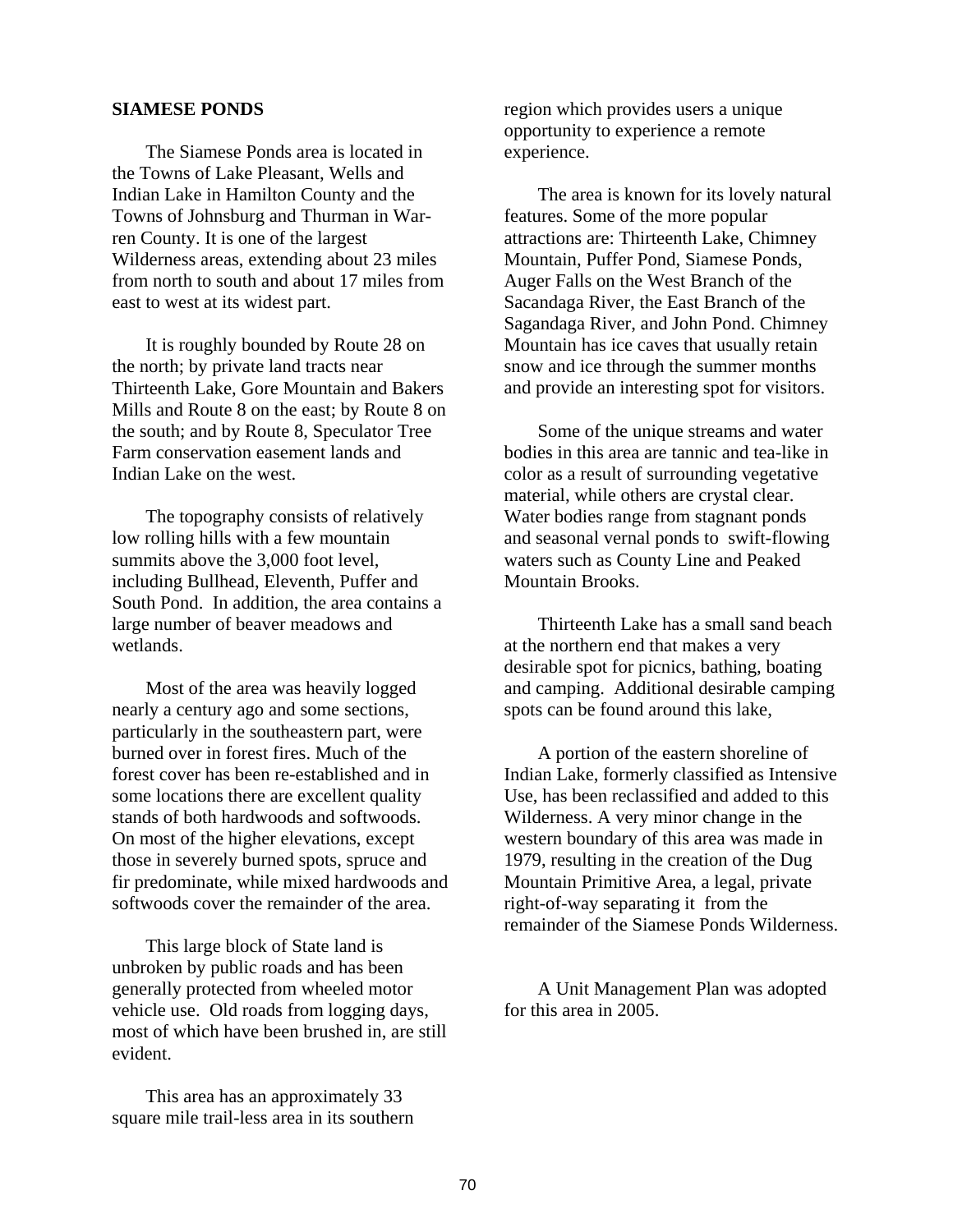#### **Siamese Ponds area statistics**:

| <b>State Lands</b>     | 113,176 Acres |
|------------------------|---------------|
| Private Inholdings (2) | 141 Acres     |
| Bodies of Water (88)   | 1,084 Acres   |
| Elevation              |               |
| (minimum)              | 1,048 Feet    |
| (maximum)              | 3,472 Feet    |
| <b>Foot Trails</b>     | 61 Miles      |
| Lean-tos               | 5             |
| Non-conforming Uses:   | None          |

## **SILVER LAKE**

 This area is located in the Towns of Lake Pleasant, Benson, Hope, Wells and Arietta in Hamilton County. It is roughly bounded on the north by Route 8 and private lands near Piseco Lake, Oxbow Lake, Hamilton Lake, Sand Lake and Lake Pleasant; on the east by Route 30; on the south generally by the Hamilton County line; and on the west by Route 10, the West Branch of the Sacandaga.

 The terrain is relatively low with rolling hills and only four mountain summits that exceed 3,000 feet elevation. There is considerable acreage of coniferous wetland as well as some beaver meadows along the streams.

 The forest cover is chiefly mixed hardwoods and softwoods with some nearly pure stands of large diameter hemlocks . Although the entire area was logged at some time in the past, much of the standing timber, both hardwoods and softwoods, is now at or near maturity. In the wetland area along streams as well as the higher elevations around the mountain tops, the forest cover is predominantly spruce and balsam.

 The famous Northville-Lake Placid Trail runs from the southern edge of the area through its center in a northerly direction, crossing the northern boundary near Piseco Lake. This trail was established by the Adirondack Mountain Club in 1922, but was subsequently taken over by the Department of Environmental Conservation for marking and maintenance. Two steel suspension bridges are on this trail, one crosses the West Branch of the Sagandaga River and the second crosses the Hamilton Lake Stream Outlet.

 Silver Lake is the principal attraction near the center of this area, chiefly for brook trout anglers. Mud Lake, Rock Lake and Canary Pond are also popular trout fishing spots. Big Eddy on the West Branch of the Sacandaga River also attracts visitors to the area. Hunters frequent the area during the big game season.

 The perimeter of the area is quite accessible to the public except for a few parcels of private, posted land. In 1979 Great Lot 121, consisting of approximately 200 acres, was re-classified from Wilderness to become the Cathead Mountain Primitive Area.

 The following non-conforming uses have been removed from the area: 12 miles of jeep trails, 1.3 miles of snowmobile trails, one fire tower, two observer cabins and five miles of telephone lines.

 A Unit Management Plan was adopted for this area in 2006.

#### **Silver Lake area statistics**:

| <b>State Lands</b>     | 107,731 Acres |
|------------------------|---------------|
| Private Inholdings (5) | 1,748 Acres   |
| Bodies of Water (55)   | 575 Acres     |
| Elevation              |               |
| (minimum)              | 807 Feet      |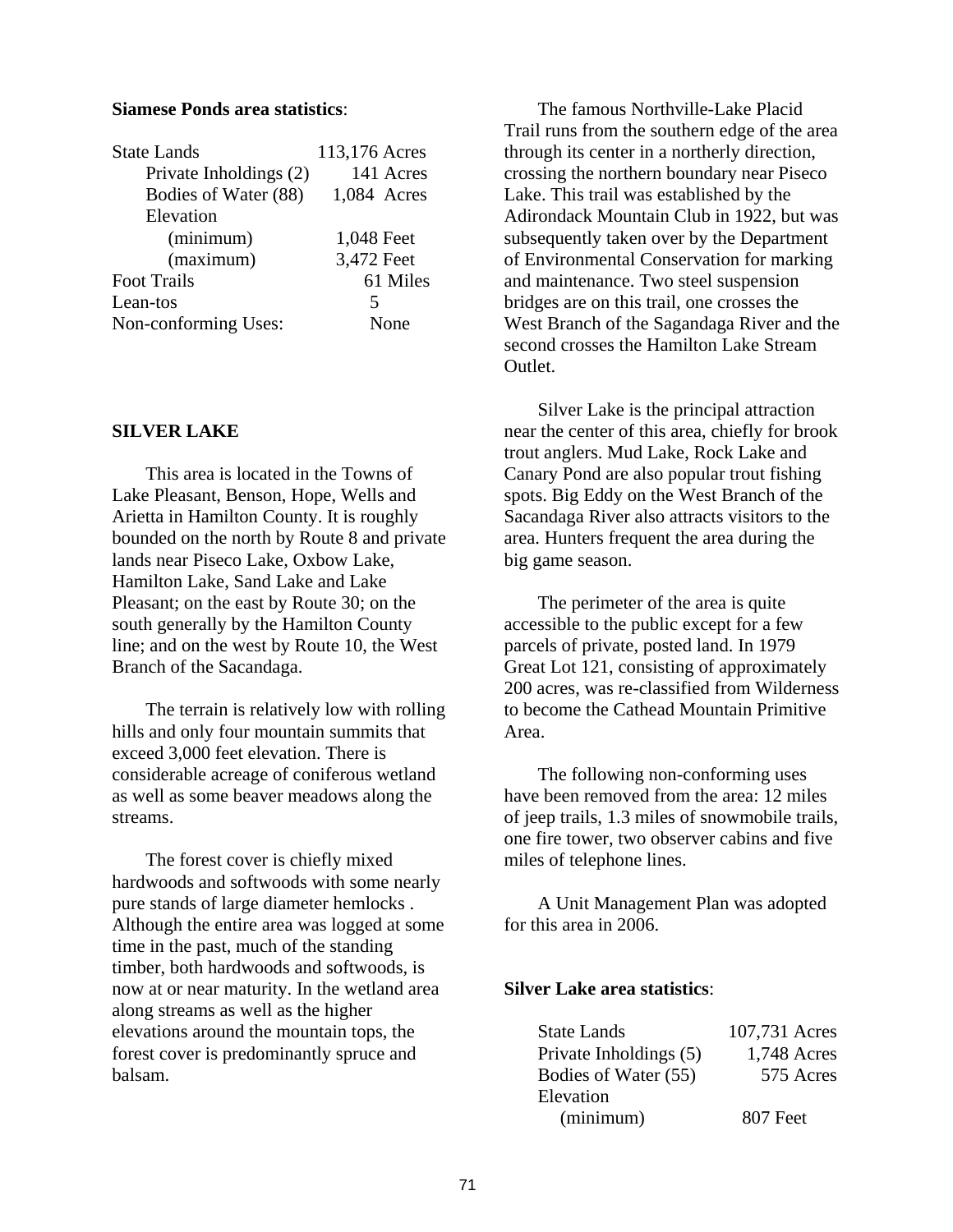| (maximum)                 | 3,250 Feet    |
|---------------------------|---------------|
| <b>Foot Trails</b>        | 21 Miles      |
| Lean-tos                  | 3             |
| Non-conforming Uses:      |               |
| <b>Suspension Bridges</b> | $\mathcal{D}$ |
| Powerline ROW             | 0.2 Miles     |

## **WEST CANADA LAKE**

 This Wilderness is located in the Town of Ohio in Herkimer County and the Towns of Morehouse, Arietta, Lake Pleasant and Indian Lake in Hamilton County. It is bounded on the north by the Moose River Plains Wild Forest area and conservation easement lands in the vicinity of Little Moose Lake, Squaw Brook, Snowy Mountain and Squaw Mountain; on the east by Route 30, Perkins Clearing conservation easement lands and the Northville-Lake Placid trail; on the south by lands of the Jessup River Wild Forest Area, private lands north of Route 8, the South Branch of West Canada Creek and an access road to private lands; and on the west by West Canada Creek and private lands east of Honnedaga Lake.

 The terrain ranges from wetlands and rolling hills to steep mountains such as Snowy Mountain. Water drains from the area into three major watersheds: the Hudson, the Mohawk and the Black.

 Among the area's chief attributes are its numerous ponds, lakes and streams, most of which support a brook trout population. Although there are many good trout fishing waters in this area, the ones that are most frequented by anglers are Big Rock Lake, Whitney Lake, Phillsbury Lake, Spruce Lake and Cedar Lake. The river area originating at the source of the Indian River to the South Branch of the Moose River is a designated Wild River under the New York State Wild, Scenic and Recreational Rivers

Act. West Canada Creek and Cedar River are also designated rivers. The forest cover consists chiefly of mixed hardwood-softwood species with large diameter trees of both types on the more fertile soils. There is also considerable acreage of spruce-balsam wetlands and beaver meadows.

 Among the spots that attract hikers and campers, in addition to the previously mentioned lakes, are the Northville-Lake Placid Trail, West Canada Creek, Snowy Mountain and the eastern shore of Cedar River Flow.

 Many campers from the three public campsites on Piseco Lake and the campsites at Lewey Lake, as well as those in the Moose River Plains Wild Forest, utilize the foot trails in the area to reach points of special interest. Since the Moose River tract was purchased by the State, there has been increased use of the foot trail from that area to Brook Trout Lake and vicinity by both hunters and anglers.

 Enforcement problems, stemming from the remoteness of the area, have been encountered in attempts to prevent snowmobile and all-terrain vehicle penetration into the Wilderness area. Physical barriers have been erected within the Moose River Plains Wild Forest Area at key locations to diminish this problem.

 In 1979, a 700-acre tract of the Moose River Plains Wild Forest Area was reclassified to become part of this Wilderness. This tract lies to the west and south of Indian Lake. Also in 1979, the western boundary was modified due to the identification of a private right-of-way adjacent to the West Canada Mountain Primitive Area.

 In 1984, 14,458 acres were added to the Wilderness as a result of the Perkins Clear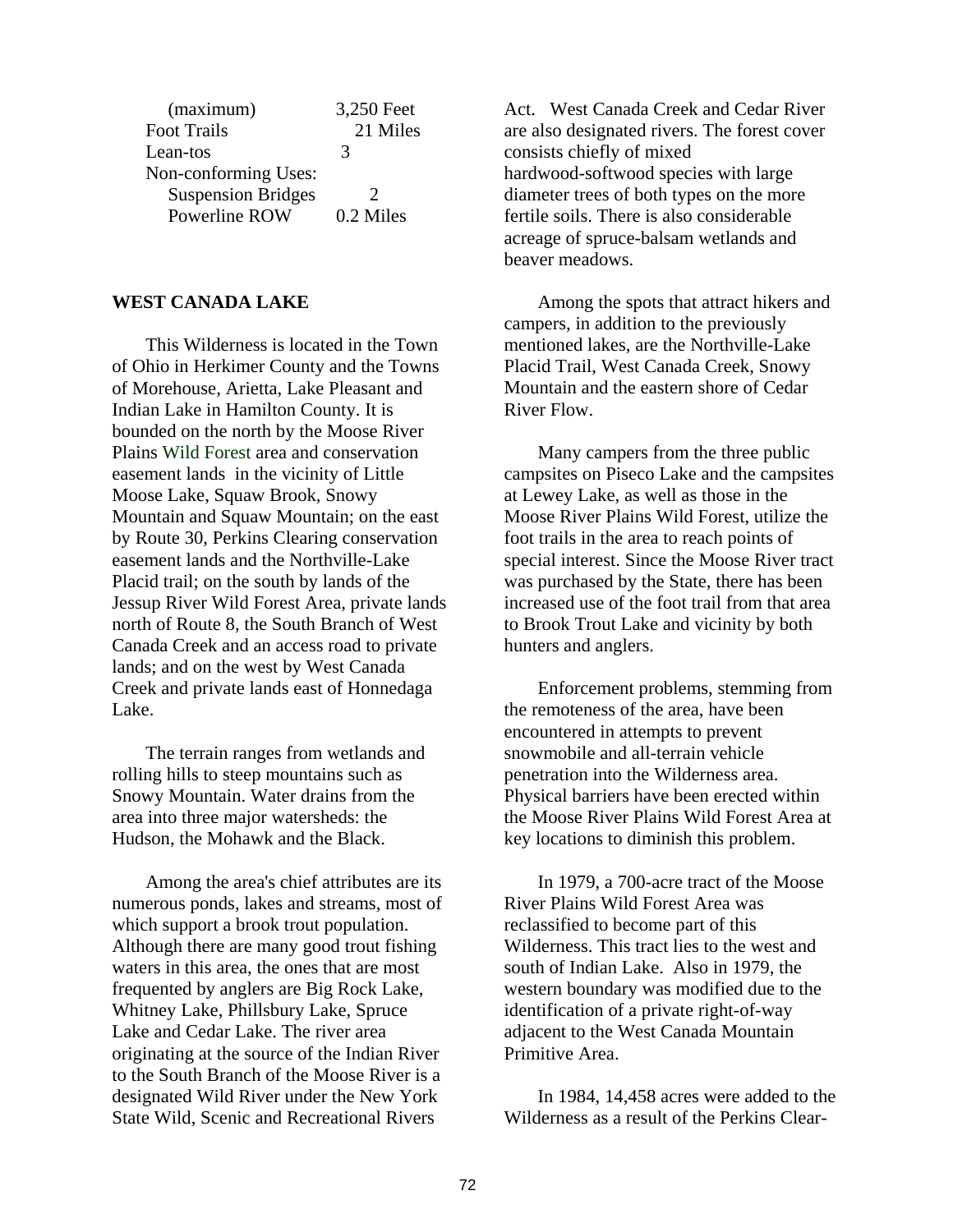ing land exchange. This land was previously classified as Primitive, Wild Forest and Resource Management. Five more lakes and the remainder of Whitney Lake were added to the Wilderness, as were one lean-to and 11 miles of trail.

 In 1985, the former Fort Noble Mountain Primitive Area of 450 acres was reclassified to Wilderness as a result of the removal of the fire tower, observers cabin and phone line.

 In 1994, 9,925 acres of land were reclassified from the Buell Brook Primitive Area to Wilderness and added to this area.

 In 2010, approximately 2,398 acres of the Moose River Plains Wild Forest were reclassified and added to the Wilderness at the same time the Moose River Plains Intensive Use Area was created. These lands included Little Moose Lake and some significant low-elevation wetland complexes in the east and north that extends toward and include some of the shoreline of Cedar River Flow. Following the construction of a parking area, a 2.3 mile section of the Indian Lake Road will be closed allowing the public to drive approximately one half mile from Squaw Lake.

 This area does not yet have an adopted Unit Management Plan.

## **West Canada Lake area statistics**:

| <b>State Lands</b>                | 171,308 Acres |
|-----------------------------------|---------------|
| Private Inholdings (4)            | 2,027 Acres   |
| Bodies of Water (163) 2,928 Acres |               |
| Elevation                         |               |
| (minimum)                         | 1,390 Feet    |
| (maximum)                         | 3,899 Feet    |
| <b>Foot Trails</b>                | 67.2 Miles    |
| Lean-tos                          | 16            |
| Impoundments                      | 1             |
| Non-conforming Uses:              | None          |

## **WILLIAM C. WHITNEY**

 This Wilderness Area is located in the Town of Long Lake, Hamilton County. It is bounded on the east by County Route 10; on the south by lands of Whitney Industries; on the west by private lands; on the northwest by the Remsen to Lake Placid Travel Corridor; and on the north by other private land holdings. This Wilderness encompasses approximately 14,700 acres of land acquired from Whitney Industries in 1998, as well as the reclassified portions of the former Lake Lila Primitive Area lying south of the Remsen to Lake Placid Railroad Travel Corridor.

 The terrain is comprised of lakes, ponds, wetlands, and low forested hills with a few modest mountains ranging as high as 2,297 foot Antediluvian Mountain. The centerpieces of this area are 2,300 acre Little Tupper Lake and 1,400 acre Lake Lila, respectively, the seventeenth and twentysecond largest water bodies in the Adirondack Park. The area also includes twelve smaller water bodies, including Rock Pond, Bum Pond, Hardigan Pond, Doctors Pond, Antediluvian Pond, and Lily Pad Pond. The area also includes a short section of the Beaver River, Rock Pond Outlet, Salmon Lake Outlet, Charley Pond Outlet, and numerous other small streams and flows. There are extensive wetland complexes within the area, particularly along the western end of Little Tupper Lake and the southeastern portions of Lake Lila.

 The lands within the William C. Whitney Area are almost entirely forested, but the newly acquired lands have been significantly impacted by timber harvesting (prior to State acquisition) and both the former Whitney lands and the former Lake Lila Primitive Area lands have been heavily impacted by blow down. The area falls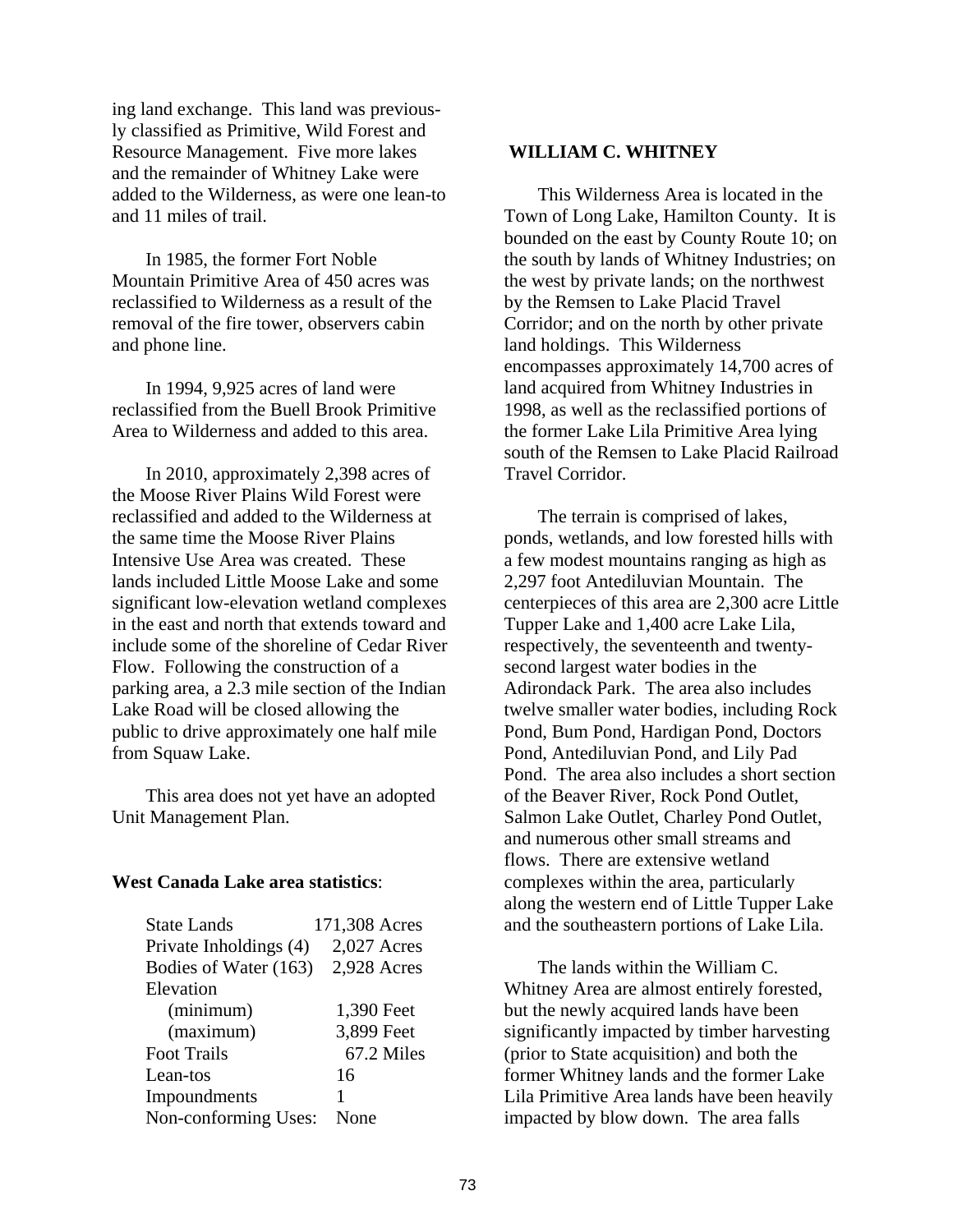within an ecological transition zone between temperate deciduous forest and boreal forest and is dominated by northern hardwoods, mixed woods, pine, and spruce flats.

 The vast expanses of the area are important to larger species of mammals, most notably white-tailed deer, black bear, and moose. Other species of mammals known to inhabit the area include beaver, river otter, fisher, coyote, bobcat, pine marten, red fox, gray fox, and snowshoe hare. According to the NYS Breeding Bird Atlas, the area abounds with bird life, listing 125 species of birds breeding within, or adjacent to, the area. Little Tupper Lake is the natal home to a genetically unique strain of brook trout that has proven itself to be superior in terms of longevity, survival, growth, and reproductive capability. The Little Tupper Lake strain of brook trout is present in Little Tupper Lake, Rock Pond, and Bum Pond. Unfortunately, the illegal introduction of bass has diminished the native brook trout population.

 The property contains an extensive network of logging roads which provide prime cross-country ski trails. However, the primary access to the interior of this area is by water. The DEC's Little Tupper Lake Headquarters provides direct access to Little Tupper Lake, whereas a 0.25 mile carry to a put-in provides canoe access to Lake Lila. Although it would require a series of difficult carries, it is possible to undertake a point-to-point canoe route between Lake Lila and the Little Tupper Lake Headquarters via Lily Pad Pond, Little Salmon Lake, Hardigan Pond, Rock Pond, and Little Tupper Lake. In light of the Wilderness classification of the surrounding lands, DEC will manage Little Tupper Lake as Wilderness, precluding both public and administrative use of motor vehicles, motorboats and aircraft to the extent prohibited by the Wilderness classification. All other water bodies are surrounded by

lands classified as Wilderness and will be managed accordingly.

 This area does not yet have an adopted Unit Management Plan.

## **William C. Whitney area statistics**:

| 13,678 Acres         |
|----------------------|
|                      |
| 1,713 Feet           |
| 2,280 Feet           |
| 4,234 Acres          |
| 17.4 Miles           |
| 4.2 Miles            |
| Non-conforming Uses: |
| Steele Bridge        |
|                      |

## **WILDERNESS STATISTICAL TOTALS:**

| 1,122,319 Acres |
|-----------------|
| 21,530 Acres    |
| 19,295 Acres    |
| 780 Miles       |
| 75 Miles        |
| 151             |
| $\overline{5}$  |
|                 |

| Non-conforming Uses:     |                       |
|--------------------------|-----------------------|
| Ranger Cabins*           | $\mathcal{D}_{\cdot}$ |
| <b>Telephone Lines</b>   | 4 Miles               |
| (on the ground)          |                       |
| Roads (public)           | 2.73 Miles            |
| <b>Steel Bridge</b>      |                       |
| <b>Suspension Bridge</b> | 1                     |
| <b>Gravel Pit</b>        |                       |
| Powerline                | 0.6 Miles             |
|                          |                       |

\*Non-conforming uses whose removal cannot be scheduled by a fixed deadline.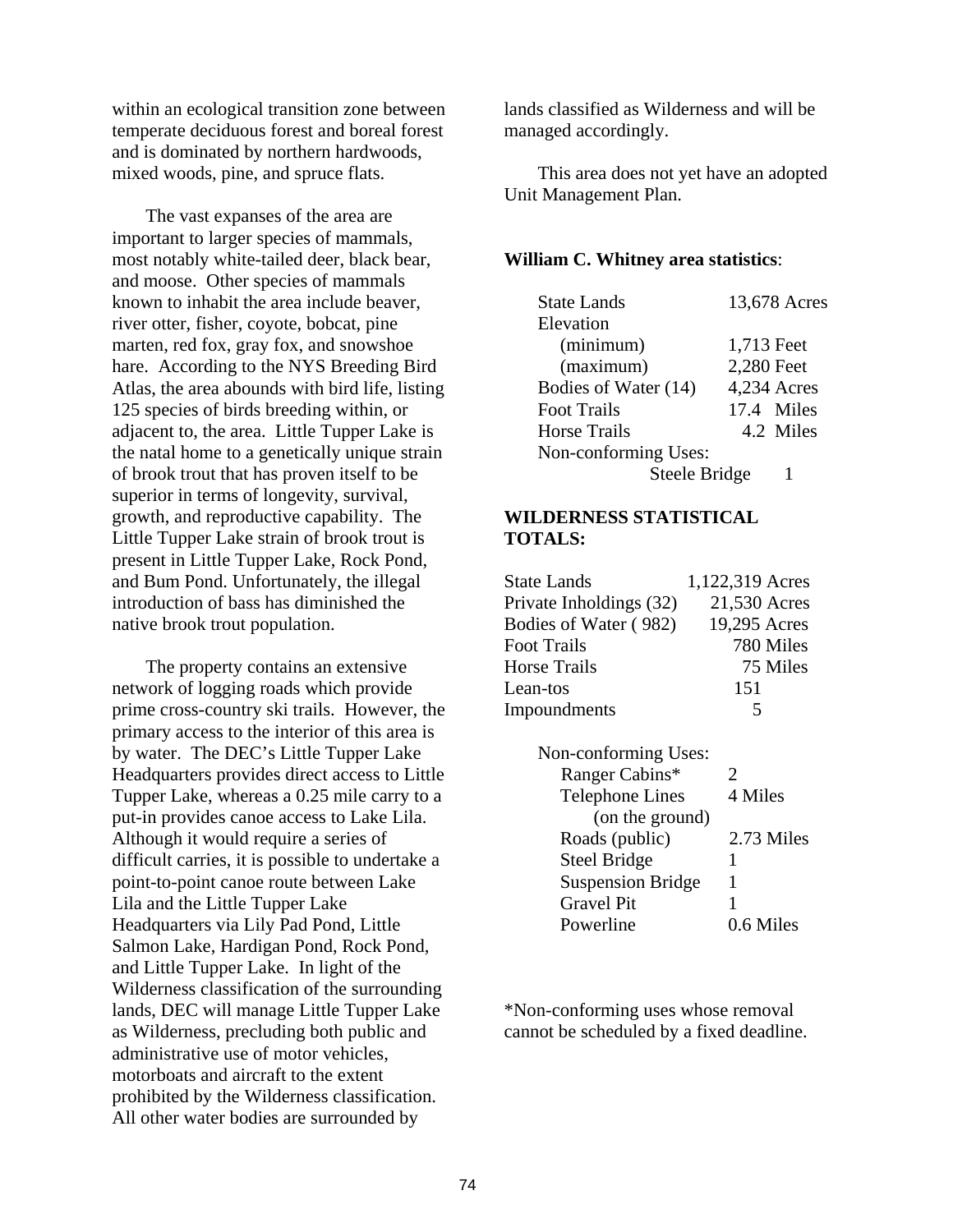# **PRIMITIVE AREAS**

#### **ALDER CREEK**

 This area lies in the Town of Webb, Herkimer County and consists of a right-ofway to an inholding of private land in the Pepperbox Wilderness. Should problems with motorized trespass on wilderness lands develop, this primitive corridor should be gated at the State land boundary and its use limited to private access. While the inholder has used this right-of-way as access, the legal status of this right-of-way is unclear. At such time as the inholding may be acquired, or at such time as the Department of Environmental Conservation determines that there is no legal right-of-way, this Primitive Area should be added to the Pepperbox Wilderness Area.

 This area does not yet have an adopted Unit Management Plan.

## **Alder Creek area statistics**:

| <b>State Lands</b>   | 23 Acres  |
|----------------------|-----------|
| Non-conforming Uses: |           |
| Roads (private) $*$  | 1.9 Miles |

## **ALICE BROOK**

This area is located in the Town of Fine and consists of a fifty-foot wide corridor, which includes a snowmobile trail that cuts across the top of the Five Ponds Wilderness Area between the Youngs Road in Star Lake and the Inlet Road adjacent to Wanakena on the former Sternberg and Post Henderson Roads. Efforts should be made to relocate this important trail in the St. Lawrence County snowmobile trail system so that this area can become part of the Wilderness Area.

This area does not yet have an adopted Unit Management Plan.

#### **Alice Brook area statistics**:

| <b>State Lands</b>   | 21 Acres  |
|----------------------|-----------|
| Non-conforming Uses: |           |
| Snowmobile Trails    |           |
| $(public)*$          | 3.5 Miles |

#### **AMPERSAND**

 This area consists of a small belt of forest preserve between Ampersand Brook up to and including ampersand Park Road in the Town of Harrietstown, Franklin County. It extends from the Ampersand Lake property westward to Stony Creek and northward to Stony Creek Ponds.

 The road, used as access to a large private parcel, prevented this area from being classified as part of the High Peaks Wilderness. Should this parcel become State property at some future time, the road should be terminated at or west of Stony Creek and the Primitive Area together with the private inholding should then be added to the High Peaks Wilderness. Ampersand Brook is a picturesque white water stream once renowned for its excellent brook trout fishing.

 A Unit Management Plan was adopted for this area in 1999.

#### **Ampersand area statistics**:

| <b>State Lands</b>   | 424 Acres |
|----------------------|-----------|
| <b>Foot Trails</b>   | 0.5 Miles |
| Non-conforming Uses: |           |
| Roads (private)*     | 3.5 Miles |
| Roads (public)*      | 0.8 Miles |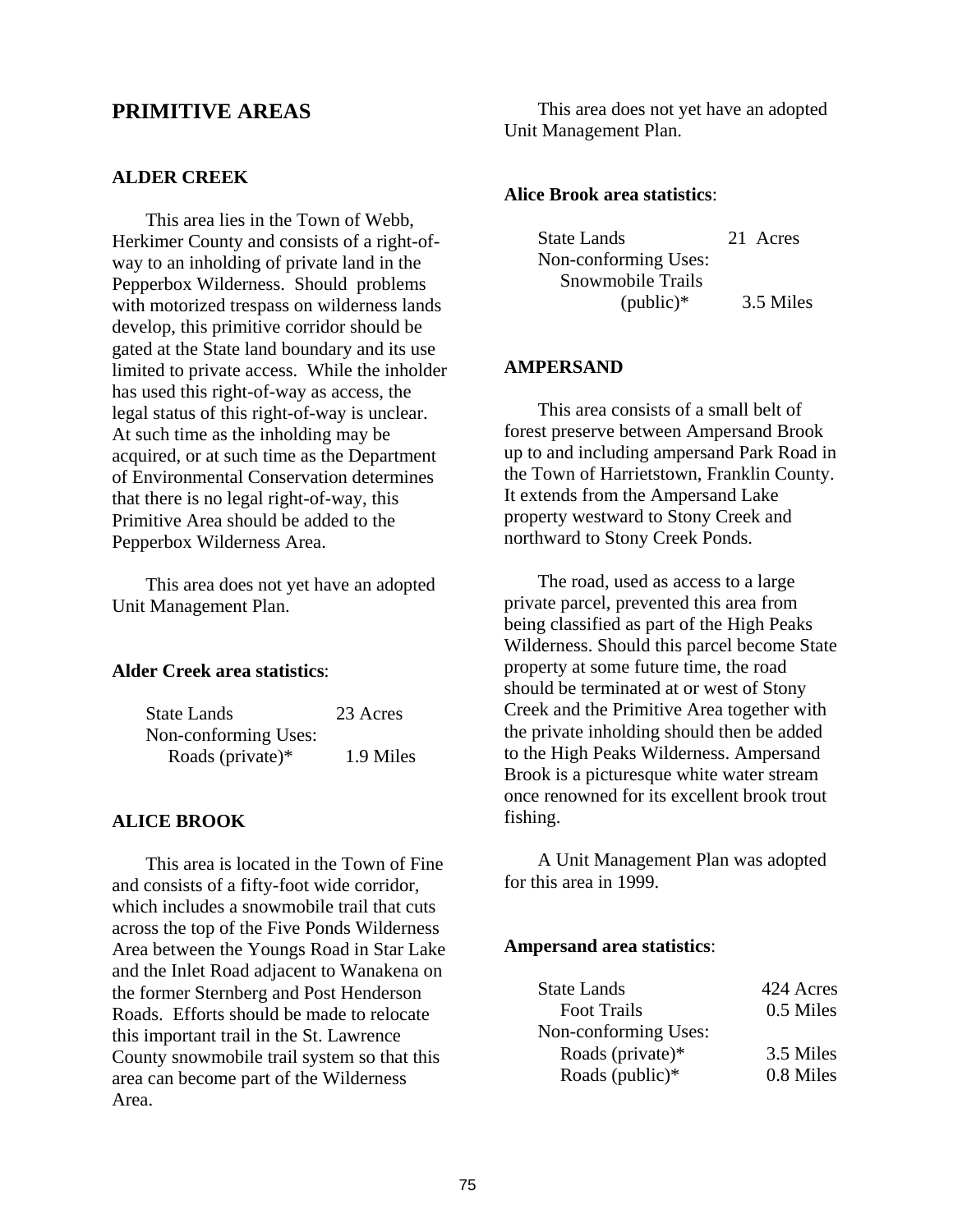#### **BALD LEDGE**

 This area consists of an appendage on the eastern side of the Pharaoh Lake Wilderness in the Town of Ticonderoga, Essex County. A private road, used periodically during timber harvest on an adjacent private parcel, crosses this area. Once the road is no longer necessary this area can be added to the Pharaoh Lake Wilderness.

 A Unit Management Plan was adopted for this area in 1992.

### **Bald Ledge area statistics**:

| <b>State Lands</b>   | 529 Acres |
|----------------------|-----------|
| Non-conforming Uses: |           |
| Roads (private) $*$  | 0.5 Miles |

## **BARTLETT**

 This area is in the Towns of Jay, Wilmington and Keene in Essex County and consists of the right-of-way known as Bartlett Road. This seasonally maintained public road crosses the eastern portion of the Sentinel Range Wilderness Area. Should this road ever be closed or abandoned, this area should be added to the Sentinel Wilderness Area.

 This area does not yet have an adopted Unit Management Plan.

#### **Bartlett area statistics**:

| <b>State Lands</b>   | 6 Acres   |
|----------------------|-----------|
| Non-conforming uses: |           |
| Roads (public) $*$   | 1.4 Miles |

### **BEAR POND**

 This area lies in the Town of Webb, Herkimer County, and consists of two rights-of-way, to provide access to two inholdings deep within the Five Ponds and Pepperbox Wilderness Areas. The main fork of this Primitive Area, the Bear Pond Road, provides access to an inholding at Bear Pond and the westerly fork provides access to an inholding at Twin Ponds. To avoid problems of motorized trespass on wilderness lands, this primitive area has been gated to public access in the immediate vicinity of the turn-off to "Old Upper South Pond Road," and access beyond this point is limited to private access only. Should the inholdings be acquired by the State, they should be added to the Five Ponds Wilderness and the Pepperbox Wilderness Area. The status of this primitive corridor and the Bear Pond Road should then be evaluated to determine if it should remain open to the public access as described above.

 A Unit Management Plan was adopted for this area in 2010.

#### **Bear Pond area statistics**:

| <b>State Lands</b>   | 12 Acres  |
|----------------------|-----------|
| Non-conforming Uses: |           |
| Roads (private) $*$  | 4.2 Miles |

#### **BOQUET RIVER**

 This area is located in the Town of Elizabethtown in Essex County. It is bounded on the north and west by private land and on the south and east by State Route 9. A small section of the northwest and northeast boundaries abut the Giant Mountain Wilderness. A gated private road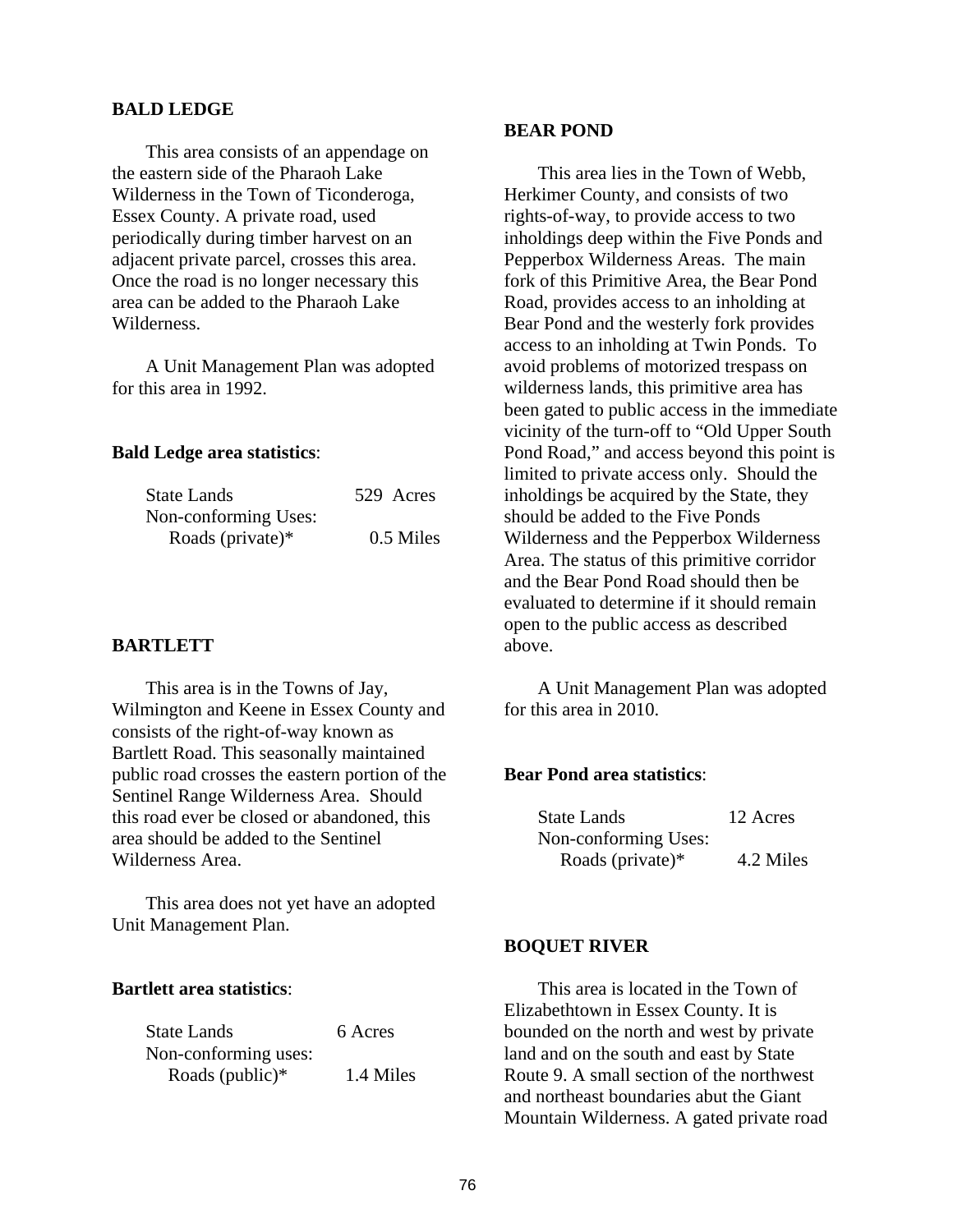from Route 9 to the northern private property exists.

 A Unit Management Plan was adopted for this area in 2004.

## **Boquet River Statistics:**

| <b>State Lands</b>   | 86 Acres  |
|----------------------|-----------|
| Non-conforming Uses: |           |
| Roads (private)*     | 0.5 Miles |

## **BUCK POND**

 This area lies in the Town of Fine, St. Lawrence County, and consists of a private right-of-way following a very rough road. It provides access for all terrain vehicles to an inholding of private land at Buck Pond deep within the Five Ponds Wilderness Area. This primitive corridor and the private inholding are surrounded by the Five Ponds Wilderness Area and public access by motor vehicles or snowmobiles along this primitive corridor has created problems with all-terrain vehicles and snowmobile trespass on Wilderness lands beyond the Buck Pond inholding. The road has been gated and closed to public motor vehicle use by the Department of Environmental Conservation and private access only is allowed beyond Youngs Road.. Should this inholding be acquired by the State, which should be a matter of highest priority, this road should be terminated at the northwestern State land boundary. The right-of-way and the acquisition should then be included in the Five Ponds Wilderness Area, precluding future motorized access.

 A Unit Management Plan was adopted for this area in 1994.

## **Buck Pond area statistics**:

| <b>State Lands</b>   | 48 Acres  |
|----------------------|-----------|
| Non-conforming Uses: |           |
| Roads (public) $*$   | 0.6 Miles |
| Roads (private)*     | 7.3 Miles |

#### **BUELL BROOK**

This area is in the Town of Indian Lake, Hamilton County north of Buell Mountain. The Finch Pruyn Company donated approximately 10,000 acres, creating the original Primitive Area. One small parcel in the center of the area, with it's access road extending from the north, was exempted from the donation. In 1994, 9,925 acres were reclassified as Wilderness, reconfiguring the area as an access corridor to the inholding. The remaining land and road are scheduled to become State lands and should be added to the West Canada Lakes Wilderness when that occurs.

 This area does not yet have an adopted Unit Management Plan.

## **Buell Brook Statistics:**

| <b>State Lands</b>   | 14 Acres  |
|----------------------|-----------|
| Non-conforming Uses: |           |
| Roads (private)      | 3.5 Miles |

#### **CATHEAD MOUNTAIN**

 This area consists of the Great Lot (121) in the Town of Benson, Hamilton County, a telephone line for the state operated fire tower on Cathead Mountain, lying within an inholding. Should this inholding be acquired by the State, two options are available depending upon the need then for the Cat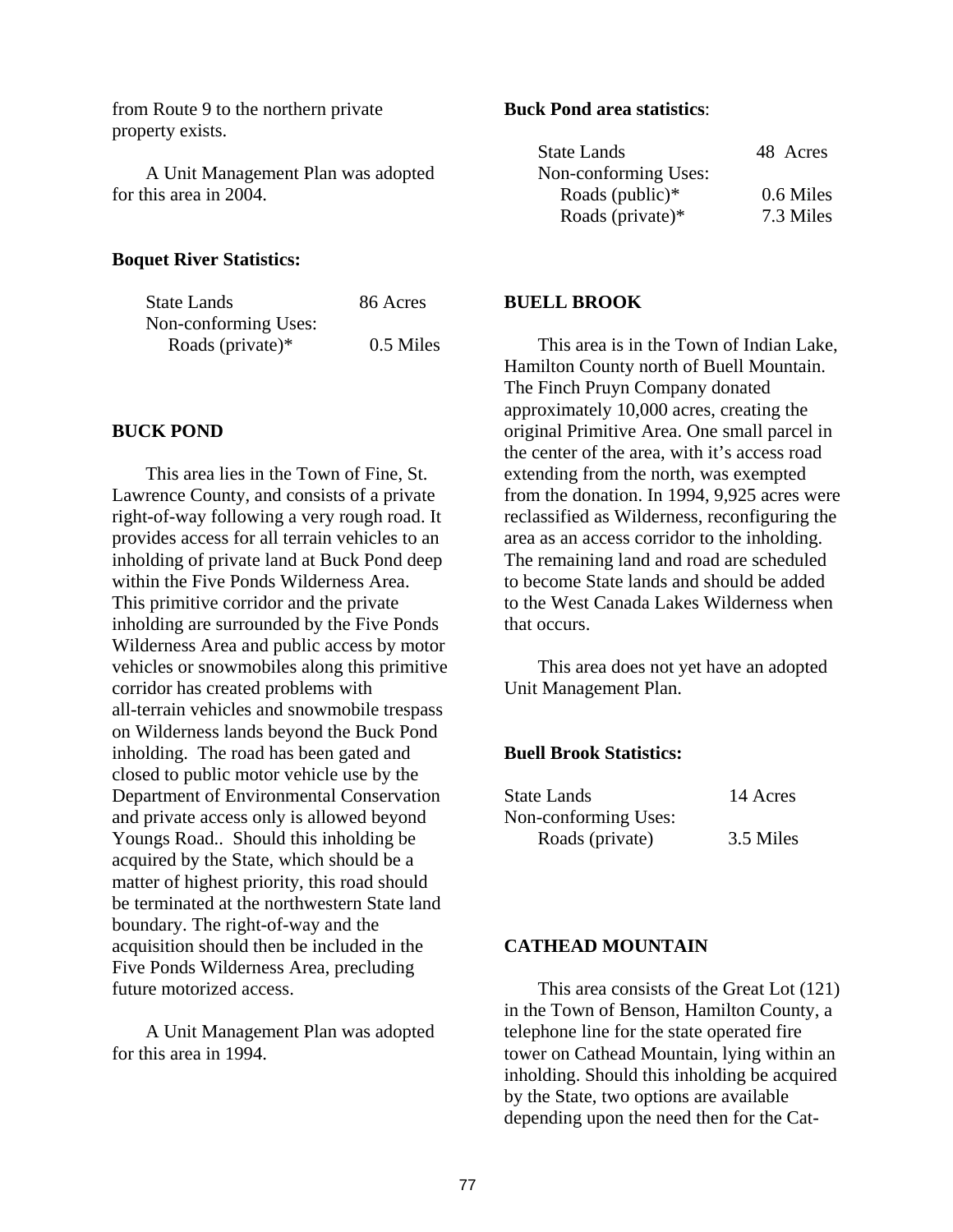head Mountain fire tower: (i) either the fire tower and the telephone line could be removed and the whole area be added to the Silver Lake Wilderness Area, or, (ii) the fire tower and telephone line to the tower, if found to be necessary, could remain and the primitive area be enlarged to include an appropriate, small acreage surrounding the Cathead Mountain tower, until such time as the tower is no longer needed at which time the area should be added to the Silver Lake Wilderness.

A Unit Management Plan was adopted for this area in 2006.

## **Cathead Mountain area statistics**:

| <b>State Lands</b>   | 212 Acres |
|----------------------|-----------|
| Non-conforming Uses: |           |
| Telephone Line*      | 0.5 Miles |

## **CHATIEMAC LAKE**

 This area is located in the Town of Johnsburg, Warren County, and consists of the right-of-way of Chatiemac Road, a Town road. The road provides access through the eastern edge of the Siamese Ponds Wilderness Area to a private inholding at Chatiemac Lake. Should this inholding ever be acquired, the road should be abandoned and made part of the Siamese Ponds Wilderness Area.

 A Unit Management Plan was adopted for this area in 2005.

## **Chatiemac Lake area statistics:**

| <b>State Lands</b>   | 2 Acres   |
|----------------------|-----------|
| Non-conforming Uses: |           |
| Roads (public) $*$   | 0.5 Miles |

## **DEAD CREEK**

The area is located in the Town of Piercefield, St. Lawrence County. It features a low-gradient section of Dead Creek that meanders through alder swamps to its confluence with the Raquette River near Sols Island.

Much of the area is comprised of a large, ecologically significant wetland complex containing a mix of conifer wetlands, conifer scrub and broadleaved evergreen wetlands, and is considered an important representative example of the Adirondack low elevation boreal landscape. The area is classified as Primitive even though it is unlikely to attain Wilderness standards due to its size. It is considered important to manage the area under Primitive Area guidelines to ensure the protection of its high-quality, fragile wetland complexes in their natural states.

The area provides opportunities for canoeing in winding flat water with the occasional need to carry over a beaver dam.

 This area does not yet have an adopted Unit Management Plan.

## **Dead Creek area statistics:**

| <b>State Lands</b>      | 1,125 Acres |
|-------------------------|-------------|
| Private Inholdings (1)  | 10 Acres    |
| Non-conforming Uses:    |             |
| Roads (private)*        |             |
| Access Road 0.7 Mile    |             |
| Carriage Road 6.0 Miles |             |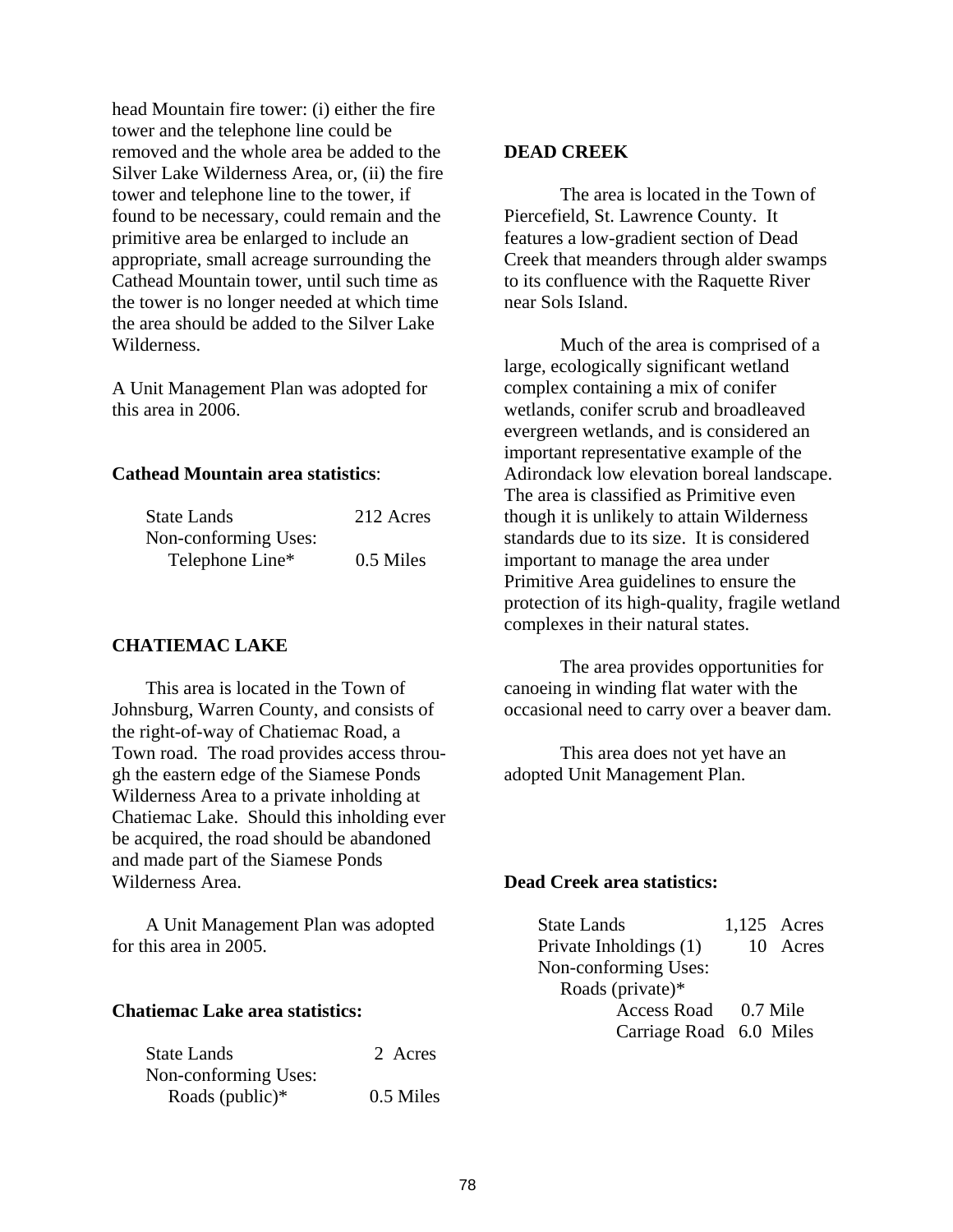#### **DEER RIVER**

This area is a narrow, long river corridor located in the Towns of Duane and Santa Clara, Franklin County. It is bounded on the south by the Red Tavern Road (County Route 14) and private lands; the north by the Blue Line of the Adirondack Park; the northeast by Cole Road; and on the east and west by private lands. This river corridor is lined by low elevation boreal wetlands. Outstanding opportunities for canoeing, kayaking, hunting and fishing exist in this undeveloped natural area, but it lacks the necessary acreage for Wilderness classification. The portion of the Deer River flowing through this parcel is protected as a Scenic River under the Wild, Scenic and Recreational Rivers Act.

 This area does not yet have an adopted Unit Management Plan.

## **Deer River area statistics:**

| <b>State Lands</b>   | $1,870$ Acres |
|----------------------|---------------|
| Non-conforming Uses: |               |
| Steel bridge         |               |
| Roads (private)*     | $0.5$ Miles   |

## **DUG MOUNTAIN**

 This is a small appendage of State land adjacent to the Siamese Ponds Wilderness Area in the Village of Speculator, Hamilton County. It is bounded on the north, west and south by private lands. The private lands to the north constitute a virtual inholding within the Wilderness. This appendage is separated from the Wilderness by a private road approximately 600 feet in length leading to the private holdings in the north. In the event that the private lands ever are acquired by the State, the road should be

closed, and this area together with the private inholdings reclassified to Wilderness.

 A Unit Management Plan was adopted for this area in 2005.

### **Dug Mountain area statistics**:

| <b>State Lands</b>   | 50 Acres  |
|----------------------|-----------|
| Non-conforming uses: |           |
| Roads (private) $*$  | 0.1 Miles |

#### **EASTERN FIVE PONDS ACCESS**

 This area is located in the Towns of Clifton, Colton and Piercefield in St. Lawrence County and in the Town of Long Lake, Hamilton County. The area is comprised of six small, detached corridors providing access to inholdings on the eastern margin of the Five Ponds Wilderness Area. The area also includes two dams essential to preserving the Bog River-Lows Lake-Osewagatchie River Wilderness canoe route and important wetland complexes associated with the Bog River Flow.

 The first area lies in the Towns of Piercefield and Colton, St. Lawrence County. It includes the Lows Upper and Lower Dams and the related access road to the Upper Dam. The area is classified as primitive because of the essentially permanent nature of certain major nonconforming uses which preclude Wilderness classification, including the two large dams and the related road access to the Upper Dam.

 The two large dams are of a scale and character incompatible with a Wilderness designation. However, the dams are essential to preserving the canoe route and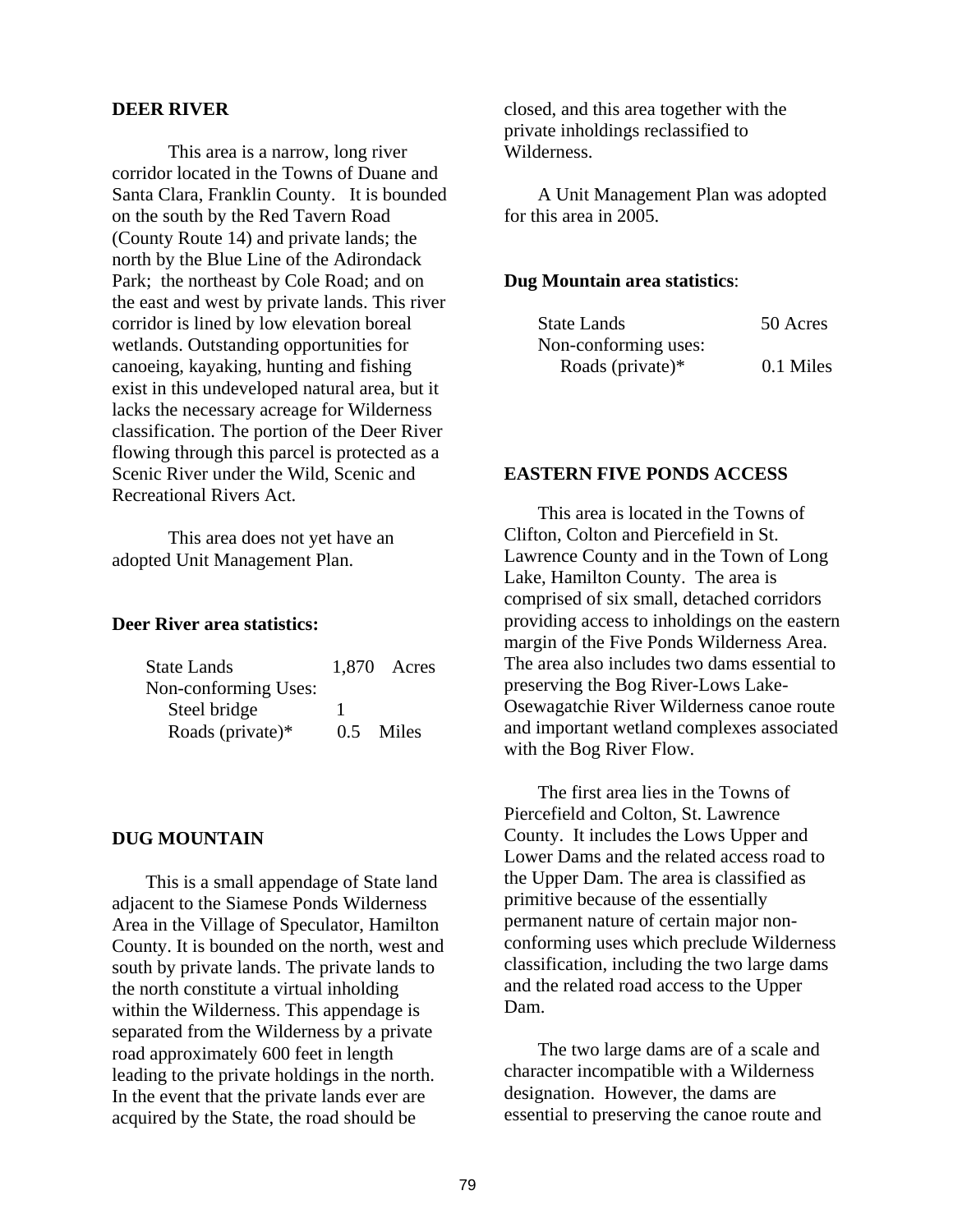important wetland habitat and should be maintained for that purpose indefinitely. Maintenance of the dams will require periodic use of motor vehicles and heavy equipment, such as bulldozers and cranes, which means that the existing road to the Upper Dam must also be maintained for administrative purposes related to dam inspection and repair.

 The road to the Upper Dam will be gated at the eastern edge of the Primitive Area. The owners of the large Boy Scouts of America inholding on the northern shore of Lows Lake have deeded motorized access rights on this road. While such private motor vehicle access continues, administrative access by motor vehicles by the State will be permitted as may be necessary for appropriate administration of the State lands in the area. If this inholding is acquired by the State (which should be given highest priority) extinguishing the private access rights, administrative access by motor vehicles will be limited to dam inspection and repair.

 The second detached area is a 2.2 mile road corridor located in the Town of Colton, St. Lawrence County. It provides deeded access to a large inholding owned by the Boy Scouts of America on the northern shore of Lows Lake. If this inholding is acquired by the State (which should be given highest priority), the road will be closed, and the intervening area classified as Wilderness. This Primitive Area will then become part of the Five Ponds Wilderness Area.

 The third detached area is a corridor 1.6 miles in length located in the Town of Clifton, St. Lawrence County providing access, (the legal nature of which is unclear) to a five-acre inholding in an area known on the north shore of Lows Lake in the vicinity of the area know as "Parker Island". This primitive corridor and the inholding are

surrounded by the Five Ponds Wilderness Area. Should the inholding be acquired (which should be given the highest priority), or the access rights extinguished, the area will become part of the Five Ponds Wilderness Area.

The fourth detached area is located in the Town of Long Lake, Hamilton County and consists of a private right-of-way that follows a road passing between Bog Lake and Clear Pond across lands added to the Five Ponds Wilderness Area in 2006. The road provides access to two large inholdings within the Five Ponds Wilderness. One parcel is owned in fee by the State with a term-use easement in place to expire in 2029 and the second is a privately-owned, working-forest tract that is encumbered by a conservation easement purchased by NY State. Should this second parcel become acquired by the State, the road should be terminated at the northeastern end of the primitive corridor and the Primitive Area, together with both inholdings, the area will become part of the Five Ponds Wilderness Area.

 The fifth detached area is a corridor 1.7 miles in length providing deeded access to a large private inholding surrounding Lake Marian located in the Town of Colton, St. Lawrence County. Should the inholding be acquired by the State the area will become part of the Five Ponds Wilderness Area.

 The sixth detached area is a corridor 0.7 miles in length providing deeded access to a large private inholding owned by the Sabattis Land Company on the south shore of Lows Lake. The Inholding is located in the Town of Colton, St. Lawrence County and is encumbered by a conservation easement purchased by NY State. Should the inholding be acquired by the State it will become part of the Five Ponds Wilderness Area.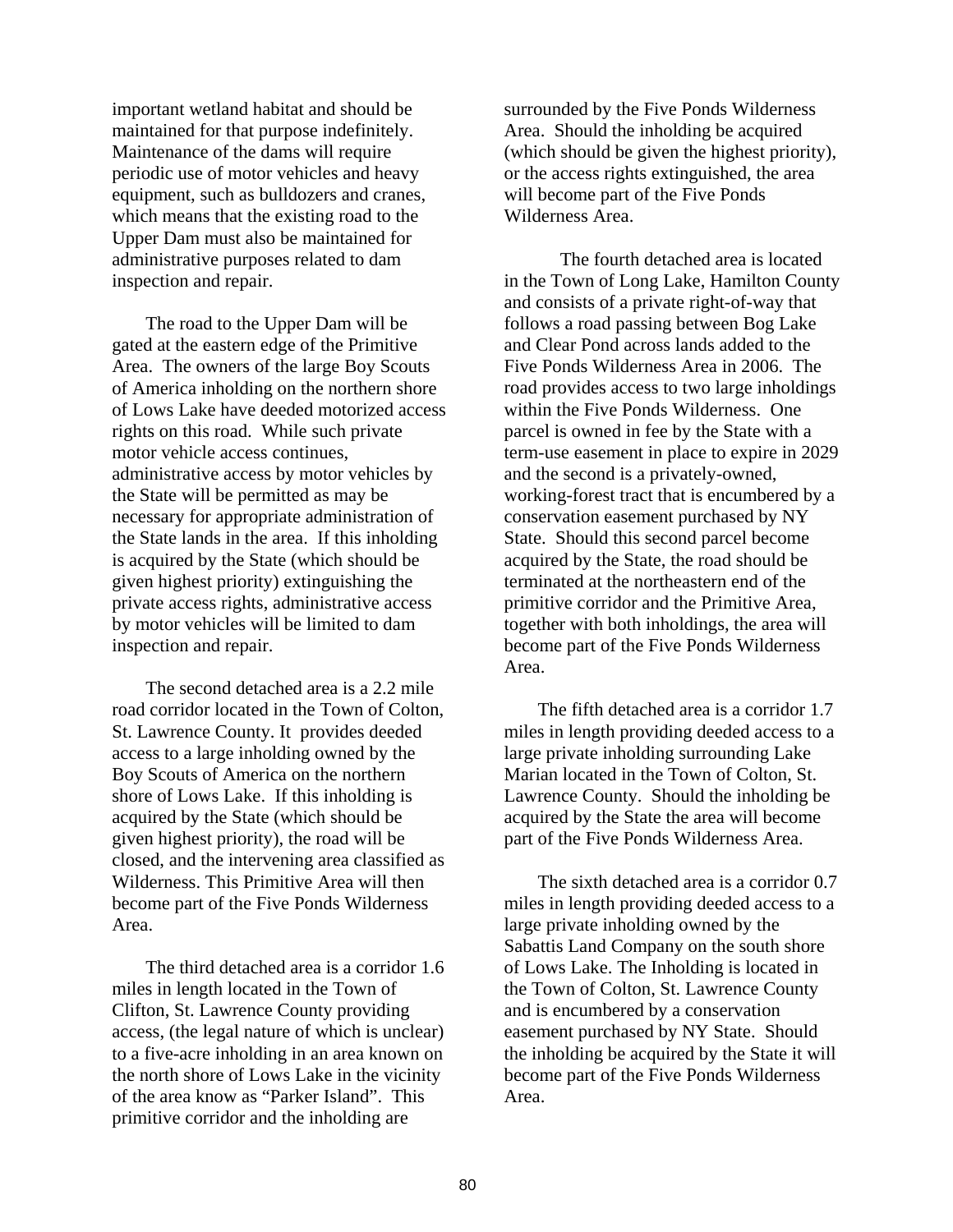This area does not yet have an adopted Unit Management Plan.

## **Eastern Five Ponds Access area statistics**:

| <b>State Lands</b>   | $1,647$ Acres |
|----------------------|---------------|
| Bodies of Water (1)  | 197 Acres     |
| Non-conforming Uses: |               |
| Private Roads*       | 9.7 Miles     |
| $Dams*$              |               |

snowmobile trail system so that this area can become part of the Wilderness Area.

 A Unit Management Plan was adopted for this area in 2005.

### **Forks Mountain area statistics**:

State Lands 15 Acres Non-conforming Uses: Snowmobile Trail (public)\* 2.5 Miles

## **FIRST BROTHER**

 This area is located in the Town of Horicon, Warren County. It is bounded on the west by Palisades Road and by the north, east, and south by private lands. The northwestern corner of the area abuts the southern boundary of the Pharoah Lake Wilderness.

A Unit Management Plan was adopted for this area in 1992.

## **First Brother area statistics:**

| <b>State Lands</b>   | 99 Acres |
|----------------------|----------|
| Non-conforming Uses: | None     |

## **FORKS MOUNTAIN**

 This area is in the Town of Wells, Hamilton County. It includes the fifty-foot wide corridor of the snowmobile trail which cuts across the southern tip of the Siamese Ponds Wilderness between the Teachout Road on the East Branch of the Sacandaga and the State land boundary on the Sacandaga River. Efforts should be made to relocate this important trail in the county

#### **GOOSENECK POND**

 This area includes a 100 foot wide corridor between the State land boundary and the outlet of Gooseneck Pond in the Town of Ticonderoga, Essex County. Gooseneck Pond is the Town's water supply. It includes the access road, the control valve and the retaining dike at the north end of the lake and is intended solely for the purpose of the Town maintaining the dike and control valve. If the Town ceases to use Gooseneck Pond as a water supply, the road should be closed and the area added to the Pharaoh Lake Wilderness.

 A Unit Management Plan was adopted for this area in 1992.

## **Gooseneck Pond area statistics**:

| <b>State Lands</b> | 1 Acre |
|--------------------|--------|
|--------------------|--------|

| Non-conforming uses: |           |
|----------------------|-----------|
| Roads (private) $*$  | 0.2 Miles |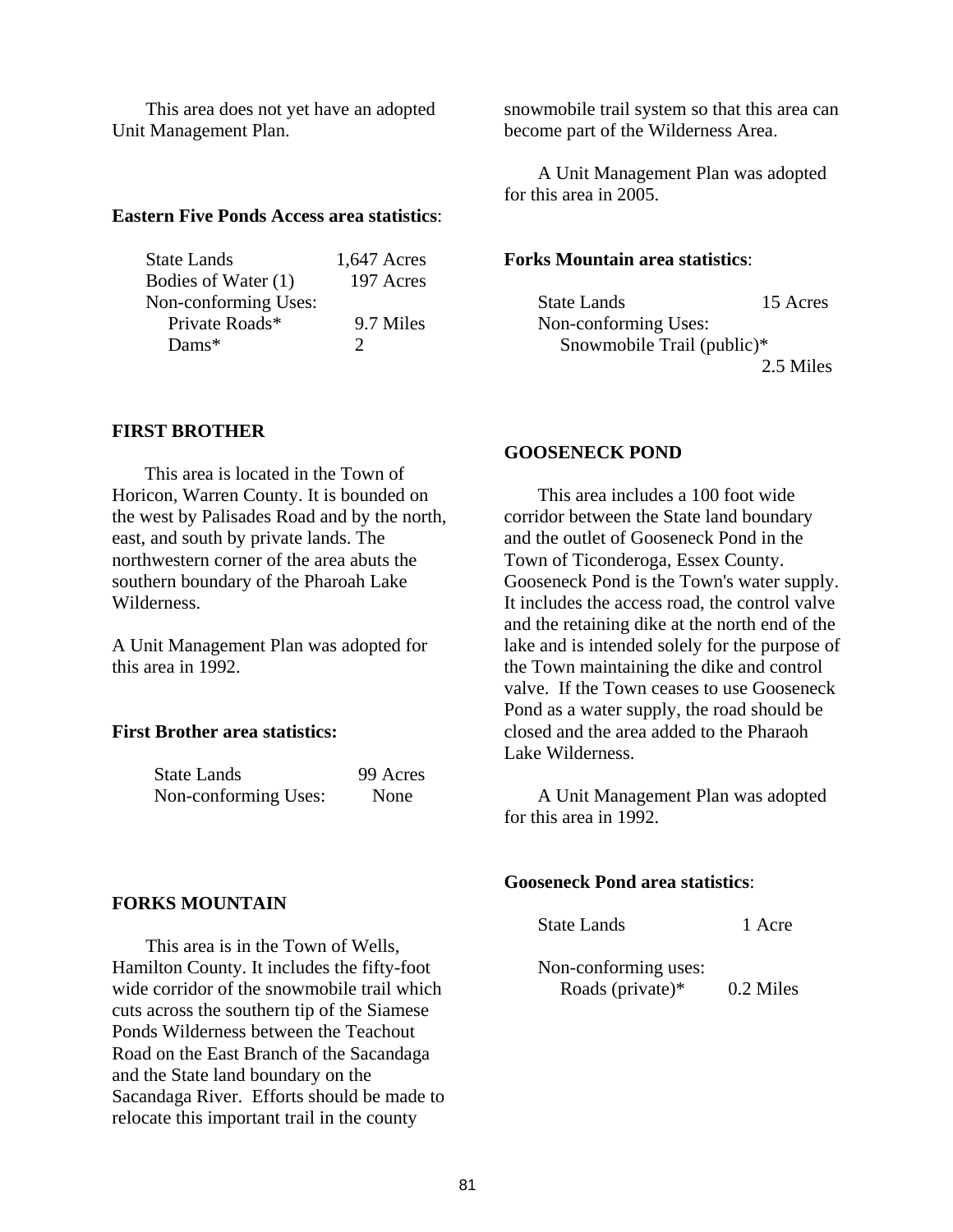## **HUDSON GORGE**

 This Primitive Area is in the Town of Minerva, Essex County, and the Town of Indian Lake, Hamilton County. It encompasses the wildest and most remote section of the Hudson River, as well as a spectacular white water gorge.

 There are two designated foot trails within this area. From the south, a trail leads from Route 28 to Whortleberry Pond, with short spur trails to Ross and Big Bad Luck Ponds. From the north, a trail begins on Northwoods Club Road and ends at Blue Ledge on the Hudson River. There are no public roads or access routes to this section of the Hudson River. In the past relatively few people were successful in navigating the waters by canoe, boat or raft. These factors had served to retain this portion of the river and its immediate surroundings in a near wilderness condition. River access has significantly increased with the development of commercial rafting since the early 1980's.

 Although there are no established foot trails that parallel this section of the Hudson River, the Blue Ledge Trail, receives considerable use.

 Private lands border about two miles of the approximately ten-mile river section included in this area.

 The river has furnished some excellent fishing. In addition to this, the public is attracted to the scenic Blue Ledge. Opportunities for good brook trout fishing are available at several interior ponds.

 The distance between Newcomb and North River is the most dramatic white water trip in the Adirondacks, if not the State as a whole and one of the most demanding and hazardous. Since the early 1980's, commercial white water rafting, utilizing a release from the Lake Abanakee dam which permits rafts to gain access via the Indian River, has increased dramatically on the lower portion of this route. This type of use has reached about the maximum level consistent with the carrying capacity of the resources of the river banks and wild character of the river and care should be taken not to exceed present use levels.

 Non-conforming uses that were closed include 2.5 miles of jeep trails and 2.3 miles of snowmobile trails.

 The area is classified as Primitive because of the substantial amount of private land that intrudes the area and the critical relationship of that land to the river gorge. This area should be upgraded to Wilderness as soon as the private lands can be acquired or their uses limited by conservation easement so as to be compatible with the adjacent State lands. Pursuit of these acquisitions or easements should be a matter of highest priority.

 This area does not yet have an adopted Unit Management Plan.

## **Hudson Gorge area statistics**:

| <b>State Lands</b>        | 16,517 Acres |
|---------------------------|--------------|
| Bodies of Water (29)      | 352 Acres    |
| <b>Foot Trails</b>        | 6.6 Miles    |
| Non-conforming Uses: None |              |

### **HURRICANE MOUNTAIN**

This area consists of several corridors that cut through the Hurricane Mountain Wilderness in the Towns of Elizabethtown, Jay, Keene and Lewis, Essex County. These include: two Town roads that cross Forest Preserve, the Jay Mountain Road and the O'Toole Road; two rights-of-way to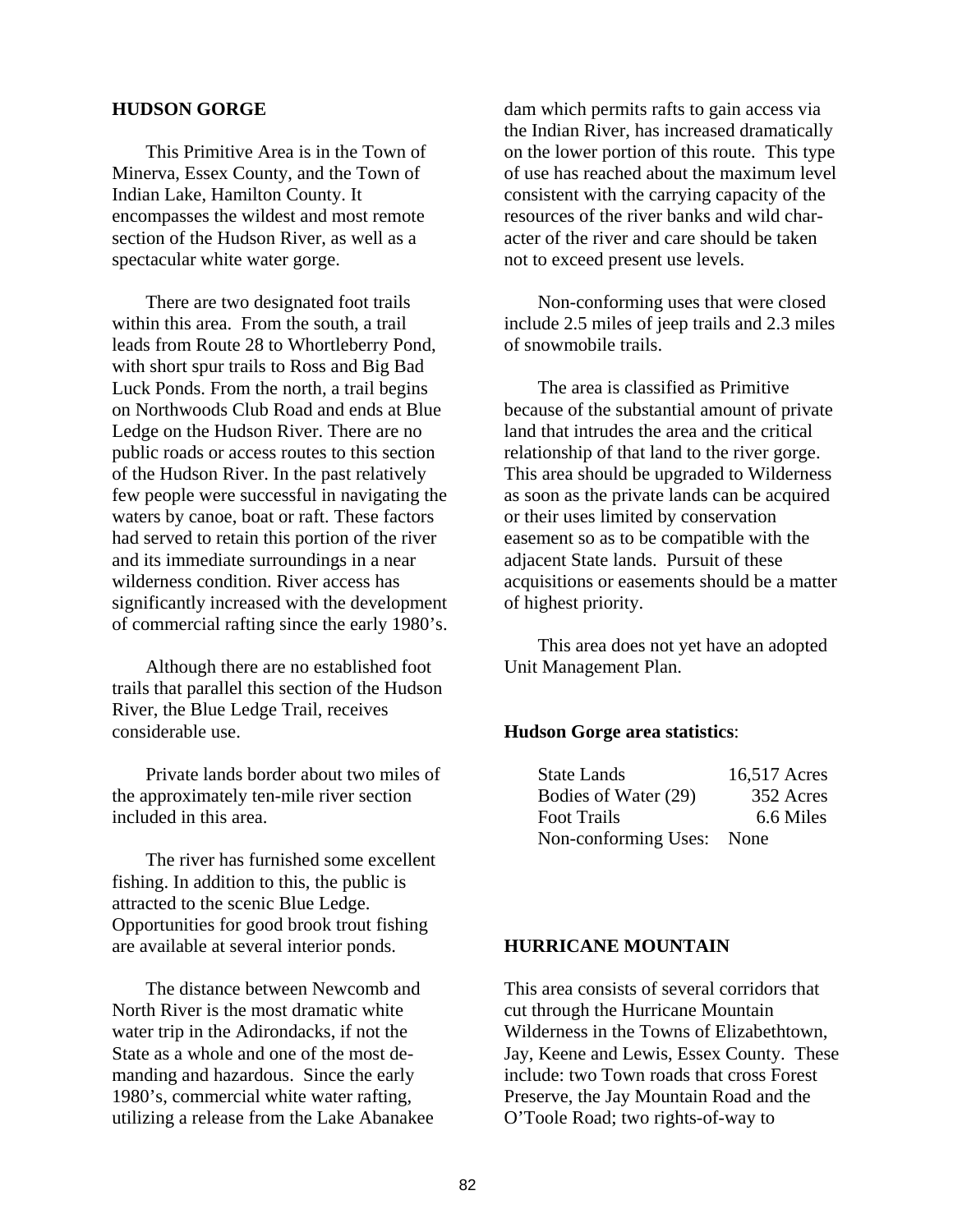inholdings on private land near the Hurricane Road in Elizabethtown; and a right-of-way for a power line running through the western portion of the Wilderness Area. If any of these corridors are closed, abandoned or acquired by the State, they should be consolidated with the Hurricane Mountain Wilderness.

 This area does not yet have an adopted Unit Management Plan.

Hurricane Mountain area statistics:

| <b>State Lands</b>   | 11 Acres  |
|----------------------|-----------|
| Non-conforming Uses: |           |
| Roads (private)*     | 0.6 Miles |
| Roads (public) $*$   | 2.4 Miles |
| Power Lines*         | 3.9 Miles |

### **JOHNS BROOK**

 This area is in the Town of Keene in Essex County. It consists of the private right-of-way across State lands to several private parcels in the High Peaks Wilderness including Johns Brook Lodge of the Adirondack Mountain Club and associated cabins. Should these holdings and/or the right-of-way ever be acquired by the State, this area should be made part of the High Peaks Wilderness, the lodge and cabins removed, the road closed and the ranger cabin phased out.

 A Unit Management Plan was adopted for this area in 1999.

#### **Johns Brook area statistics:**

| <b>State Lands</b>   | 156 Acres |
|----------------------|-----------|
| Non-conforming Uses: |           |
| Roads (private)*     | 1.1 Miles |
| Ranger Cabin*        |           |

## **MADAWASKA FLOW – QUEBEC BROOK**

The area is located in the Towns of Waverly and Santa Clara, Franklin County. It is bounded on west by the Blue Mountain Road and on the northwest by the Benz Pond Road. The remaining boundaries abut private lands. Much of the private land is under State-held conservation easement as working forest. Important features include the 330-acre Madawaska wetland complex which provides habitat for rare boreal bird and plant species. The area also provides important recreational opportunities for hunting, fishing, canoeing and kayaking, while offering visually dramatic openings such as large bogs and meandering rivers with little human development.

Several roads with deeded rights of access exist within the unit. The Madawaska Road and Conversations Corners Road, west of the former railroad bed, are used as a public snowmobile corridor. Future management decisions about this corridor should consider alternatives for achieving and maintaining a condition as close to wilderness as possible in this area. A 100-foot-wide, 3.2 mile long privately owned railroad bed running north to south bisects the unit. It is used by a private hunting club.

This area does not yet have an adopted Unit Management Plan.

## **Madawaska Flow – Quebec Brook area statistics**:

| <b>State Lands</b>     | 5,774 Acres |
|------------------------|-------------|
| Private Inholdings (1) | 97 Acres    |
| Bodies of Water (6)    | 220 Acres   |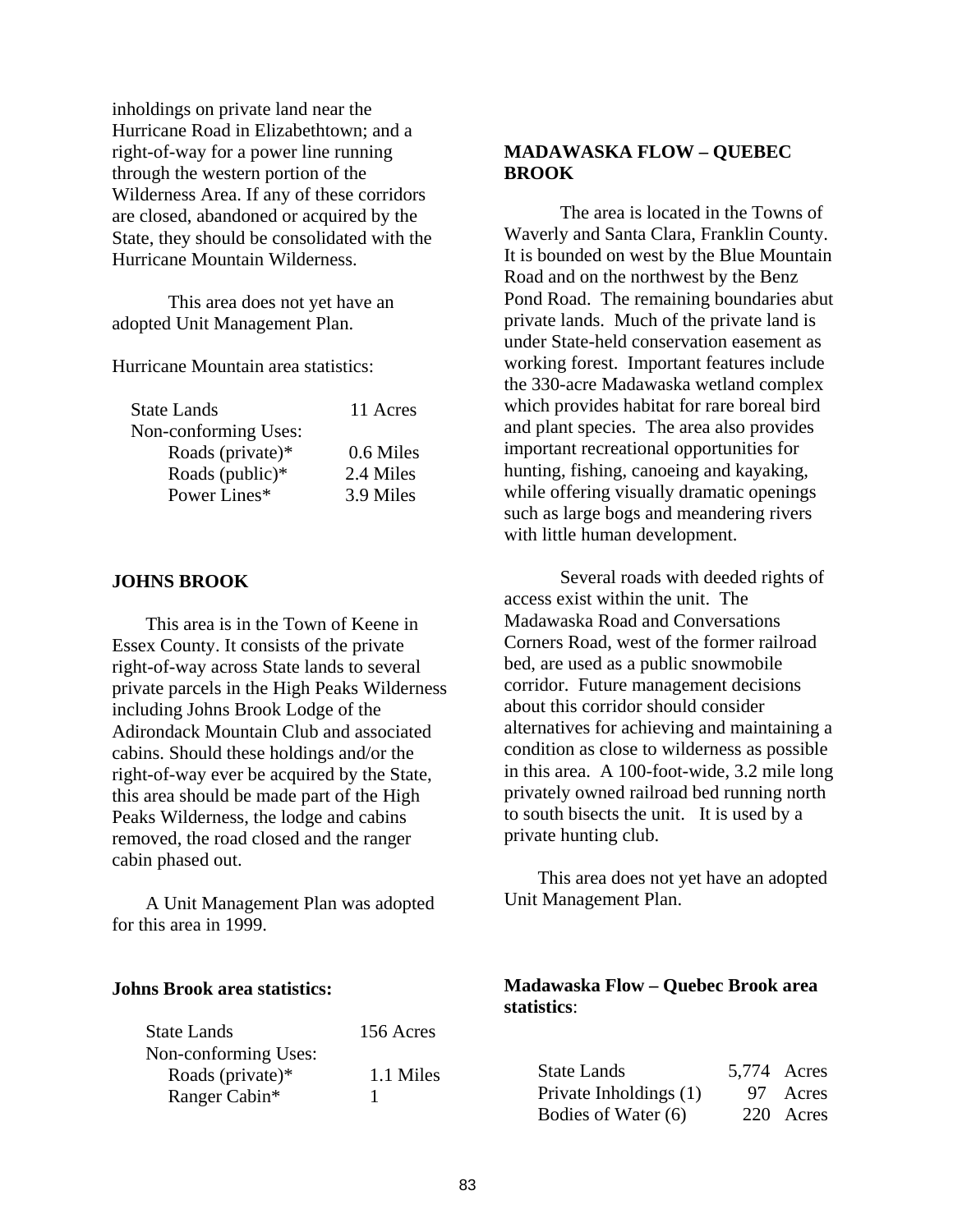Non-conforming Uses: Roads (private)\* 3.0 Miles Madawaska Road 1 Mile Conversation Corners Road 2.9 Miles Snowmobile Trail (private)\* 2.3 Miles

## **NEHASANE**

 This area lies in the Town of Long Lake, Hamilton County and consists of the private right-of-way providing access from the end of the Charley Pond Road to the private land holdings at Nehasane Lake. This road is approximately 4.5 miles in length with the first 0.2 miles open to public use of motor vehicles to provide access to the Lake Lila trailhead. The road is gated at this trailhead and access beyond is limited to private access to the inholdings. Should, at some point in the future, the private lands to the west and southwest be acquired by the State extinguishing deeded access rights, the Primitive Area will be terminated at the Lake Lila trailhead parking lot.

 This Primitive Area also contains the Nehasane Railroad Station, listed on the National Register of Historic Places, including one acre of land surrounding the building and the short (0.1 mile) access road servicing the station. In the event that the station itself is relocated or removed, the one acre surrounding it and the access road will become Wilderness.

This area does not yet have an adopted Unit Management Plan.

#### **Nehasane area statistics**:

| <b>State Lands</b>   | 55 Acres  |
|----------------------|-----------|
| Non-conforming Uses: |           |
| Roads (private)*     | 4.4 Miles |
| $(public)*$          | 0.2 Miles |
| Railroad Station*    | 1 Acre    |

### **PARTLOW LAKE**

 This area is located in the Town of Long Lake, Hamilton County. It is a 3.1 mile road which connects the Nehasane Primitive Area with the private lands encompassing Gull Lake, Deer Pond and Partlow Lake to the west. The private land owners have a legal right of way to use this road to access their land. This inholding is scheduled to pass to State ownership in the year 2029 at which time this Primitive Area will become part of the Five Ponds Wilderness Area.

 This area does not yet have an adopted Unit Management Plan.

## **Partlow Lake area statistics**:

| <b>State Lands</b>   | 77 Acres |
|----------------------|----------|
| Non-conforming Uses: |          |
|                      | None     |

**RAQUETTE-JORDAN BOREAL** 

The area is located in the Towns of Colton, Hopkinton and Piercefield, St. Lawrence County. It includes three blocks of State lands, formerly classified as Wild Forest, bounded on the west by the Lassiter Main Haul Road and the Raquette River. Also part of this Primitive Area is the State owned lands comprising the Raquette River Corridor from the Colton-Piercefield Town line to the dam at Piercefield Flow. The corridor is generally 500 feet wide from the high water line on both banks of the river.

The Jordan River, classified as Scenic under the NYS Wild, Scenic and Recreational Rivers Act, flows through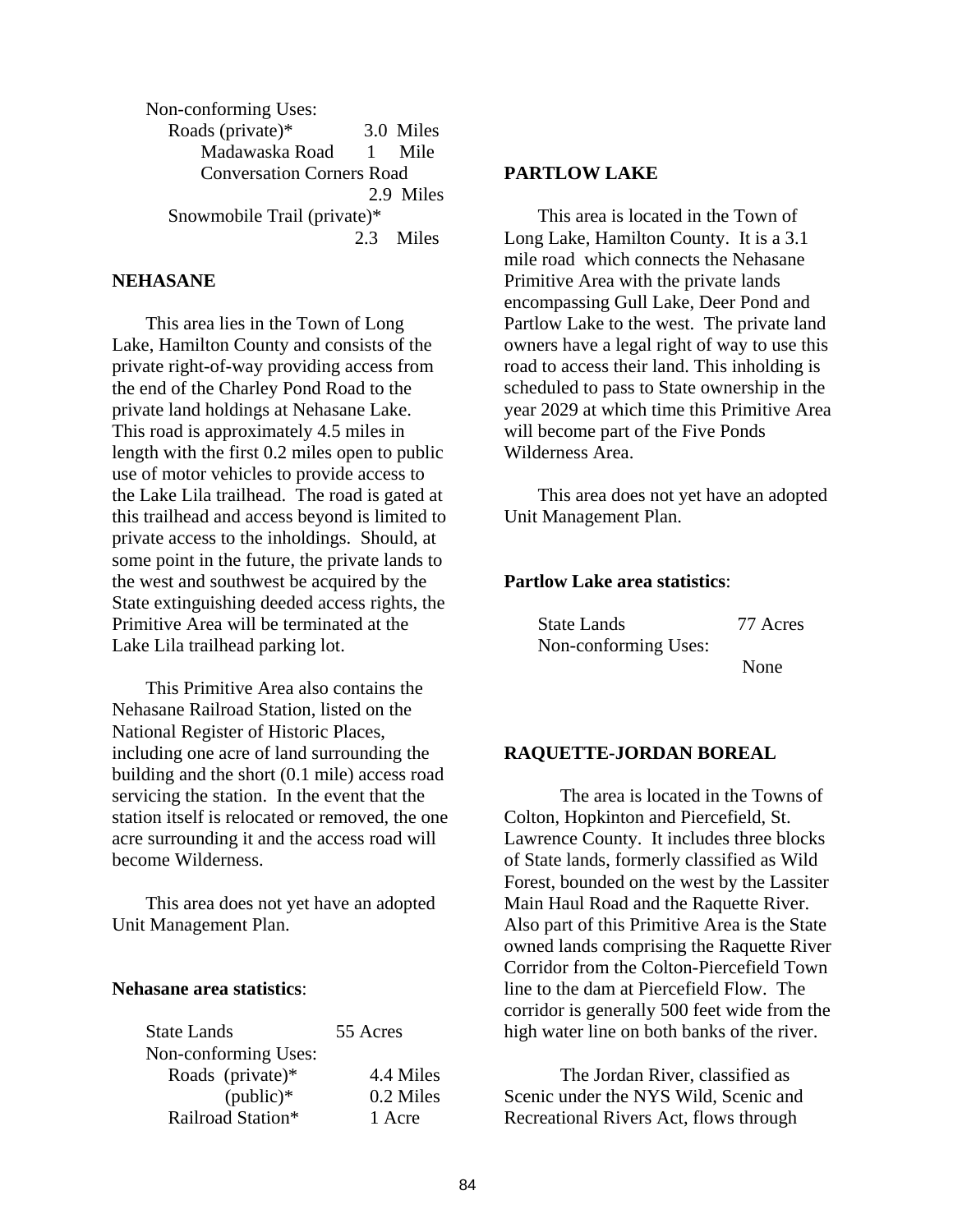significant expanses of this unique area's boreal forest and, as such, has the character of a northern Canadian river. Certain ecological resources found here are considered to be critical on both a regional and global scale. These include one of the largest representative samples of the lowland boreal forest under protection in the Adirondack Park, old-growth forest, and rare animal species such as the spruce grouse and extra-striped snaketail dragonfly. Hunting, fishing, canoeing and kayaking in a lowland boreal forest setting are some of the outstanding primitive recreational opportunities afforded here.

There are four private lease camps on fee lands on the north side of the Raquette River in the Town of Piercefield. These private rights may be retained by the landowner until 2025.

A Unit Management Plan was adopted for this area in 2006.

#### **Raquette-Jordan Boreal area statistics:**

| <b>State Lands</b>   |     | 12,034 Acres |
|----------------------|-----|--------------|
| Bodies of Water (1)  |     | 28 Acres     |
| Non-conforming Uses: |     |              |
| Roads (private)*     | 3.1 | Miles        |
| Camps                |     |              |

## **RAVEN LAKE ROAD**

 This area is in the Town of Webb, Herkimer County and consists of a 1.84 mile road to a 8 acre inholding on Raven Lake. This road serves as a part of the boundary between the Pepperbox and Five Ponds Wilderness units. Should the inholding be acquired, the road should be closed and this property added to the Pepperbox Wilderness.

 This area does not yet have an adopted Unit Management Plan.

Raven Lake Road area statistics:

| <b>State Lands</b>          | 25 Acres |
|-----------------------------|----------|
| Non-conforming uses:        |          |
| Roads (private)* 2.33 Miles |          |

## **SACANDAGA**

 This area is in the Town of Wells in Hamilton County, immediately north of the West Branch of the Sacandaga River through the Silver Lake Wilderness. It consists of the West River Road where it crosses Forest Preserve lands from Blackbridge westernly to Whitehouse. Should private lands be acquired by the State, segments of the road that are no longer necessary to access private lands should be incorporated into the Silver Lake Wilderness.

 A Unit Management Plan was adopted for this area in 2006.

## **Sacandaga area statistics:**

| <b>State Lands</b>   | 7 Acres    |
|----------------------|------------|
| Non-conforming Uses: |            |
| Roads (public) $*$   | 1.95 Miles |

#### **SCHUYLER ISLAND**

 This Lake Champlain island lies in the Town of Chesterfield in Essex County and is designated Primitive to insure protection of its relatively fragile resources. While a small island and lacking the unique flora and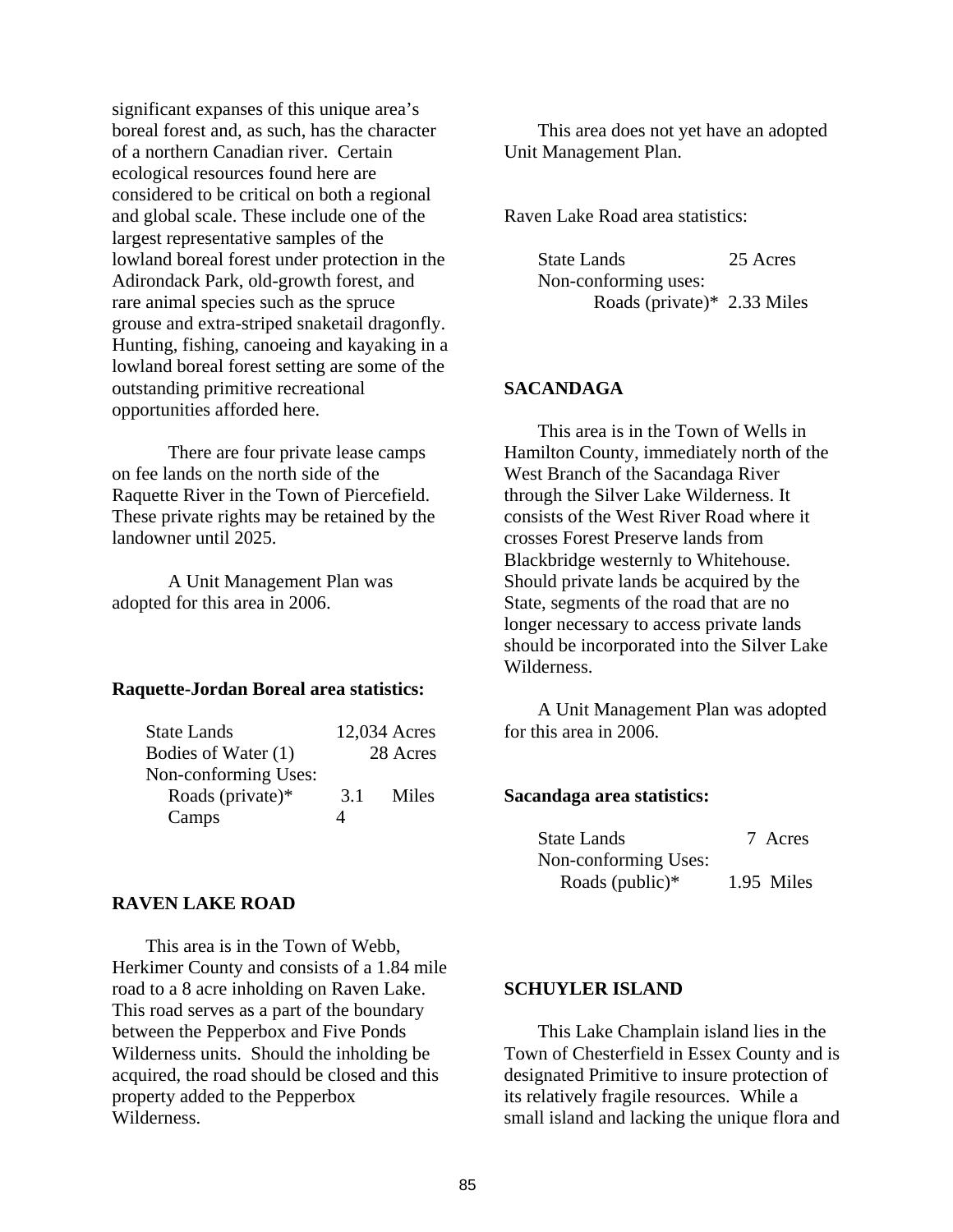fauna of Valcour Island (which is also classified Primitive), Schuyler Island is more remote than Valcour Island and has lower levels of public use. The island requires careful protection consistent with Primitive Area guidelines.

 This area does not yet have an adopted Unit Management Plan.

## **Schuyler Island area statistics**:

| <b>State Lands</b>   | 167 Acres |
|----------------------|-----------|
| <b>Trails</b>        | 0.3 Miles |
| Non-conforming Uses: | None      |

## **TAHAWUS**

 This area is in the Town of Newcomb, Essex County. It is bounded to the south by the Hudson River from the Dam at Henderson Lake east to the bridge on the Upper Works Road extension; on the east along this road; on the north by the road that provides access to the dam; and on the west by the dam itself.

 This area was created as the result of an addition to the High Peaks Wilderness Area in 2009. A 6,806 acre parcel was acquired by New York State from the Open Space Conservancy, Inc. (OSC). The boundaries of this parcel abut pre-existing Forest Preserve and most of this acreage was added to the High Peaks Wilderness. A 1.8 acre parcel of this land was omitted from the Wilderness designation due to retained rights to use the dam at Henderson Lake for producing hydroelectric power and to transmit that power. Power is to be transmitted underground, if possible, from the dam along an existing road to the Upper Works Parking lot. The power generated is to be used only for the Masten House parcel or the Adirondac "core area". Should these

rights be extinguished, this parcel should be added to the High Peaks Wilderness.

This area does not yet have an adopted Unit Management Plan.

## **Tahawus area statistics:**

State Lands 2 Acres Non-conforming uses:

Reserved private right at Henderson Dam for use of this conforming structure for hydroelectric power generation.

Road to Henderson Lake Dam (private)\* 0.1 Mile

## **TAMARACK CREEK**

 This area is located in the Town of Fine, St. Lawrence County. It is bouded on the north by Aldrich Pond Wild Forest and a private road that extends to a private inholding on the western edge of the area; by private lands to the south; and on the west and east edges by the Five Ponds Wilderness. Should the private parcel to the south become State land, that parcel and the Tamarack Creek Primitive Area should be added to the Five Ponds Wilderness.

This area does not yet have an adopted Unit Management Plan.

## **Tamarack Creek area statistics:**

| <b>State Lands</b>   | 46 Acres |
|----------------------|----------|
| Non Conforming Uses: | None     |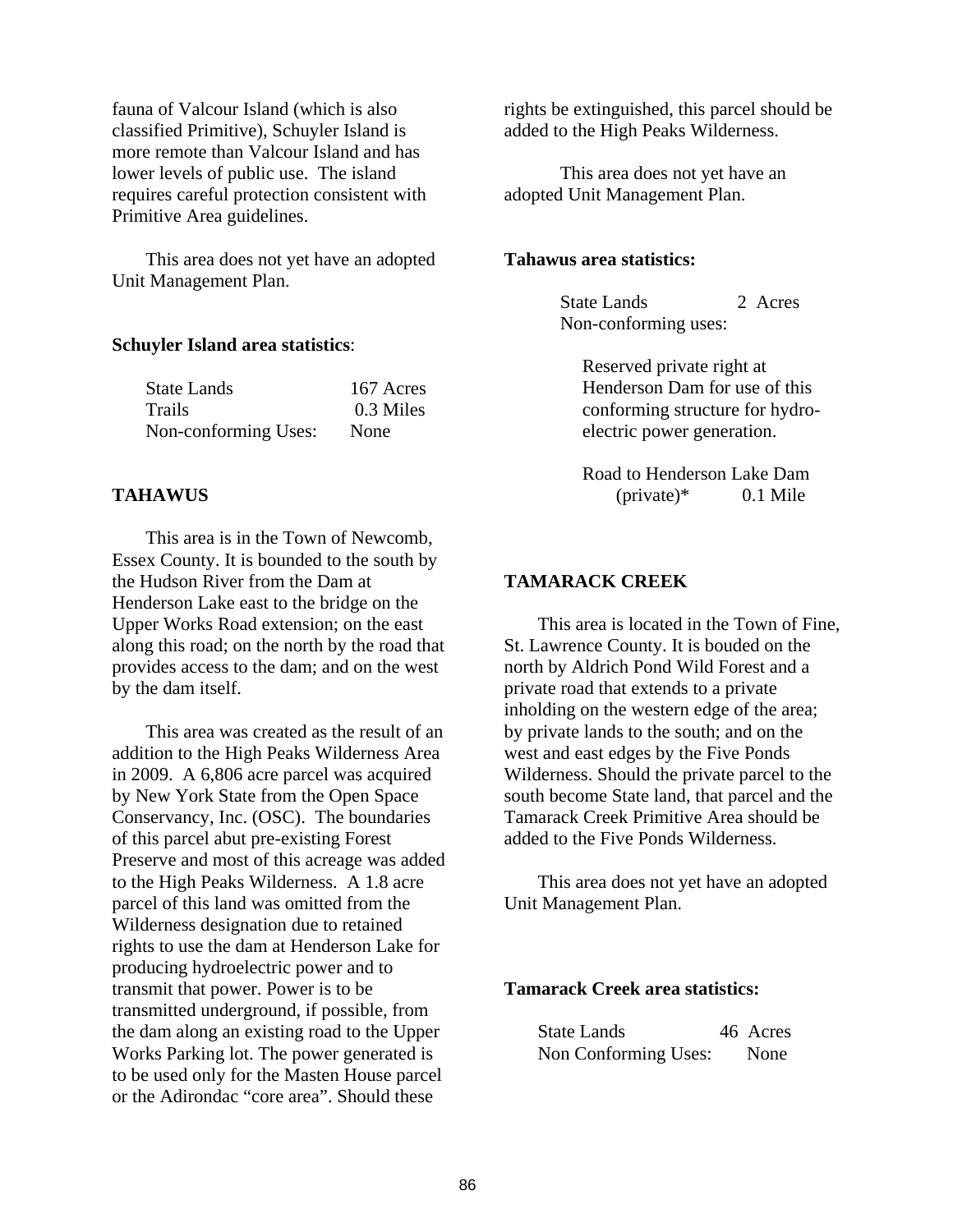## **TIED LAKE**

 This area lies in the Town of Webb, Herkimer County and consists of the private right-of-way, following a rough road, providing access to an inholding of private land deep in the Pepperbox Wilderness Area. To avoid problems with motorized trespass on Wilderness lands this Primitive Area has been gated immediately south of Tied Lake limiting access to private use beyond the lake. Should the private inholding be acquired by the State, it should incorporated into the Pepperbox Wilderness Area and the status of the road reviewed to determine if the road should remain open to public use as described above.

 A Unit Management Plan was adopted for this area in 2010.

## **Tied Lake area statistics**:

| <b>State Lands</b>   | 8 Acres   |
|----------------------|-----------|
| Non-conforming Uses: |           |
| Roads (private) $*$  | 2.5 Miles |

#### **VALCOUR ISLAND**

 This Lake Champlain island lies in the Towns of Peru and Plattsburgh in Clinton County. The island is designated Primitive to insure its protection in a near natural state. The unique vegetation and wildlife of the island, in particular, are in need of such protection. The wildness of the rocky east shore, complete with unusual wind and water rock sculptures, also deserves preservation. This island is not suitable for reclassification to Wilderness because of the area's proximity to a heavily developed shoreline as well as the presence of such essentially permanent, historic structures as the lighthouse. The Clinton County

Historical Association retains the right to maintain the lighthouse.

 State acquisitions of the former Seaton property at the southern end of the island and the lighthouse on the western shoreline increases the area's suitability for water-oriented recreational uses. Any interpretive program for the island should stress both its historical significance and its special natural features.

This area does not yet have an adopted Unit Management Plan.

## **Valcour Island area statistics**:

| елине папив             | 2.711      |
|-------------------------|------------|
| Federal Inholding (1)   | 0.1 Acres  |
| Trails                  | 12.6 Miles |
| Non-conforming Uses:    |            |
| Former Seaton House and |            |
| Associated Outbuilding* | 2          |
| Storage Shed*           |            |
| Historic Lighthouse*    |            |
|                         |            |

 $\frac{1}{2}$  State Lands 957 Acres

## **WAKELY MOUNTAIN**

 This area is in the Town of Lake Pleasant, Hamilton County. It consists of the State land south of the Wakely Mountain Trail. Once the fire tower on Wakely Mountain is no longer needed, this area should be made part of the Blue Ridge Wilderness. The majority of the telephone line and poles associated with this area are on the ground or no longer exist.

 A unit Management Plan was adopted for this area in 2006.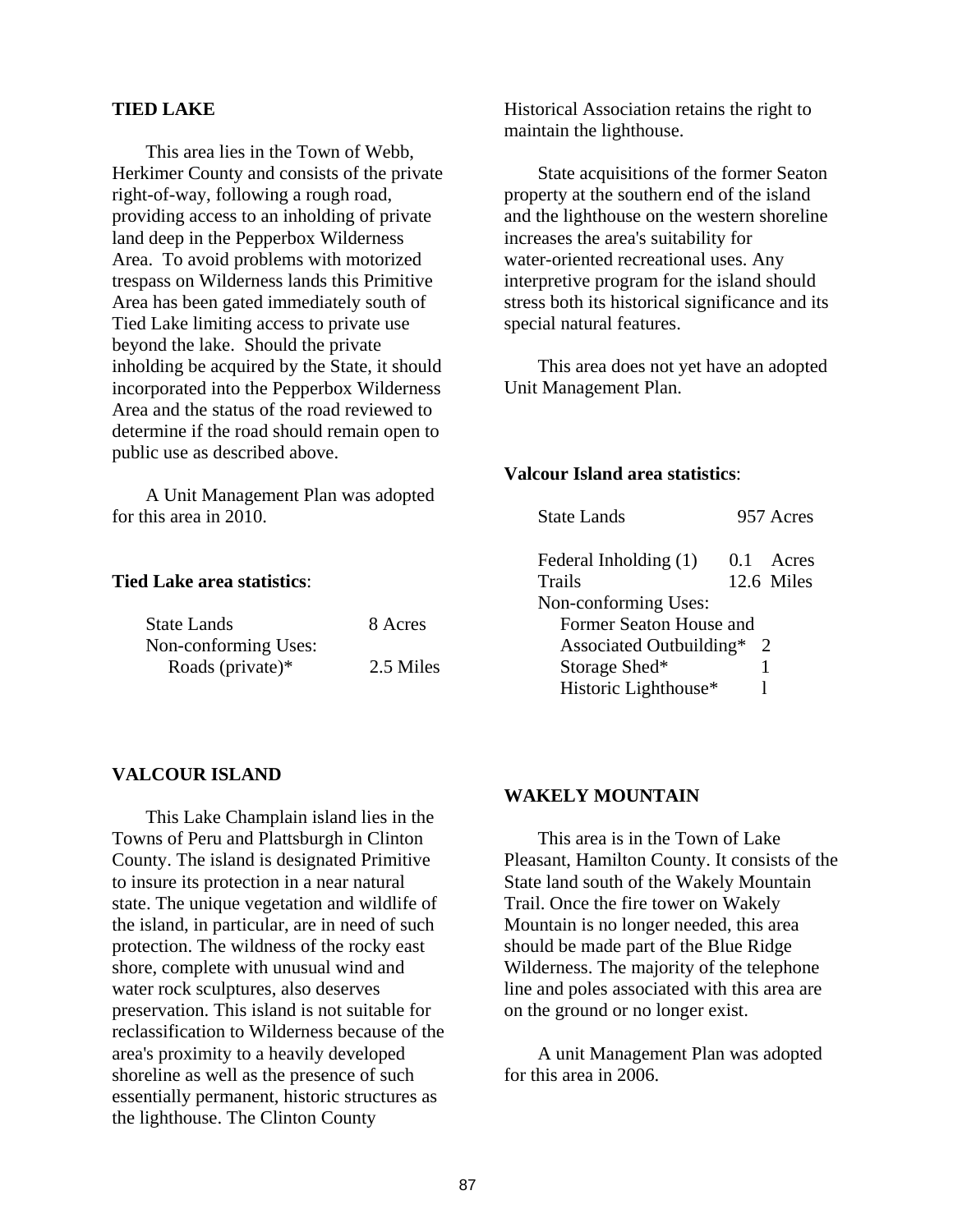#### **Wakely Mountain area statistics**:

| <b>State Lands</b>           | 225 Acres   |
|------------------------------|-------------|
| <b>Foot Trails</b>           | $0.4$ Miles |
| Non-conforming Uses:         |             |
| Fire Towers*                 |             |
| Observer Cabins <sup>*</sup> |             |

## **WANAKENA**

 This area is located in the Town of Fine, St. Lawrence County. The Wanakena Water Company, which supplies water to the Hamlet of Wanakena, has reserved rights along the former State truck trail to lay and maintain water lines to a spring which serves as the water supply for the hamlet of Wanakena. Motor vehicles and motorized equipment are used by the hamlet to maintain its water supply. This gravel road is classified as Primitive to permit access by Town officials for this purpose only. Public motorized use of this corridor should be prohibited and other official use permitted only in conformity with Wilderness guidelines. The truck trail has been gated at the commencement of the Primitive Area as it enters the Wilderness and permanently blocked at the termination of the Primitive Area. The ultimate goal for the Primitive Area is to become part of the Five Ponds Wilderness Area should an alternate water supply for Wanakena be developed.

 A Unit Management Plan was adopted for this area in 1994.

#### **Wanakena area statistics:**

| <b>State Lands</b>   | 7 Acres   |
|----------------------|-----------|
| Non-conforming Uses: |           |
| Roads (private) $*$  | 1.2 Miles |

### **WEST CANADA MOUNTAIN**

 This area is in the Town of Morehouse, Hamilton County. It is surrounded by private lands on the north, east and west. The southern boundary is the legal access road to the Miller Camp.

 In 1979 a boundary adjustment was made expanding this area to include a previously unrecognized, private right-ofway adjacent to the West Canada Lake Wilderness Area.

 At some future time, if the right-of-way reverts to the State, this area should be added to the West Canada Lake Wilderness.

 This area does not yet have an adopted Unit Management Plan.

## **West Canada Mountain area statistics:**

| <b>State Lands</b>   | 3,260 Acres |
|----------------------|-------------|
| Water Bodies (3)     | 14 Acres    |
| Non-conforming Uses: |             |
| Roads (private)*     | 2.8 Miles   |

## **WILMURT CLUB ROAD**

 This area is in the Town of Morehouse in Hamilton County. It consists of the roadbed and right-of-way passing through State lands designated as a part of the West Canada Lake Wilderness to private tracts totally surrounded by the designated Wilderness. Should these inholdings ever be acquired by the State, the road should be closed and this area made a part of the West Canada Lake Wilderness.

 This area does not yet have an adopted Unit Management Plan.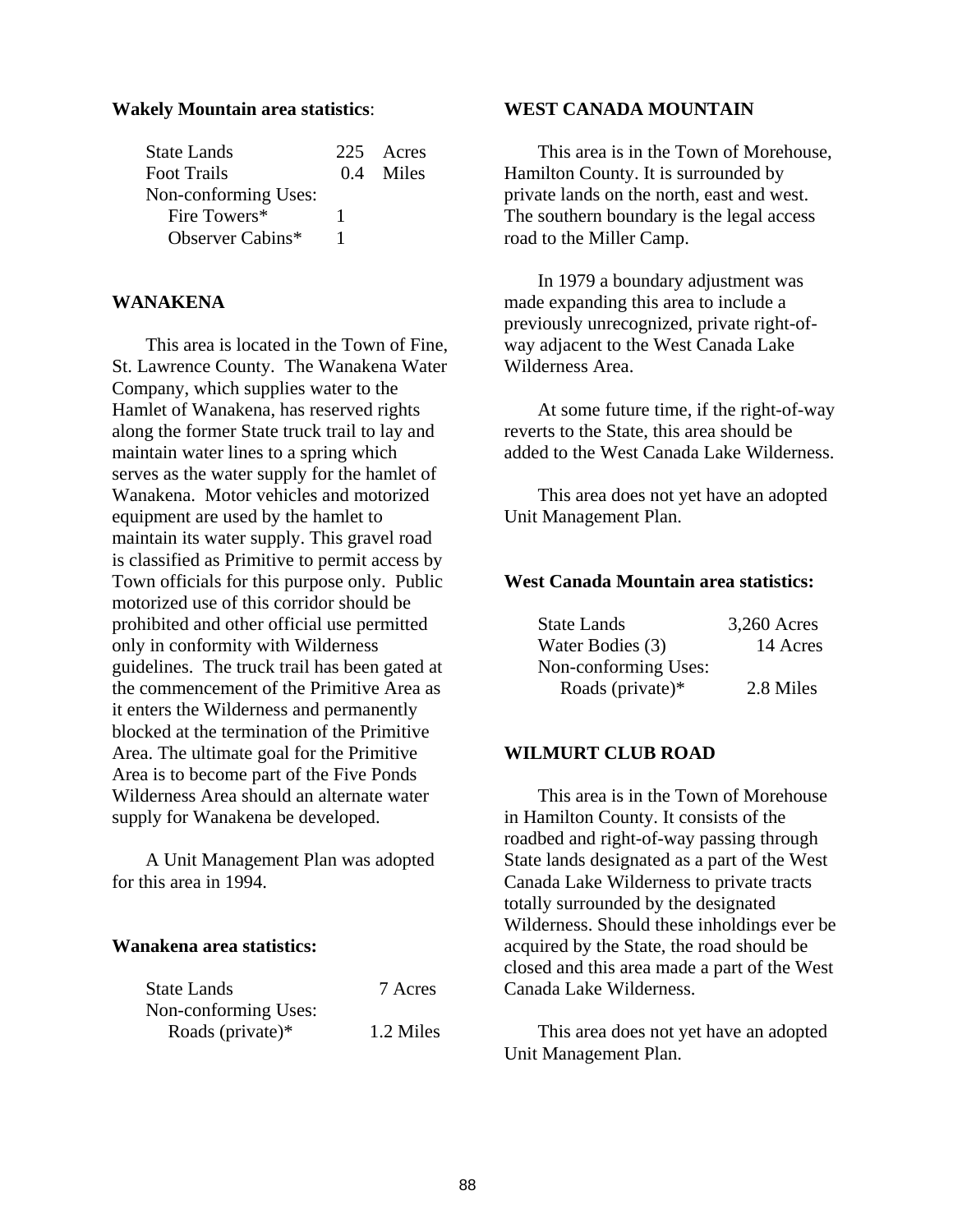## **Wilmurt Club Road area statistics:**

| <b>State Lands</b>   | 3 Acres   |
|----------------------|-----------|
| Non-conforming uses: |           |
| Roads (private) $*$  | 0.9 Miles |

### **WINDING FALLS**

The area is located entirely within the Town of Piercefield, St. Lawrence County. It consists of a fifty-foot-wide, 2.6 mile corridor along an existing, old woods road through the Round Lake Wilderness Area. Located between the Hamilton County Line and the Bog River, it provides a potential route for snowmobile travel between the Hamlet of Long Lake and the Remsen-Lake Placid Travel Corridor. This corridor crosses the Bog River and Round Lake Outlet, both of which are classified as "Scenic" under the NYS Wild, Scenic and Recreational Rivers Act. The remote quality of this area should be recognized in the consideration of alternatives for locating this snowmobile trail connection.

This area does not yet have an adopted Unit Management Plan.

## **Winding Falls area statistics:**

| State Lands:              | 26 Acres |
|---------------------------|----------|
| Non-conforming Uses: None |          |

## **PRIMITIVE AREA STATISTICAL TOTALS:**

| <b>State Lands</b>     | 45,385 Acres     |
|------------------------|------------------|
| Private Inholdings     | (3) 107 Acres    |
| <b>Bodies of Water</b> | $(40)$ 811 Acres |
| <b>Foot Trails</b>     | 19.8 Miles       |
| Non-conforming Uses:   |                  |

| Roads (public)*  |                         |                | 7.85 Miles  |
|------------------|-------------------------|----------------|-------------|
| Roads (private)* |                         |                | 63.43 Miles |
|                  | Snowmobile Trails*      |                |             |
|                  | Public                  | 6.             | Miles       |
|                  | Private                 |                | 2.3 Miles   |
| Fire Towers*     |                         | 1              |             |
|                  | Observer Cabins*        | 1              |             |
| Ranger Cabins*   |                         |                |             |
| Lighthouse*      |                         | 1              |             |
|                  | House and Outbuildings* |                |             |
| Railroad*        |                         |                | 2 Miles     |
| Railroad Station |                         |                |             |
| Camps            |                         | 4              |             |
| Dams             |                         | $\overline{2}$ |             |
| Steel Bridge     |                         |                |             |

\*Permanent non-conforming uses or non-conforming uses whose removal cannot be scheduled by a fixed deadline.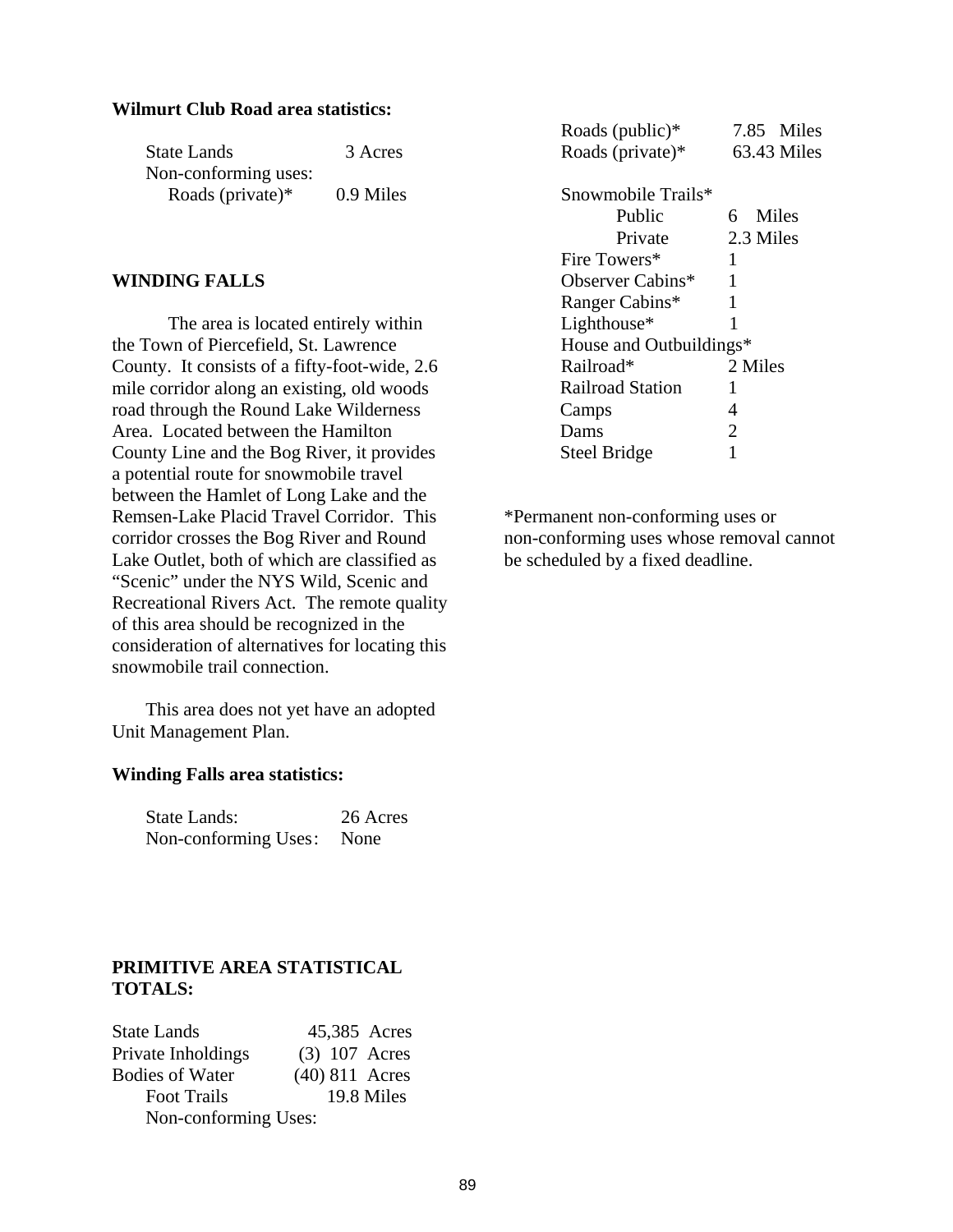# **CANOE AREA**

## **SAINT REGIS**

 This area is in the Towns of Santa Clara, Brighton, and Harrietstown in Franklin County. It is bounded on the north by private property and Keese Mills Road; on the east by the Santa Clara Town line, old logging roads and Upper St. Regis Lake; on the south by the Remsen to Lake Placid Travel Corridor, and on the west by the Santa Clara Town line.

 Its selection as an area for special and restricted management is based on the numerous, closely-spaced ponds which lend themselves to use as canoe or guideboat waterways. Similar to the ponds that are clustered south of the railroad tracks and commonly referred to as the "Fish Creek" area, this region has long been noted for its qualities of clear, spring-fed ponds, short carries and tranquil beauty. The area is now closed to motor vehicles, motorboats and aircraft in conformity with the master plan guidelines, thereby restoring the tranquil, wild atmosphere of these waters. The peripheral ponds are quite easily accessible via one or two short carries making a unique wilderness canoeing experience available to many people.

 The terrain is dominated by the numerous ponds and is relatively low in elevation. St. Regis Mountain in the north and Long Pond Mountain in the western part of the area are the only two high spots. The character of the terrain also makes the area ideally suited for cross country skiing in winter months.

 Much of the area was burned over in forest fires, probably the most extensive one occurring in the summer of 1903. Therefore, except for the wetlands, most of the forest cover was either burned off or very heavily damaged. This has resulted in stands of

hardwoods which have regenerated after aspen, pin cherry, and white birch started rebuilding the humus layer. There are low-lying stands of hemlock and spruce, now mature or nearly mature, which escaped the burn because of their location. There are also some spots near the ponds where white pine escaped the fires, and these large shoreline trees add to the scenic attractions.

 All of the interior ponds have brook trout, and stocking and pond reclamation efforts by the Department of Environmental Conservation have been carried on regularly for many years.

 The chief use now made of the area is for fishing, camping, canoeing and crosscountry skiing. Snowmobile trails have been phased out under the Canoe Area guidelines, as well as the use of motorboats by the public on all waters within the area.

 The State truck trail will be retained for administrative use relating to fish and water resource enhancement. Approximately 15.4 miles of snowmobile trails in this area have been closed, twenty-one tent platforms removed and motorboat use by the public prohibited.

 The l/4 mile spur road leading from the Floodwood Road to the south shore of Long Pond, has been blocked near the Floodwood Road and a small parking area has been provided at that point.

 Public access to the area is restricted from the north and west by private posted land but is readily available on the south and east.

In 2010, a half acre of land associated with the St. Regis Mountain Fire Tower was reclassified to Historic.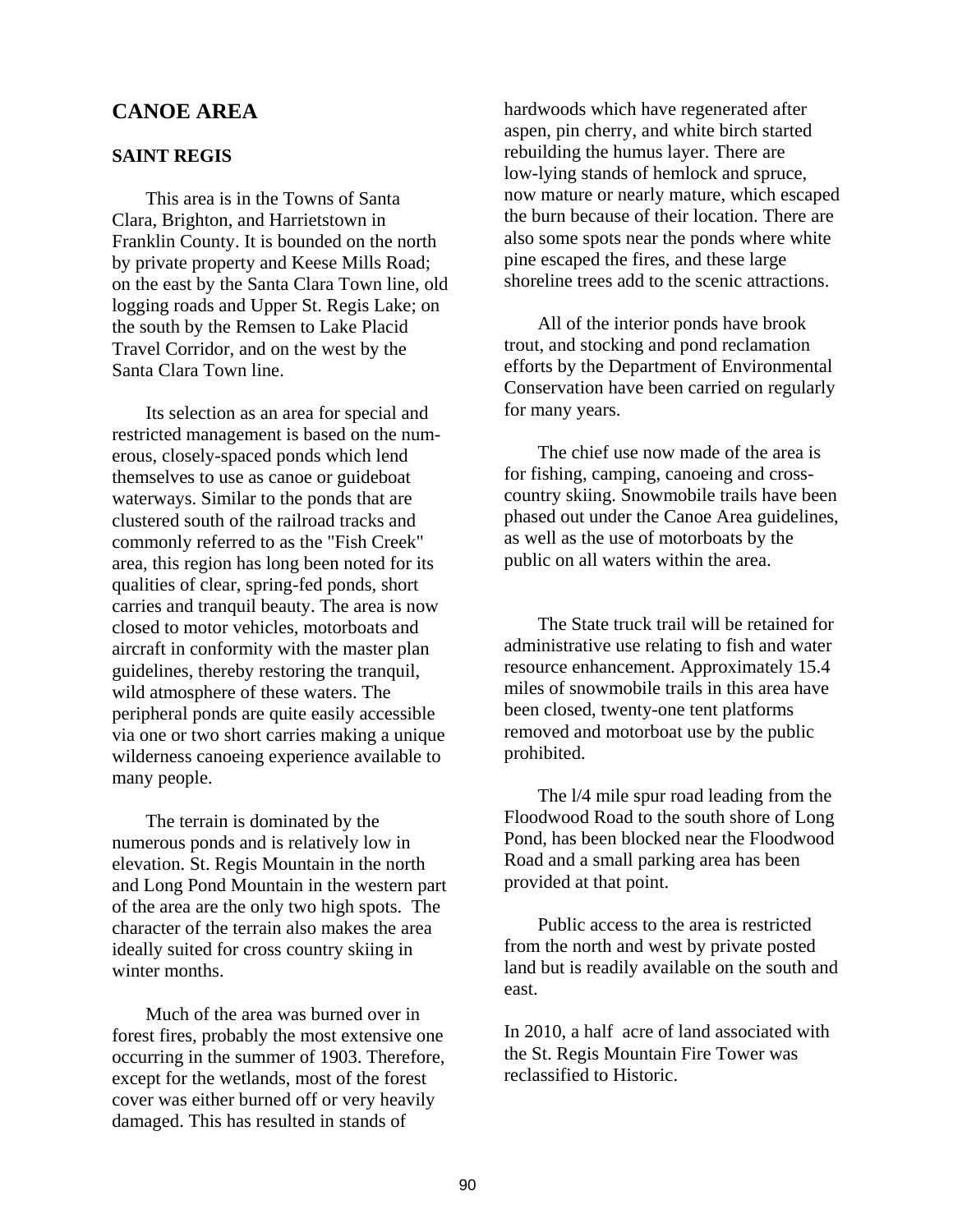A Unit Management Plan was adopted for this area in 2006.

# **Saint Regis area statistics**:

| <b>State Lands</b>        | 17,615 Acres |  |  |
|---------------------------|--------------|--|--|
| Bodies of Water (52)      | 1,153 Acres  |  |  |
| Elevation                 |              |  |  |
| (minimum)                 | 1,560 Feet   |  |  |
| (maximum)                 | 2,873 Feet   |  |  |
| <b>Foot Trails</b>        | 18.4 Miles   |  |  |
| Horse Trails              | 4.9 Miles    |  |  |
| <b>Bike Trails</b>        | 5 Miles      |  |  |
| Lean-tos                  | 3            |  |  |
| <b>State Truck Trails</b> | 5.9 Miles    |  |  |
| Non-conforming Uses:      | None         |  |  |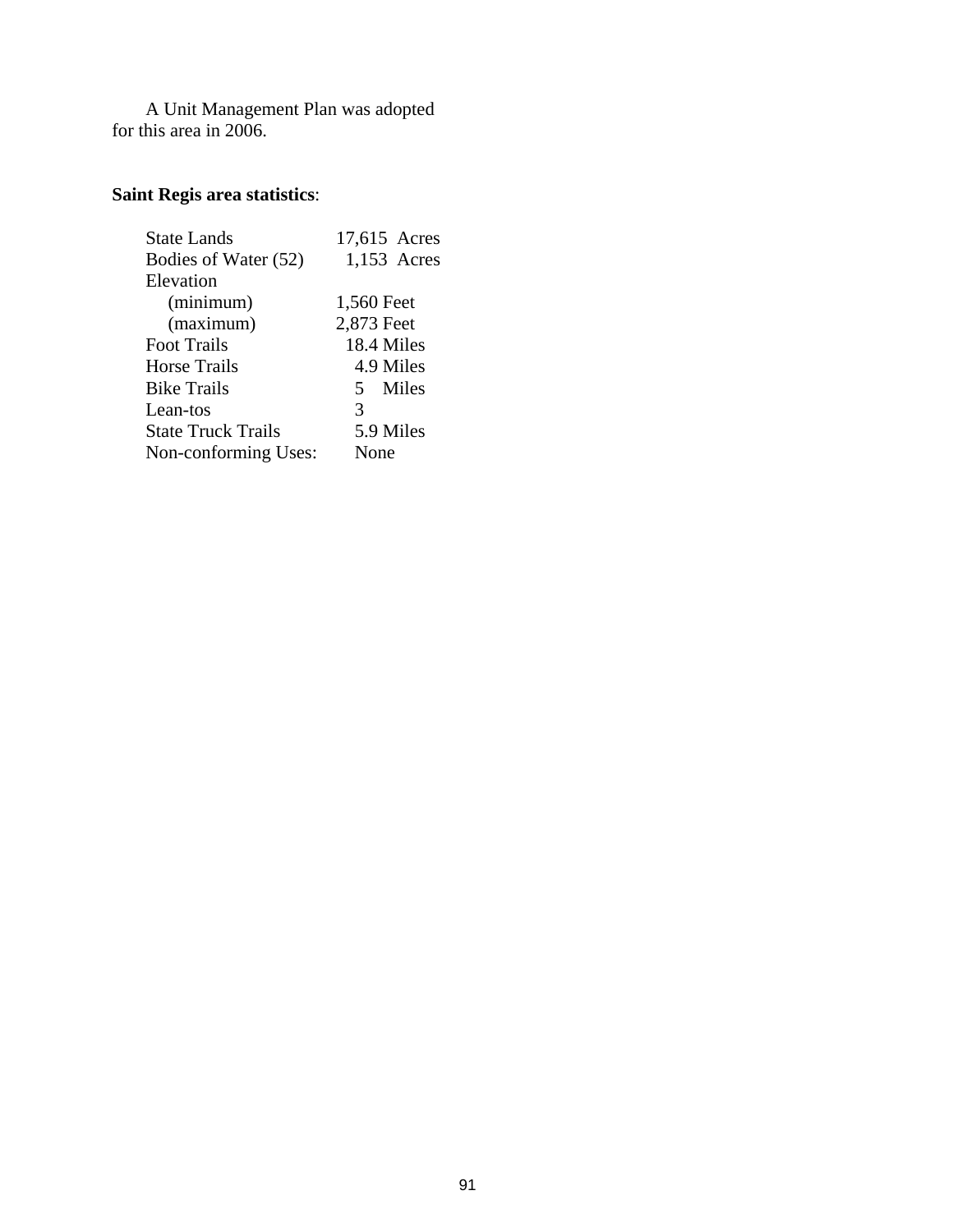# **WILD FOREST AREAS**

 Because wild forest areas include many various-sized scattered parcels, as indicated on the map, only the largest tracts are described to illustrate the largely untapped resources available in this category. No statistics are presented, and the narrative deals with general areas rather than specific parcels. Future revisions of the master plan should provide more detailed information about state lands in the wild forest category.

### **ALDRICH POND**

This area is bounded on the north by the Oswegatchie River, Star Lake, private lands, the Oswegatchie River and the Adirondack Park boundary; on the east by Youngs Road (County Route 60) and the Five Ponds Wilderness; on the south by the Middle Branch of the Oswegatchie River; and on west by the Lewis/St. Lawrence County Line and Adirondack Park Blue Line. It is located in the Towns of Fine and Pitcairn in St. Lawrence County, Diana, in Lewis County and Webb in Herkimer County.

Communities, such as Aldrich and Kalurah, once thrived in the area and are now reminders of the region's industrial past. Scotch pine plantations, second growth forests, telephone poles and old roads found along trails are additional signs of the area's human history. Visitor use is most evident during the hunting and fishing seasons. The State lands within the unit afford local residents close proximity to opportunities for many types of recreation, solitude and wild open space. The low hills and moderate grades make use of trails enjoyable for all ages. During winter months, the area receives considerable amounts of lake effect snow from Lake Ontario, making it an optimum location for

winter outdoor activities. The Little River flows through this unit and the Middle Branch of the Oswegatchie River (a designated Wild and Scenic River) flows adjacent to this unit.

A Unit Management Plan was adopted for this area in 1995.

## **BLACK RIVER**

 This area includes Wild Forest lands within an area primarily in Herkimer County, south of Route 28, north of Route 8, east of the Adiorndack Park boundary and west of the Adirondack League Club holdings. The Black River flows in a generally east-west direction through the middle of the area.

 A considerable number of interior, privately-owned parcels exist to which jeep trails extend from the public highways. Relatively low hills interspersed with small wetland areas covered with second growth hardwoods on the more fertile soils and spruce-fir combinations along water courses are typical in this southwestern corner of the Park. Mohawk Valley population centers such as Rome, Utica and Herkimer are within short driving distance, and big game hunting pressure in the fall season is heavy. The streams attract many trout anglers to the area. South Lake is a favorite fishing, hunting and boating spot.

A Unit Management Plan was adopted for this area in 1996.

## **BLUE MOUNTAIN**

 This area is located in Hamilton and western Essex counties. It is bounded by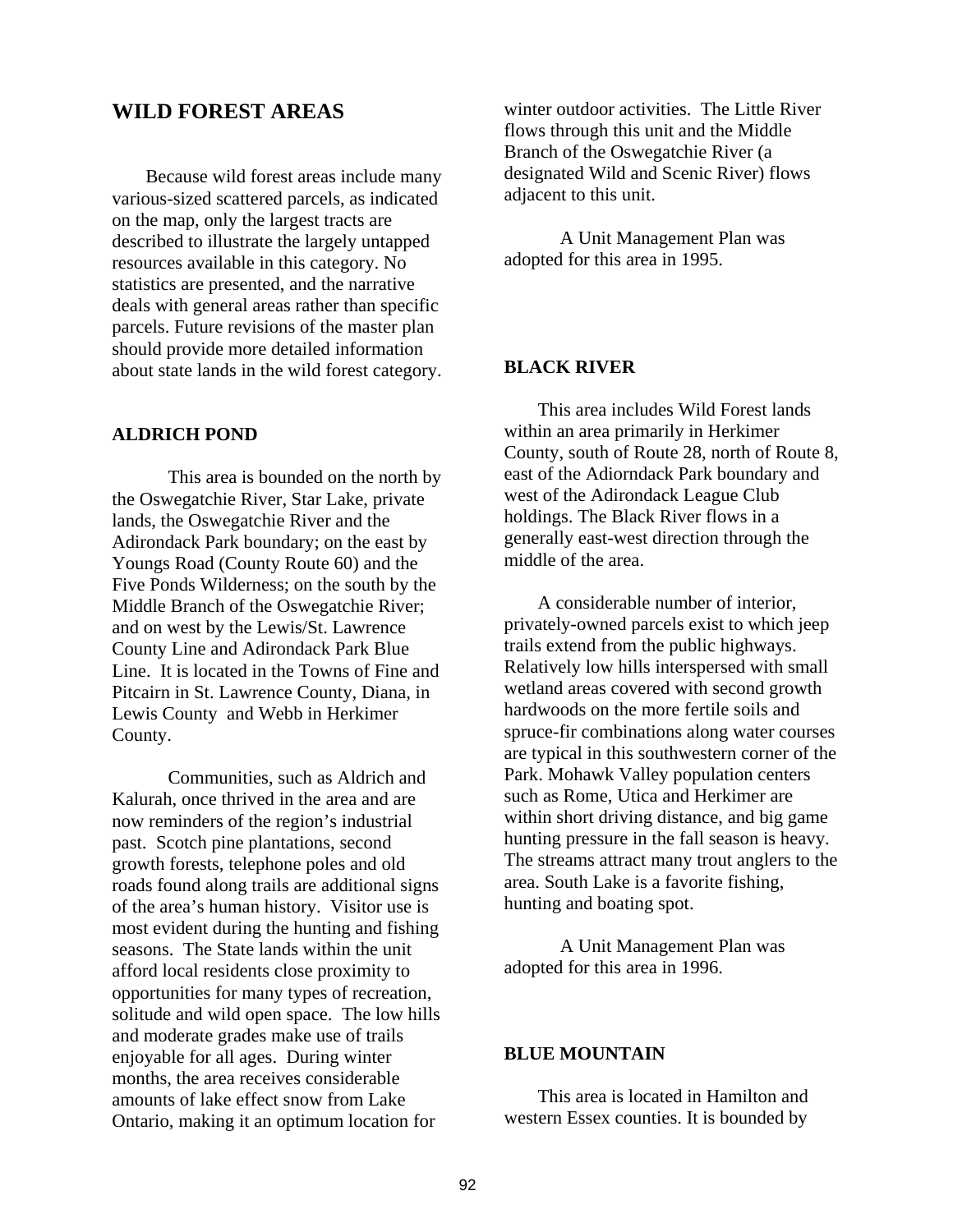Route 30 on the west and south, the Hudson River on the east and Route 28N on the north.

 The terrain varies from gentle around the easily accessible and popular Rock Lake to extremely steep and rugged in the remote Fishing Brook Range.

 The 3,759-foot Blue Mountain dominates the landscape for some distance around, offering wide ranging views in all directions for those willing to make a short but steep hike to the summit from the picturesque hamlet of Blue Mountain Lake. Tirrell Pond nestles to the northeast of Blue Mountain and, due to relatively easy access, affords an excellent opportunity for day use or primitive camping.

 With the exception of a crossing of the Northville-Lake Placid trail, the ridge from East Inlet Mountain to the Fishing Brook Range represents a wild, unbroken ten mile block of Forest Preserve,

 A Unit Management Plan was adopted for this area in 1995.

## **CHAMPLAIN ISLANDS**

 This area consists of four small islands: Garden, Cole, Sheephead and Signal Bouy. They range is size from 0.08 to 0.82 acres and are located in the Towns of Westport, Crown Point and Ticonderoga in Essex County.

 This area does not yet have an adopted Unit Management Plan.

#### **CHAZY HIGHLANDS**

This area is located in portions of eight Towns in Franklin and Clinton Counties. The unit is roughly bounded on the north and east by the Adirondack Park Blue Line boundary; on the south by Route 3; and on the west by Route 26.

The largest contiguous parcel within this area, the 17,190 acre Lyon Mountain Tract, was acquired by the State of New York in 2008. Located in Clinton County in the Towns of Saranac and Dannemora, the tract is entirely bounded by private lands and public roads. Four adjoining privately owned parcels are subject to working forest conservation easements held by New York State. A privately owned rail bed of the former D&H Railroad runs through the eastern portion of the tract. The tract contains a number of existing structures and improvements including the Lyon Mt. Fire Tower, the lifts from the former Lowenburg Ski Area and remnants of commercial forestry operations.

The Lyon Mountain Tract contains a 1,860 acre area above 2,800 feet in elevation that is designated a Bird Conservation Area and should be managed to protect the high elevation habitat these species need for nesting. The southwestern section of this tract contains a large area that is rugged and offers a sense of remoteness and solitude.

An additional 1,629 acres of land located in the Town of Ellenburg was added to this unit in 2010. The topography at this property is generally flat to rolling and provides the best available access to the summit and cliffs of Ellenburg Mountain. The parcel is criss-crossed with a number of small streams which feed Graves Brook, Loomis Brook and eventually, Lake Champlain. Graves and Loomis are known native brook trout waters. The area is well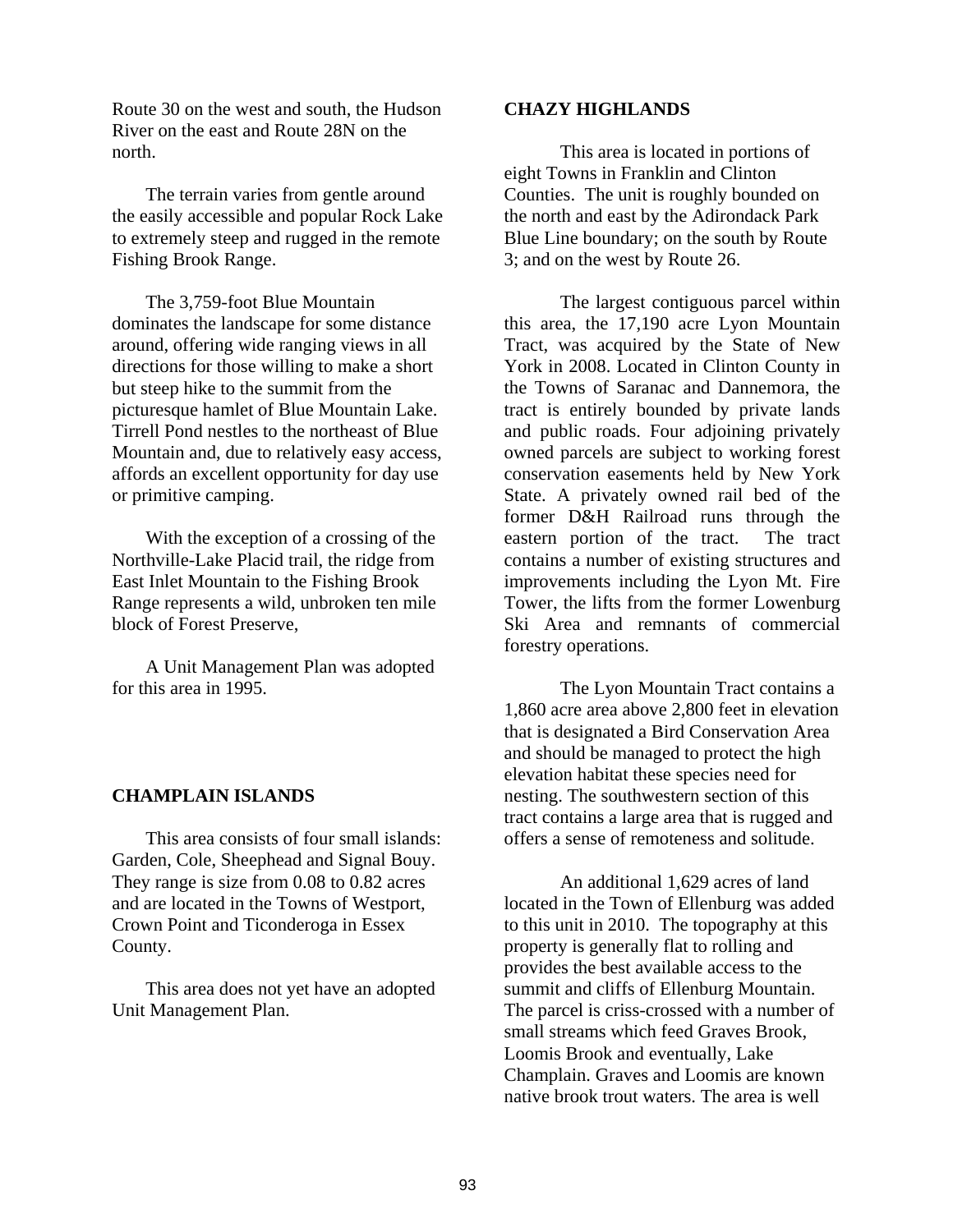known locally as habitat for big game species.

The Chazy Highlands also contains numerous discontinuous and isolated parcels with little development that afford many opportunities for discovery and solitude. Local residents and visitors who venture off nearby roads onto these lands will find a variety of habitats and natural features, including open wetlands and rolling hills with rock outcroppings that afford scenic views of surrounding lands and fishing access along the North Branch of the Saranac River. They may also encounter bobcat, bald eagle, beaver, porcupine, deer, and other wildlife. While some of this area's State lands fall within the Towns of Dannemora and Altona and are not considered Forest Preserve, they are classified as Wild Forest and managed as such except for silviculture and wildlife management practices.

This area does not yet have an adopted Unit Management Plan.

## **CRANBERRY LAKE**

 This area is located in southern St. Lawrence County in the Towns of Clifton, Colton and Fine. It includes Wild Forest lands within an area bounded on the south by the SUNY ESF Biological Station, Five Ponds Wilderness and the south shore of Cranberry Lake; on the east by the Colton Town line and the Conifer Emporium easement lands; on the north by State Highway 3 and the Oswegatchie River; and on the west by private lands and the Inlet Road. It provides a considerable amount of snowmobiling opportunity in the winter in a setting offering the snowmobiler a sense of remoteness.

 Cranberry Lake Public Campground, on the northeastern shoreline of Cranberry

Lake, provides a starting point for the greatest concentration of users, permiting exploration by boat of the interesting flows of Brandy Brook, East Inlet and Sucker Brook. Trails, including one to the summit of Bear Mountain, connect these and several interior brook trout ponds for fishing, camping and hunting on a variety of Wild Forest land.

 The boreal forest of Peavine Swamp is visible along Route 3 traversing the western tract, where one can glimpse interesting bog and scattered great pines. A short hike into this spruce-fir forest will often reward the birdwatcher with sightings of species normally found only much further north in Canada. A multi-loop cross country ski trail provides a scenic winter opportunity

 A Unit Management Plan was adopted for this area in 1984.

## **DEBAR MOUNTAIN**

The Wild Forest lands within this unit generally fall within the Towns of Waverly, Santa Clara, Duane, Brighton and Franklin in Franklin County. It is bounded on the west by private lands west of the St. Lawrence-Franklin county line and a section of the county line; the north by the Adirondack Park Blue Line; and the east by State Route 3, County Highway 26; and the south by the Tupper Lake Town line, the St. Regis Canoe Area, State Highway 86 and County Highway 55.

Located between the open flat landscape of the St. Lawrence Valley to the north and the high elevations of the High Peaks region to the south, this area consists of low, rounded mountains, hills and ridges which readily provide evidence of the past widespread glaciation of the region. Elevation extremes range from a high of 3,355 feet at the summit of Loon Lake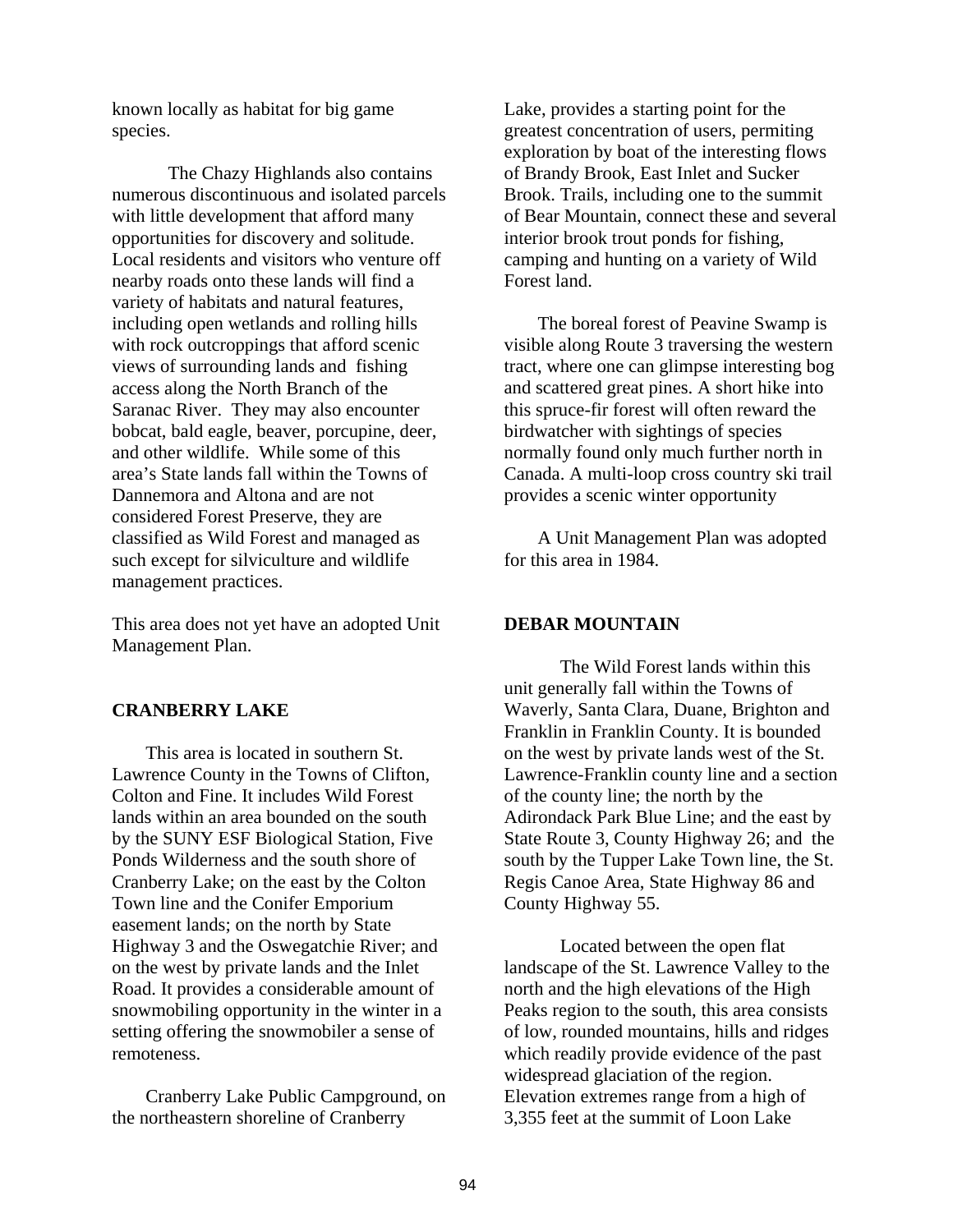Mountain to a low elevation of 1,299 feet on Long Pond (Town of Waverly). The summit of Debar Mountain once permitted Verplanck Colvin to triangulate Lake Champlain and the St. Lawrence River.

 Several miles of the river corridors in this unit have been classified under the New York State Wild, Scenic and Recreational Rivers System. Hays and Hatch Brooks and the Osgood River provide trout fishing opportunities and the slopes of Sable, East and DeBar mountains offer a challenge to the big game hunter.

 The East and Main Branches of the St. Regis River traverse this area. These rivers provide an opportunity for paddling in a generally remote setting. The rivers are also lined with extensive wetland systems that provide habitat to a large variety of boreal species.

 This area does not yet have an adopted Unit Management Plan.

## **FERRIS LAKE**

 This area is located in the southwestern corner of the Park. It consists of those Wild Forest lands south of Route 8 and the West Canada Lake Wilderness Area and west of Route 10. Both Route 8 and Route 10, as well as the Powley-Piseco Road, provide easy access to the area.

 The attractiveness of this area lies in its numerous ponds, lakes and streams which attract anglers throughout the season. The area is popular with big game hunters and many of the ponds and lakes are connected by an existing snowmobile trail system following old logging roads. While there are no trails, these old roads also make easy walking routes and their potential use in a designated hiking (and cross country skiing) trail network for the area should be

considered in the unit management plan, as should the potential for camping on the larger ponds and lakes. Another feature of the area is its mountain summits or rock outcroppings, in particular the ledges on Good Luck Mountain and Echo cliffs on Panther Mountain, which provide vistas not readily found in the southern Adirondacks.

 One of the last old Adirondack dirt public roads, extending about 17 miles from Route 10 near Piseco Lake to Stratford, cuts through the approximate center of this large block of Forest Preserve. It provides the public with motor vehicle access through practically unbroken forest, quite comparable to some of the Wilderness areas. Many motorists take advantage of the attractive drive over this old winding dirt road, the like of which has become a rare and vanishing facility in the eastern United States. If possible, this road should remain in its current condition and measures taken to insure roadside camping does not detract from the character of the area or adversely affect the resources of the road corridor.

 This area does not yet have an adopted Unit Management Plan.

## **FULTON CHAIN**

 This unit is located in Herkimer County, Town of Webb, Township 8, John Brown's Tract, Macombs Purchase. It is divided into five main sections separated by three strips of privately-owned lands, one of which includes lands near the Fulton Chain of Lakes. The unit is roughly bordered on the north by the Razorback Pond Outlet and the Pigeon Lake Wilderness Area; on the east by the Big Moose Road, Pigeon Lake Wilderness Area, private lands near Big Moose Lake and the Village of Eagle Bay; on the south by the Third Lake Creek, County Route 118 and private lands adjacent to the Fulton Chain of Lakes; and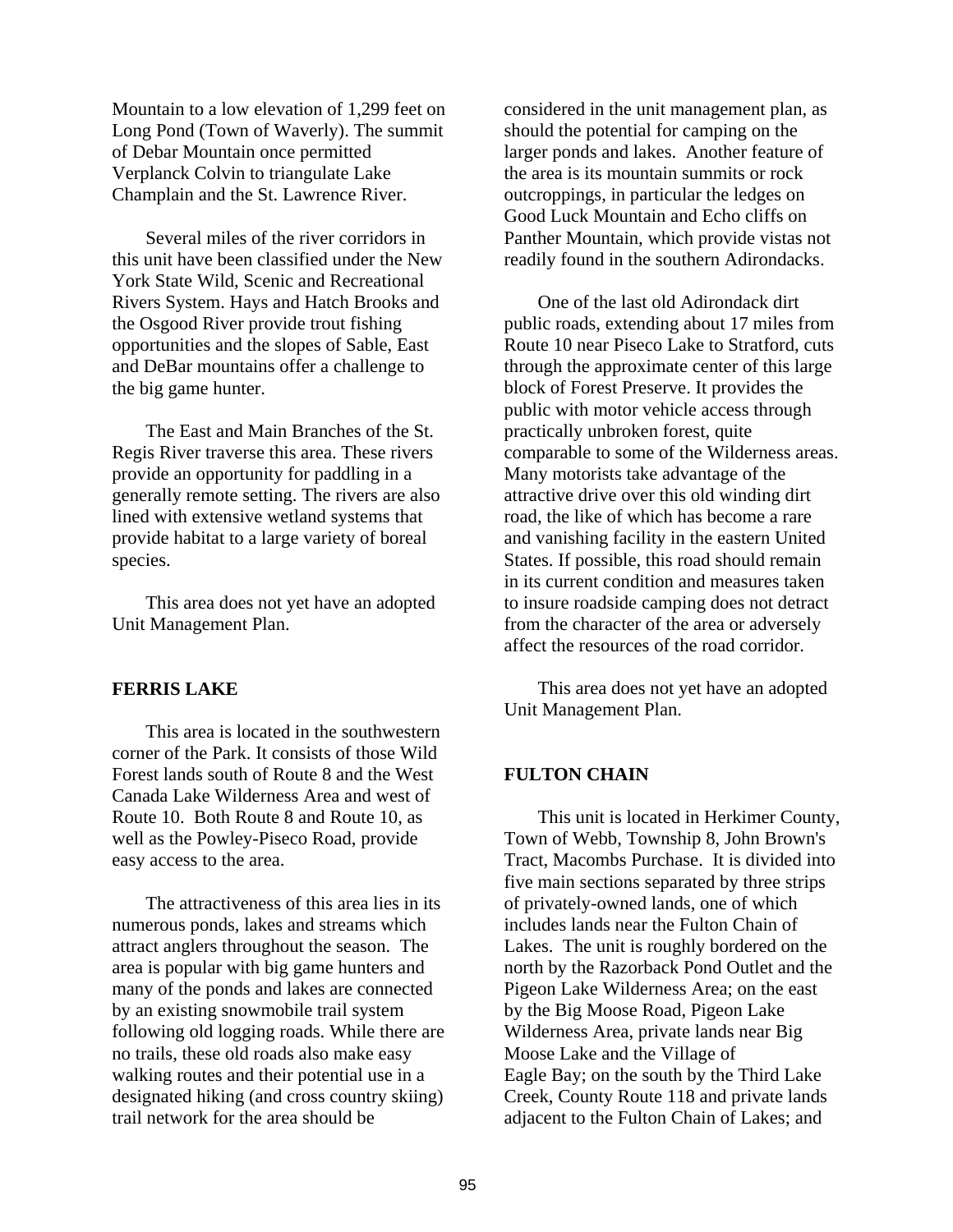on the west by private lands and the west boundary of Township 8.

 The unit also includes DeCamp or Treasure Island, which comprises two small islands of Forest Preserve between the First and Second Lakes of the Fulton Chain. A permanent easement across private lands connects this Wild Forest to Razorback Pond and the Pigeon Lake Wilderness Area.

 This unit has high recreational potential due to its location within short driving distances from the populated Mohawk Valley. Uses include hiking, camping, canoeing, hunting, fishing, horse-back riding, cross country skiing, snowmobiling, and sight-seeing, the latter drawing many visitors to the Rondaxe Mt. Fire Tower during the fall foliage season. Moss Lake, a former girls summer camp, is also a popular and scenic location for hiking, skiing, and camping.

 A Unit Management Plan was adopted for this area in 1990.

## **GRASSE RIVER**

 This unit is located in St. Lawrence County in the Towns of Clare, Clifton, Colton, Fine and Parishville. It includes the Wild Forest lands bounded on the west and north by the Adirondack Park Blue Line; the south by the Oswegatchie River and Route 3; and on the east by Route 56.

 The four Branches of the Grasse River flow through this unit, including the Main (a designated Study River), Middle (a designated Scenic River), South (a Scenic River and Recreational River) and North (a Scenic River). The unit contains numerous scenic rapids and waterfalls that are easily accessible. This concentration of scenic and recreational water resources on Forest

Preserve provide a unique outdoor recreational opportunity for visitors and residents of St. Lawrence County.

 A Unit Management Plan was adopted for this area in 1990.

### **HAMMOND POND**

 This area is located in the Towns of Crown Point, Elizabethtown, Horicon, Keene, Moriah, North Hudson ,Schroon, Ticonderoga, and Westport in Essex County. It is generally bounded on the west by Giant, Dix and Hoffman Notch Wilderness Areas; on the south by the Pharaoh Lake Wilderness and NY State Route 74; on the east by Lake Champlain; and on the north by NY State Route 9N. Several isolated Forest Preserve parcels are located in the Towns of Keene and Jay.

 Owl Pate and Hail Mountain provide great distant views, and exceptionally fine overlooks may be had from the many rocky bluffs and ledges dominating the area. Many ponds offer scenic fishing opportunities and have defined but unmarked trails leading from highways. A great variety of flora and fauna reflect an overlap of forest types where beech, birch, maple and hemlock on the cool, northern slopes give way to oak, ash, basswood and pine on the southerly exposures.

 Tracey Road, North Hudson-Moriah Road and Route 9 provides abundant access for hunters, anglers and other recreationists. The Sharp Bridge public campground offers trail access to East Mill Brook and the interior. While most trails in the area remain unmarked, the abundant access to this area could provide recreational opportunities similar to those found in the Pharaoh Lake Wilderness area to the south for those who do not require the solitude of the Wilderness setting. This would relieve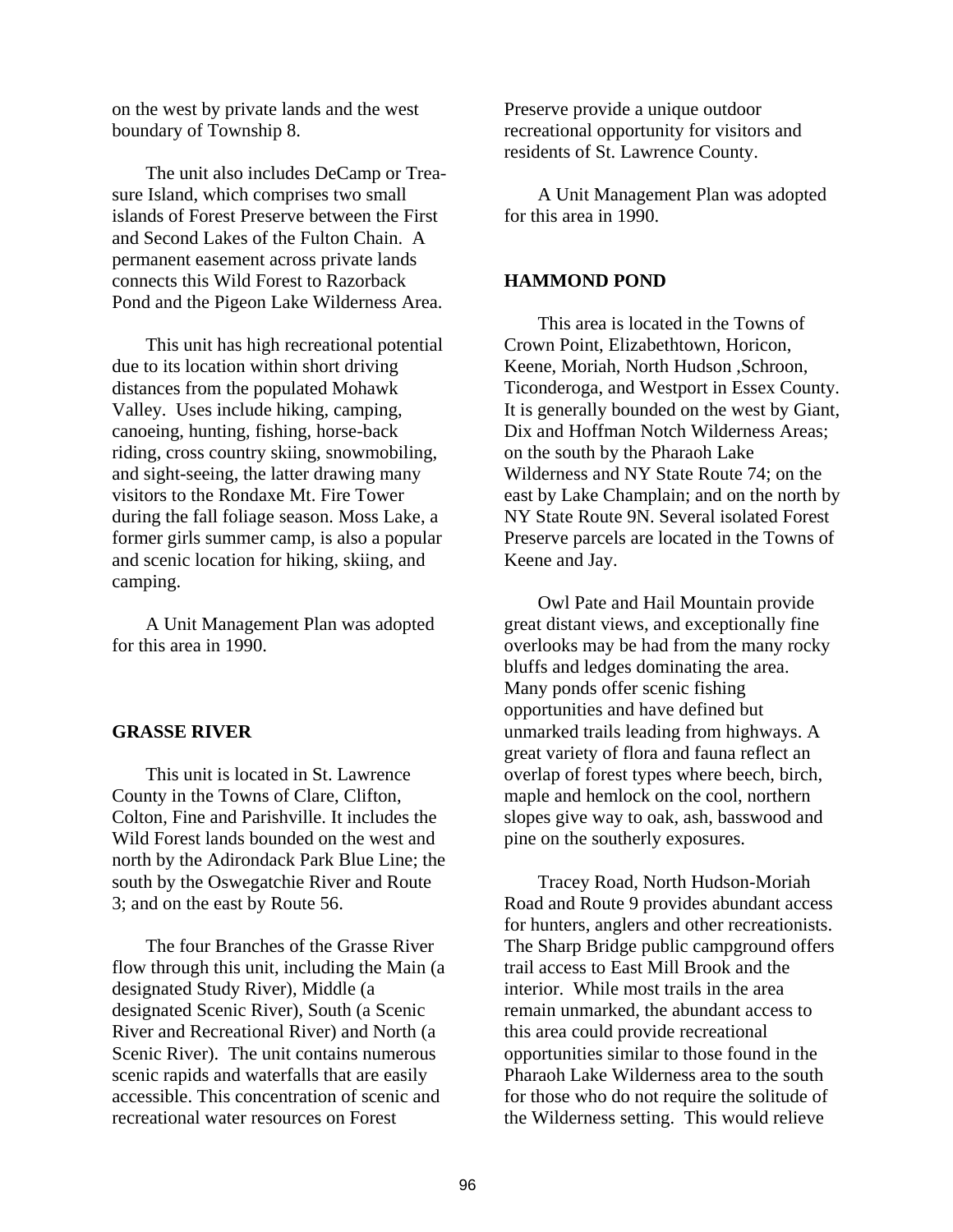some of the use pressure on the Pharaoh Lake area.

 A Unit Management Plan was adopted for this area in 1988.

## **HORSESHOE LAKE**

 This area is located in the Towns of Colton, Piercefield and Tupper Lake in St. Lawrence and Franklin Counties. The unit includes Wild Forest land bounded on the north by the Remson – Lake Placid Railroad line; the east by Routes 3 and 30; the south by the Hamilton County Line and the Round Lake Wilderness; and the west by the Eastern Five Ponds Access Primitive Area, the South Branch of the Grass River and the Colton Town Line.

Important biological resources abound in this unit. Several large lakes featuring both shallow and deep waters provide habitat for the Common Loon. Rich marsh communities include rare plant species and provide prime breeding grounds for a variety of birds. Bald Eagles can be spotted in the area throughout the year. Significant headwater bogs drain into waters of Tupper and Horseshoe Lakes, naturally coloring the waters a dark, tannin-stained color.

This unit affords visitors a variety of outdoor recreation opportunities. The most popular destinations include the Mt. Arab Firetower and Horseshoe Lake. On the 2,500-foot summit of Mt. Arab are the restored firetower and the former observer's cabin. The view from the top offers endless stretches of forests, ponds and lakes and mountain ridges. Easy access to Horseshoe Lake affords an excellent opportunity for fishing and boating. Camping in this area provides an excellent base camp opportunity for wilderness canoe trips into surrounding

Wilderness areas. Tupper Lake, nearly 8.5 miles long and with significant extent of Forest Preserve shoreline, also has much to offer visitors.

A Unit Management Plan was adopted for this area in 2002.

## **INDEPENDENCE RIVER**

 This western Adirondack area lies in the Towns of Greig, Lyonsdale, Watson and Webb in Lewis and Herkimer counties. It includes Wild Forest lands within an area bounded on the south by Route 28, the Ha-De-Ron-Da Wilderness and the Moose River; the north by the Five Ponds Wilderness, the Pepperbox Wilderness and the Number Four Road; on the east by the western boundary of Township 8 in John Brown's Tract; and the west by the Adirondack Park Blue Line.

 A balance of private lands interlaced with forest preserve tracts characterize this area of gentle hills and flat lands.

 The sand plain depressions north from Brantingham Lake to the Independence River offer many unique bird and plant life associations.

 Numerous bogs and beaver meadows along the drainage of Beaver Meadow Creek and Second, Third and Fourth Creeks provide contrasting wildlife habitats. An extensive network of trails, both foot and snowmobile, link Pine Lake, Big Otter Lake and the Independence River with the Stillwater Road in the north.

 This area has an extensive array of horse trails that comprise much of the Otter Creek Trails network. This network includes a developed overnight assembly area in adjacent State Forest, immediately outside of the Blue Line.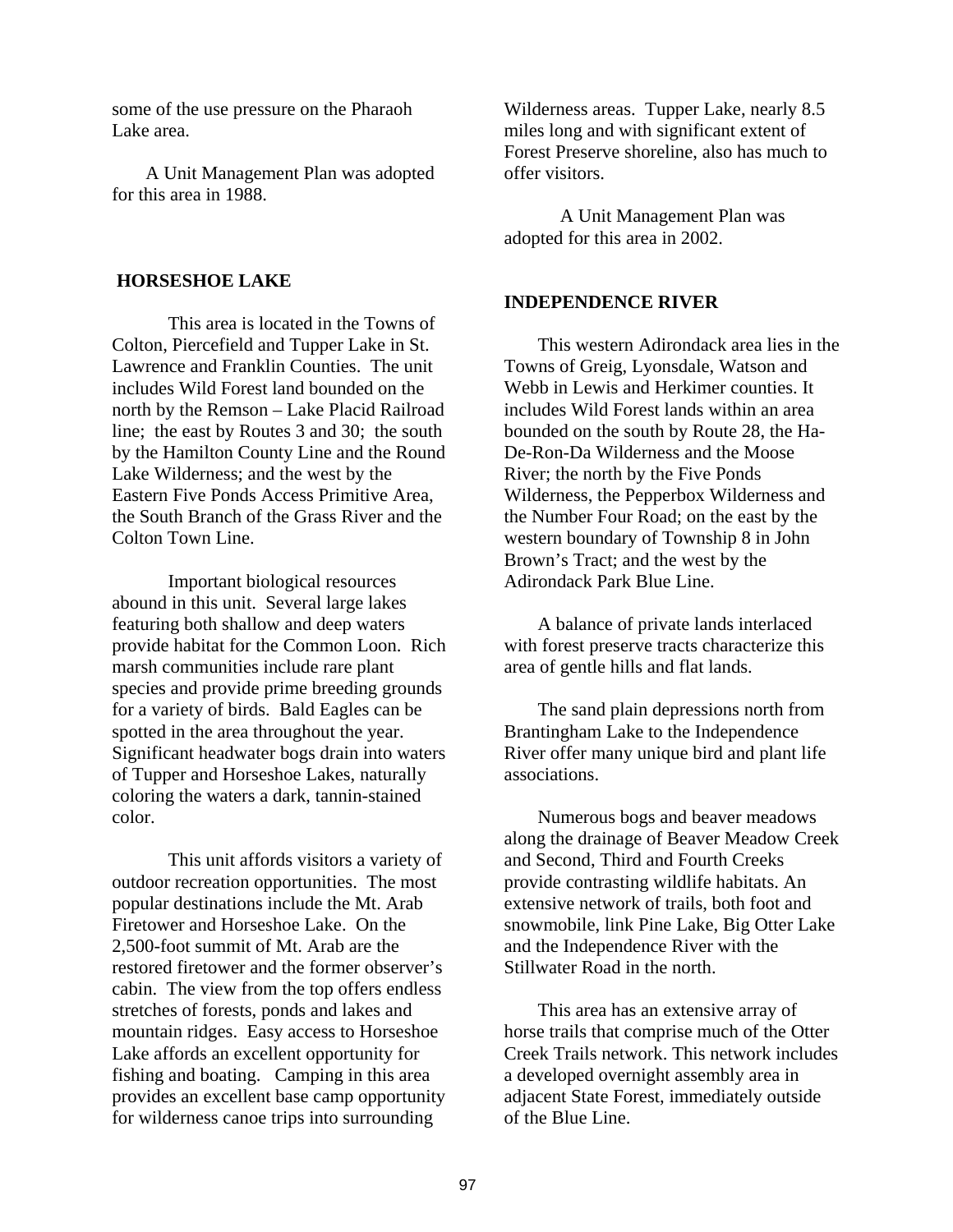A Unit Management Plan was adopted for this area in 1986.

#### **JESSUP RIVER**

 This area is located in Hamilton County in the Towns of Arietta, Wells, Indian Lake and Lake Pleasant. It is bounded on the north NYS Rt. 30 and the Blue Ridge Wilderness; the west by the West Canada Lake Wilderness; the south by the Silver Lake Wilderness; and the east by Siamese Ponds Wilderness.

 Access is from Route 30 and the (Perkins Clearing) Jessup River Road, which traverse the area, and from the Moffitt Beach and Lewey Lake Campgrounds.

 Long popular with hunters, trappers and anglers, the interspersion of private woodlands with State ownership has made this area a top producer of fish and wildlife. The Jessup and Miami Rivers have long been known as good trout streams.

 Numerous logging roads and trails are open to foot travel. The Pillsbury and Snowy Mountain summits and associated fire towers, from which vast views of lakes and forest may be obtained, offer particularly enjoyable hikes.

 In 1979, the Indian Lake Islands were reclassified to Intensive Use, leaving campsites in the Siamese Ponds Wilderness Area and campsites in the Jessup River Wild Forest. These campsites are administered through the Department's campground recreation program during the operating season.

 A Unit Management Plan was adopted for this area in 2006.

## **LAKE GEORGE**

 This area is located in Essex, Warren and Washington Counties. It is bounded on the east and south by the Park Blue Line; on the north by Pharaoh Lake Wilderness and NY State Route 74; and on the west by NYS Route 9 and the Hudson River. Most of the Lake George Wild Forest area lies within the Lake George Park. The Lake George Park, lying wholly within the Adirondack Park, was established by State law in 1961. The boundaries of the Lake George Park are more or less contiguous with the watershed of the Lake, an arrangement which is designed to facilitate coordinated management of the use of land as it impacts water quality.

 Mountains rising steeply on either side of the lake provide many views of rugged beauty. The area west of the lake is accessible by Routes 9N and 74 while the Forest Preserve on the east side is accessible from the Pilot Knob and Hulett's Landing roads. The Tongue Mountain and Island Pond sections form the base for a varied wildlife resource. The moderating influence of the lake on both sides of this peninsula has produced an oak-pine cover type which is more characteristic of the southern part of the State than of the Adirondacks. Many plant and wildlife species found on Tongue Mountain are rarely found elsewhere in the Park.

 The Black Mountain tract on the opposite shore is more precipitous. Spruce and hemlock are common. Recreational enjoyment of the area is enhanced by this diversity of plant and animal associations.

 Trails connect the lake at Shelving Rock and Black Mountain Point with interior ponds and the summits of Black Mountain and Sleeping Beauty. The latter provides some exceptional views.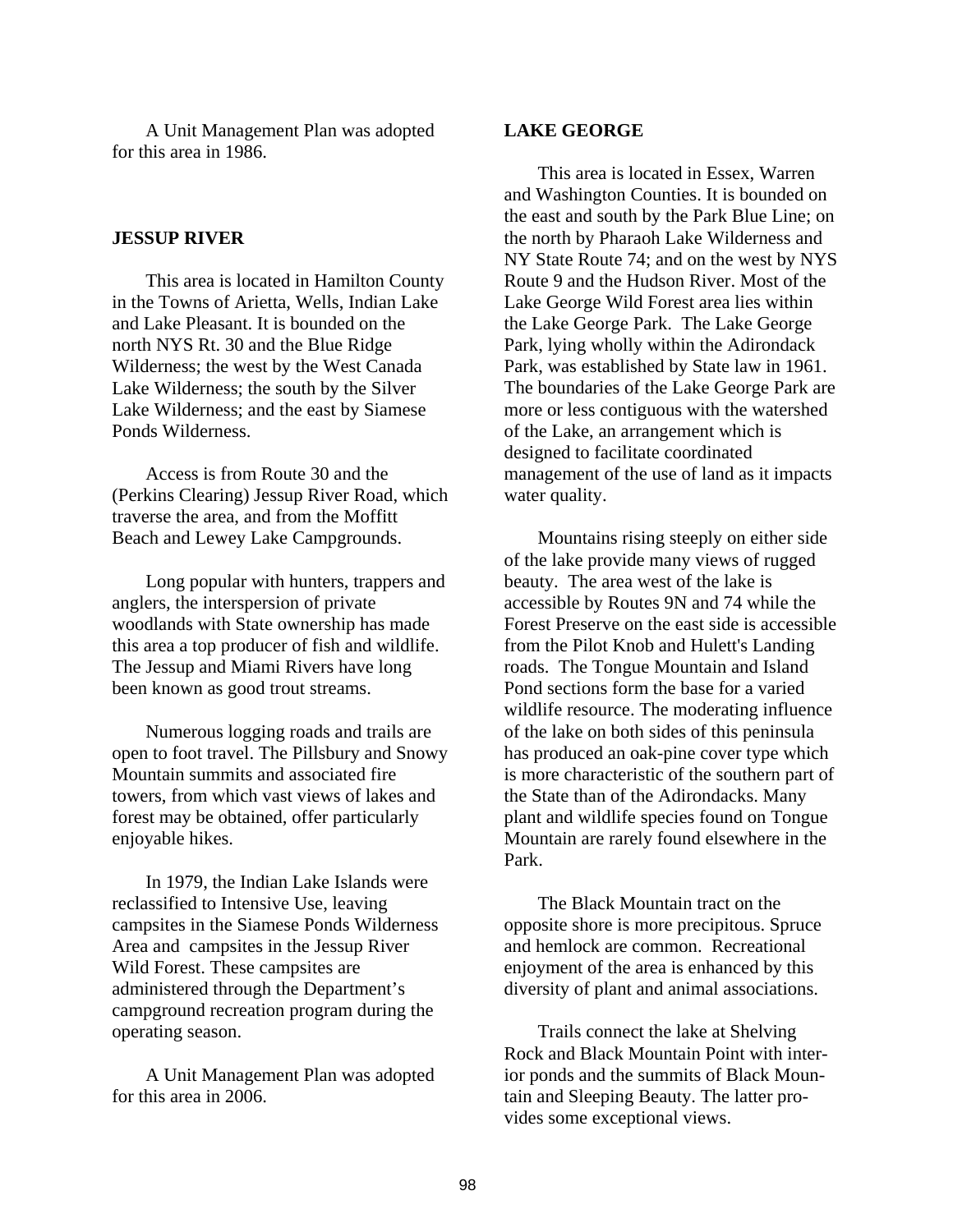A Unit Management Plan was adopted for the Black Mountain section of this area in 1986.

## **MOOSE RIVER PLAINS**

 This area is located in Hamilton and Herkimer counties in the Towns of Arietta, Inlet, Lake Pleasant, Long Lake, Morehouse, Ohio and Webb. This area is bounded on the north by Pigeon Lake Wilderness; on the east by Blue Ridge Wilderness; on the south by West Canada Lake Wilderness and Little Moose Mountain Wilderness; and on the west by the boundary of Township Two and Three. The scenic "plains" of the Moose and Red Rivers are well-known areas of interest to the public. These zones of herb and grass vegetation contrast vividly with the overall forested nature of the Park. Other scenic points of interest include the Moose River Cliffs, Mitchell Ponds, Lost Ponds, Icehouse and Helldiver Ponds.

 The area is unique also for how, in the 1960's, the Department of Environmental Conservation improved the extensive road system and developed numerous individual camping sites along the road. This has provided an outdoor recreational opportunity intermediate between that of a developed campground and typical primitive camping in Wild Forest and Wilderness. In 2010, over 2,900 acres in a corridor along certain roads were reclassified to create the Moose River Plains Camping Intensive Use Area and to facilitate a concentration of roadside camping sites in compliance with this Master Plan. The new Intensive Use camping area, subject to special management guidelines, is intended to maintain this somewhat higher density of

camping sites adjacent to and screened from the area's gravel road system.

Also in 2010, approximately 14,667 acres south of the South Branch of the Moose River and south of the Moose River Plains Camping Intensive Use Area were reclassified to Wilderness. Most of these lands formed the new 12,269-acre Little Moose Wilderness, and the remainding acres were added to the West Canada Lake Wilderness. This reclassification excluded a twenty-foot-wide corridor along the routes of the former DEC administrative road (Otter Brook Truck Trail) and former Wilson Ridge Road, retained as Wild Forest expressly to allow for non-motorized, recreational uses such as a mountain-biking, hiking and cross-country skiing. The exclusion of motor-vehicle use and emphasis on development of this long route for mountain biking creates potential for a premier mountain-biking opportunity in the Adirondack Park. No motor-vehicle use should be reestablished along this remote route due to impacts to the significant, surrounding Wilderness. As it is now, the area's camping, hunting, fishing, snowmobiling and mountain biking opportunities make the Moose River Plains one of the truly four-season recreational areas of the Park.

 Great Camp Uncas, a National Historic Landmark, stands on the east shore of Mohegan Lake near the northeastern boundary of this Wild Forest. An area around Mohegan Lake is included in the Historic Great Camps Special Management Area. The area was designated to recognize the historic connection between the Great Camps and the Forest Preserve.

A Unit Management Plan was adopted for this area in 2011.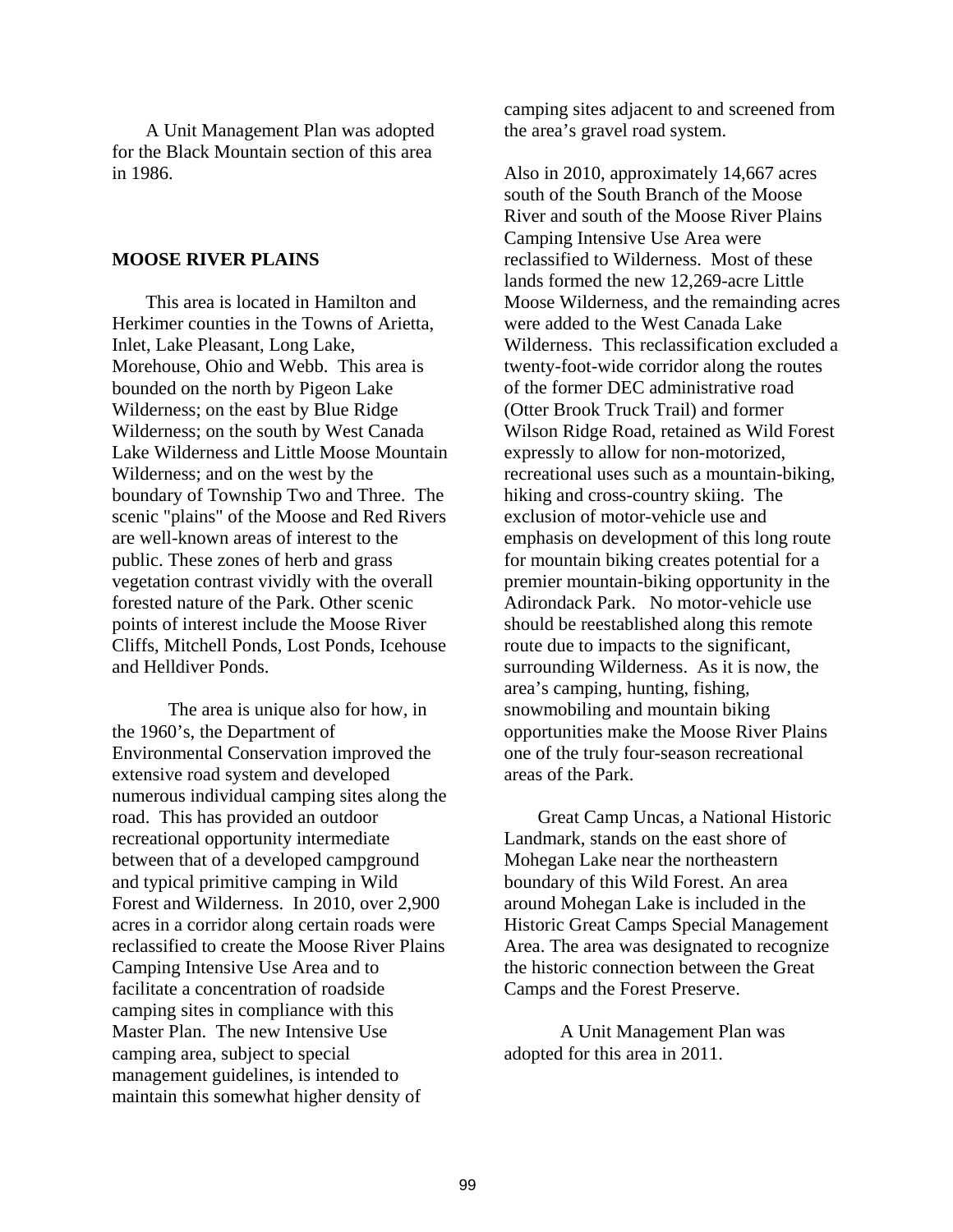#### **RAQUETTE RIVER**

This area is located in the Towns of Colton, Hopkinton, and Parishville, St. Lawrence County. It extends to the north along the Raquette River impoundments to Stark Reservoir and to the south to Jamestown Falls just north of Seveys Corner. It is also bounded on the east by the Raquette-Jordan Boreal Primitive Area and the west by Route 56.

This unit is characterized by flat and gentle sloping terrain, flowing rivers, deciduous and evergreen forests, and numerous wetlands. Prior to the State's acquisition, many of these forested tracts had limited and informal public use. Public access to the lands east of the Raquette River is gained by crossing the river or the reservoir. As the Jordan River (a designated Scenic River) flows through this unit, it meanders through significant areas of boreal forest and has the character of a northern Canadian river. This northwestern region of the Park contains significant low elevation boreal habitat. A canoe carry from Carry Falls Reservoir to the Jordan River allows paddlers to portage rapids and reach flat waters. The Raquette River, above Carry Falls Reservoir, is a designated Scenic River.

A Unit Management Plan was adopted for this area in 2006.

## **SARANAC LAKES**

 This area is located in the Towns of North Elba and Saint Armand, Essex County and Brighton, Harrietstown, Santa Clara and Tupper Lake, Franklin County. It is bounded on the north by the Tupper Lake Town line, the St. Regis Canoe Area, State Highway 86 and County Highway 55; on the east by McKenzie Mountain Wilderness and the

Sentinel Range Wilderness; on the south by the High Peaks Wilderness and the Tupper Lake Town line; and on the west by State Route 30 and the Tupper Lake Town line.

 Easily accessible from Routes 3 and 30, this southern Franklin County area offers a broad network of streams, lakes and ponds for water-oriented recreation. Boating access sites, camping areas and portages are convenient for the day user and the long distance traveler alike. The Fish Creek Ponds and Rollins Pond Campgrounds offer a base camp for some users of the area.

 Ampersand Mountain, just south of Route 3 in the High Peaks Wilderness, provides a superb view of this area as a reward for a three-mile hike through majestic stands of hemlock and northern hardwoods.

This area does not yet have an adopted Unit Management Plan.

## **SARGENT PONDS**

 This area is located entirely within Hamilton County in the Towns of Arietta, Indian Lake, and Long Lake. It is bounded on the south by the Blue Ridge Wilderness, and the southern shore of Raquette Lake; on the west by private lands and the Pigeon Lake Wilderness Area; on the north by private lands and the Sperry Pond and Cedarlands Conservation Easement lands and the Hamilton County line; and on the east by Long Lake and State Highway 28N/30.

 Known to many canoeists, hunters and anglers, this Wild Forest area contains numerous waterbodies that vary from small interior beaver ponds to portions of shoreline on Blue Mountain Lake, Forked Lake, Lake Eaton, Long Lake, Raquette Lake and Utowana Lake.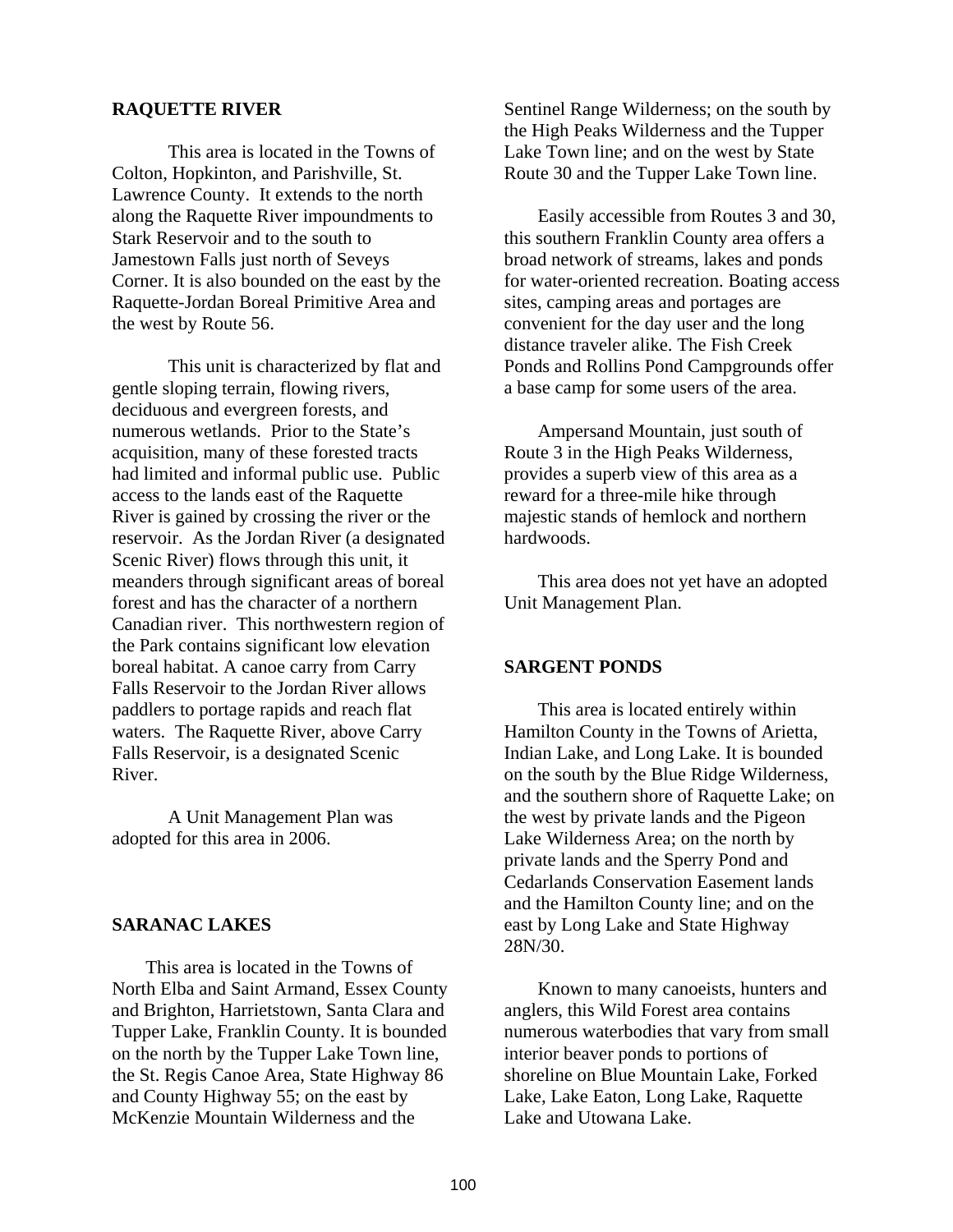The North Point Road provides access to the Upper and Lower Sargent Ponds trails and Buttermilk Falls, a popular destination along this stretch of the Raquette River. The Owls' Head Mountain fire tower and Castle Rock on Blue Mountain Lake provide scenic views of the surrounding lakes and forest.

 Public campgrounds on Raquette Lake, Forked Lake and Lake Eaton plus the North Point Road to the Raquette River provide varied access and recreational opportunity to users of this area.

This area does not yet have an adopted Unit Management Plan.

## **SHAKER MOUNTAIN**

 This area is located in the Towns of, Bleeker, Caroga, Mayfield and Northampton, in Fulton County and the Town of Benson in Hamilton County. With the exception of snowmobile trails and the trail to the Kane Mountain Fire Tower, this area receives relatively little use. Most of the area was heavily logged prior to State acquisition and there are a considerable number of old log roads, chiefly in the southern half, where most of the hills are low and gently sloped. These woods roads make comfortable hiking trails that can be enjoyed by all ages.

 A number of small ponds afford some attractive camping sites. The second growth hardwoods that predominate allow easy foot travel both on and off the old woods roads and foot trails. This is in contrast to much of the State lands north of the area where the 1950 blow down and subsequent dense softwood reproduction has made travel off maintained foot trails quite difficult.

 This tract offers great potential to serve the Wild Forest recreational needs of New York's hikers, horsemen, snowmobilers, cross-country skiers and campers, and is capable of absorbing a considerable degree of public use.

A Unit Management Plan was adopted for this area in 2006.

#### **SPLIT ROCK MOUNTAIN**

This area is located in the eastern foothills of the Adirondack Mountains along the western shore of Lake Champlain, in the Towns of Essex and Westport, Essex County. It is bounded on the east by Lake Champlain, and on the north, west and south by private lands. The area is named for Split Rock Mountain, the predominant feature of the landscape referring to an unusual "split rock" formation and historic landmark found on private land at the northern end of the mountain.

Habitat varies from the open wetlands of Webb Royce Swamp to the precipitous cliffs on the eastern side of Split Rock Mountain. The area also harbors a rich and unique mosaic of flora and fauna. The northernmost breeding population of the New York State endangered timber rattlesnake is found here. All tree species native to New York that are found north of the Mohawk River are represented in this unit. The area provides habitat for representative bird species of the Adirondack Park; eighty percent of the bird species found in the park, including blackcrowned night heron and the peregrine falcon, have been documented in this region. Several threatened plant species reside within the unit as well.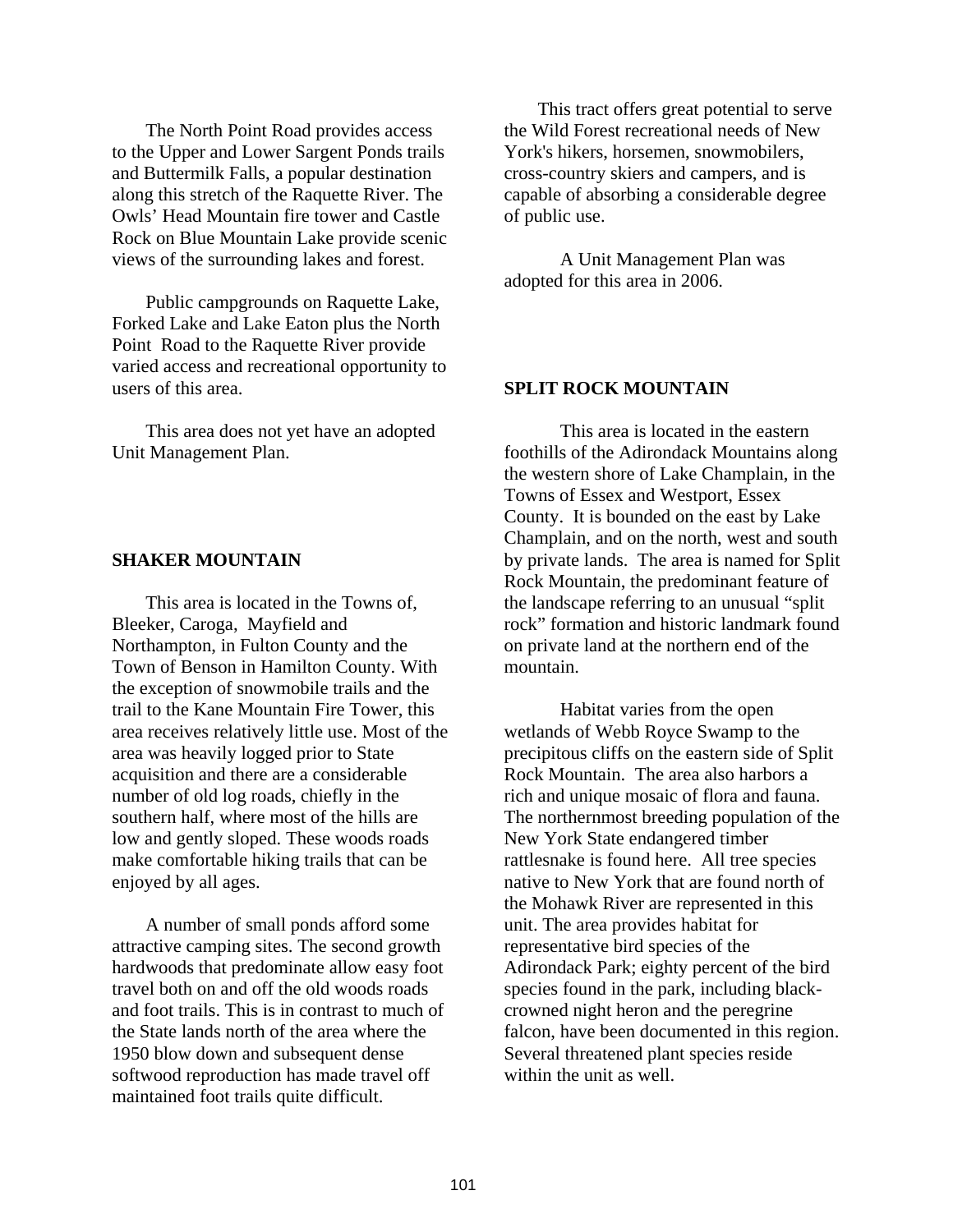The diversity of natural resources and recreational opportunities in this unit attract visitors for a variety of uses, including day hiking, camping, hunting, and wildflower and wildlife observation.

A Unit Management Plan was adopted for this area in 2005.

#### **TAYLOR POND**

This area is located in portions of thirteen towns in three counties in the northeastern region of the Adirondack Park. It is bounded on the north and west by Route 3 and the Adirondack Park Blue Line; the east by Lake Champlain; and on the south by Route 9N between Elizabethtown and Westport.

Significant land features in this unit include Poke-O-Moonshine and Catamount Mountains. Poke-O-Moonshine, with a restored fire tower on its 2,180-foot summit, offers outstanding views of Lake Champlain and the Green Mountains of Vermont. Its granite gneiss cliffs, several hundred feet tall, provide nesting habitat for peregrine falcons and are also a popular rock and ice climbing destination. The open and rocky, 3,168-foot summit of Catamount offers a 360-degree view including Whiteface Mountain, Lyon Mountain, Union Falls and Lake Champlain. Numerous discontinuous parcels and a lack of developed facilities affords many opportunities for discovery and solitude in this unit The Department of Environmental Conservation administers State lands within this area other than Forest Preserve, including the Ausable Marsh, Pauline Murdock and Wickham Marsh Wildlife Management Areas, and the Terry Mountain and Burnt Hill State Forests.

This area does not yet have an adopted Unit Management Plan.

#### **VANDERWHACKER MOUNTAIN**

 This area is located in the Towns of Chester, Johnsburg, Keene, Minerva, Newcomb, North Hudson, and Schroon in Essex and Warren Counties. It is bounded on the south by the Siamese Ponds Wilderness and State Route 8; on the west by the Hudson River and the Hudson Gorge Primitive Area; on the east by State Route 9 and Schroon Lake; and on the north by the High Peaks Wilderness.

 The three primary attractions of the area are the lakes and ponds, the Boreas River and Vanderwhacker Mountain. The latter, by virtue of its isolated location, provides perhaps the best view of the High Peaks from the south in the Park. From the summit of Vanderwhacher Mountain It is also possible to trace the course of the Hudson River and gain an appreciation of that river's magnificance.

 The Boreas River, a designated scenic river, is one of the most beautiful Adirondack rivers. White water stretches, interspersed with stillwaters, provide a variety of scenes to hold one's appreciation. The Wolf Pond, Durgin Brook and Lester Flow sections of the Upper Boreas are well known to bird clubs. There are plant and birdlife communities of unusual interest, particularly the boreal species.

 A Unit Management Plan was adopted for this area in 2005.

## **WATSON'S EAST TRIANGLE**

This unit is located within the Town of Webb, Herkimer County, and the Towns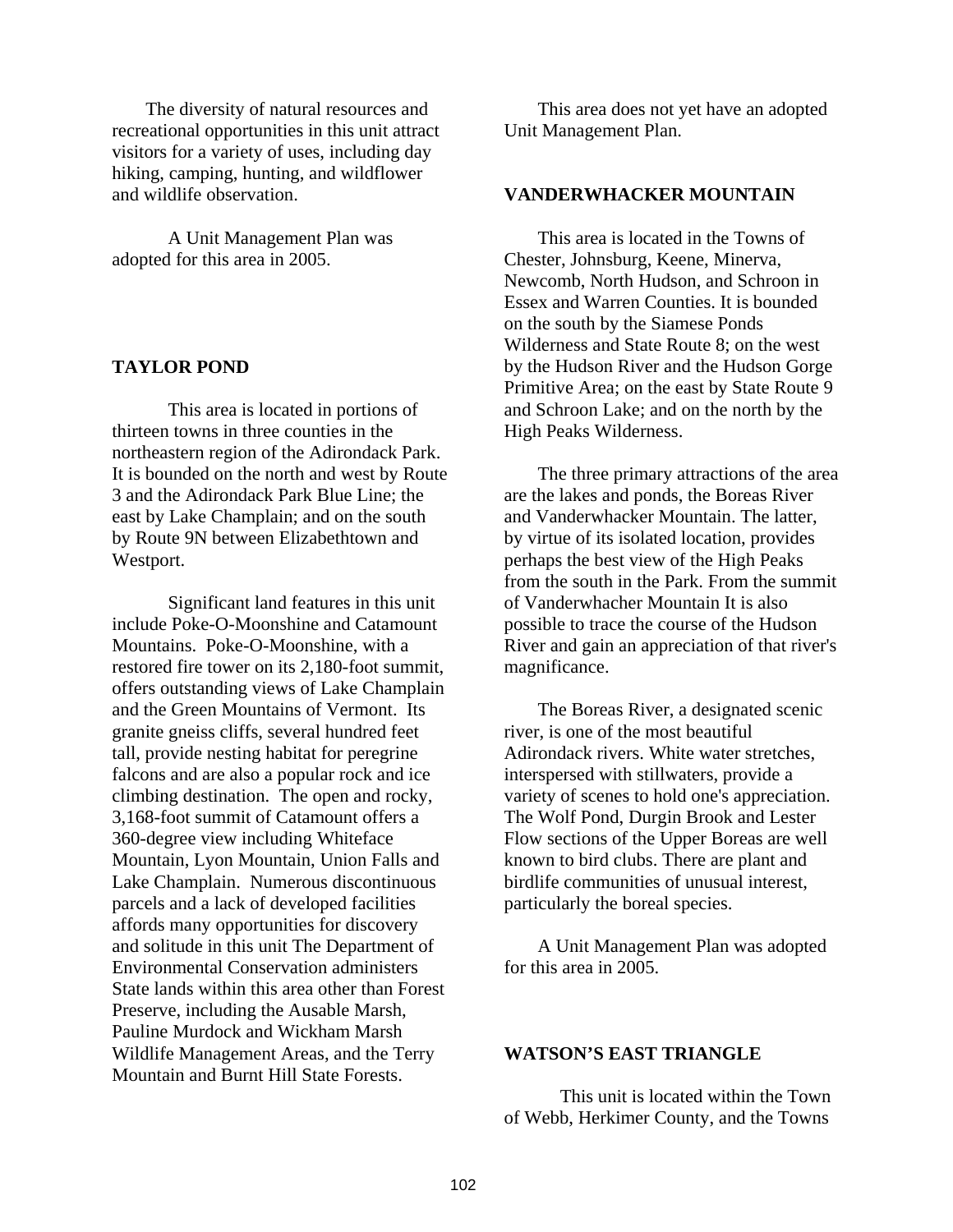of Croghan and Watson Lewis County. The unit is bounded on the north by the Aldrich Pond Wild Forest; the east by the Five Ponds Wilderness Area; the south by the Pepperbox Wilderness Area; and on the west primarily by working forest lands encumbered by conservation easements held by the State.

Numerous roads and trails on Stateowned land and adjacent easements provide many opportunities for hiking, mountain biking, cross country skiing, big game hunting, fishing, camping and snowmobiling. Visitors have the opportunity for solitude and remoteness in this unit as the result of the close proximity of two large, abutting Wilderness Areas to the east and south. An alternative, less remote, experience in these wild lands is also possible due to the close proximity of rural land use to the west of the unit, including maple sugar farms, working forests, seasonal camps, and the villages of Croghan and Harrisville.

A Unit Management Plan was adopted for this area in 2010.

#### **WHITEHILL**

This unit is located in St. Lawrence County and includes Wild Forest lands within an area bounded on the west and north by the Adirondack Park Blue Line; the east by the St. Lawrence-Franklin county line; and on the south by the West Branch of the St. Regis River, the Stark-Joe Indian Road and Route 56.

Forests consisting of maple, beech, birch, pine and hemlock cover the area's low rolling foothills. The highest point is a 1,600-foot unnamed hill located in the southeastern corner of the unit's main parcel.

A distinguishing feature of the area is Wheeler Marsh. This 1,238-acre wetland is one of the largest in the northern Adirondack region. It provides habitat for a wide array of wildlife and offers views of expansive, open peatlands. The largest natural water body is the 35-acre Clear Pond. Easy access to this pond affords an excellent opportunity for fishing, canoeing and camping.

 A Unit Management Plan was adopted for this area in 2006.

#### **WILCOX LAKE**

 This area is bounded on the south by the Adirondack Park Blue Line; the west by State Highway 30, the Silver Lake Wilderness, and State Highway 8 ; and east by State Routes 28 and 9.

 The Hudson River is the border for the eastern side of the area, which is composed of a collection of smaller detached Forest Preserve parcels. The southern boundary of this area is the Blue Line of the Park and below the Great Sacandaga Reservoir the area is also composed of several smaller detached parcels.

 Crane Mountain is the tallest mountain in the area, providing unobstructive views of the region. The Hadley Mountain fire tower provides hikers with endless views across the southeast corner of the Park.

 This area is capable of withstanding considerably more recreational use without the destruction of the physical resource or the Wild Forest atmosphere. It is an area of rolling hills and open summits with a considerable number of attractive brook trout streams. Numerous trails provide easy access by foot in the summer and by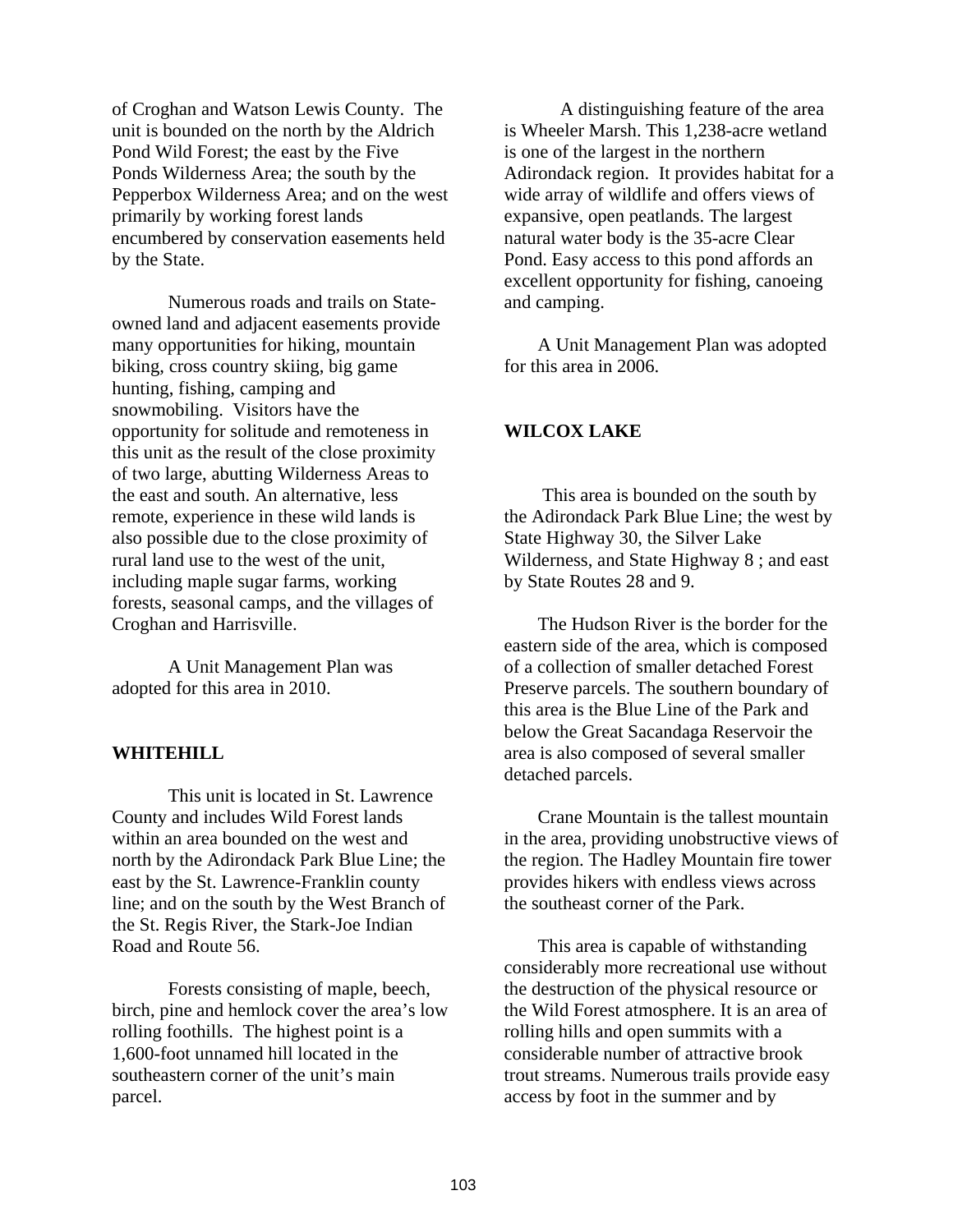snowmobiles, skis or snowshoes in the winter.

 In addition and contrast to this well developed trail system, there is also a large trail-less section north of Wilcox Lake that provides an excellent opportunity for a remote experience.

 This area does not yet have an adopted Unit Management Plan.

#### **WILMINGTON**

The area consists of State lands in the Towns of Wilmington, Jay and Keene in Essex County and Black Brook in Clinton County. It is roughly bounded on the north by the Forestdale and Silver Lake Roads; the east by Route 9N; the south by the Sentinel Wilderness and Whiteface Mountain Ski Center; and on the west by Gillespie Drive, Whiteface Mountain Veteran's Memorial Highway and the McKenzie Mountain Wilderness.

The area's distinguishing feature is its diversity of recreational opportunities. The largest contiguous parcel, approximately 6,400 acres, offers scenic rock cliffs overlooking much of the Jay and Sentinel Ranges, camping at the lean-to on Cooper Kill Pond, and hunting access along the Forestdale Road. Other State land parcels provide access for trout fishing on the renowned Ausable River, viewing scenic waterfalls, rock climbing and mountain biking. In the winter, cross country skiing, ice climbing, trapping, and snowmobiling are available.

A Unit Management Plan was adopted for this area in 2005.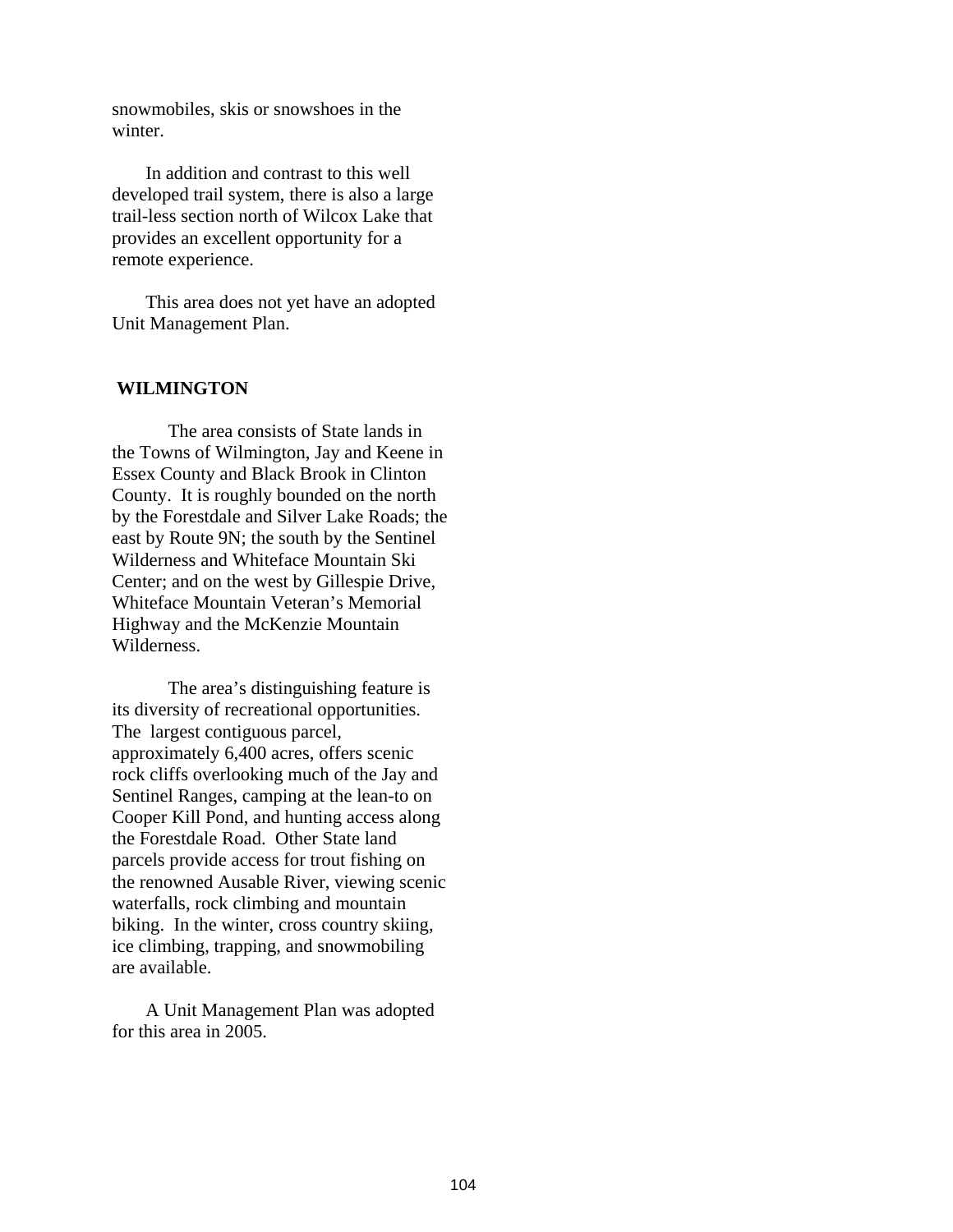## **INTENSIVE USE AREAS**

#### **CAMPGROUNDS**

Alger Island AuSable Point Brown Tract Pond Buck Pond Caroga Lake Cranberry Lake Crown Point Eagle Point Eighth Lake Fish Creek Ponds Forked Lake Golden Beach Hearthstone Point Lake Durant Lake Eaton Lake George Battleground Lake George Islands Lake Harris Lewey Lake Limekiln Lake Lincoln Pond Little Sand Point Luzerne Meacham Lake Meadowbrook Moffitt Beach Moose River Plains Camping Area\* Nicks Lake Northampton Beach Paradox Lake Point Comfort Poke-O-Moonshine Poplar Point Putnam Pond Rogers rock Rollins Pond Sacandaga Scaroon Manor Sharp Bridge Taylor Pond Tioga Point Wilmington Notch \* Less developed facilities

#### **DAY USE AREAS**

#### **Ski centers, parkways, beaches**

Gore Mountain Ski Center Hinckley Day Use Area Lake George Beach Lake George Battlefield Park Mt. Van Hoevenberg Winter Recreation Area Prospect Mountain Parkway Whiteface Mountain Memorial Highway Whiteface Mountain Ski Center

#### **BOAT LAUNCHING SITES**

 The following lakes are approximately 1,000 acres or more in size and are therefore eligible for further analysis to determine their suitability for initial or additional boat launch ramp construction.

| <b>Name of Water</b>         | Number of<br><b>Acres</b> |
|------------------------------|---------------------------|
| Lake Champlain               | 281,600                   |
| Lake George                  | 28,160                    |
| Great Sacandaga Lake         | 26,656                    |
| <b>Cranberry Lake</b>        | 6,976                     |
| Carry Falls Reservoir        | 6,458                     |
| <b>Tupper Lake</b>           | 6,240                     |
| <b>Stillwater Reservoir</b>  | 6,195                     |
| Raquette Lake                | 5,274                     |
| <b>Upper Saranac Lake</b>    | 5,056                     |
| <b>Indian Lake</b>           | 4,365                     |
| Schroon Lake                 | 4,128                     |
| Long Lake                    | 4,090                     |
| Piseco Lake                  | 2,848                     |
| Lake Placid                  | 2,803                     |
| Hinckley Reservoir           | 2,784                     |
| <b>Upper Chateaugay Lake</b> | 2,605                     |
| Little Tupper Lake           | 2,381                     |
| Lower Saranac Lake           | 2,285                     |
| Fourth Lake (Fulton Chain)   | 2,138                     |
| Chazy Lake                   | 1,606                     |
| Sacandaga Lake               | 1,600                     |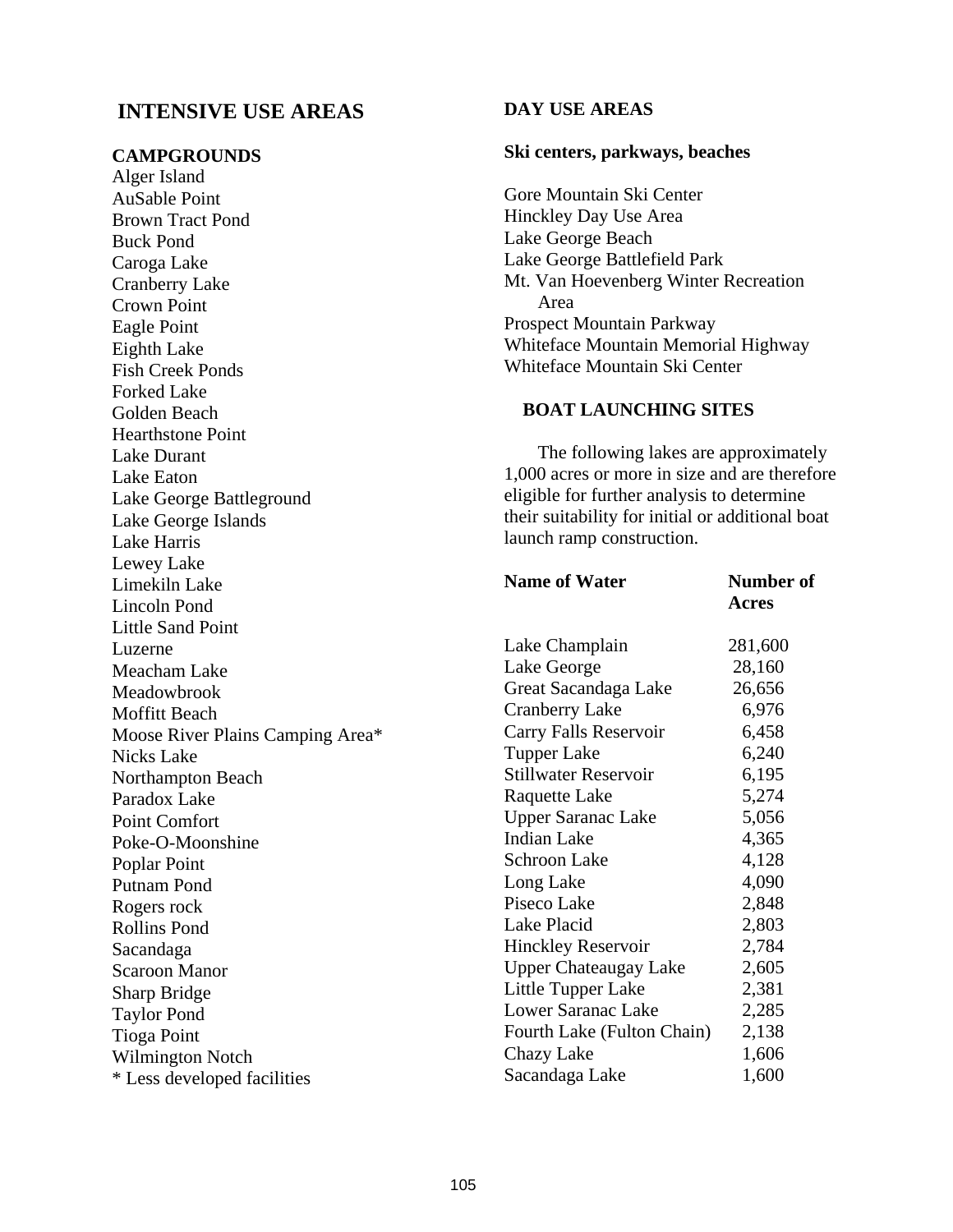| <b>Name of Water</b>      | Number of<br>Acres |
|---------------------------|--------------------|
| Lake Pleasant             | 1,440              |
| Middle Saranac Lake       | 1,376              |
| Union Falls Flow          | 1,376              |
| <b>Brant Lake</b>         | 1,376              |
| Peck Lake                 | 1,370              |
| Big Moose Lake            | 1,286              |
| <b>Blue Mountain Lake</b> | 1,261              |
| <b>Forked Lake</b>        | 1,248              |
| Meacham Lake              | 1,203              |
| Woodhull Lake             | 1,158              |
| Abanakee Lake             | 1,018              |
| Lake Clear                | 1,000              |

## **Tupper Chain**: Tupper Lake Simon Pond Raquette Pond

 Lake Flower Oseetah Lake

#### **St. Regis Chain**:

 Upper St. Regis Lake Lower St. Regis Lake

#### **Chateaugay Chain**:

 Upper Chateaugay Lower Chateaugay

#### **Fulton Chain**:

 First Lake Second Lake Third Lake

## **Rainbow Chain**:

 Lake Kushaqua Rainbow Lake

#### **Indian Chain**:

 Indian Lake Lewey Lake

## **Upper Saranac Chain**:

 Square Pond Fish Creek Pond

The following lake chains contain lakes less than 1,000 acres in size, but the combined acreage of lakes within these chains exceeds approximately 1,000 acres. These lakes, listed below, are eligible for further consideration to determine their suitability for boat launch ramp construction because they are connected by navigable waterways and the aggregate acreage of each chain exceeds 1,000 acres. These chains may contain additional lakes less than 1,000 acres in size which are not listed. Such lakes have been determined to be unsuitable for boat launch ramp construction.

#### **Saranac Chain**:

 Middle Saranac Lower Saranac Second Pond First Pond Lake Kiwassa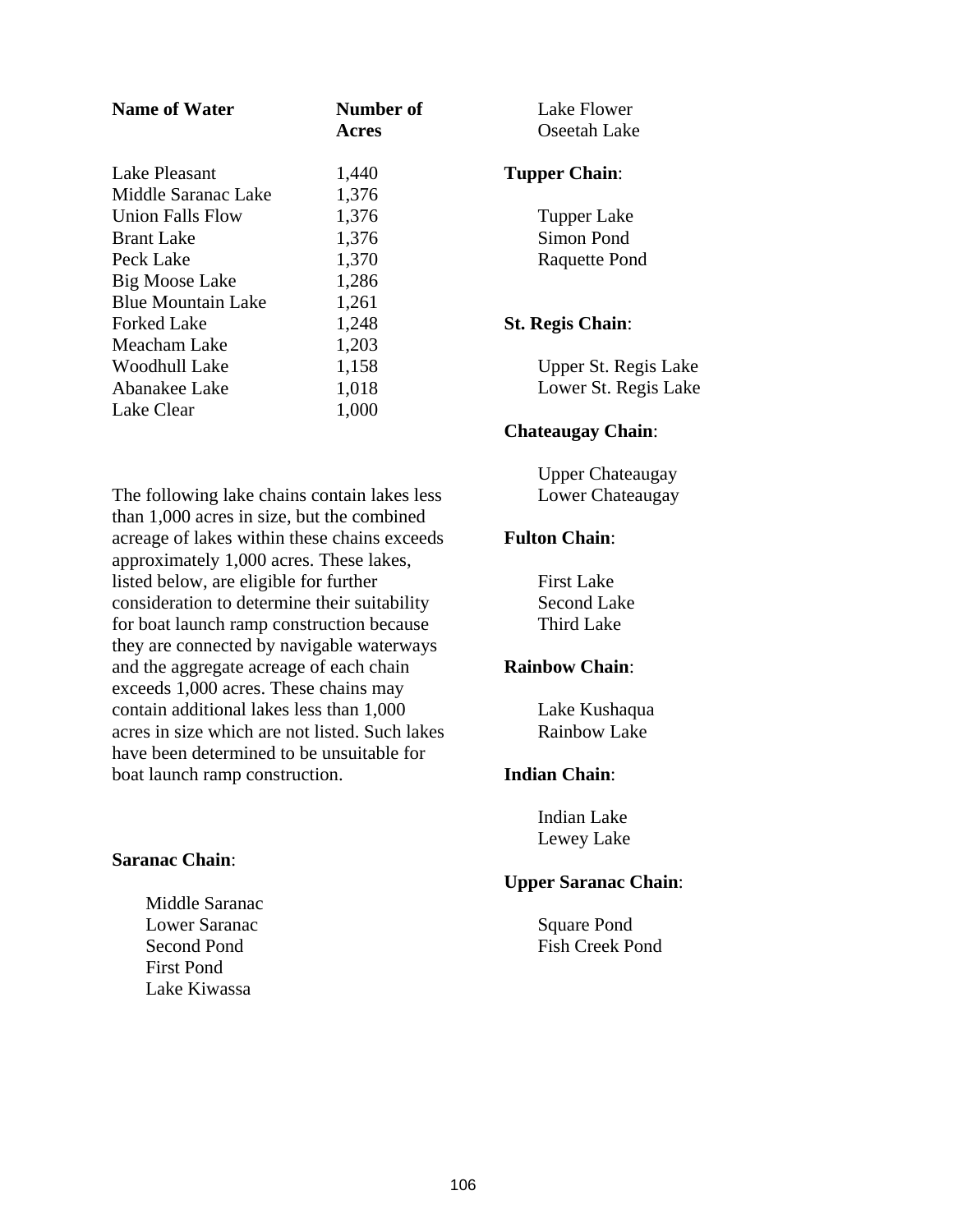#### **HISTORIC AREAS**

## **CAMP SANTANONI**

 Camp Santanoni Historic Area is 35 acres in size and located north of New York State Route 28N in the Town of Newcomb in Essex County. It consists of three clusters of buildings (the Gate House Complex, the Farm Complex and the Main Camp Complex) and a 4.7-mile access road connecting them. Camp Santanoni, one of the oldest and largest great camps, was created by Robert C. Pruyn in 1892. The  $12,900<sub>±</sub>$  acre Santanoni Preserve was acquired by the State of New York in 1972 as part of the Forest Preserve. The three building complexes and the road are listed on the National Register of Historic Places and are in the process of being restored. The Unit Managament Plan for this area was adopted in 2000.

#### **CROWN POINT**

This 390 acre site contains archaeological remains and ruins from a number of periods and events significant to the history of New York State and the nation including: a number of archaeological sites pre-contact Native American, the standing ruins of Fort Saint Frederic constructed by the French in 1731, and archaeological remains of associated military and civilian occupations. Crown Point was the second post captured by American forces in 1775 (after Fort Ticonderoga) and served as the base for the American fleet that fought in the Battle of Valcour Bay. The property surrounding the sites of the French and British forts was donated to the state in 1910 on the condition that the ruins be preserved in perpetuity. Subsequent acquisitions have expanded the boundaries. Crown Point is listed in the State and National Registers of Historic Places and has been designated as a National Historic Landmark.

#### **HURRICANE MOUNTAIN FIRE TOWER**

This area includes the fire tower on Hurricane Mountain and a 0.5 acre square surrounding the fire tower. The fire tower is listed on the National Register of Historic Places. The area was reclassified from Primitive to Historic in 2010. The designation does not preclude the Department of Environmental Conservation from determining the fire towers structurally unsound and should be removed, nor does it preclude the DEC from relocating the fire tower to another location consistent with its historic setting. In this event, the area's classification will, without any further Agency action, become part of the Hurricane Mountain Wilderness Area. The Historic Area designation does not require, obligate or anticipate expenditure of State funds for maintenance and restoration of the fire tower.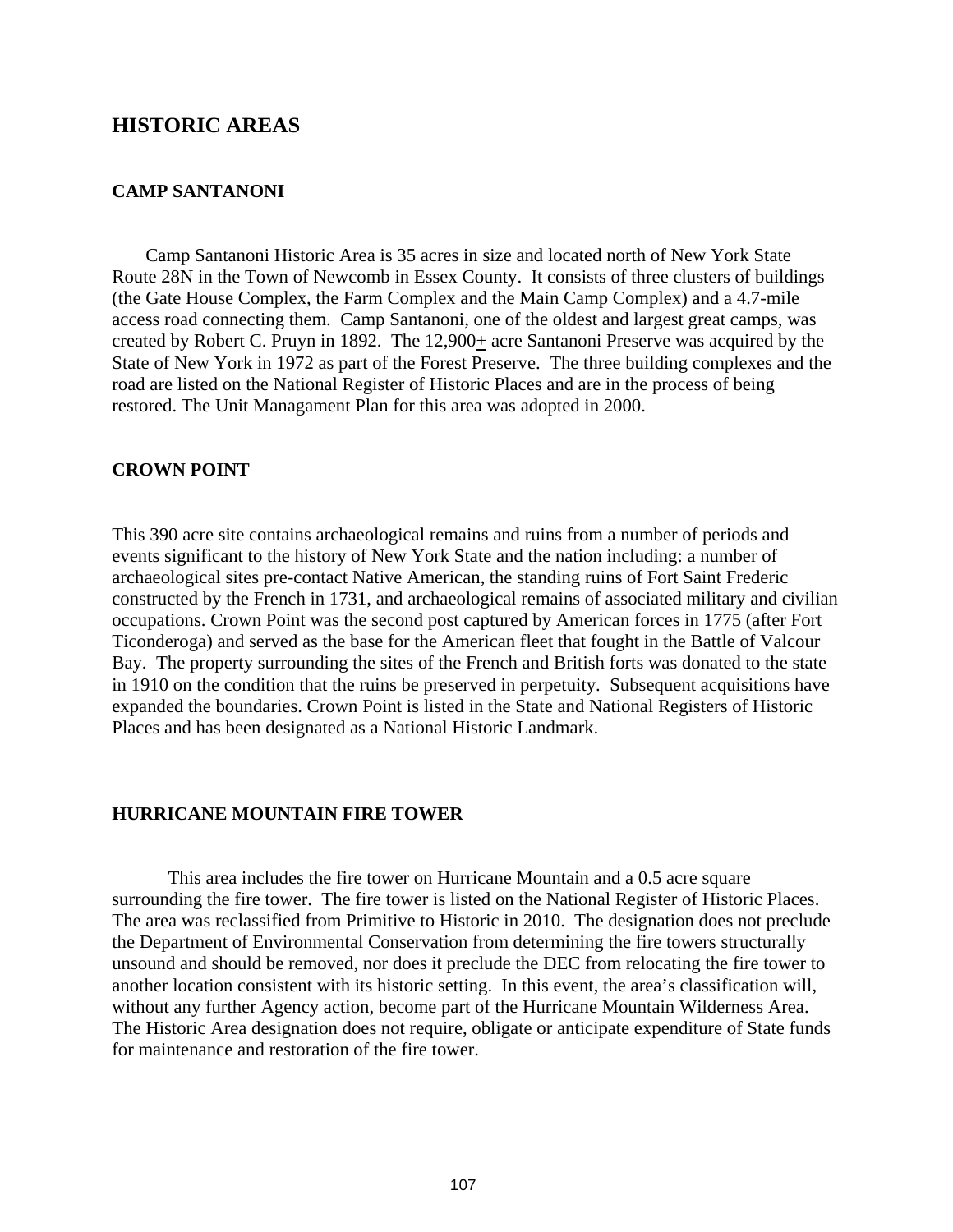#### **JOHN BROWN'S FARM**

This 105 acre area includes the home, farm, pond, and grave of abolitionist John Brown. John Brown was buried at this site following his 1859 execution in Virginia. The bodies of two of Browns' sons and several of Browns' followers, who were killed in the raid on the Harper's Ferry Armory, were relocated to this site. The property was deeded to the State of New York in 1895 on the condition that it be preserved as a park or reservation. A monument to Brown was erected in 1935. The property is listed in the State and National Registers of Historic Places and has been designated as a National Historic Landmark.

#### **ST. REGIS MOUNTAIN FIRE TOWER**

This area includes the fire tower on St. Regis Mountain and a 0.5 acre square surrounding the fire tower. The fire tower is listed on the National Register of Historic Places. The area was reclassified from Primitive to Historic in 2010. The designation does not preclude the Department of Environmental Conservation from determining the fire towers structurally unsound and should be removed, nor does it preclude the DEC from relocating the fire tower to another location consistent with its historic setting. In this event, the area's classification will revert to Canoe Area. The Historic Area designation does not require, obligate or anticipate expenditure of State funds for maintenance and restoration of the fire tower.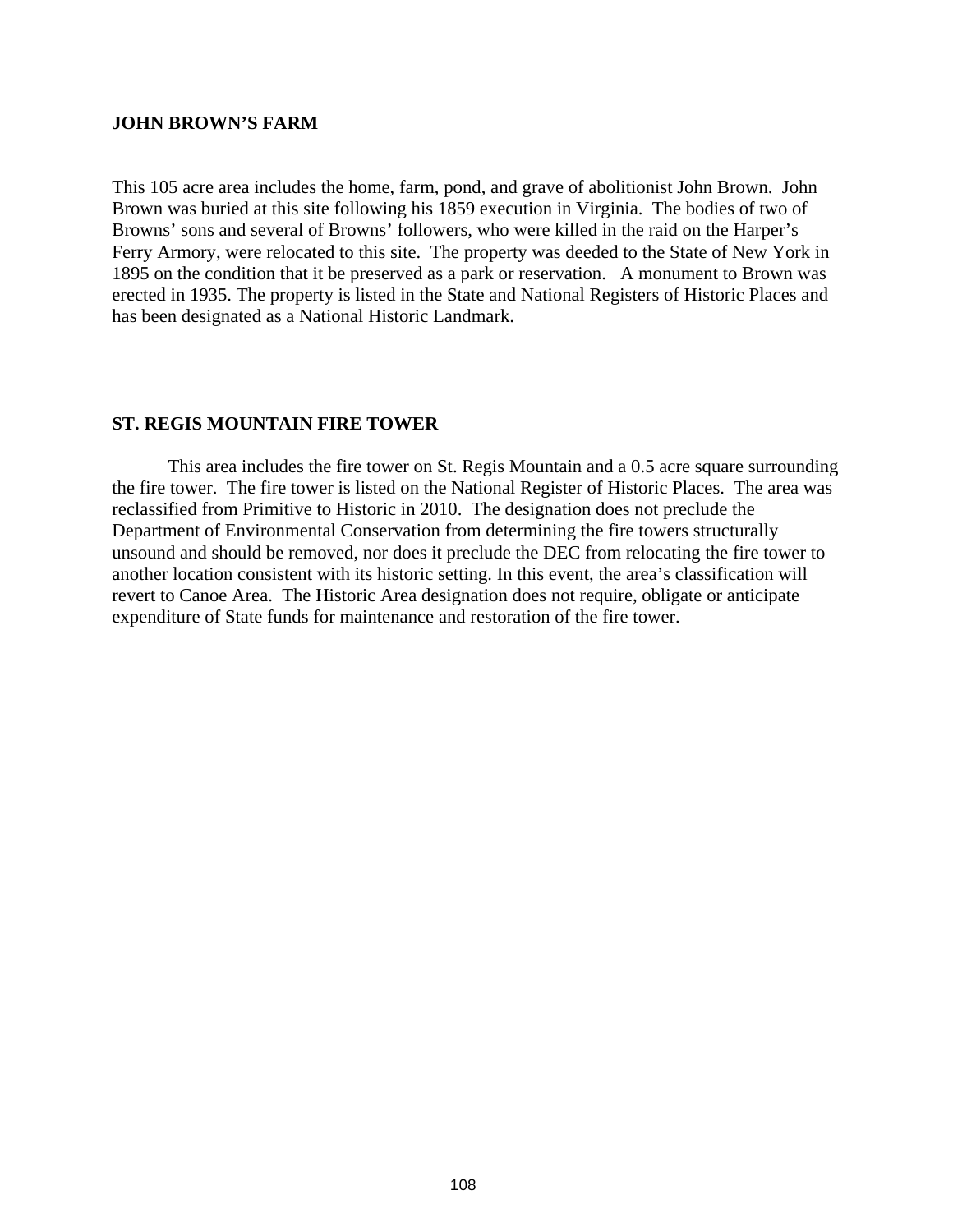## **STATE ADMINISTRATIVE AREAS**

#### **Lands included in the State Administrative classification:**

#### **CLINTON**

- Ausable -- Maintenance Area, Rt. 9N-I-87 DOT
- Dannemora -- Correctional Facility Dept. of Correctional Services
- Dannemora -- Correctional Facility DCS
- Dannemora -- Clinton East Annex DCS
- Dannemora -- Surplus Property OGS
- Dannemora -- Adk. Correctional Treatment & Evaluation Center
- Dannemora -- ROW- SH 5186, Vacant Land DOT
- Saranac SH -- 1398 Moffittsville/Franklin, Maintenance Area DOT
- Saranac -- Vacant, Rt. 3/Saranac River DCS
- Saranac Cemetery, Douglas Rd. –DCS
- Saranac Cemetery, Ryan Rd. –DCS
- Saranac Vacant, West side of Picketts Corner Rd. DCS
- Saranac Vacant, East and West sides of Picketts Corner Rd. DCS
- Saranac Vacant, Picketts Corner Rd. at Barnham Brook Rd. DCS

#### **ESSEX**

Crown Point – Maintenance Area, Factoryville Rd. – DOT Chesterfield – Maintenance Area, Rt. 22 - DOT Elizabethtown -- Rt. 9N - Essex County Stonehouse Maintenance Area – DOT Keene – Route 73, Essex County Sub-headquarter - DOT Lewis -- West of Exit 32, Maintenance Area - DOT Minerva -- Maintenance Area, Rt. 28N - DOT North Elba -- Camp Adirondack - DCS North Elba -- Ray Brook State Office Complex North Hudson -- Maintenance Area, Exit 30 - DOT Schroon -- Schroon Lake Sewage Treatment Plant - EFC Schroon -- Horseshoe Brook Pumping Station, Utility - EFC Schroon -- Int. Rts. 9, 73/Maintenance Area, Residency Office - DOT Severance -- Maintenance Area - Int. Rts. 9 & 73 - DOT Stowerville -- Maintenance Area - 2 mi. west of I.87 - DOT Ticonderoga -- 315 Champlain Ave., State Armory, Div. Military, Naval Affairs Underwood -- Maintenance Area - Rt. 9 - DOT Westport-- N. Main Street, Sewage Treatment Plant - EFC Westport -- Pumping Station No. 1, Washington Avenue - EFC Westport -- Pumping Station No. 2, S. Main Street - EFC Wilmington -- Atmospheric Sciences Research Center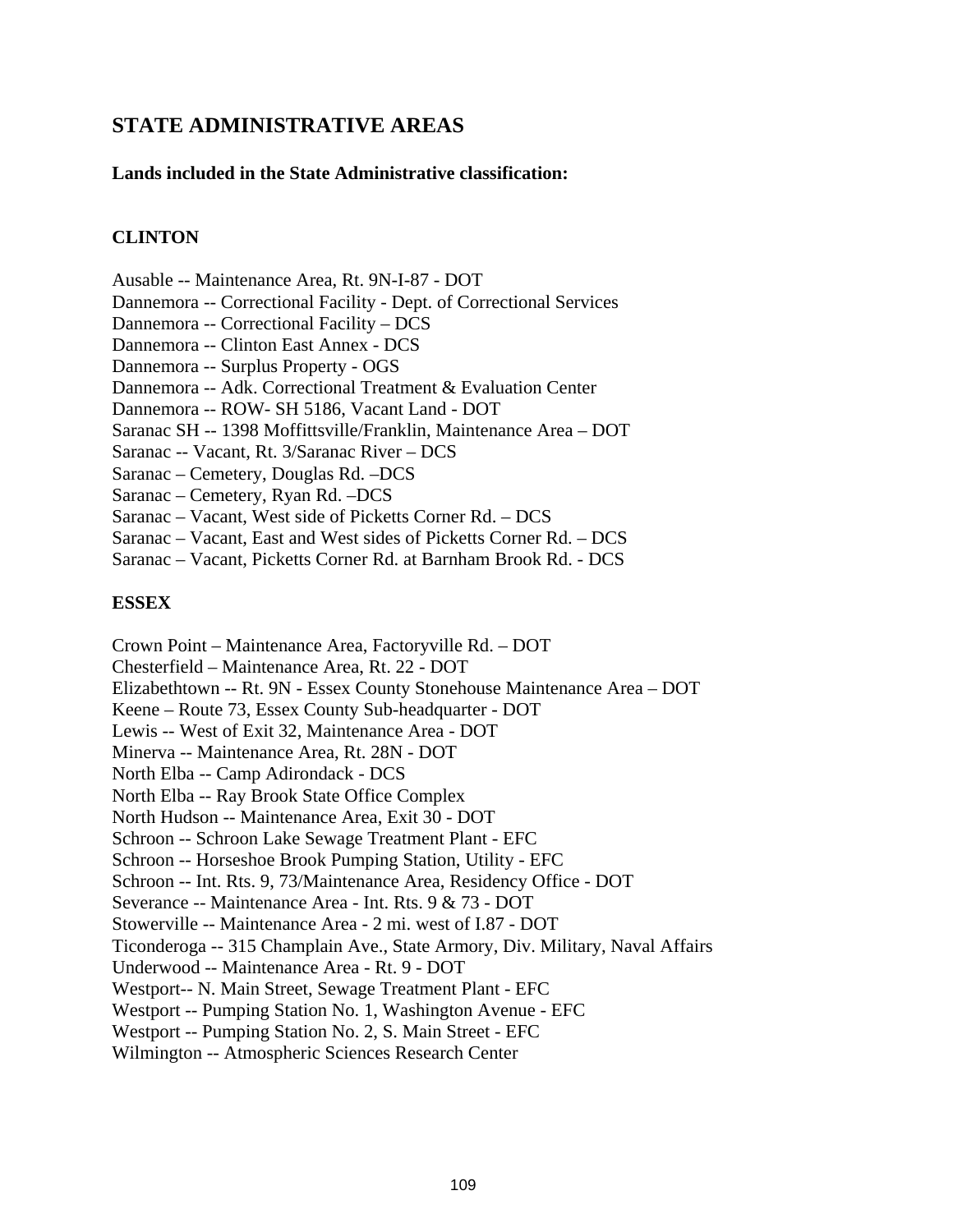#### **FRANKLIN**

Duane -- Maintenance Area Rt. 458, "Meacham Lake" - DOT Franklin -- Maintenance Area Rt. 3, Vermontville - DOT Harrietstown -- State Armory Harrietstown -- Maintenance Area Rt. 86, Lake Clear Jct. – DOT & DEC Harrietstown -- Wawbeek Maintenance Area - DOT Santa Clara -- Adirondack Fish Hatchery Tupper Lake -- Sunmount Developmental Center - DMH

#### **FULTON**

Northampton -- Maintenance Area SH 362 - DOT Northampton -- DEC, Northville - DEC Rockwood 29 -- DOT

#### **HAMILTON**

Arietta -- Maintenance Area - Rt. 10, 1.5 mi. north of Fulton County - DOT

- Indian Lake -- Maintenance Area, Residency DOT
- Hoffmeister -- Maintenance Area, Rt. 8 DOT
- Long Lake -- Maintenance Area, Rts. 28N, 30 DOT
- Long Lake -- Maintenance Area Rt. 28, Raquette Lake Patrol
- Long Lake -- Maintenance Area SH 5189, Long Lake Patrol
- Long Lake -- Little Tupper Lake Headquarters, Rt.10, 4 mi. west of Rt. 3
- Long Lake Raquette Lake Water Supply DEC
- Long Lake Maintenance Area, Sagamore Road DOT
- Wells -- Hamilton County Sub-headquarters

#### **ST. LAWERENCE**

Colton -- Town of Colton Maintenance Area-Rt. 3 - DOT

Colton – Cranberry Lake Maintenance Center - DEC

- Fine -- St. Lawrence Power Radio Tower
- Fine -- Radio Tower Site PASNY
- Fine -- Ranger School SUNY ESF
- Hopkinton -- White Hill Radio Towers

#### **WARREN**

Lake George -- Residential Bldg. Location/I-87 - DOT Chester SS -- Rt. 8, Maintenance Area – DOT Chestertown -- Maintenance Area-I-87, Exit 25 on Rt. 8 – DOT Johnsburg – Maintenance Area, Peaceful Valley Road -DOT Warrensburg -- Parking Lot SH 5157 Warrensburg-Chestertown - DOT Warrensburg -- Maintenance Area near I-87/Lake George-Warrensburg - DOT Warrensburg -- Warren County Storehouse Site Warrensburg -- DEC Office-DEC Warrensburg-Warren County Residency on Rt. 9 Queensbury -- DOT properties - DOT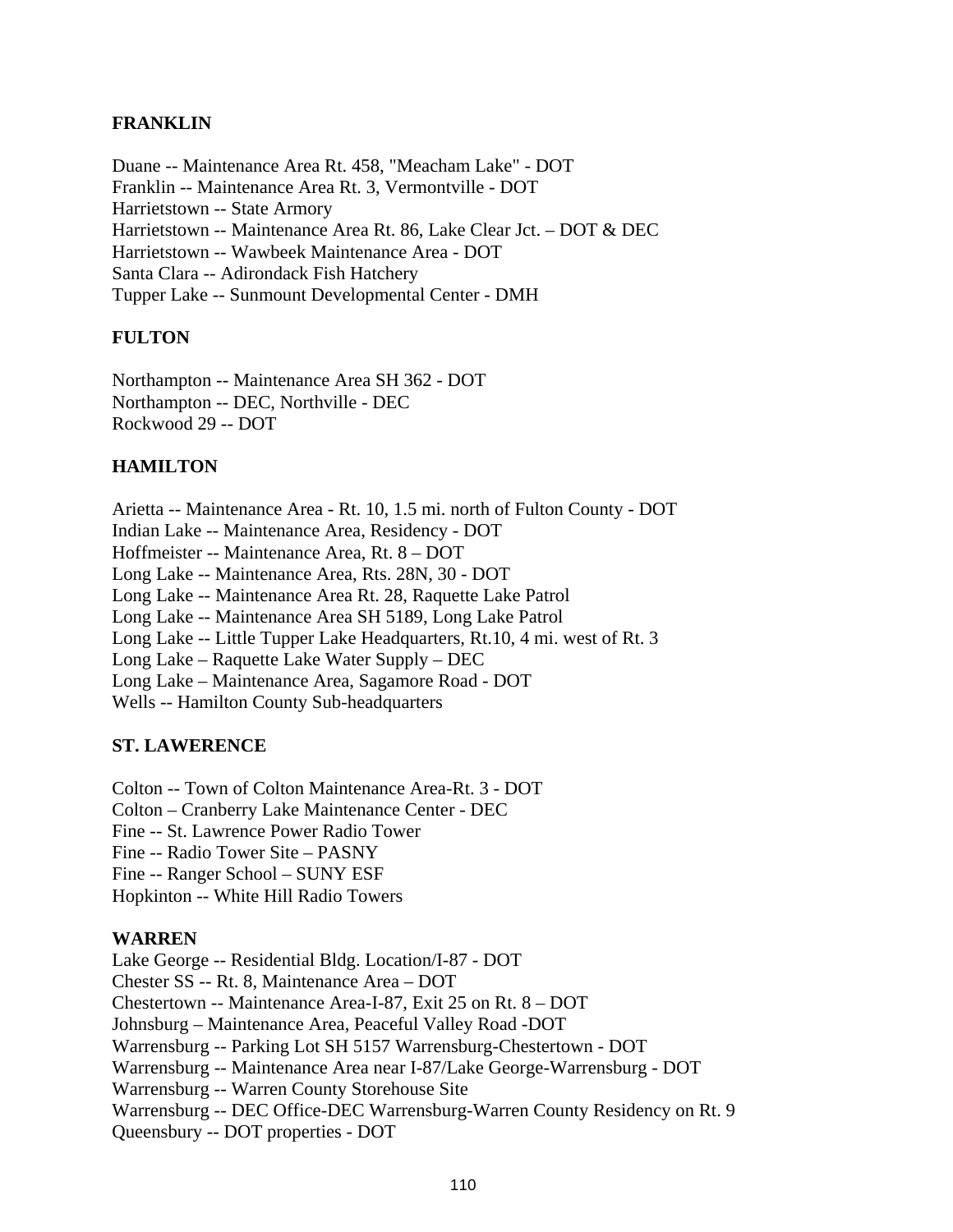## **WILD, SCENIC AND RECREATIONAL RIVERS SYSTEM in the Adirondack Park**

## **Number of Miles Classified**

| <b>River</b>                    | <u>Wild</u> | <b>Scenic</b> | Recreational |
|---------------------------------|-------------|---------------|--------------|
| <b>Ampersand Brook</b>          |             | 8.6           |              |
| Ausable -- Main Branch          |             |               | 21.7         |
| Ausable -- East Branch          |             | 8.8           | 25.2         |
| Ausable -- West Branch          |             |               | 31.8         |
| <b>Black</b>                    |             | 6.8           | 5.8          |
| <b>Bog</b>                      |             | 6.2           |              |
| <b>Boreas</b>                   |             | 11.4          |              |
| <b>B</b> ouquet                 |             |               | 42.7         |
| Bouquet -- North Fork           |             | 5.9           |              |
| Bouquet -- South Fork           |             | 5.0           |              |
| Blue Mountain Stream (Trib. of  |             | 7.9           |              |
| Middle Branch, Grasse River)    |             |               |              |
| Cedar                           | 13.5        | 13.0          | 10.4         |
| Cold                            |             | 14.5          |              |
| Deer                            |             | 5.7           |              |
| East Canada Creek               |             | 19.3          |              |
| Grasse -- Middle Branch         |             | 12.9          |              |
| <b>Grasse -- North Branch</b>   |             | 25.4          |              |
| Grasse -- South Branch          |             | 36.1          | 4.2          |
| Hudson                          | 11.2        | 11.8          | 55.1         |
| Independence                    |             | 24.5          |              |
| Indian (Trib. of Hudson River)  |             |               | 7.5          |
| Indian (Trib. of Moose River -- |             |               |              |
| South Branch)                   | 15.1        |               |              |
| Jordan                          |             | 15.7          |              |
| Kunjamuk                        | 7.1         | 9.1           |              |
| Long Pond Outlet                |             | 16.3          |              |
| Marion                          |             | 4.4           |              |
| Moose -- Main Branch            |             | 15.0          | 11.0         |
| Moose – North Branch            |             | 5.3           | 11.6         |
| Moose -- South Branch           |             | 33.6          |              |
| Opalescent                      | 10.4        |               |              |
| Oswegatchie -- Main Branch      | 14.9        |               |              |
| Oswegatchie -- Middle Branch    | 13.0        | 22.7          |              |
| Oswegatchie -- West Branch      |             | 7.2           | 6.3          |
| <b>Otter River</b>              |             | 8.8           |              |
| <b>Ouluska Pass Brook</b>       | 2.3         |               |              |
| Piseco Outlet                   | 3.8         |               |              |
| Raquette                        |             | 36.0          | 51.6         |
| Red                             |             | 8.0           |              |
| Rock                            |             | 6.4           | 1.3          |
| <b>Round Lake Outlet</b>        |             | 2.4           |              |
|                                 |             |               |              |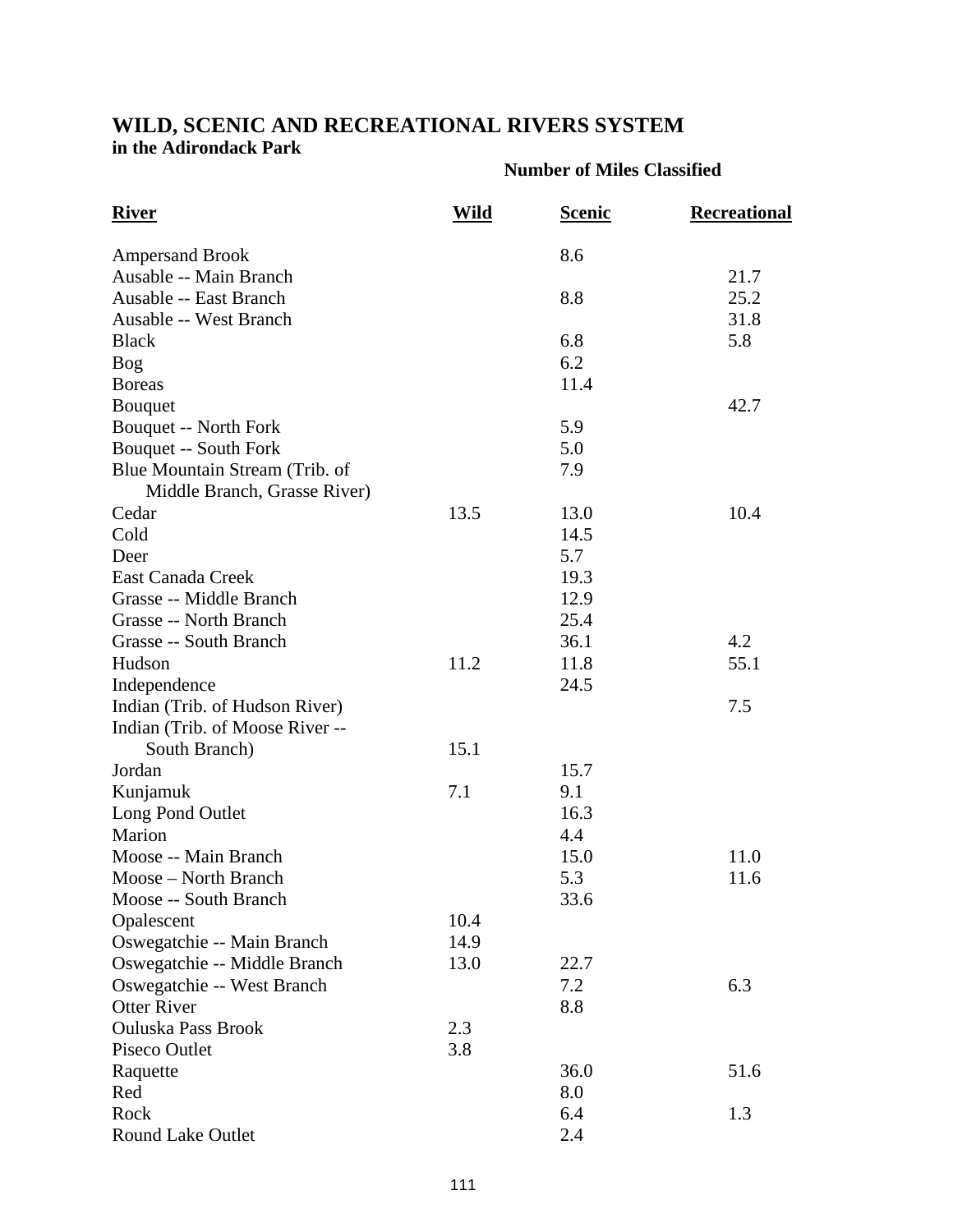| <b>TOTALS</b>                     | 148.4 | 487.2 | 545.6 |
|-----------------------------------|-------|-------|-------|
|                                   |       |       |       |
| <b>West Stony Creek</b>           | 7.4   |       | 7.7   |
| West Canada Creek -- South Branch | 5.7   |       | 9.1   |
| West Canada Creek                 | 7.4   | 17.1  | 9.1   |
| Schroon                           |       |       | 63.9  |
| Saranac                           |       |       | 62.7  |
| Salmon                            |       |       | 11.6  |
| Sacandaga -- West Branch          | 18.1  |       | 16.6  |
| Sacandaga -- Main Branch          |       |       | 28.5  |
| Sacandaga -- East Branch          | 11.3  |       | 12.6  |
| St. Regis -- West Branch          |       | 31.5  | 5.5   |
| St. Regis -- Main Branch          |       | 15.6  | 23.9  |
| St. Regis -- East Branch          |       | 15.4  | 6.3   |

## **TOTAL MILES CLASSIFIED 1181.1**

These mileage statistics include all designated rivers and therefore include 2362.2 miles of shoreline. Most recreational river shoreline and some wild and scenic river shoreline is privately owned.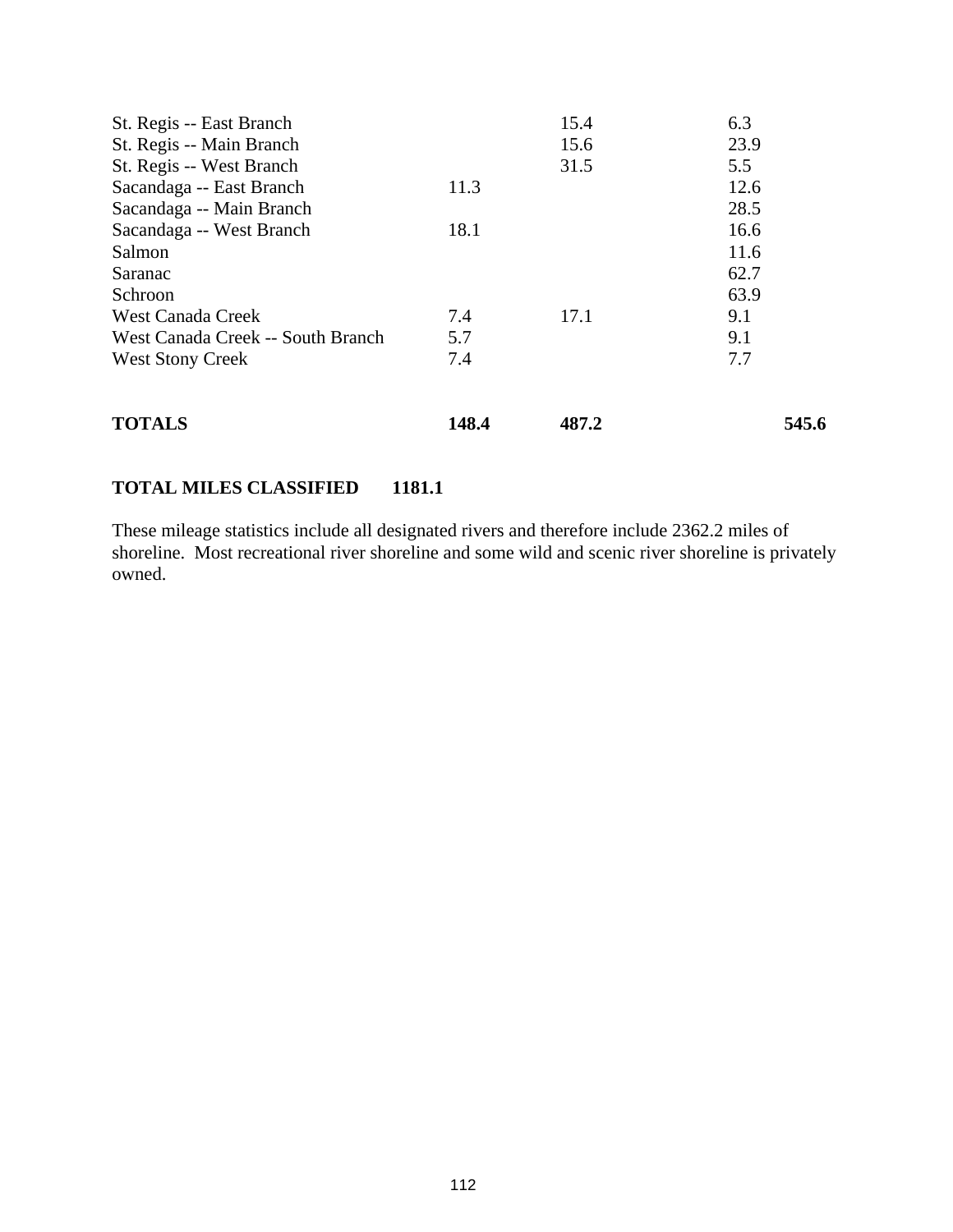## **TRAVEL CORRIDORS**

#### **RAILROAD LINES**

Remsen to Lake Placid 122 miles

#### **HIGHWAYS**

| Route  | <b>Terminal</b>                                      | <b>Approximate Mileage</b> |
|--------|------------------------------------------------------|----------------------------|
| $I-87$ | Northern Park Boundary to Southern Park Boundary     | 91                         |
| 3      | Western Park Boundary to Northeastern Park Boundary  | 107(a)                     |
| 8      | Southwest Park Boundary to Hague                     | 109                        |
| 9      | Northern Park Boundary to Southern Park Boundary     | 92(b)                      |
| 9L     | Southeastern Park Boundary to Route 9                | 13                         |
| 9N     | Southern Park Boundary to Keeseville                 | 124                        |
| 10     | Southern Park Boundary to Route 8                    | 23                         |
| 22     | Northern Park Boundary to Southern Park Boundary     | 76(c)                      |
| 28     | Southwestern Park Boundary to Route 9                | 100(d)                     |
| 28N    | <b>Blue Mountain Lake to North Creek</b>             | 47(e)                      |
| 29A    | Southern Park Boundary to Southwestern Park Boundary | 18(f)                      |
| 30     | Northern Park Boundary to Southern Park Boundary     | 151(g)                     |
| 56     | Northern Park Boundary to Sevey                      | 15                         |
| 58     | Western Park Boundary to Fine                        | 5                          |
| 458    | Northern Park Boundary to Route 30                   | 20                         |
| 9N     | Route 9N to Route 86                                 | 26(h)                      |
| 74     | Route 9 to Lake Champlain                            | 30                         |
| 86     | Jay to Route 30                                      | 34                         |
| 149    | Southern Park Boundary to Southeastern Park Boundary | 5                          |
| 186    | Route 86 to Route 30 at Lake Clear                   | $\overline{4}$             |
| 192A   | Route 192 to Route 86                                | $\overline{c}$             |
| 287    | Western Park Boundary to Route 8                     | 6                          |
| 373    | Port Kent to Route 9                                 | $\overline{3}$             |
| 374    | Northern Park Boundary to Dannemora                  | 27                         |
| 418    | Warrensburg to Thurman                               | 3                          |
| 421    | Horseshoe Lake to Route 30                           | 6                          |
| 431    | Wilmington to Whiteface Summit                       | 8                          |
| 185    | Crown Point Bridge to Route 22                       | $\overline{4}$             |

| <b>Subtotal</b>                | <b>1165 Miles</b> |
|--------------------------------|-------------------|
| <b>Minus dual designations</b> | 87                |
| <b>Total</b>                   | 1078 Miles        |

(a) includes 6 miles dually designated as Route 30

(b) includes 4 miles dually designated as Route 8 and 10 miles dually designated as Route 73

(c) includes 25 miles dually designated as Route 9N

(d) includes 11 miles dually designated as Route 30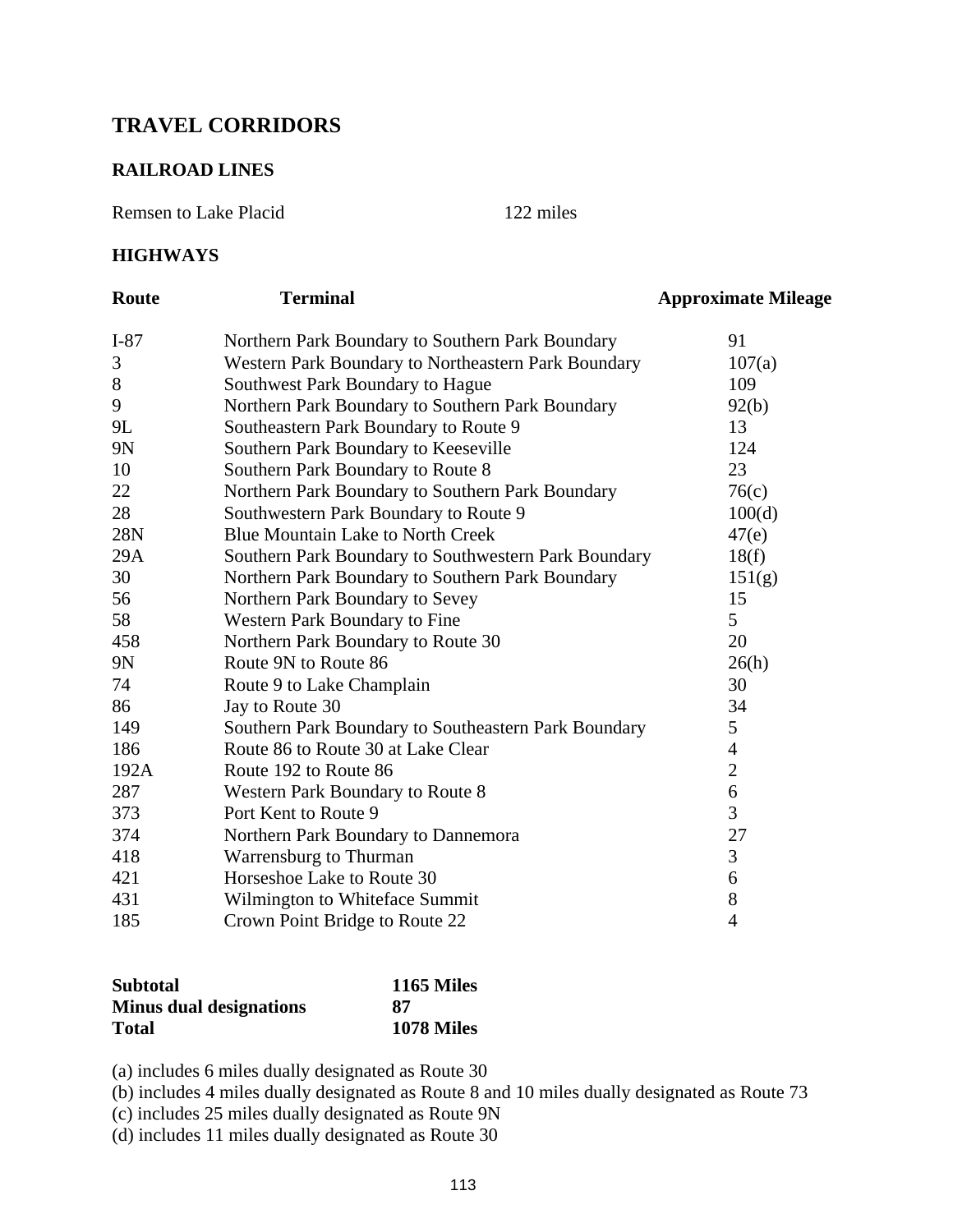- (e) includes 9 miles dually designated as Route 30
- (f) includes 5 miles dually designated as Route 10
- (g) includes 9 miles dually designated as Route 8
- (h) includes 2 miles dually designated as Route 9N

## **SCENIC VISTAS**

#### **Potential Scenic Pull-offs**

| <b>TOWN</b>        | <b>LOCATION</b>                                                                                               |
|--------------------|---------------------------------------------------------------------------------------------------------------|
| <b>Bellmont</b>    | 1 mile west of Owl's Head                                                                                     |
| <b>Bolton</b>      | Two on Federal Hill Road                                                                                      |
| <b>Bolton</b>      | One on Coolidge Hill Road                                                                                     |
| Corinth            | Approximately 0.5 miles east of Daly Creek Road and 0.1 miles north of West<br>Mountain Road                  |
| Dannemora          | 0.5 miles west of Village of Dannemora on State Route 374                                                     |
| Dannemora          | 0.25 miles east of Merrill Road                                                                               |
| Dannemora          | 2.75 miles northeast of Village of Dannemora on French Settlement Road                                        |
| Dannemora          | 1 mile northeast of hamlet of Standish on road from Standish to Lyon<br>Mountain                              |
| Ellenburg          | Approximately 6.5 miles north of Upper Chateaugay Lake and approximately<br>1/4 mile west of West Hill School |
| <b>Essex</b>       | 1.5 miles northeast of Whallonsburg on Christian Road                                                         |
| <b>Essex</b>       | 0.75 miles southwest of Whallon Bay (Lake Champlain) on Lake Shore Road                                       |
| Fine               | Approximately 1.25 miles south of hamlet of Fine                                                              |
| Harrietstown       | Approximately at intersection of State Routes 86 and 192-A                                                    |
| Hopkinton          | Whites Hill                                                                                                   |
| <b>Indian Lake</b> | On State Route 30 overlooking Lake Abanakee                                                                   |
| <b>Indian Lake</b> | 2.5 miles east of Lake Abanakee overlooking Lake Snow                                                         |
| Johnsburg          | 3 miles south of hamlet of North Creek                                                                        |
| Johnsburg          | 3 miles south of North River on Barton Mine Road                                                              |
| Johnsburg          | Approximately 0.5 miles southeast of Bakers Mills                                                             |
| Keene              | Intersection of Route 73 and 9N                                                                               |
| Lake Pleasant      | On southeast shore of Lake Pleasant                                                                           |
| Newcomb            | On State Route 28N approximately 0.75 miles south of Campsite Road                                            |
| Newcomb            | 3 miles east of hamlet of Newcomb on State Route 28N                                                          |
| North Elba         | 0.5 miles east of Village of Lake Placid on State Route 86                                                    |
| North Elba         | Near intersection of State Route 73 and Heart Lake Road in North Elba                                         |
| Ohio               | Intersection of West Canada Creek Road and State Route 8 at hamlet of<br>Nobleboro                            |
| Santa Clara        | Two miles west of Keese Mill on Keese Mills Road                                                              |
| Santa Clara        | On State Route 30 at Pelky Bay on Upper Saranac Lake                                                          |
| Saranac            | 3.25 miles east of Picketts Corners near Hardscrabble Road                                                    |
| Saranac            | 2 miles southeast of hamlet of Saranac on Burnt Hill Road                                                     |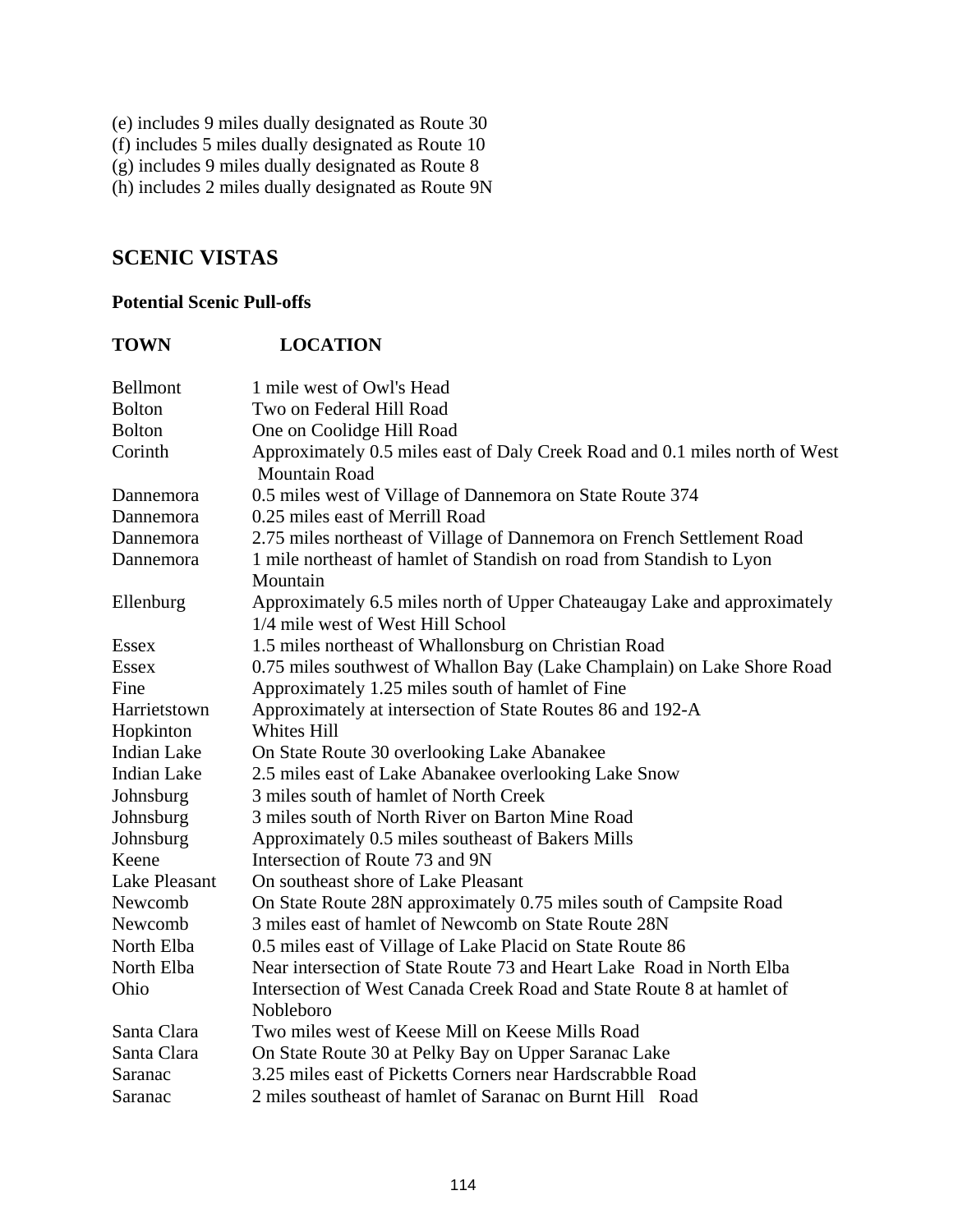| Saranac     | At intersection of Chazy Lake Road and Chateaugay Branch of the Delaware<br>and Hudson Railroad |
|-------------|-------------------------------------------------------------------------------------------------|
| Saranac     | Two miles northwest of Clayburg on Clayburg to Standish Road                                    |
| Tupper Lake | At intersection of road east of Sunmount Developmental Center and State<br>Routes 3 and 30      |
| Tupper Lake | Approximately 1.5 miles west of the Railroad Station on State Route 3                           |
| Willsboro   | 1.5 miles south of Willsboro on County Route 22-M                                               |
| Willsboro   | 4.5 miles northeast of Willsboro on County Route 27 on Willsboro Point                          |
| Westport    | 4.0 miles north of Westport                                                                     |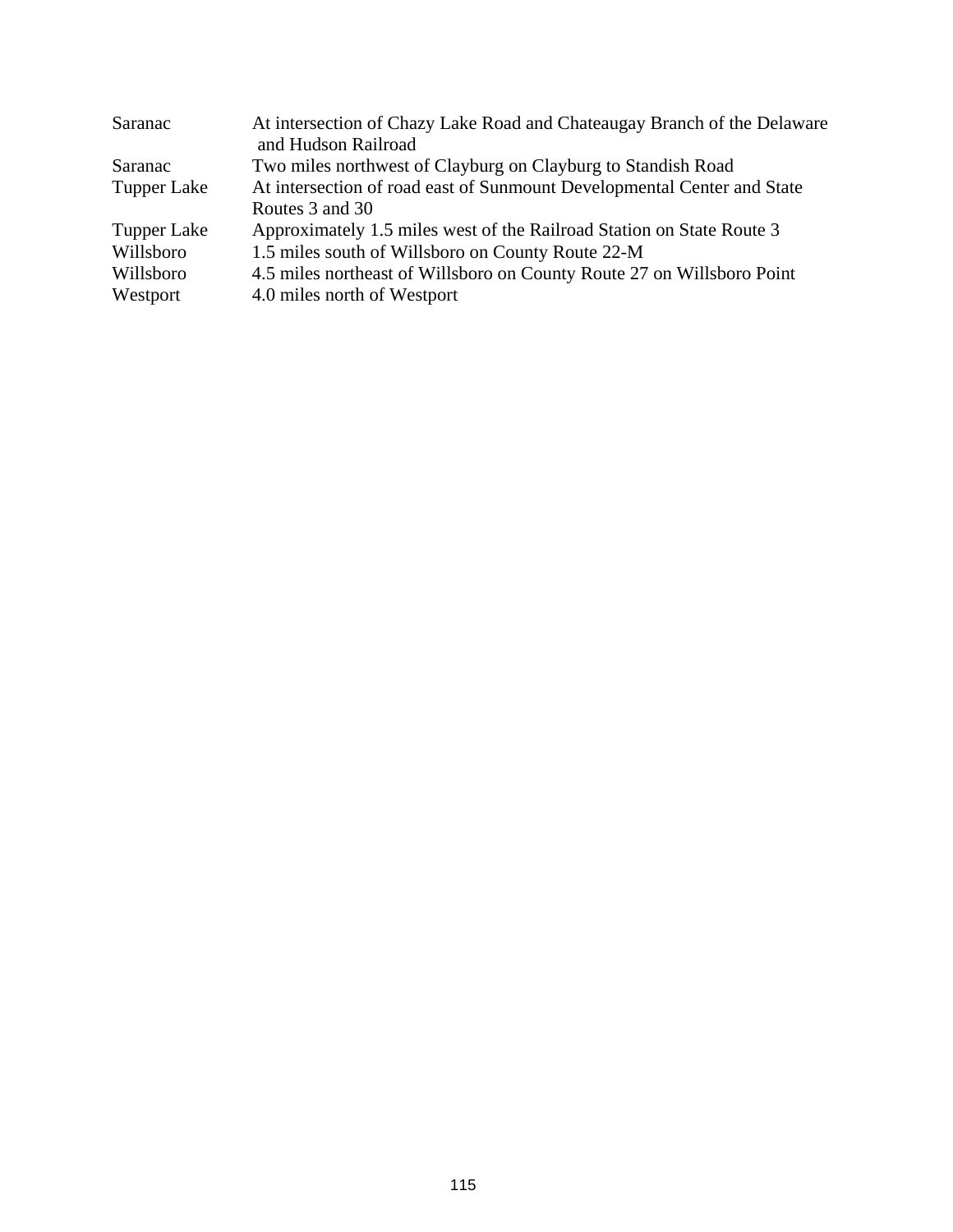## **SPECIAL MANAGEMENT AREAS**

#### **Illustrative Special Interest Areas**

#### **SCENIC**

Ampersand Mountain Summit Arab Mountain Summit Azure Mountain Summit Bald (Rondaxe) Mountain Summit Bar Mountain Summit Black Mountain Peak Blue Mountain Summit Bog River Falls Bushnell's Falls Buttermilk Falls Cascade Falls East Canada Falls Falls Brook Fort Noble Mountain Hadley Mountain Summit Hanging Spear Falls High Falls Historic Great Camps Hurricane Mountain Summit Indian Falls Kane Mountain Summit Miller's Falls Opalescent Flume Paradise Bay Poke-O-Moonshine Summit Prospect Mountain Pulpit Rock Raquette Falls Red Rock Bay Rocky Falls St. Regis Mountain Summit Sleeping Beauty Sliding Rock Falls Twitchell Creek Gorge Vanderwhacker Mountain Summit Wakely Mountain Summit Wanika Falls Whiteface Mountain Summit

#### **GEOGRAPHICAL**

AuSable River Delta Balanced Rock Chimney Mountain Colden Dike Giant Mountain Slides Ice Cave Mountain McComb Mountain Slide Moose River Rock Dam Rainbow Lake Esker Rogers Rock Round Mountain Exfoliating Dome Six Mile Creek Esker

#### **HISTORIC**

Axton Plantation Burnt Shanty Clearing Fort George & Battleground French Louie's Camp Historic Great Camps Mother Johnson's Boarding House Long Lake--Round Pond Canal Prospect Mountain Inclined R.R. Riparius Bridge Rondeau's Hermitage Roosevelt Plaque Scott's Pond Lumber Dam Scott Clearing and Lumber Dam Lake Stevens Flume Route Valcour Island

## **NATURAL**

Baxter Mountain Bloomingdale Bog Boreas Hardwood Buckhorn Lake Hardwoods Chubb River Marsh Church Pond Five Ponds Esker Griffin Rapids Virgin Timber The Gulf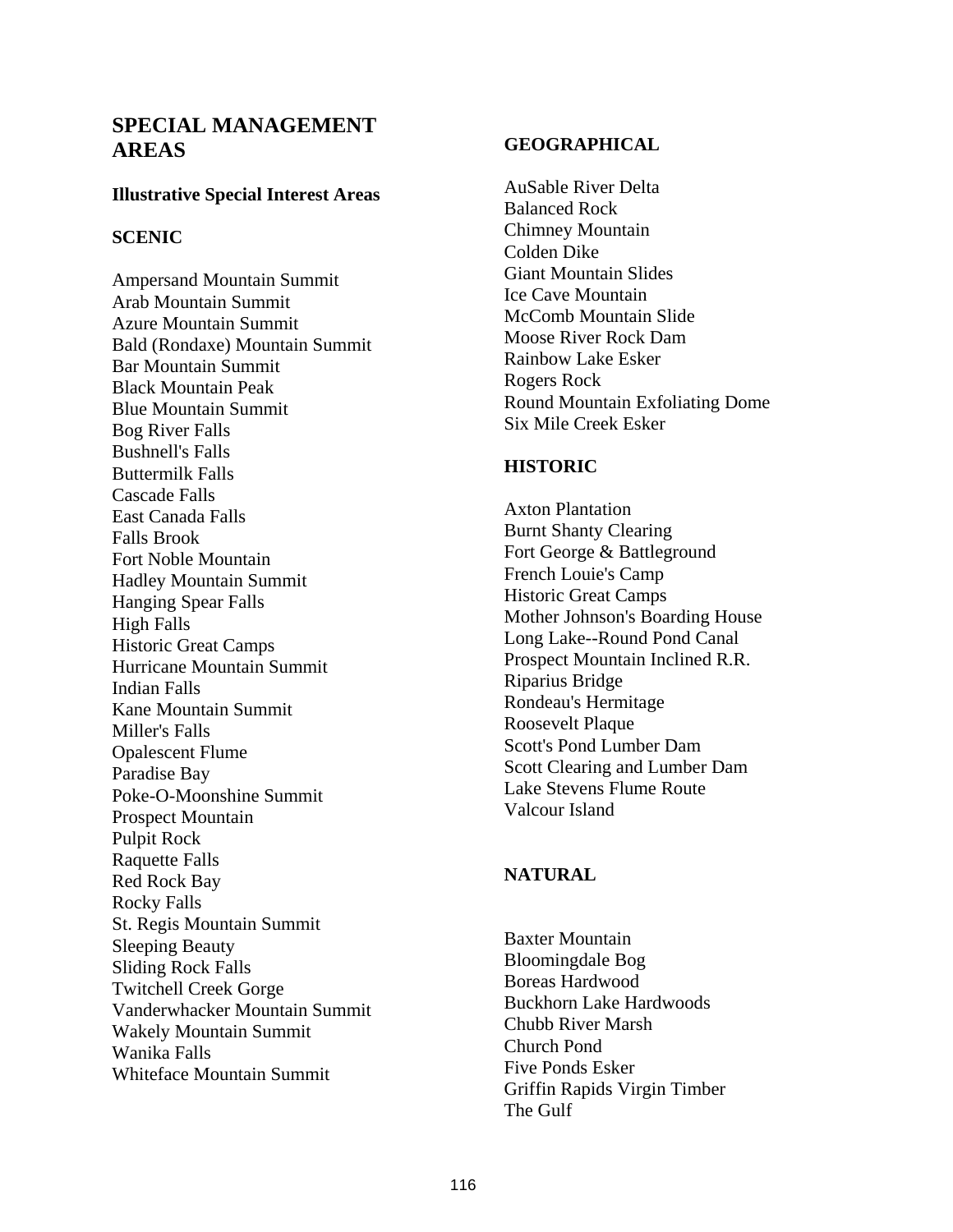Moose River Plains Oseetah Lake Marsh Oswegatchie Plains Otter Pond Virgin Timber Owl's Head--Red Pine Area Pharaoh Lake Red Pine Piseco Lake Hardwoods Pine Orchard Pine Ridge Peninsula Nature Trail

Raquette River Delta South Inlet--Raquette Lake Tongue Mountain Wanika Falls Hardwoods Whiteface Mountain--Red Pine Area Whitehouse Hardwoods Valcour Island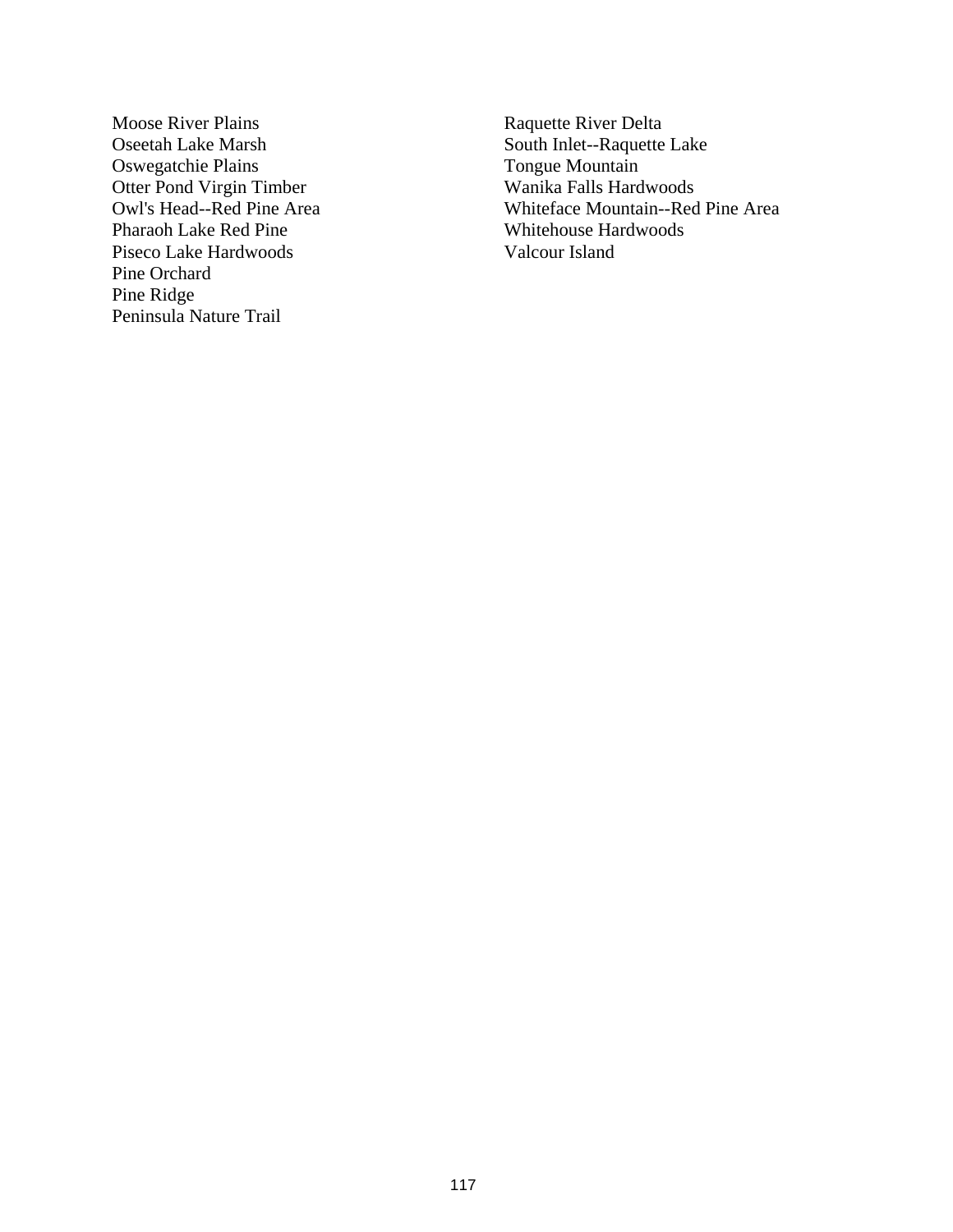## **APPENDIX I**

#### **Section 816 Master plan for management of State lands**

 1. The department of environmental conservation is hereby authorized and directed to develop, in consultation with the agency, individual management plans for units of land classified in the master plan for management of State lands heretofore prepared by the agency in consultation with the department of environmental conservation and approved by the governor. Such management plans shall conform to the general guidelines and criteria set forth in the master plan. Until amended, the master plan for management of State lands and the individual management plans shall guide the development and management of State lands in the Adirondack park.

 2. The master plan and the individual management plans shall be reviewed periodically and may be amended from time to time, and when so amended shall as amended henceforth guide the development and management of State lands in the Adirondack park. Amendments to the master plan shall be prepared by the agency, in consultation with the department of environmental conservation, and submitted after public hearing to the governor for his approval.

 3. The agency and department are hereby authorized to develop rules and regulations necessary, convenient or desirable to effectuate the purposes of this section.

 **Formerly Section 807, added L. 1971, c. 706, Section 1; renumbered 816 and amended L. 1973, c.348, Section I. Section 807 read as follows:** 

#### **Section 807. Master Plan for management of State lands**

 1. In order to further carry out the purposes of this article as described in section eight hundred one, the agency shall prepare and submit to the governor for his approval on or before June first, nineteen hundred seventy-two a master plan, developed in consultation with the department of environmental conservation, for management of State lands, whether now owned or hereafter acquired, located in the Adirondack park. Such plan shall (1) classify such lands according to their characteristics and capacity to withstand use and provide general guidelines and criteria for the management and use of lands within such classifications, and (2) reflect the actual and projected uses of private lands within the park as those uses may be more fully characterized in the development of the land use and development plan provided for in section eight hundred five of this article.

 2. Upon approval of such plan by the governor, the department of environmental conservation is hereby authorized and directed to develop, in consultation with the agency, individual management plans for units of land classified in the master plan and such management plans shall conform to the general guidelines and criteria set forth in the master plan. Until amended, the master plan for management of State lands and the individual management plans shall guide the development and management of State lands in the Adirondack park.

 3. The master plan and the individual management plans shall be reviewed periodically and may be amended from time to time in the same manner as initially adopted, and when so amended shall as amended henceforth guide the development and management of State lands in the Adirondack Park.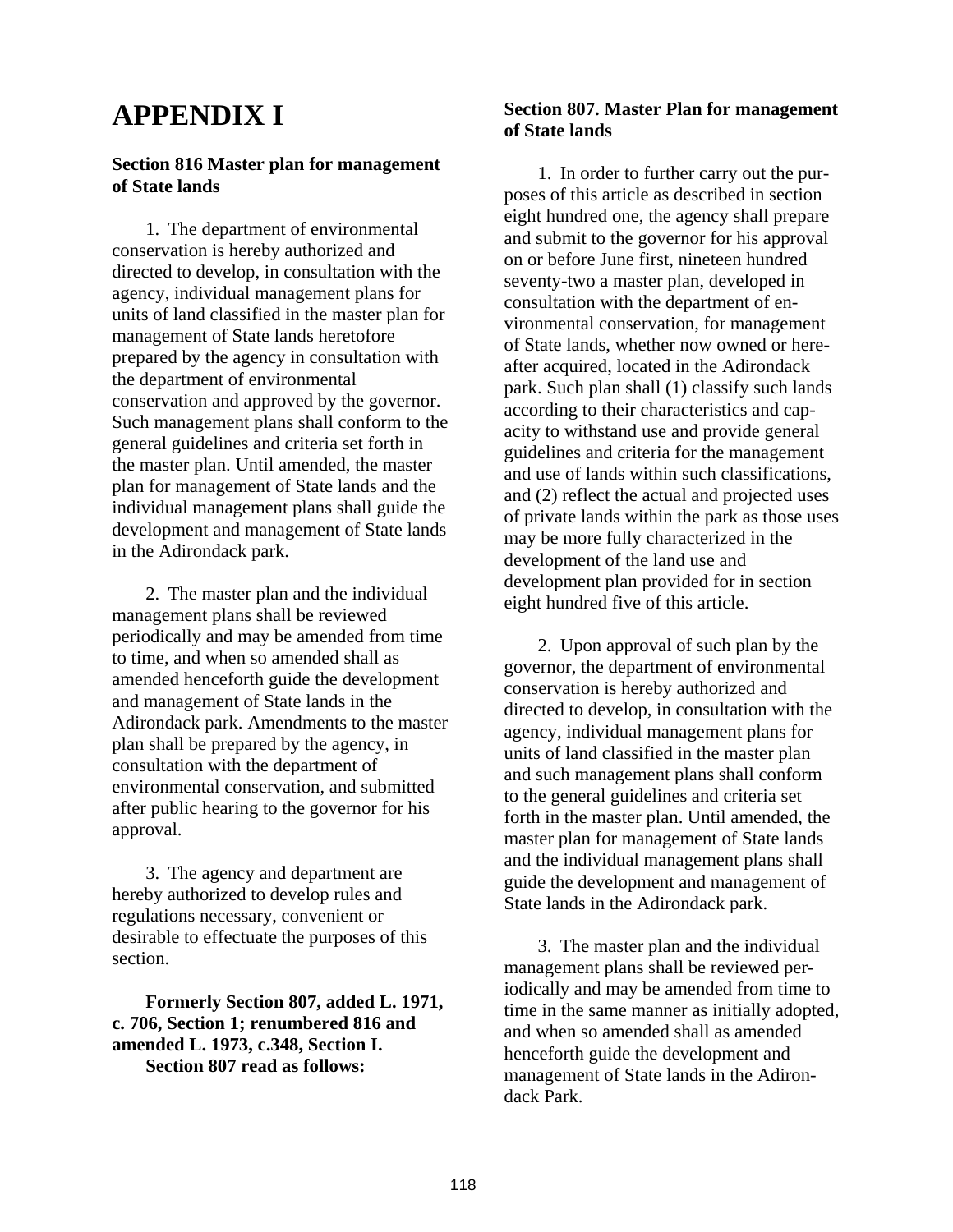4. The agency and department are hereby authorized to develop rules and regulations necessary, convenient or desirable to effectuate the purposes of this section.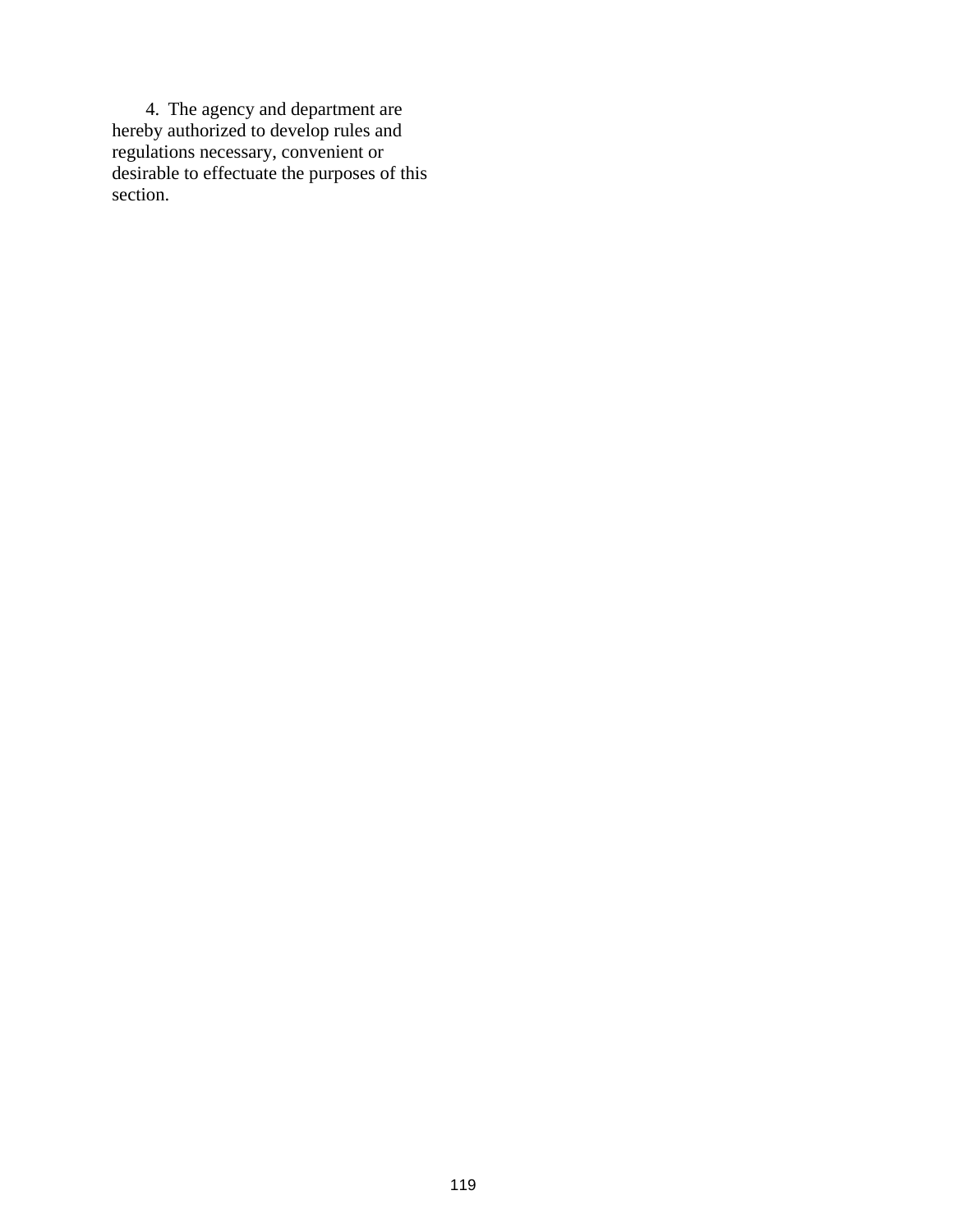# **APPENDIX II**

## **State-held conservation easements within the Adirondack Park\***

| <b>Name</b>                 | <b>County (ies)</b>              | Town (s)                        | <b>Acres</b> |
|-----------------------------|----------------------------------|---------------------------------|--------------|
| <b>Adirondack Mountain</b>  | <b>Essex</b>                     | Keene, North Hudson             | 6,980        |
| Reserve                     |                                  |                                 |              |
| (Ausable Club)              |                                  |                                 |              |
| Alderbrook Park             | Franklin                         | Franklin                        | 1,158        |
|                             |                                  |                                 |              |
| <b>Bartlett Carry</b>       | Franklin                         | Harrietstown                    | 232          |
| <b>Blue Mountain &amp;</b>  | <b>Hamilton</b>                  | <b>Indian Lake</b>              | 141          |
| Utowana Lakes               |                                  |                                 |              |
|                             |                                  |                                 |              |
| <b>Bluff Point</b>          | <b>Hamilton</b>                  | <b>Indian Lake</b>              | 82           |
|                             |                                  | Keene                           |              |
| <b>Burton</b>               | <b>Essex</b>                     |                                 | 40           |
| <b>Cedarlands Boy Scout</b> | Hamilton                         | Long Lake                       | 4,774        |
| Camp                        |                                  |                                 |              |
|                             |                                  |                                 |              |
| Champion                    | Franklin, Lewis, St.<br>Lawrence | 8 Towns                         | 108,377      |
| <b>Conservation Fund</b>    | St. Lawrence                     | Piercefield                     | 13,549       |
| (Raquette River)            |                                  |                                 |              |
|                             |                                  |                                 |              |
| Deer Island (Upper          | Franklin                         | Santa Clara                     | 41           |
| Saranac Lake)               |                                  |                                 |              |
| Dillon Park/ Sperry         | <b>Hamilton</b>                  | Long Lake                       | 15,651       |
| Pond                        |                                  |                                 |              |
|                             |                                  |                                 |              |
| <b>Dreby</b>                | St. Lawrence                     | Clifton, Colton,<br>Piercefield | 401          |
|                             |                                  |                                 |              |
| <b>Eagle Nest</b>           | <b>Hamilton</b>                  | <b>Indian Lake</b>              | 946          |
|                             |                                  |                                 |              |
| <b>Elk Lake Preserve</b>    | <b>Essex</b>                     | North Hudson                    | 1,565        |
| Finch Pyrun                 | 6 Counties                       | 25 Towns                        | 25,218       |
|                             |                                  |                                 |              |
| Flat Rock Mountain          | Herkimer                         | Ohio                            | 512          |
|                             |                                  |                                 |              |
| <b>Forked Lake</b>          | Hamilton                         | Long Lake                       | 235          |
| <b>Franklin Falls</b>       | Essex, Franklin                  | Franklin, St. Armand            | 3,682        |
|                             |                                  |                                 |              |
| <b>Grass River</b>          | St. Lawrence                     | Clare, Clifton, Colton          | 49,776       |
| I-87 - Scenic               |                                  | Lake George                     |              |
|                             | Warren                           |                                 | 6.3          |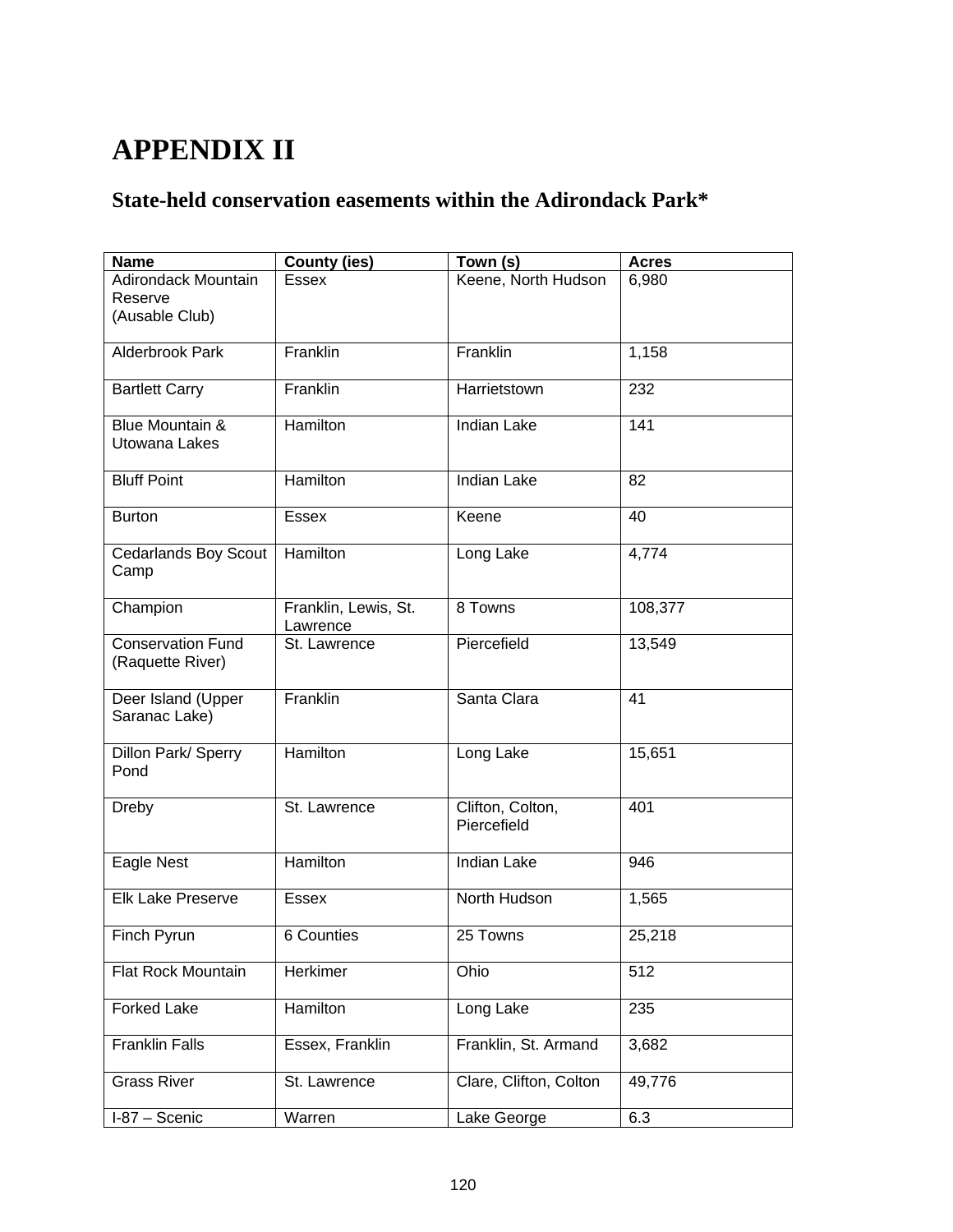| Exit 23                  |              |              |       |
|--------------------------|--------------|--------------|-------|
| I-87 - Scenic<br>Exit 24 | Warren       | Chestertown  | 16.3  |
| I-87 - Scenic<br>Exit 26 | Warren       | Chester      | 4.4   |
| I-87 - Scenic<br>Exit 27 | Essex        | Schroon      | 4.1   |
| I-87 - Scenic<br>Exit 28 | Essex        | Schroon      | 18    |
| I-87 - Scenic<br>Exit 29 | Essex        | North Hudson | 1.6   |
| I-87 - Scenic<br>Exit 31 | Essex        | Westport     | 75.2  |
| I-87 - Scenic<br>Exit 32 | <b>Essex</b> | Lewis        | 115.2 |
| I-87 - Scenic<br>Exit 33 | Essex        | Chesterfield | 35.3  |

| IP/Lyme Timber              | 12 Counties           | 36 Towns        | 242,243 |
|-----------------------------|-----------------------|-----------------|---------|
| Lake Placid Shoreline       | <b>Essex</b>          | North Elba      | 374     |
| Lassiter                    | Clinton, St. Lawrence | 9 Towns         | 38,627  |
| Long Pond Timber            | St. Lawrence          | Clare, Colton   | 18,387  |
| Loon Pond                   | Hamilton              | Long Lake       | 2,041   |
| Lyons Falls Pulp &<br>Paper | Herkimer              | Ohio, Webb      | 17,840  |
| Massawepie                  | St. Lawrence          | Piercefield     | 3,039   |
| Moshier Reservoir           | Herkimer              | Webb            | 22      |
| Nehasane                    | Hamilton, Herkimer    | Long Lake, Webb | 9,664   |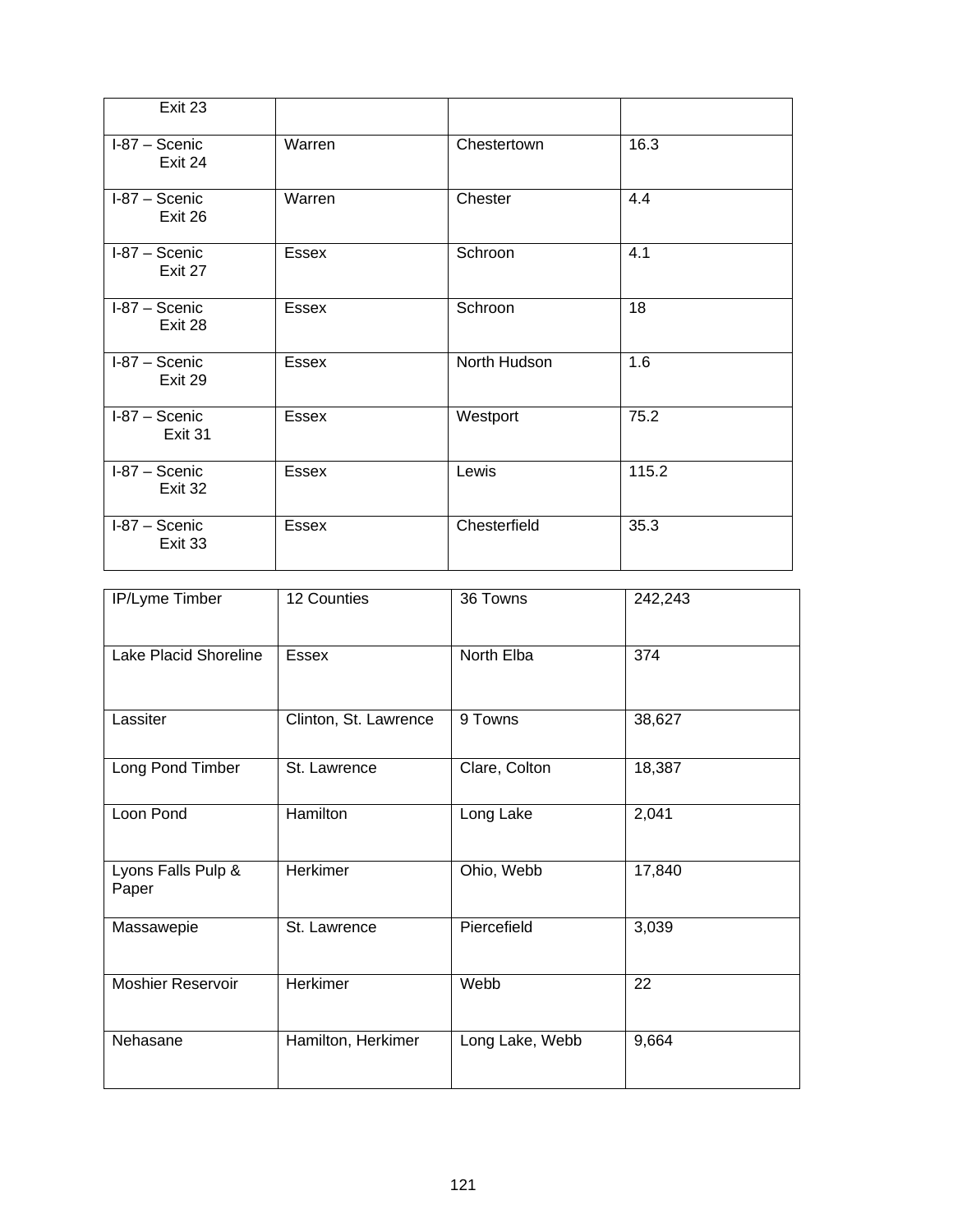| Niagara Mohawk                                 | St. Lawrence              | Colton, Parishville,<br>Piercefield                     | 8,475            |
|------------------------------------------------|---------------------------|---------------------------------------------------------|------------------|
| Norowal Marina<br>(Bolton Town Boat<br>Launch) | Warren                    | <b>Bolton</b>                                           | $\overline{0.3}$ |
| Paul Smiths College                            | Franklin                  | Brighton,<br>Harrietstown, Santa<br>Clara               | 7,694            |
| Pine Lake                                      | <b>Hamilton</b>           | Morehouse                                               | 994              |
| <b>Pollock</b>                                 | Franklin                  | Santa Clara                                             | $\overline{1}$   |
| Raquette River                                 | St. Lawrence              | Piercefield                                             | 4,352            |
| Sabattis Land<br>Company                       | Hamilton, St.<br>Lawrence | Colton, Long Lake                                       | 1,629            |
| Sable Highlands                                | Clinton, Franklin         | Bellmont, Dannemora,<br>Ellenburg, Franklin,<br>Saranac | 84,000           |
| <b>Shell Rock</b>                              | Clinton                   | <b>Black Brook</b>                                      | 806              |
| Split Rock Farm                                | Essex                     | <b>Essex</b>                                            | 394              |
| <b>Sucker Lake</b>                             | St. Lawrence              | Fine                                                    | $\overline{214}$ |
| Tahawus                                        | Essex                     | Newcomb                                                 | 3,216            |
| <b>Trophy Ridge</b>                            | Hamilton                  | Long Lake                                               | 2,589            |
| Yorkshire (Conifer)                            | St. Lawrence              | Clifton, Colton,<br>Piercefield                         | 19,194           |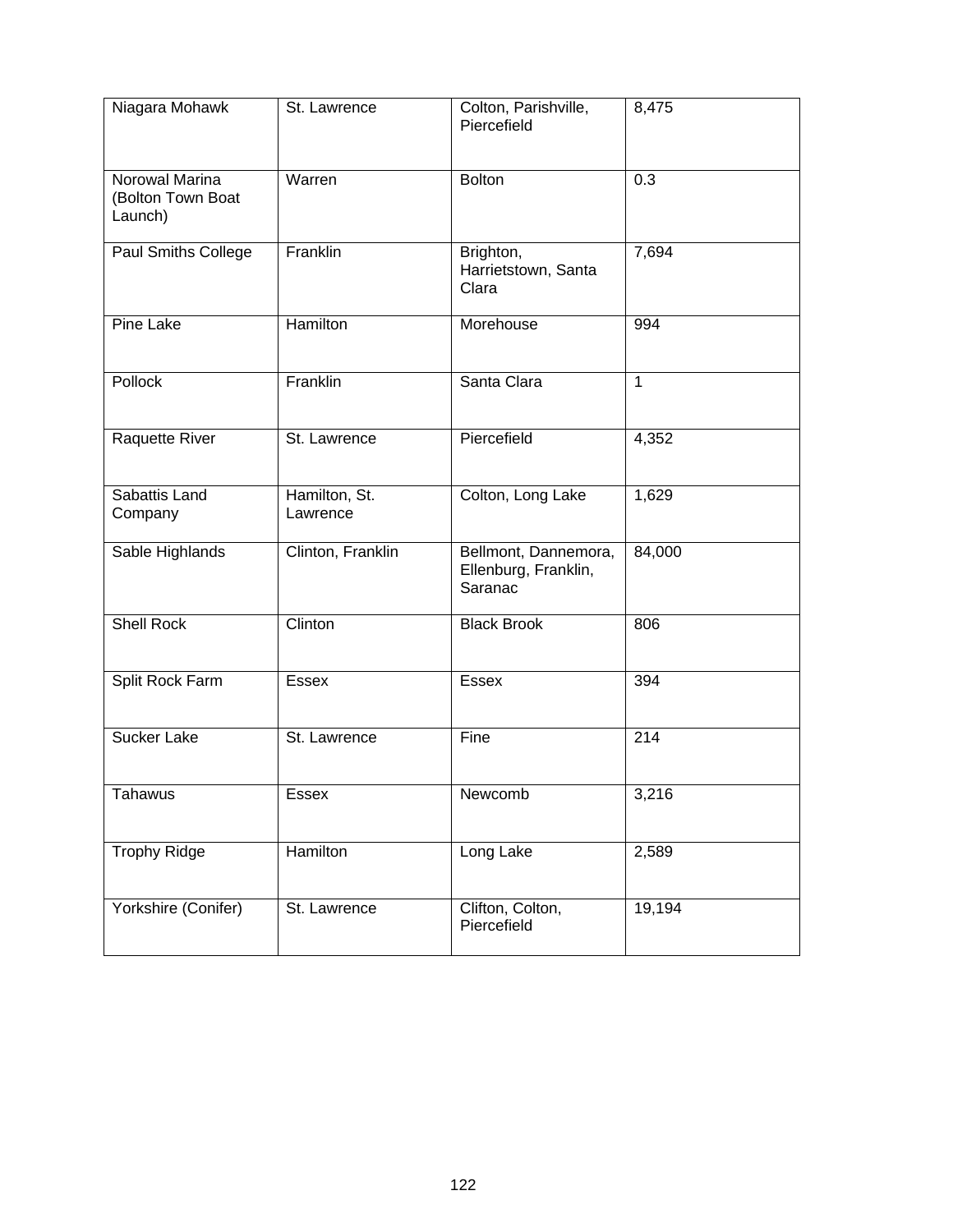#### **Other Less Than Fee Interests**

- l) Nehasane, 1979 Town of Webb 3664 acres, subject to a 5O -year estate retained by the Webb Family
- 2) Warrensburg Fish Hatchery Town of Warrensburg Right of Reversion
- 3) Crown Point Fish Hatchery Town of Crown Point Right of Reversion

\* Not all of these lands are open to the public. Please contact the NYSDEC for additional information.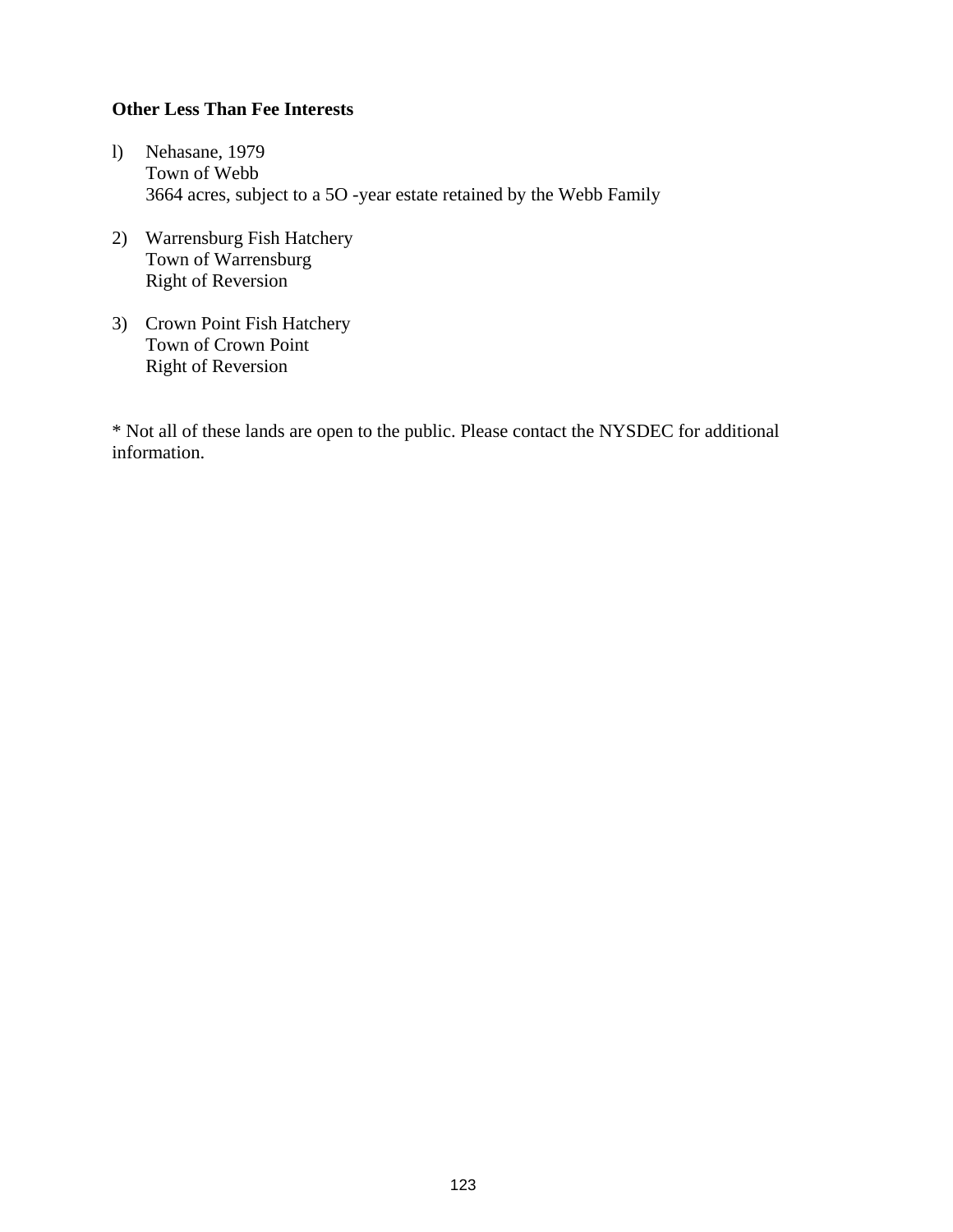## **Public Fishing Rights Easements**

| County   | <b>Stream</b>                    | Mileage* |
|----------|----------------------------------|----------|
| Clinton  | <b>Alder Brook</b>               | 0.17     |
|          | <b>Ausable River</b>             | 0.15     |
|          | Cold Brook                       | 0.45     |
|          | North Branch Great Chazy         | 1.01     |
|          | North Branch Saranac River       | 4.58     |
|          | <b>Salmon River</b>              | 3.38     |
|          | Saranac River                    | 3.27     |
|          | <b>True Brook</b>                | 4.14     |
|          | <b>Unnamed Water</b>             | 0.45     |
| Essex    | <b>Ausable River</b>             | 1.15     |
|          | <b>Boquet River</b>              | 21.39    |
|          | Chubb River                      | 1.27     |
|          | East Branch Ausable River        | 10.54    |
|          | North Branch Boquet River        | 9.59     |
|          | <b>Putnam Creek</b>              | 1.85     |
|          | <b>Schroon River</b>             | 6.11     |
|          | Spruce Mill Brook                | 3.59     |
|          | <b>West Branch Ausable River</b> | 3.78     |
| Franklin | Alder Brook                      | 0.20     |
|          | Chateaugay River                 | 1.16     |
|          | <b>Dexter Lake Outlet</b>        | 0.32     |
|          | East Branch Saint Regis River    | 2.43     |
|          | <b>Hatch Brook</b>               | 0.53     |
|          | Lake Ozonia Outlet               | 0.77     |
|          | North Branch Saranac River       | 6.39     |
|          | <b>Salmon River</b>              | 2.47     |
|          | St. Regis River                  | 2.72     |
| Fulton   | East Canada Creek                | 3.14     |
|          | <b>Sprite Creek</b>              | 0.28     |
| Herkimer | <b>Black River</b>               | 0.28     |
|          | <b>East Canada Creek</b>         | 0.22     |
|          | Little Black Creek               | 3.69     |
|          | <b>Trammel Creek</b>             | 0.58     |
|          | <b>Unnamed Water</b>             | 0.37     |
|          | <b>West Canada Creek</b>         | 0.11     |
| Lewis    | <b>Hogs Back Creek</b>           | 0.21     |
|          | <b>Unnamed Water</b>             | 0.52     |
|          | <b>Unnamed Water</b>             | 0.21     |
|          | West Branch Oswegatchie River    | 3.11     |